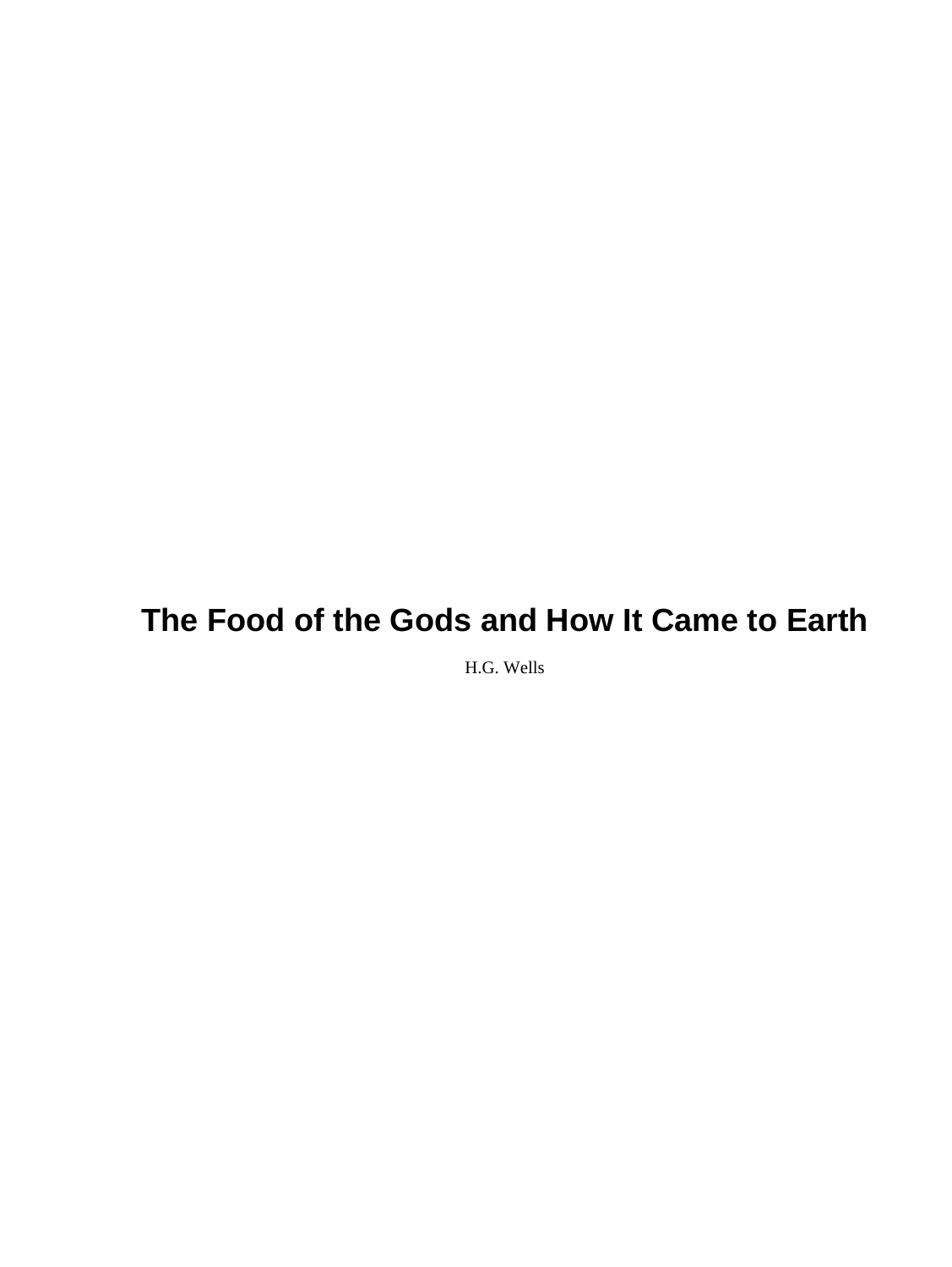# **Table of Contents**

| CHAPTER THE FIFTH. THE MINIMIFICENCE OF MR. BENSINGTON48 |  |
|----------------------------------------------------------|--|
|                                                          |  |
|                                                          |  |
|                                                          |  |
|                                                          |  |
|                                                          |  |
|                                                          |  |
|                                                          |  |
|                                                          |  |
|                                                          |  |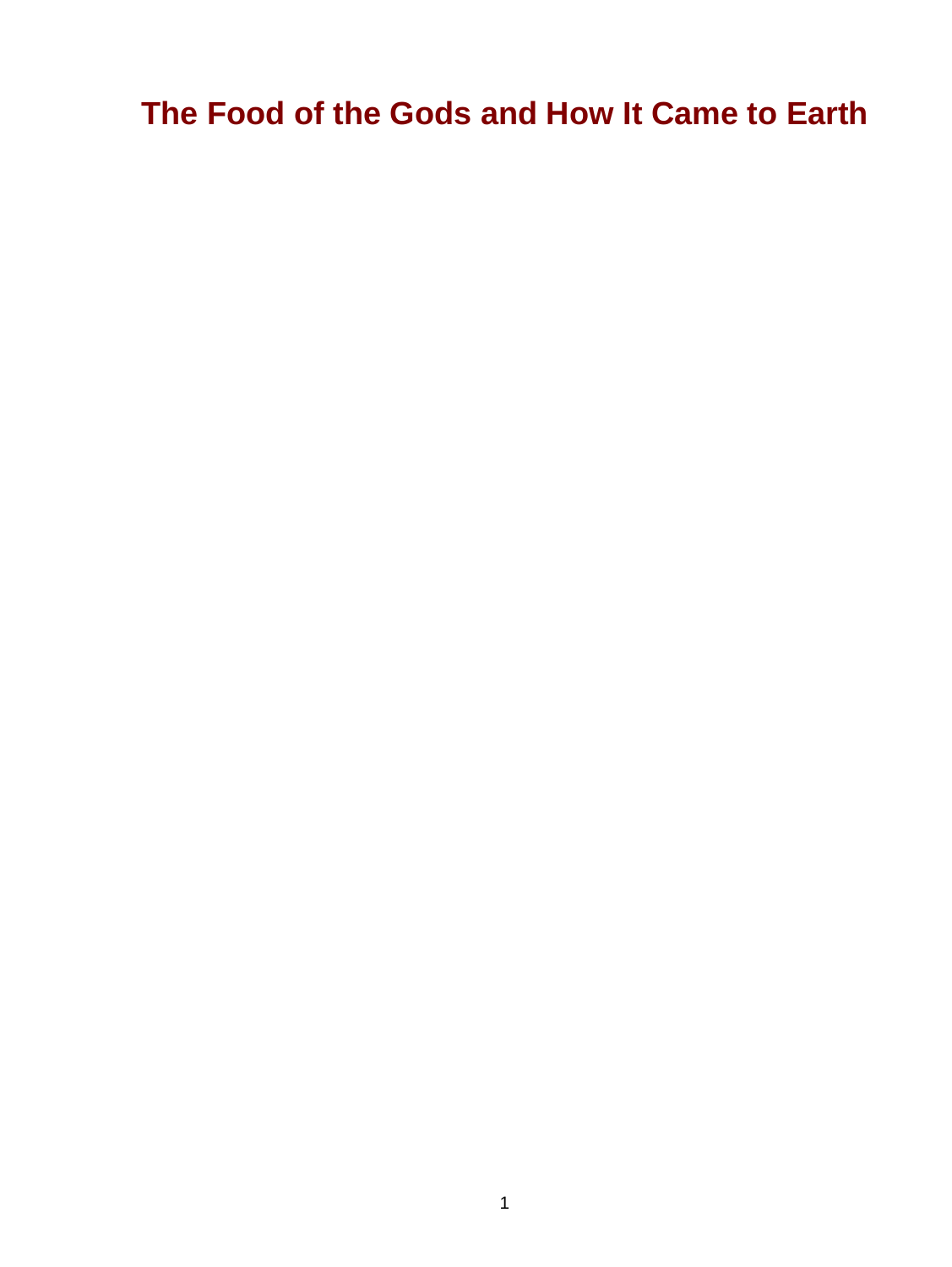### **H.G. Wells**

<span id="page-3-0"></span> This page copyright © 2004 Blackmask Online. http://www.blackmask.com

#### • [BOOK I. THE DAWN OF THE FOOD.](#page-3-1)

- [CHAPTER THE FIRST. THE DISCOVERY OF THE FOOD.](#page-5-0)
- [CHAPTER THE SECOND. THE EXPERIMENTAL FARM.](#page-9-0)
- [CHAPTER THE THIRD. THE GIANT RATS.](#page-22-0)
- [CHAPTER THE FOURTH. THE GIANT CHILDREN.](#page-37-0)
- [CHAPTER THE FIFTH. THE MINIMIFICENCE OF MR. BENSINGTON.](#page-49-0)
- [BOOK II. THE FOOD IN THE VILLAGE.](#page-53-0)
	- [CHAPTER THE FIRST. THE COMING OF THE FOOD.](#page-54-0)
	- [CHAPTER THE SECOND. THE BRAT GIGANTIC.](#page-62-0)
- [BOOK III. THE HARVEST OF THE FOOD.](#page-68-0)
	- [CHAPTER THE FIRST. THE ALTERED WORLD.](#page-69-0)
	- [CHAPTER THE SECOND. THE GIANT LOVERS.](#page-79-0)
	- [CHAPTER THE THIRD. YOUNG CADDIES IN LONDON.](#page-87-0)
	- [CHAPTER THE FOURTH. REDWOOD'S TWO DAYS.](#page-93-0)
	- [CHAPTER THE FIFTH. THE GIANT LEAGUER.](#page-101-0)

Produced by Paul Murray, Chris Hogg and Distributed Proofreaders

<span id="page-3-1"></span> [Illustration: He sat down in a garden, with his back to a house that overlooked all London.] THE FOOD OF THE GODS AND HOW IT CAME TO EARTH H.G. WELLS [Illustration]

## **BOOK I. THE DAWN OF THE FOOD.**

 THE FOOD OF THE GODS. \* \* \* \* \*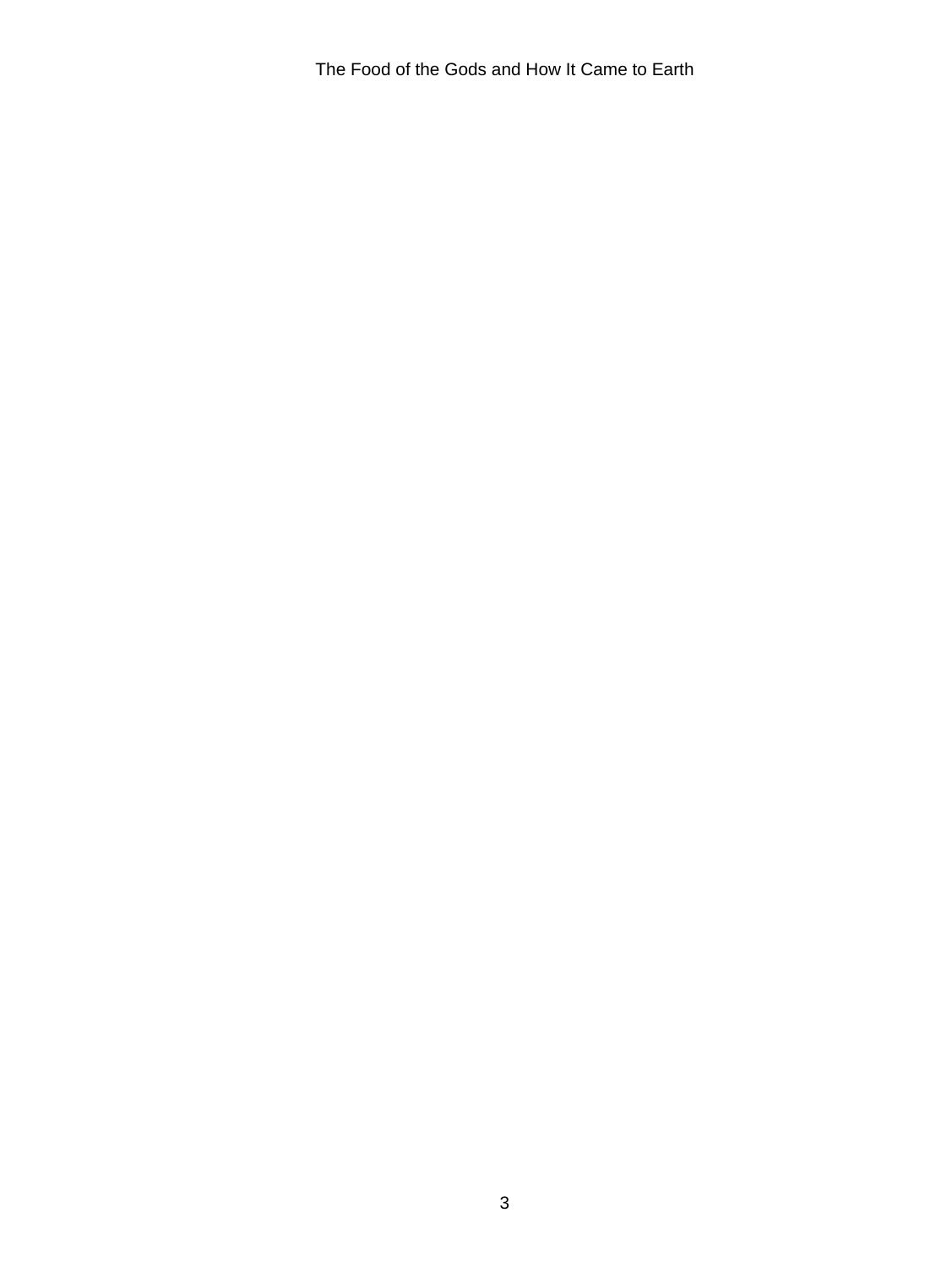### **CHAPTER THE FIRST. THE DISCOVERY OF THE FOOD.**

#### I.

<span id="page-5-0"></span> In the middle years of the nineteenth century there first became abundant in this strange world of ours a class of men, men tending for the most part to become elderly, who are called, and who are very properly called, but who dislike extremely to be called—"Scientists." They dislike that word so much that from the columns of *Nature*, which was from the first their distinctive and characteristic paper, it is as carefully excluded as if it were—that other word which is the basis of all really bad language in this country. But the Great Public and its Press know better, and "Scientists" they are, and when they emerge to any sort of publicity, "distinguished scientists" and "eminent scientists" and "well−known scientists" is the very least we call them.

 Certainly both Mr. Bensington and Professor Redwood quite merited any of these terms long before they came upon the marvellous discovery of which this story tells. Mr. Bensington was a Fellow of the Royal Society and a former president of the Chemical Society, and Professor Redwood was Professor of Physiology in the Bond Street College of the London University, and he had been grossly libelled by the anti−vivisectionists time after time. And they had led lives of academic distinction from their very earliest youth.

 They were of course quite undistinguished looking men, as indeed all true Scientists are. There is more personal distinction about the mildest−mannered actor alive than there is about the entire Royal Society. Mr. Bensington was short and very, very bald, and he stooped slightly; he wore gold−rimmed spectacles and cloth boots that were abundantly cut open because of his numerous corns, and Professor Redwood was entirely ordinary in his appearance. Until they happened upon the Food of the Gods (as I must insist upon calling it) they led lives of such eminent and studious obscurity that it is hard to find anything whatever to tell the reader about them.

 Mr. Bensington won his spurs (if one may use such an expression of a gentleman in boots of slashed cloth) by his splendid researches upon the More Toxic Alkaloids, and Professor Redwood rose to eminence—I do not clearly remember how he rose to eminence! I know he was very eminent, and that's all. Things of this sort grow. I fancy it was a voluminous work on Reaction Times with numerous plates of sphygmograph tracings (I write subject to correction) and an admirable new terminology, that did the thing for him.

 The general public saw little or nothing of either of these gentlemen. Sometimes at places like the Royal Institution and the Society of Arts it did in a sort of way see Mr. Bensington, or at least his blushing baldness and something of his collar and coat, and hear fragments of a lecture or paper that he imagined himself to be reading audibly; and once I remember—one midday in the vanished past—when the British Association was at Dover, coming on Section C or D, or some such letter, which had taken up its quarters in a public−house, and following two, serious−looking ladies with paper parcels, out of mere curiosity, through a door labelled "Billiards" and "Pool" into a scandalous darkness, broken only by a magic−lantern circle of Redwood's tracings.

 I watched the lantern slides come and go, and listened to a voice (I forget what it was saying) which I believe was the voice of Professor Redwood, and there was a sizzling from the lantern and another sound that kept me there, still out of curiosity, until the lights were unexpectedly turned up. And then I perceived that this sound was the sound of the munching of buns and sandwiches and things that the assembled British Associates had come there to eat under cover of the magic−lantern darkness.

 And Redwood I remember went on talking all the time the lights were up and dabbing at the place where his diagram ought to have been visible on the screen—and so it was again so soon as the darkness was restored. I remember him then as a most ordinary, slightly nervous−looking dark man, with an air of being preoccupied with something else, and doing what he was doing just then under an unaccountable sense of duty.

I heard Bensington also once—in the old days—at an educational conference in Bloomsbury. Like most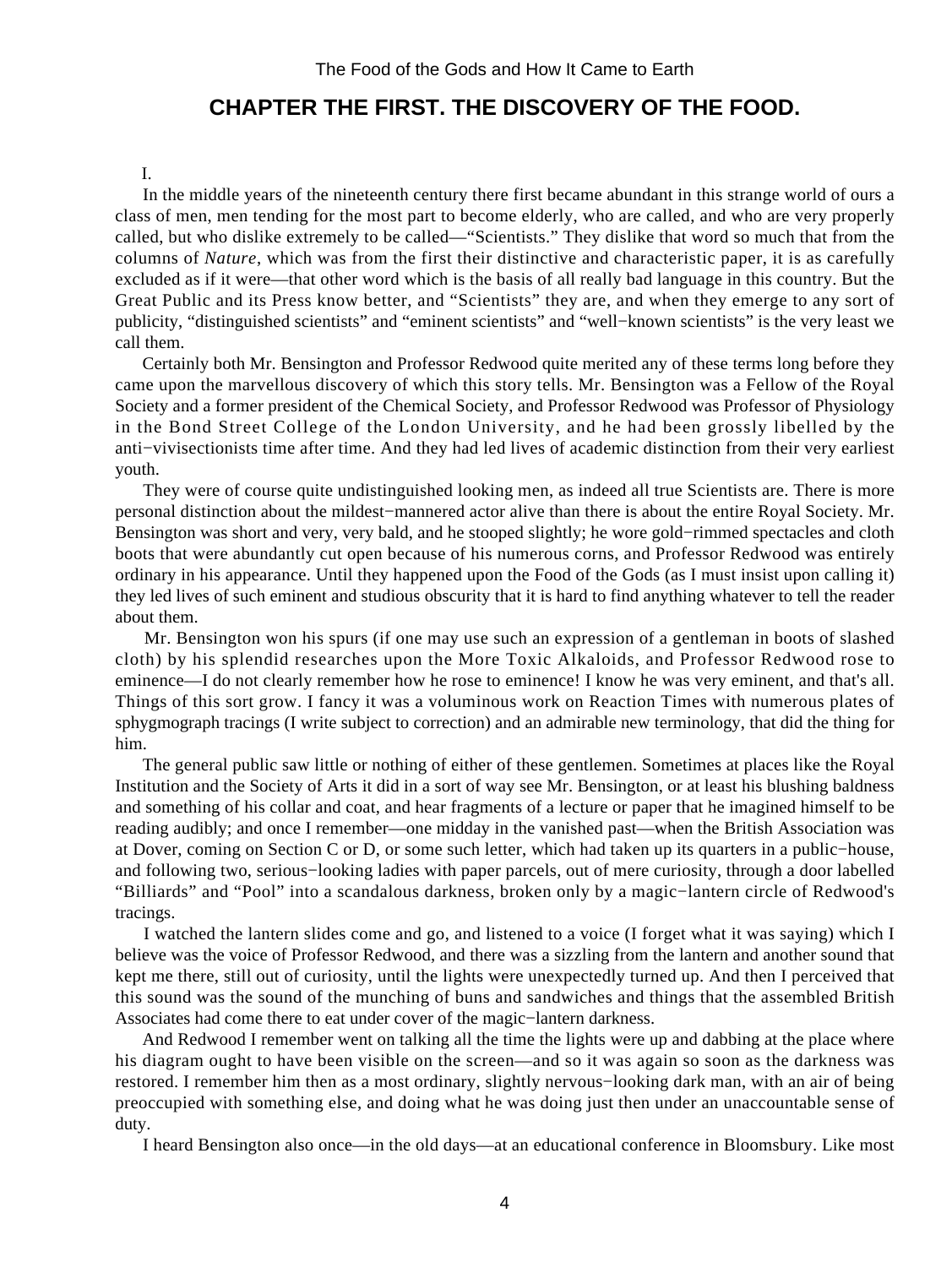eminent chemists and botanists, Mr. Bensington was very authoritative upon teaching—though I am certain he would have been scared out of his wits by an average Board School class in half−an−hour—and so far as I can remember now, he was propounding an improvement of Professor Armstrong's Heuristic method, whereby at the cost of three or four hundred pounds' worth of apparatus, a total neglect of all other studies and the undivided attention of a teacher of exceptional gifts, an average child might with a peculiar sort of thumby thoroughness learn in the course of ten or twelve years almost as much chemistry as one could get in one of those objectionable shilling text−books that were then so common....

 Quite ordinary persons you perceive, both of them, outside their science. Or if anything on the unpractical side of ordinary. And that you will find is the case with "scientists" as a class all the world over. What there is great of them is an annoyance to their fellow scientists and a mystery to the general public, and what is not is evident.

 There is no doubt about what is not great, no race of men have such obvious littlenesses. They live in a narrow world so far as their human intercourse goes; their researches involve infinite attention and an almost monastic seclusion; and what is left over is not very much. To witness some queer, shy, misshapen, greyheaded, self−important, little discoverer of great discoveries, ridiculously adorned with the wide ribbon of some order of chivalry and holding a reception of his fellow−men, or to read the anguish of *Nature* at the "neglect of science" when the angel of the birthday honours passes the Royal Society by, or to listen to one indefatigable lichenologist commenting on the work of another indefatigable lichenologist, such things force one to realise the unfaltering littleness of men.

 And withal the reef of Science that these little "scientists" built and are yet building is so wonderful, so portentous, so full of mysterious half−shapen promises for the mighty future of man! They do not seem to realise the things they are doing! No doubt long ago even Mr. Bensington, when he chose this calling, when he consecrated his life to the alkaloids and their kindred compounds, had some inkling of the vision,—more than an inkling. Without some such inspiration, for such glories and positions only as a "scientist" may expect, what young man would have given his life to such work, as young men do? No, they *must* have seen the glory, they must have had the vision, but so near that it has blinded them. The splendour has blinded them, mercifully, so that for the rest of their lives they can hold the lights of knowledge in comfort—that we may see!

 And perhaps it accounts for Redwood's touch of preoccupation, that—there can be no doubt of it now—he among his fellows was different, he was different inasmuch as something of the vision still lingered in his eyes.

#### II.

 The Food of the Gods I call it, this substance that Mr. Bensington and Professor Redwood made between them; and having regard now to what it has already done and all that it is certainly going to do, there is surely no exaggeration in the name. So I shall continue to call it therefore throughout my story. But Mr. Bensington would no more have called it that in cold blood than he would have gone out from his flat in Sloane Street clad in regal scarlet and a wreath of laurel. The phrase was a mere first cry of astonishment from him. He called it the Food of the Gods, in his enthusiasm and for an hour or so at the most altogether. After that he decided he was being absurd. When he first thought of the thing he saw, as it were, a vista of enormous possibilities—literally enormous possibilities; but upon this dazzling vista, after one stare of amazement, he resolutely shut his eyes, even as a conscientious "scientist" should. After that, the Food of the Gods sounded blatant to the pitch of indecency. He was surprised he had used the expression. Yet for all that something of that clear−eyed moment hung about him and broke out ever and again....

 "Really, you know," he said, rubbing his hands together and laughing nervously, "it has more than a theoretical interest.

 "For example," he confided, bringing his face close to the Professor's and dropping to an undertone, "it would perhaps, if suitably handled, *sell*....

"Precisely," he said, walking away,—"as a Food. Or at least a food ingredient.

"Assuming of course that it is palatable. A thing we cannot know till we have prepared it."

He turned upon the hearthrug, and studied the carefully designed slits upon his cloth shoes.

"Name?" he said, looking up in response to an inquiry. "For my part I incline to the good old classical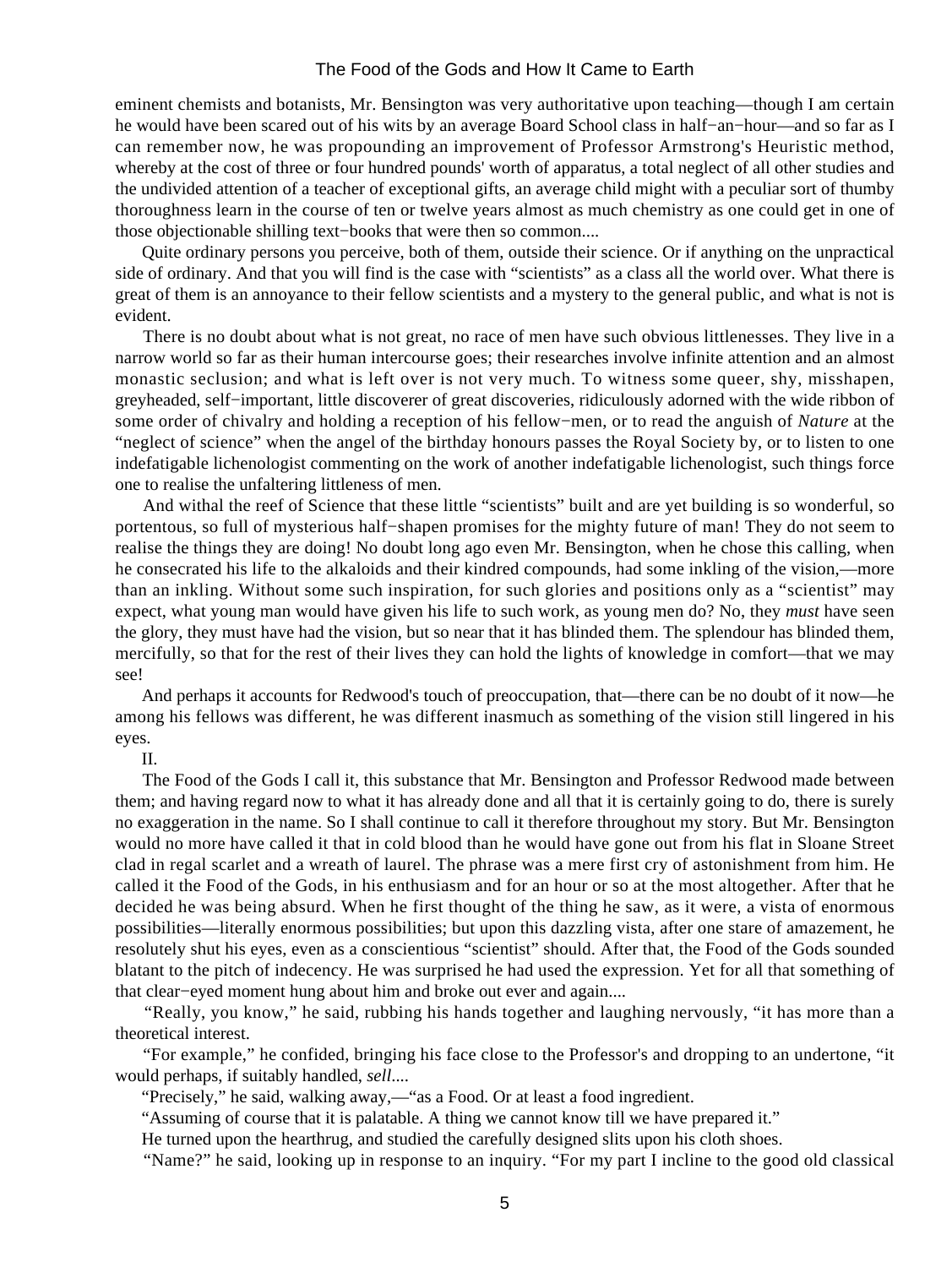allusion. It—it makes Science res—. Gives it a touch of old−fashioned dignity. I have been thinking ... I don't know if you will think it absurd of me.... A little fancy is surely occasionally permissible.... Herakleophorbia. Eh? The nutrition of a possible Hercules? You know it *might* ...

"Of course if you think *not*—"

Redwood reflected with his eyes on the fire and made no objection.

"You think it would do?"

Redwood moved his head gravely.

"It might be Titanophorbia, you know. Food of Titans.... You prefer the former?

"You're quite sure you don't think it a little *too*—"

"No."

"Ah! I'm glad."

 And so they called it Herakleophorbia throughout their investigations, and in their report,—the report that was never published, because of the unexpected developments that upset all their arrangements,—it is invariably written in that way. There were three kindred substances prepared before they hit on the one their speculations had foretolds and these they spoke of as Herakleophorbia I, Herakleophorbia II, and Herakleophorbia III. It is Herakleophorbia IV. which I—insisting upon Bensington's original name—call here the Food of the Gods.

III.

 The idea was Mr. Bensington's. But as it was suggested to him by one of Professor Redwood's contributions to the Philosophical Transactions, he very properly consulted that gentleman before he carried it further. Besides which it was, as a research, a physiological, quite as much as a chemical inquiry.

 Professor Redwood was one of those scientific men who are addicted to tracings and curves. You are familiar—if you are at all the sort of reader I like—with the sort of scientific paper I mean. It is a paper you cannot make head nor tail of, and at the end come five or six long folded diagrams that open out and show peculiar zigzag tracings, flashes of lightning overdone, or sinuous inexplicable things called "smoothed curves" set up on ordinates and rooting in abscissae—and things like that. You puzzle over the thing for a long time and end with the suspicion that not only do you not understand it but that the author does not understand it either. But really you know many of these scientific people understand the meaning of their own papers quite well: it is simply a defect of expression that raises the obstacle between us.

 I am inclined to think that Redwood thought in tracings and curves. And after his monumental work upon Reaction Times (the unscientific reader is exhorted to stick to it for a little bit longer and everything will be as clear as daylight) Redwood began to turn out smoothed curves and sphygmographeries upon Growth, and it was one of his papers upon Growth that really gave Mr. Bensington his idea.

 Redwood, you know, had been measuring growing things of all sorts, kittens, puppies, sunflowers, mushrooms, bean plants, and (until his wife put a stop to it) his baby, and he showed that growth went out not at a regular pace, or, as he put it, so,

[Illustration]

but with bursts and intermissions of this sort.

[Illustration]

 and that apparently nothing grew regularly and steadily, and so far as he could make out nothing could grow regularly and steadily: it was as if every living thing had just to accumulate force to grow, grew with vigour only for a time, and then had to wait for a space before it could go on growing again. And in the muffled and highly technical language of the really careful "scientist," Redwood suggested that the process of growth probably demanded the presence of a considerable quantity of some necessary substance in the blood that was only formed very slowly, and that when this substance was used up by growth, it was only very slowly replaced, and that meanwhile the organism had to mark time. He compared his unknown substance to oil in machinery. A growing animal was rather like an engine, he suggested, that can move a certain distance and must then be oiled before it can run again. ("But why shouldn't one oil the engine from without?" said Mr. Bensington, when he read the paper.) And all this, said Redwood, with the delightful nervous inconsecutiveness of his class, might very probably be found to throw a light upon the mystery of certain of the ductless glands. As though they had anything to do with it at all!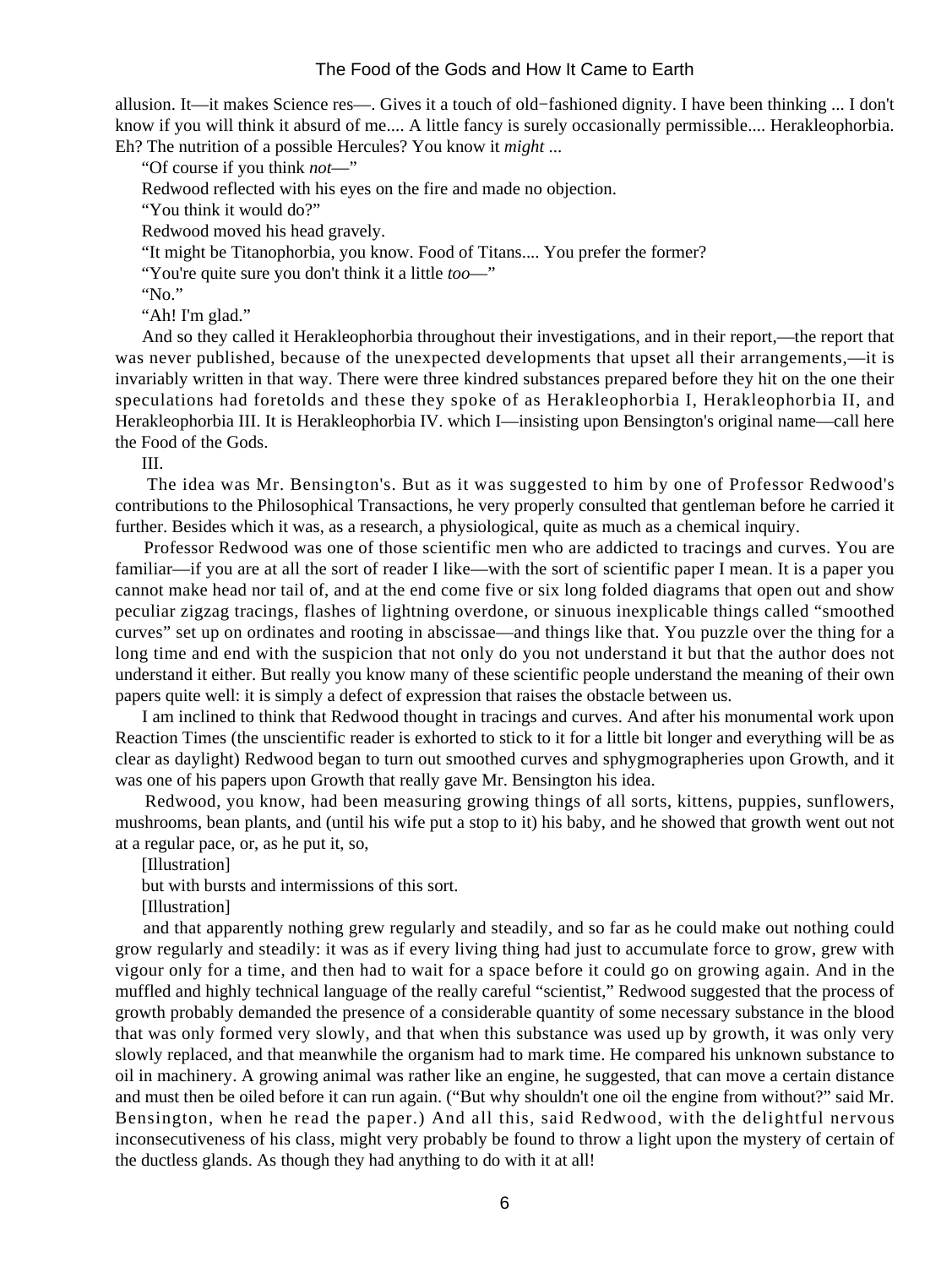In a subsequent communication Redwood went further. He gave a perfect Brock's benefit of diagrams—exactly like rocket trajectories they were; and the gist of it—so far as it had any gist—was that the blood of puppies and kittens and the sap of sunflowers and the juice of mushrooms in what he called the "growing phase" differed in the proportion of certain elements from their blood and sap on the days when they were not particularly growing.

 And when Mr. Bensington, after holding the diagrams sideways and upside down, began to see what this difference was, a great amazement came upon him. Because, you see, the difference might probably be due to the presence of just the very substance he had recently been trying to isolate in his researches upon such alkaloids as are most stimulating to the nervous system. He put down Redwood's paper on the patent reading−desk that swung inconveniently from his arm−chair, took off his gold−rimmed spectacles, breathed on them and wiped them very carefully.

"By Jove!" said Mr. Bensington.

 Then replacing his spectacles again he turned to the patent reading−desk, which immediately, as his elbow came against its arm, gave a coquettish squeak and deposited the paper, with all its diagrams in a dispersed and crumpled state, on the floor. "By Jove!" said Mr. Bensington, straining his stomach over the armchair with a patient disregard of the habits of this convenience, and then, finding the pamphlet still out of reach, he went down on all fours in pursuit. It was on the floor that the idea of calling it the Food of the Gods came to him....

 For you see, if he was right and Redwood was right, then by injecting or administering this new substance of his in food, he would do away with the "resting phase," and instead of growth going on in this fashion,

[Illustration] it would (if you follow me) go thus—

[Illustration]

IV.

 The night after his conversation with Redwood Mr. Bensington could scarcely sleep a wink. He did seem once to get into a sort of doze, but it was only for a moment, and then he dreamt he had dug a deep hole into the earth and poured in tons and tons of the Food of the Gods, and the earth was swelling and swelling, and all the boundaries of the countries were bursting, and the Royal Geographical Society was all at work like one great guild of tailors letting out the equator....

 That of course was a ridiculous dream, but it shows the state of mental excitement into which Mr. Bensington got and the real value he attached to his idea, much better than any of the things he said or did when he was awake and on his guard. Or I should not have mentioned it, because as a general rule I do not think it is at all interesting for people to tell each other about their dreams.

By a singular coincidence Redwood also had a dream that night, and his dream was this:—

 [Illustration] It was a diagram done in fire upon a long scroll of the abyss. And he (Redwood) was standing on a planet before a sort of black platform lecturing about the new sort of growth that was now possible, to the More than Royal Institution of Primordial Forces—forces which had always previously, even in the growth of races, empires, planetary systems, and worlds, gone so:—

[Illustration]

And even in some cases so:—

[Illustration]

 And he was explaining to them quite lucidly and convincingly that these slow, these even retrogressive methods would be very speedily quite put out of fashion by his discovery.

Ridiculous of course! But that too shows—

 That either dream is to be regarded as in any way significant or prophetic beyond what I have categorically said, I do not for one moment suggest.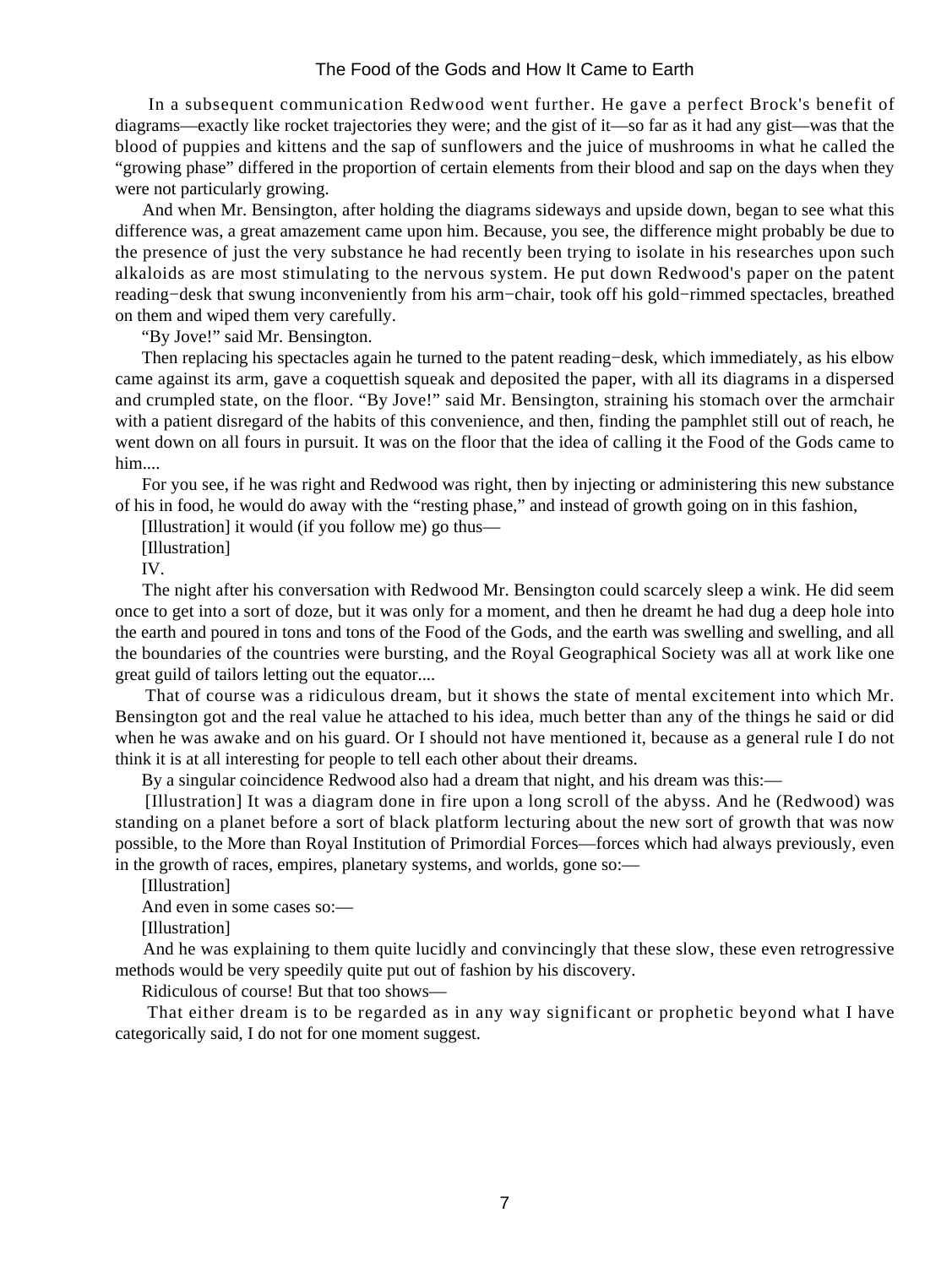## **CHAPTER THE SECOND. THE EXPERIMENTAL FARM.**

#### I.

<span id="page-9-0"></span> Mr. Bensington proposed originally to try this stuff, so soon as he was really able to prepare it, upon tadpoles. One always does try this sort of thing upon tadpoles to begin with; this being what tadpoles are for. And it was agreed that he should conduct the experiments and not Redwood, because Redwood's laboratory was occupied with the ballistic apparatus and animals necessary for an investigation into the Diurnal Variation in the Butting Frequency of the Young Bull Calf, an investigation that was yielding curves of an abnormal and very perplexing sort, and the presence of glass globes of tadpoles was extremely undesirable while this particular research was in progress.

 But when Mr. Bensington conveyed to his cousin Jane something of what he had in mind, she put a prompt veto upon the importation of any considerable number of tadpoles, or any such experimental creatures, into their flat. She had no objection whatever to his use of one of the rooms of the flat for the purposes of a non−explosive chemistry that, so far as she was concerned, came to nothing; she let him have a gas furnace and a sink and a dust−tight cupboard of refuge from the weekly storm of cleaning she would not forego. And having known people addicted to drink, she regarded his solicitude for distinction in learned societies as an excellent substitute for the coarser form of depravity. But any sort of living things in quantity, "wriggly" as they were bound to be alive and "smelly" dead, she could not and would not abide. She said these things were certain to be unhealthy, and Bensington was notoriously a delicate man—it was nonsense to say he wasn't. And when Bensington tried to make the enormous importance of this possible discovery clear, she said that it was all very well, but if she consented to his making everything nasty and unwholesome in the place (and that was what it all came to) then she was certain he would be the first to complain.

 And Mr. Bensington went up and down the room, regardless of his corns, and spoke to her quite firmly and angrily without the slightest effect. He said that nothing ought to stand in the way of the Advancement of Science, and she said that the Advancement of Science was one thing and having a lot of tadpoles in a flat was another; he said that in Germany it was an ascertained fact that a man with an idea like his would at once have twenty thousand properly−fitted cubic feet of laboratory placed at his disposal, and she said she was glad and always had been glad that she was not a German; he said that it would make him famous for ever, and she said it was much more likely to make him ill to have a lot of tadpoles in a flat like theirs; he said he was master in his own house, and she said that rather than wait on a lot of tadpoles she'd go as matron to a school; and then he asked her to be reasonable, and she asked *him* to be reasonable then and give up all this about tadpoles; and he said she might respect his ideas, and she said not if they were smelly she wouldn't, and then he gave way completely and said—in spite of the classical remarks of Huxley upon the subject—a bad word. Not a very bad word it was, but bad enough.

 And after that she was greatly offended and had to be apologised to, and the prospect of ever trying the Food of the Gods upon tadpoles in their flat at any rate vanished completely in the apology.

 So Bensington had to consider some other way of carrying out these experiments in feeding that would be necessary to demonstrate his discovery, so soon as he had his substance isolated and prepared. For some days he meditated upon the possibility of boarding out his tadpoles with some trustworthy person, and then the chance sight of the phrase in a newspaper turned his thoughts to an Experimental Farm.

 And chicks. Directly he thought of it, he thought of it as a poultry farm. He was suddenly taken with a vision of wildly growing chicks. He conceived a picture of coops and runs, outsize and still more outsize coops, and runs progressively larger. Chicks are so accessible, so easily fed and observed, so much drier to handle and measure, that for his purpose tadpoles seemed to him now, in comparison with them, quite wild and uncontrollable beasts. He was quite puzzled to understand why he had not thought of chicks instead of tadpoles from the beginning. Among other things it would have saved all this trouble with his cousin Jane. And when he suggested this to Redwood, Redwood quite agreed with him.

 Redwood said that in working so much upon needlessly small animals he was convinced experimental physiologists made a great mistake. It is exactly like making experiments in chemistry with an insufficient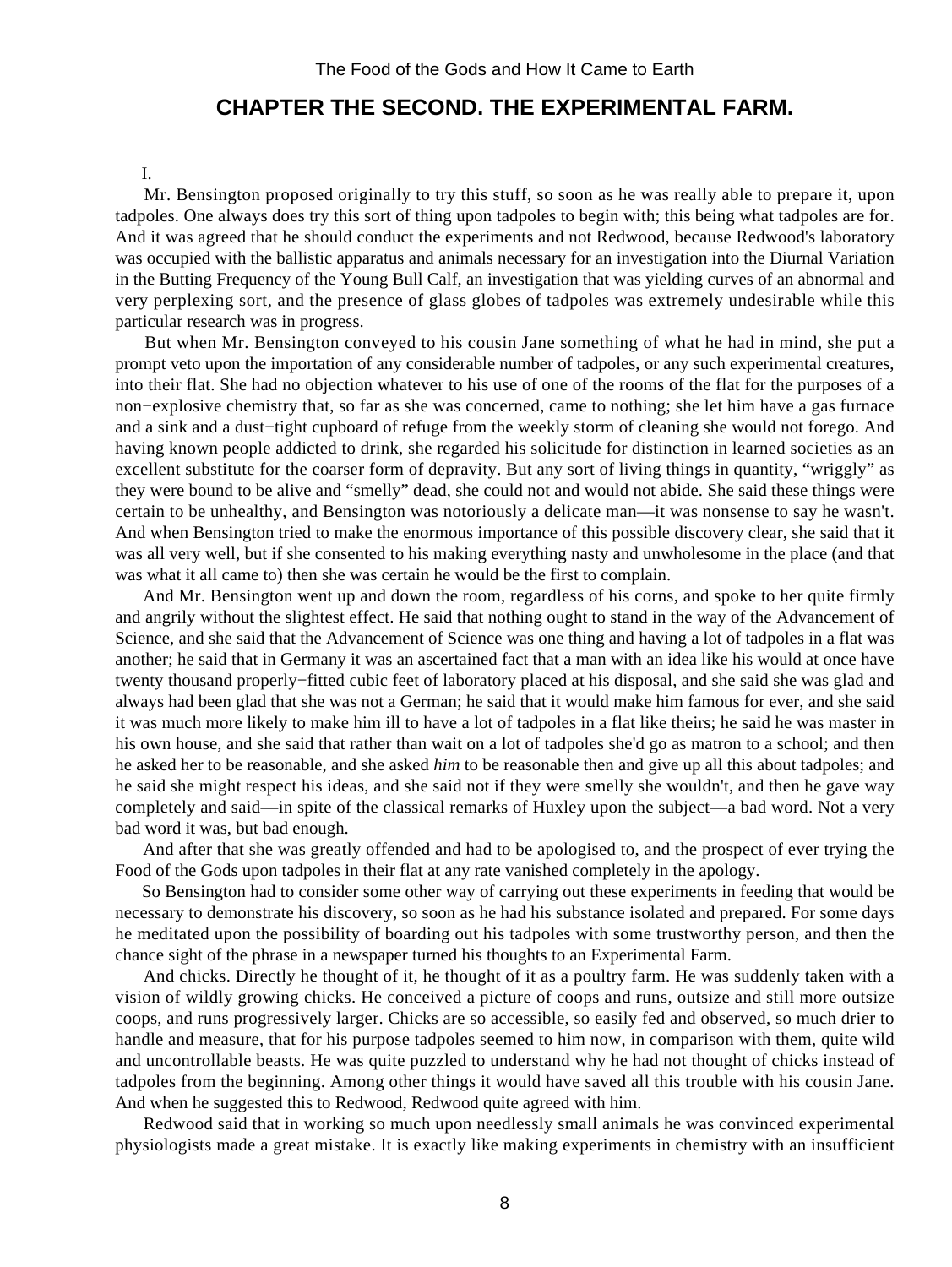quantity of material; errors of observation and manipulation become disproportionately large. It was of extreme importance just at present that scientific men should assert their right to have their material *big*. That was why he was doing his present series of experiments at the Bond Street College upon Bull Calves, in spite of a certain amount of inconvenience to the students and professors of other subjects caused by their incidental levity in the corridors. But the curves he was getting were quite exceptionally interesting, and would, when published, amply justify his choice. For his own part, were it not for the inadequate endowment of science in this country, he would never, if he could avoid it, work on anything smaller than a whale. But a Public Vivarium on a sufficient scale to render this possible was, he feared, at present, in this country at any rate, a Utopian demand. In Germany—Etc.

 As Redwood's Bull calves needed his daily attention, the selection and equipment of the Experimental Farm fell largely on Bensington. The entire cost also, was, it was understood, to be defrayed by Bensington, at least until a grant could be obtained. Accordingly he alternated his work in the laboratory of his flat with farm hunting up and down the lines that run southward out of London, and his peering spectacles, his simple baldness, and his lacerated cloth shoes filled the owners of numerous undesirable properties with vain hopes. And he advertised in several daily papers and *Nature* for a responsible couple (married), punctual, active, and used to poultry, to take entire charge of an Experimental Farm of three acres.

 He found the place he seemed in need of at Hickleybrow, near Urshot, in Kent. It was a little queer isolated place, in a dell surrounded by old pine woods that were black and forbidding at night. A humped shoulder of down cut it off from the sunset, and a gaunt well with a shattered penthouse dwarfed the dwelling. The little house was creeperless, several windows were broken, and the cart shed had a black shadow at midday. It was a mile and a half from the end house of the village, and its loneliness was very doubtfully relieved by an ambiguous family of echoes.

 The place impressed Bensington as being eminently adapted to the requirements of scientific research. He walked over the premises sketching out coops and runs with a sweeping arm, and he found the kitchen capable of accommodating a series of incubators and foster mothers with the very minimum of alteration. He took the place there and then; on his way back to London he stopped at Dunton Green and closed with an eligible couple that had answered his advertisements, and that same evening he succeeded in isolating a sufficient quantity of Herakleophorbia I. to more than justify these engagements.

 The eligible couple who were destined under Mr. Bensington to be the first almoners on earth of the Food of the Gods, were not only very perceptibly aged, but also extremely dirty. This latter point Mr. Bensington did not observe, because nothing destroys the powers of general observation quite so much as a life of experimental science. They were named Skinner, Mr. and Mrs. Skinner, and Mr. Bensington interviewed them in a small room with hermetically sealed windows, a spotted overmantel looking−glass, and some ailing calceolarias.

 Mrs. Skinner was a very little old woman, capless, with dirty white hair drawn back very very tightly from a face that had begun by being chiefly, and was now, through the loss of teeth and chin, and the wrinkling up of everything else, ending by being almost exclusively—nose. She was dressed in slate colour (so far as her dress had any colour) slashed in one place with red flannel. She let him in and talked to him guardedly and peered at him round and over her nose, while Mr. Skinner she alleged made some alteration in his toilette. She had one tooth that got into her articulations and she held her two long wrinkled hands nervously together. She told Mr. Bensington that she had managed fowls for years; and knew all about incubators; in fact, they themselves had run a Poultry Farm at one time, and it had only failed at last through the want of pupils. "It's the pupils as pay," said Mrs. Skinner.

 Mr. Skinner, when he appeared, was a large−faced man, with a lisp and a squint that made him look over the top of your head, slashed slippers that appealed to Mr. Bensington's sympathies, and a manifest shortness of buttons. He held his coat and shirt together with one hand and traced patterns on the black−and−gold tablecloth with the index finger of the other, while his disengaged eye watched Mr. Bensington's sword of Damocles, so to speak, with an expression of sad detachment. "You don't want to run thith Farm for profit. No, Thir. Ith all the thame, Thir. Ekthperimenth! Prethithely."

 He said they could go to the farm at once. He was doing nothing at Dunton Green except a little tailoring. "It ithn't the thmart plathe I thought it wath, and what I get ithent thkarthely worth having," he said, "tho that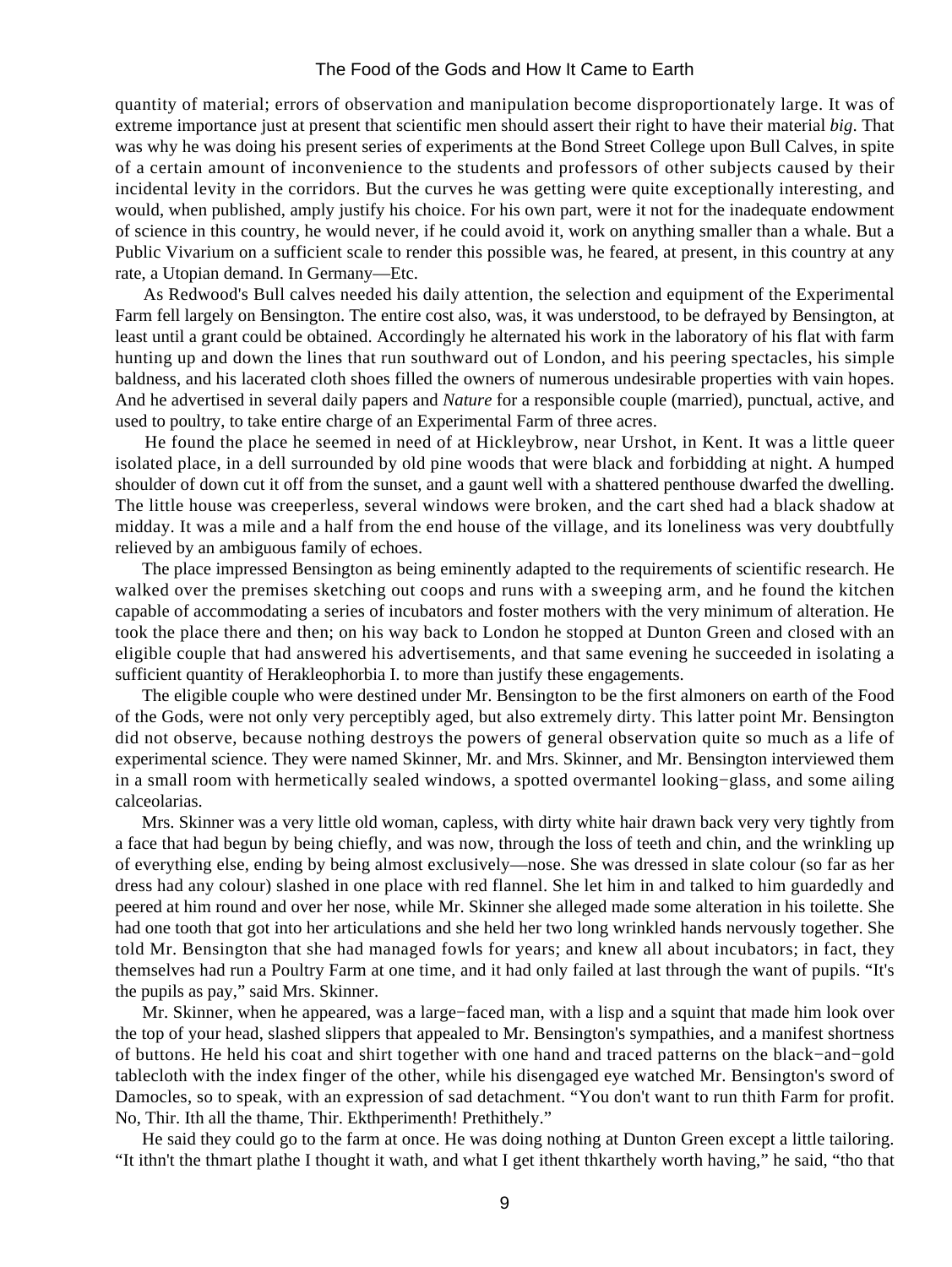if it ith any convenienth to you for uth to come...."

 And in a week Mr. and Mrs. Skinner were installed in the farm, and the jobbing carpenter from Hickleybrow was diversifying the task of erecting runs and henhouses with a systematic discussion of Mr. Bensington.

 "I haven't theen much of 'im yet," said Mr. Skinner. "But as far as I can make 'im out 'e theems to be a thtewpid o' fool."

"*I* thought 'e seemed a bit Dotty," said the carpenter from Hickleybrow.

 "'E fanthieth 'imself about poultry," said Mr. Skinner. "O my goodneth! You'd think nobody knew nothin' about poultry thept 'im."

"'E *looks* like a 'en," said the carpenter from Hickleybrow; "what with them spectacles of 'is."

 Mr. Skinner came closer to the carpenter from Hickleybrow, and spoke in a confidential manner, and one sad eye regarded the distant village, and one was bright and wicked. "Got to be meathured every blethed day—every blethed 'en, 'e thays. Tho as to thee they grow properly. What oh ... eh? Every blethed 'en—every blethed day."

 And Mr. Skinner put up his hand to laugh behind it in a refined and contagious manner, and humped his shoulders very much—and only the other eye of him failed to participate in his laughter. Then doubting if the carpenter had quite got the point of it, he repeated in a penetrating whisper; "*Meathured*!"

"E's worse than our old guvnor; I'm dratted if 'e ain't," said the carpenter from Hickleybrow.

II.

 Experimental work is the most tedious thing in the world (unless it be the reports of it in the *Philosophical Transactions*), and it seemed a long time to Mr. Bensington before his first dream of enormous possibilities was replaced by a crumb of realisation. He had taken the Experimental Farm in October, and it was May before the first inklings of success began. Herakleophorbia I. and II. and III. had to be tried, and failed; there was trouble with the rats of the Experimental Farm, and there was trouble with the Skinners. The only way to get Skinner to do anything he was told to do was to dismiss him. Then he would nib his unshaven chin—he was always unshaven most miraculously and yet never bearded—with a flattened hand, and look at Mr. Bensington with one eye, and over him with the other, and say, "Oo, of courthe, Thir—if you're *theriouth*!"

But at last success dawned. And its herald was a letter in the long slender handwriting of Mr. Skinner.

 "The new Brood are out," wrote Mr. Skinner, "and don't quite like the look of them. Growing very rank—quite unlike what the similar lot was before your last directions was given. The last, before the cat got them, was a very nice, stocky chick, but these are Growing like thistles. I never saw. They peck so hard, striking above boot top, that am unable to give exact Measures as requested. They are regular Giants, and eating as such. We shall want more com very soon, for you never saw such chicks to eat. Bigger than Bantams. Going on at this rate, they ought to be a bird for show, rank as they are. Plymouth Rocks won't be in it. Had a scare last night thinking that cat was at them, and when I looked out at the window could have sworn I see her getting in under the wire. The chicks was all awake and pecking about hungry when I went out, but could not see anything of the cat. So gave them a peck of corn, and fastened up safe. Shall be glad to know if the Feeding to be continued as directed. Food you mixed is pretty near all gone, and do not like to mix any more myself on account of the accident with the pudding. With best wishes from us both, and soliciting continuance of esteemed favours,

"Respectfully yours,

#### "ALFRED NEWTON SKINNER."

 The allusion towards the end referred to a milk pudding with which some Herakleophorbia II. had got itself mixed with painful and very nearly fatal results to the Skinners.

 But Mr. Bensington, reading between the lines saw in this rankness of growth the attainment of his long sought goal. The next morning he alighted at Urshot station, and in the bag in his hand he carried, sealed in three tins, a supply of the Food of the Gods sufficient for all the chicks in Kent.

 It was a bright and beautiful morning late in May, and his corns were so much better that he resolved to walk through Hickleybrow to his farm. It was three miles and a half altogether, through the park and villages and then along the green glades of the Hickleybrow preserves. The trees were all dusted with the green spangles of high spring, the hedges were full of stitchwort and campion and the woods of blue hyacinths and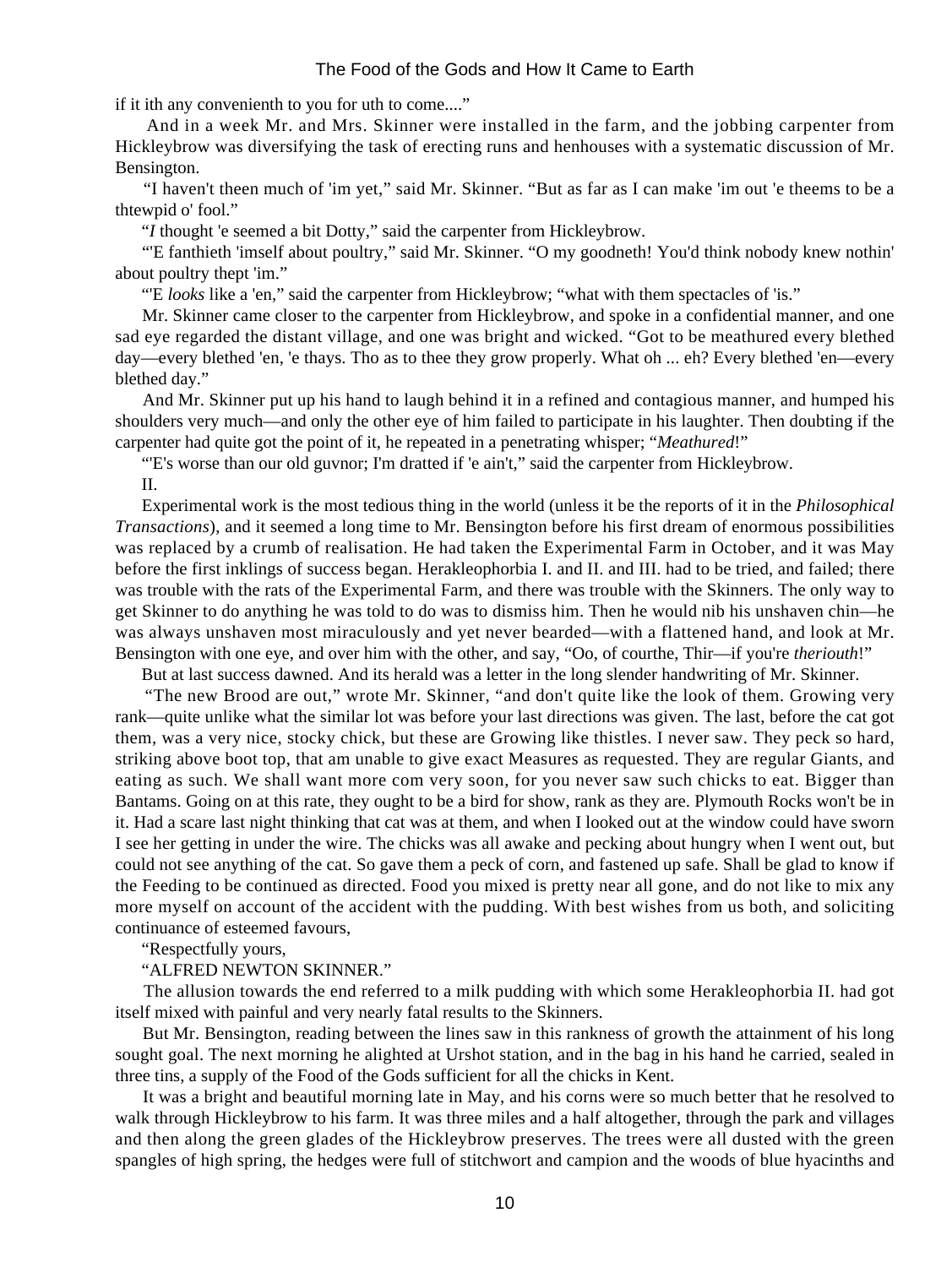purple orchid; and everywhere there was a great noise of birds—thrushes, blackbirds, robins, finches, and many more—and in one warm corner of the park some bracken was unrolling, and there was a leaping and rushing of fallow deer.

 These things brought back to Mr. Bensington his early and forgotten delight in life; before him the promise of his discovery grew bright and joyful, and it seemed to him that indeed he must have come upon the happiest day in his life. And when in the sunlit run by the sandy bank under the shadow of the pine trees he saw the chicks that had eaten the food he had mixed for them, gigantic and gawky, bigger already than many a hen that is married and settleds and still growing, still in their first soft yellow plumage (just faintly marked with brown along the back), he knew indeed that his happiest day had come.

 At Mr. Skinner's urgency he went into the runs but after he had been pecked through the cracks in his shoes once or twice he got out again, and watched these monsters through the wire netting. He peered close to the netting, and followed their movements as though he had never seen a chick before in his life.

"Whath they'll be when they're grown up ith impothible to think," said Mr. Skinner.

"Big as a horse," said Mr. Bensington.

"Pretty near," said Mr. Skinner.

 "Several people could dine off a wing!" said Mr. Bensington. "They'd cut up into joints like butcher's meat."

"They won't go on growing at thith pathe though," said Mr. Skinner.

"No?" said Mr. Bensington.

"No," said Mr. Skinner. "I know thith thort. They begin rank, but they don't go on, bleth you! No."

There was a pause.

"Itth management," said Mr. Skinner modestly.

Mr. Bensington turned his glasses on him suddenly.

 "We got 'em almoth ath big at the other plathe," said Mr. Skinner, with his better eye piously uplifted and letting himself go a little; "me and the mithith."

 Mr. Bensington made his usual general inspection of the premises, but he speedily returned to the new run. It was, you know, in truth ever so much more than he had dared to expect. The course of science is so tortuous and so slow; after the clear promises and before the practical realisation arrives there comes almost always year after year of intricate contrivance, and here—here was the Foods of the Gods arriving after less than a year of testing! It seemed too good—too good. That Hope Deferred which is the daily food of the scientific imagination was to be his no more! So at least it seemed to him then. He came back and stared at these stupendous chicks of his, time after time.

 "Let me see," he said. "They're ten days old. And by the side of an ordinary chick I should fancy—about six or seven times as big...."

 "Itth about time we artht for a rithe in thkrew," said Mr. Skinner to his wife. "He'th ath pleathed ath Punth about the way we got thothe chickth on in the further run—pleathed ath Punth he ith."

 He bent confidentially towards her. "Thinkth it'th that old food of hith," he said behind his hands and made a noise of suppressed laughter in his pharyngeal cavity....

 Mr. Bensington was indeed a happy man that day. He was in no mood to find fault with details of management. The bright day certainly brought out the accumulating slovenliness of the Skinner couple more vividly than he had ever seen it before. But his comments were of the gentlest. The fencing of many of the runs was out of order, but he seemed to consider it quite satisfactory when Mr. Skinner explained that it was a "fokth or a dog or thomething" did it. He pointed out that the incubator had not been cleaned.

 "That it *asn't*, Sir," said Mrs. Skinner with her arms folded, smiling coyly behind her nose. "We don't seem to have had time to clean it not since we been 'ere...."

He went upstairs to see some rat–holes that Skinner said would justify a trap—they certainly were enormous—and discovered that the room in which the Food of the Gods was mixed with meal and bran was in a quite disgraceful order. The Skinners were the sort of people who find a use for cracked saucers and old cans and pickle jars and mustard boxes, and the place was littered with these. In one corner a great pile of apples that Skinner had saved was decaying, and from a nail in the sloping part of the ceiling hung several rabbit skins, upon which he proposed to test his gift as a furrier. ("There ithn't mutth about furth and thingth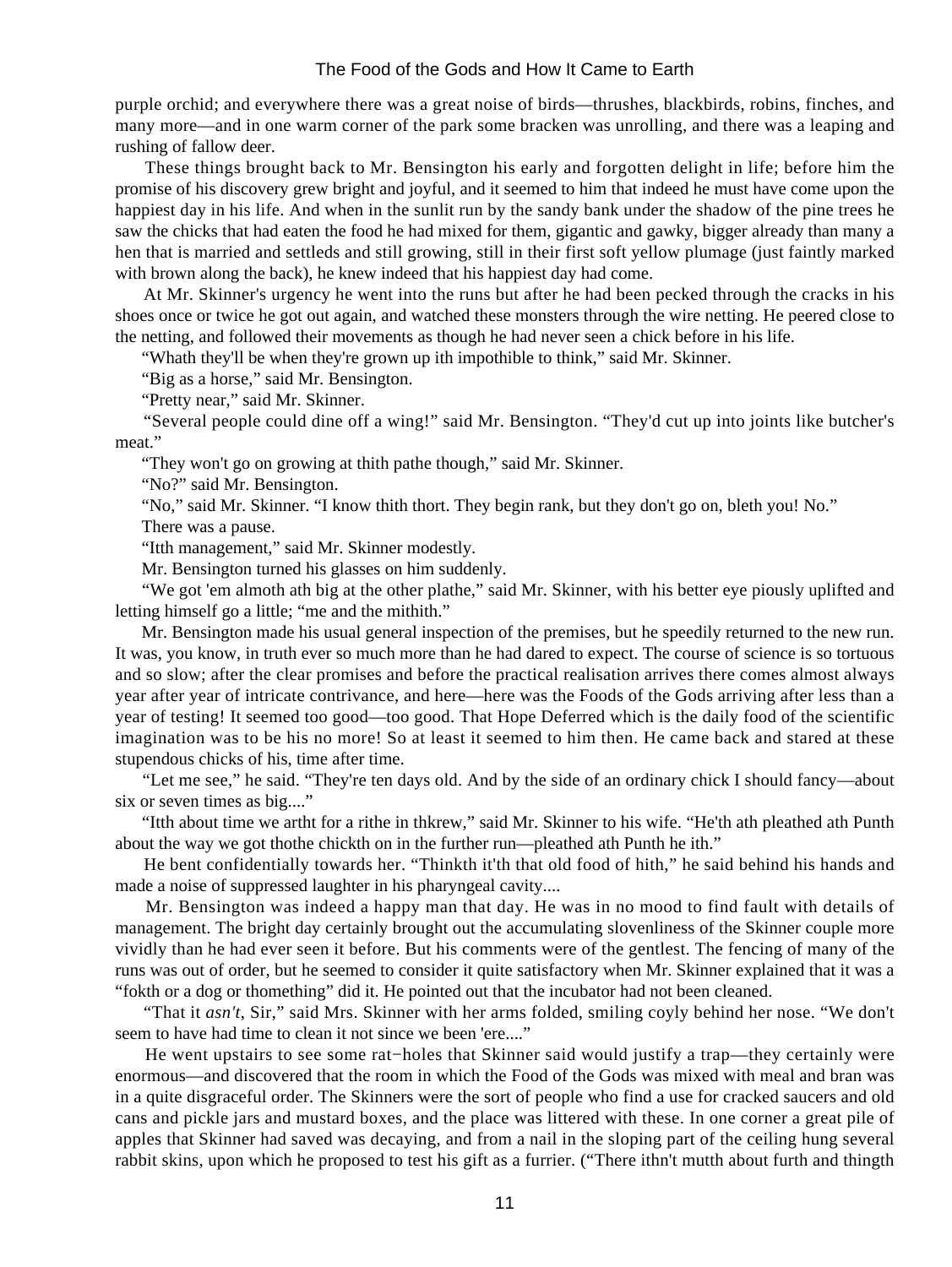that *I* don't know," said Skinner.)

 Mr. Bensington certainly sniffed critically at this disorder, but he made no unnecessary fuss, and even when he found a wasp regaling itself in a gallipot half full of Herakleophorbia IV, he simply remarked mildly that his substance was better sealed from the damp than exposed to the air in that manner.

 And he turned from these things at once to remark—what had been for some time in his mind—"I *think*, Skinner—you know, I shall kill one of these chicks—as a specimen. I think we will kill it this afternoon, and I will take it back with me to London."

He pretended to peer into another gallipot and then took off his spectacles to wipe them.

 "I should like," he said, "I should like very much, to have some relic—some memento—of this particular brood at this particular day."

"By−the−bye," he said, "you don't give those little chicks meat?"

 "Oh! *no*, Thir," said Skinner, "I can athure you, Thir, we know far too much about the management of fowlth of all dethcriptionth to do anything of that thort."

 "Quite sure you don't throw your dinner refuse—I thought I noticed the bones of a rabbit scattered about the far corner of the run—"

 But when they came to look at them they found they were the larger bones of a cat picked very clean and dry.

III.

"*That's* no chick," said Mr. Bensington's cousin Jane.

"Well, I should *think* I knew a chick when I saw it," said Mr. Bensington's cousin Jane hotly.

"It's too big for a chick, for one thing, and besides you can *see* perfectly well it isn't a chick.

"It's more like a bustard than a chick."

 "For my part," said Redwood, reluctantly allowing Bensington to drag him into the argument, "I must confess that, considering all the evidence—"

 "Oh I if you do *that*," said Mr. Bensington's cousin Jane, "instead of using your eyes like a sensible person—"

"Well, but really, Miss Bensington—!"

"Oh! Go *on!*" said Cousin Jane. "You men are all alike."

 "Considering all the evidence, this certainly falls within the definition—no doubt it's abnormal and hypertrophied, but still—especially since it was hatched from the egg of a normal hen—Yes, I think, Miss Bensington, I must admit—this, so far as one can call it anything, is a sort of chick."

"You mean it's a chick?" said cousin Jane.

"I *think* it's a chick," said Redwood.

 "What NONSENSE!" said Mr. Bensington's cousin Jane, and "Oh!" directed at Redwood's head, "I haven't patience with you," and then suddenly she turned about and went out of the room with a slam.

 "And it's a very great relief for me to see it too, Bensington," said Redwood, when the reverberation of the slam had died away. "In spite of its being so big."

 Without any urgency from Mr. Bensington he sat down in the low arm−chair by the fire and confessed to proceedings that even in an unscientific man would have been indiscreet. "You will think it very rash of me, Bensington, I know," he said, "but the fact is I put a little—not very much of it—but some—into Baby's bottle, very nearly a week ago!"

"But suppose—!" cried Mr. Bensington.

"I know," said Redwood, and glanced at the giant chick upon the plate on the table.

"It's turned out all right, thank goodness," and he felt in his pocket for his cigarettes.

 He gave fragmentary details. "Poor little chap wasn't putting on weight... desperately anxious.—Winkles, a frightful duffer ... former pupil of mine ... no good.... Mrs. Redwood—unmitigated confidence in Winkles.... *You* know, man with a manner like a cliff—towering.... No confidence in me, of course.... Taught Winkles.... Scarcely allowed in the nursery.... Something had to be done.... Slipped in while the nurse was at breakfast ... got at the bottle."

"But he'll grow," said Mr. Bensington.

"He's growing. Twenty−seven ounces last week.... You should hear Winkles. It's management, he said."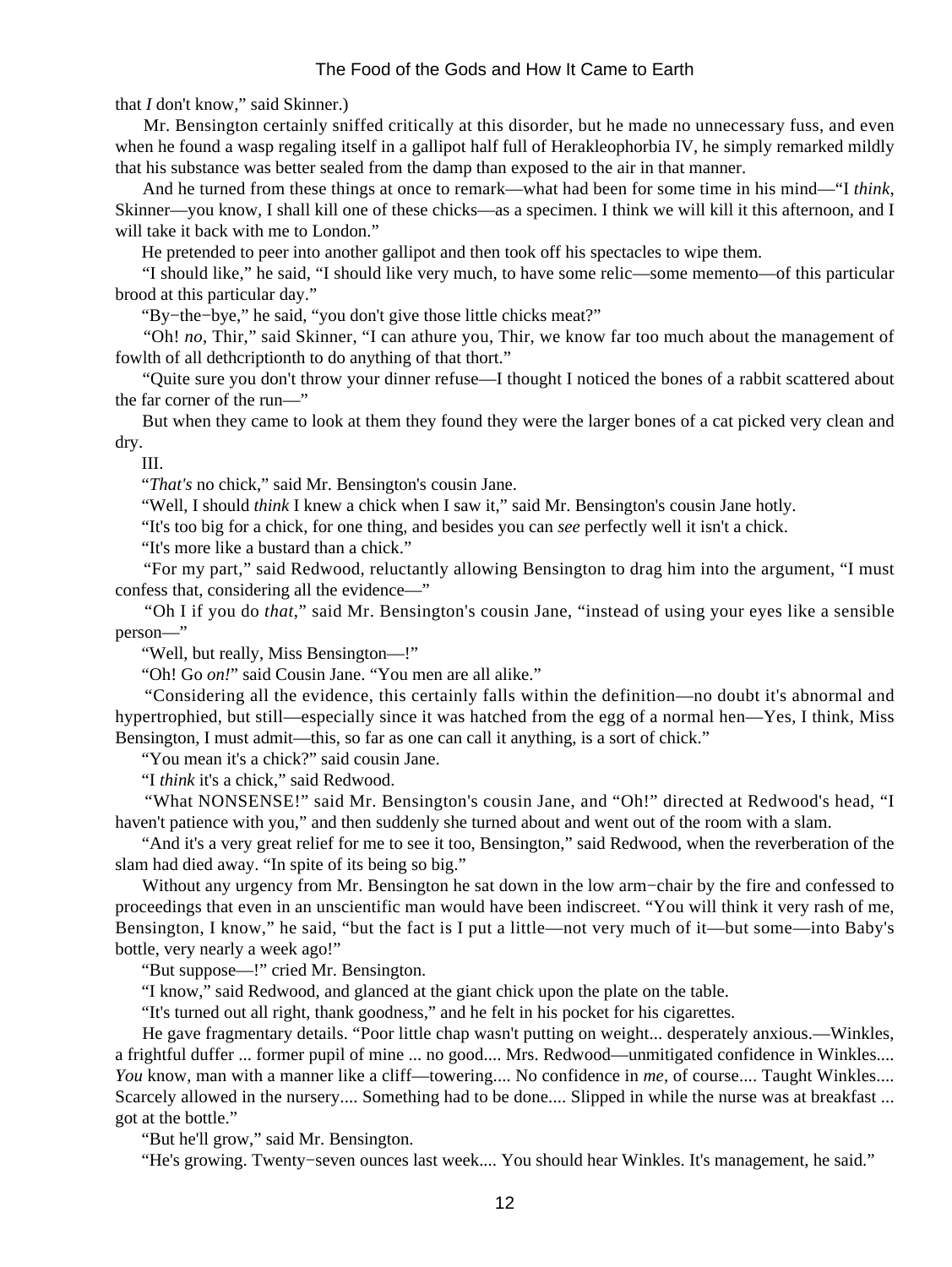"Dear me! That's what Skinner says!"

 Redwood looked at the chick again. "The bother is to keep it up," he said. "They won't trust me in the nursery alone, because I tried to get a growth curve out of Georgina Phyllis—you know—and how I'm to give him a second dose—"

"Need you?"

 "He's been crying two days—can't get on with his ordinary food again, anyhow. He wants some more now."

"Tell Winkles."

"Hang Winkles!" said Redwood.

"You might get at Winkles and give him powders to give the child—"

"That's about what I shall have to do," said Redwood, resting his chin on his fist and staring into the fire.

 Bensington stood for a space smoothing the down on the breast of the giant chick. "They will be monstrous fowls," he said.

"They will," said Redwood, still with his eyes on the glow.

"Big as horses," said Bensington.

"Bigger," said Redwood. "That's just it!"

 Bensington turned away from the specimen. "Redwood," he said, "these fowls are going to create a sensation."

Redwood nodded his head at the fire.

 "And by Jove!" said Bensington, coming round suddenly with a flash in his spectacles, "so will your little boy!"

"That's just what I'm thinking of," said Redwood.

 He sat back, sighed, threw his unconsumed cigarette into the fire and thrust his hands deep into his trousers pockets. "That's precisely what I'm thinking of. This Herakleophorbia is going to be queer stuff to handle. The pace that chick must have grown at—!"

"A little boy growing at that pace," said Mr. Bensington slowly, and stared at the chick as he spoke.

"I *Say*!" said Bensington, "he'll be Big."

"I shall give him diminishing doses," said Redwood. "Or at any rate Winkles will."

"It's rather too much of an experiment."

"Much."

"Yet still, you know, I must confess—... Some baby will sooner or later have to try it."

"Oh, we'll try it on *some* baby—certainly."

 "Exactly so," said Bensington, and came and stood on the hearthrug and took off his spectacles to wipe them.

 "Until I saw these chicks, Redwood, I don't think I *began* to realise—anything—of the possibilities of what we were making. It's only beginning to dawn upon me ... the possible consequences...."

 And even then, you know, Mr. Bensington was far from any conception of the mine that little train would fire.

IV.

 That happened early in June. For some weeks Bensington was kept from revisiting the Experimental Farm by a severe imaginary catarrh, and one necessary flying visit was made by Redwood. He returned an even more anxious−looking parent than he had gone. Altogether there were seven weeks of steady, uninterrupted growth....

And then the Wasps began their career.

 It was late in July and nearly a week before the hens escaped from Hickleybrow that the first of the big wasps was killed. The report of it appeared in several papers, but I do not know whether the news reached Mr. Bensington, much less whether he connected it with the general laxity of method that prevailed in the Experimental Farm.

 There can be but little doubt now, that while Mr. Skinner was plying Mr. Bensington's chicks with Herakleophorbia IV, a number of wasps were just as industriously—perhaps more industriously—carrying quantities of the same paste to their early summer broods in the sand–banks beyond the adjacent pine–woods.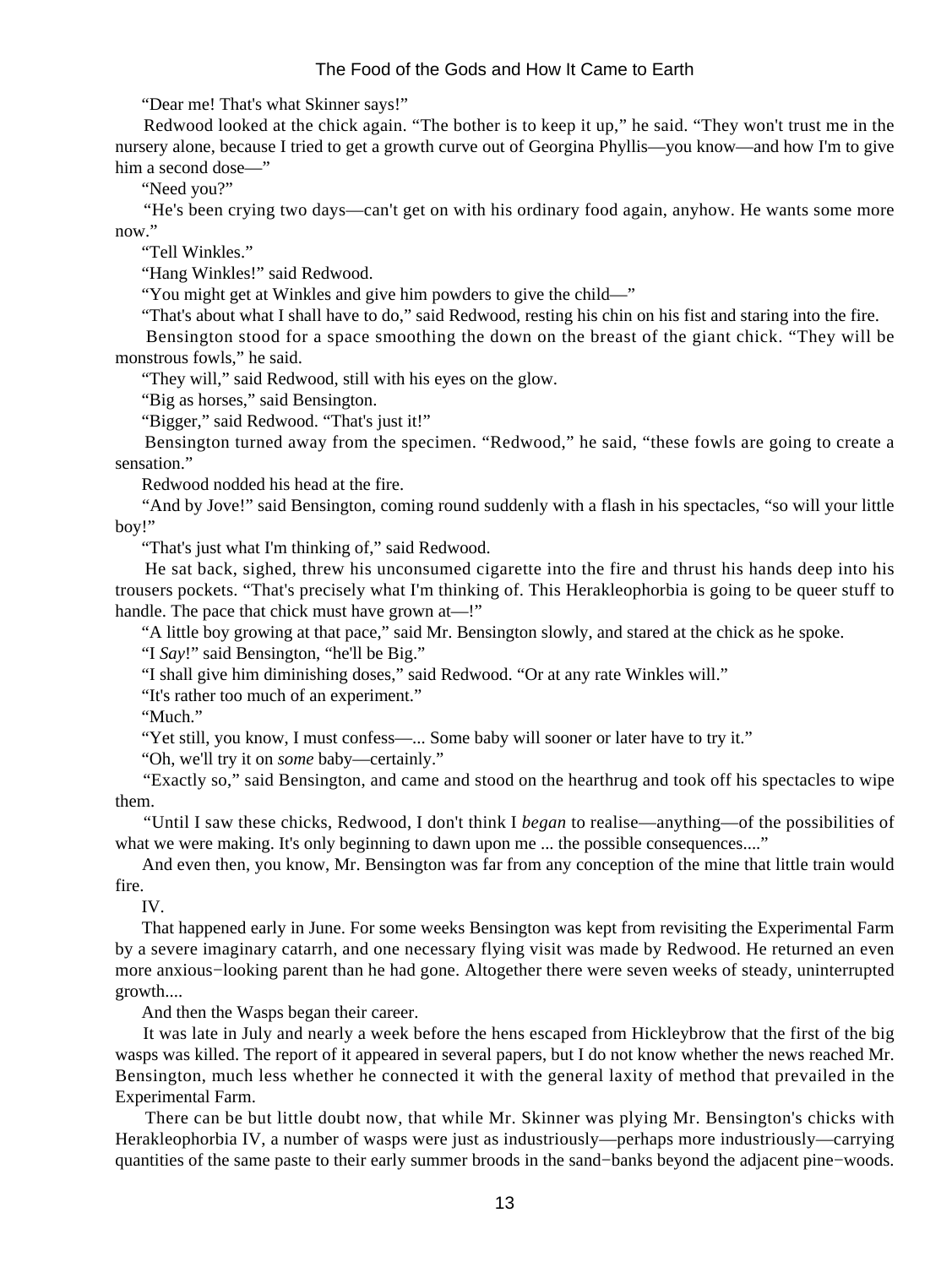And there can be no dispute whatever that these early broods found just as much growth and benefit in the substance as Mr. Bensington's hens. It is in the nature of the wasp to attain to effective maturity before the domestic fowl—and in fact of all the creatures that were—through the generous carelessness of the Skinners—partaking of the benefits Mr. Bensington heaped upon his hens, the wasps were the first to make any sort of figure in the world.

 It was a keeper named Godfrey, on the estate of Lieutenant−Colonel Rupert Hick, near Maidstone, who encountered and had the luck to kill the first of these monsters of whom history has any record. He was walking knee high in bracken across an open space in the beechwoods that diversify Lieutenant−Colonel Hick's park, and he was carrying his gun—very fortunately for him a double−barrelled gun—over his shoulder, when he first caught sight of the thing. It was, he says, coming down against the light, so that he could not see it very distinctly, and as it came it made a drone "like a motor car." He admits he was frightened. It was evidently as big or bigger than a barn owl, and, to his practised eye, its flight and particularly the misty whirl of its wings must have seemed weirdly unbirdlike. The instinct of self−defence, I fancy, mingled with long habit, when, as he says, he "let fly, right away."

 The queerness of the experience probably affected his aim; at any rate most of his shot missed, and the thing merely dropped for a moment with an angry "Wuzzzz" that revealed the wasp at once, and then rose again, with all its stripes shining against the light. He says it turned on him. At any rate, he fired his second barrel at less than twenty yards and threw down his gun, ran a pace or so, and ducked to avoid it.

 It flew, he is convinced, within a yard of him, struck the ground, rose again, came down again perhaps thirty yards away, and rolled over with its body wriggling and its sting stabbing out and back in its last agony. He emptied both barrels into it again before he ventured to go near.

 When he came to measure the thing, he found it was twenty−seven and a half inches across its open wings, and its sting was three inches long. The abdomen was blown clean off from its body, but he estimated the length of the creature from head to sting as eighteen inches—which is very nearly correct. Its compound eyes were the size of penny pieces.

 That is the first authenticated appearance of these giant wasps. The day after, a cyclist riding, feet up, down the hill between Sevenoaks and Tonbridge, very narrowly missed running over a second of these giants that was crawling across the roadway. His passage seemed to alarm it, and it rose with a noise like a sawmill. His bicycle jumped the footpath in the emotion of the moment, and when he could look back, the wasp was soaring away above the woods towards Westerham.

 After riding unsteadily for a little time, he put on his brake, dismounted—he was trembling so violently that he fell over his machine in doing so—and sat down by the roadside to recover. He had intended to ride to Ashford, but he did not get beyond Tonbridge that day....

 After that, curiously enough, there is no record of any big wasps being seen for three days. I find on consulting the meteorological record of those days that they were overcast and chilly with local showers, which may perhaps account for this intermission. Then on the fourth day came blue sky and brilliant sunshine and such an outburst of wasps as the world had surely never seen before.

 How many big wasps came out that day it is impossible to guess. There are at least fifty accounts of their apparition. There was one victim, a grocer, who discovered one of these monsters in a sugar−cask and very rashly attacked it with a spade as it rose. He struck it to the ground for a moment, and it stung him through the boot as he struck at it again and cut its body in half. He was first dead of the two....

 The most dramatic of the fifty appearances was certainly that of the wasp that visited the British Museum about midday, dropping out of the blue serene upon one of the innumerable pigeons that feed in the courtyard of that building, and flying up to the cornice to devour its victim at leisure. After that it crawled for a time over the museum roof, entered the dome of the reading−room by a skylight, buzzed about inside it for some little time—there was a stampede among the readers—and at last found another window and vanished again with a sudden silence from human observation.

 Most of the other reports were of mere passings or descents. A picnic party was dispersed at Aldington Knoll and all its sweets and jam consumed, and a puppy was killed and torn to pieces near Whitstable under the very eyes of its mistress....

The streets that evening resounded with the cry, the newspaper placards gave themselves up exclusively in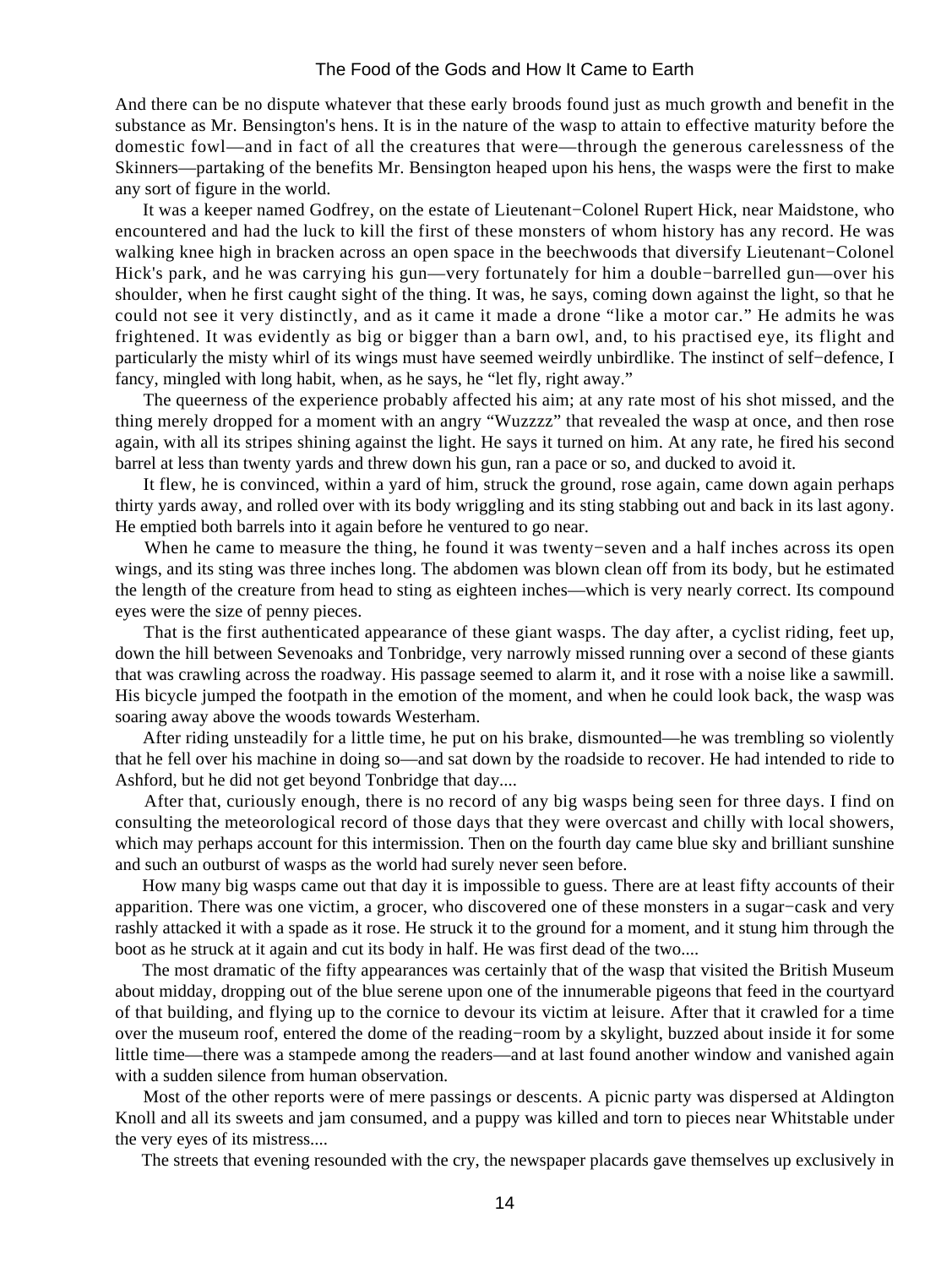the biggest of letters to the "Gigantic Wasps in Kent." Agitated editors and assistant editors ran up and down tortuous staircases bawling things about "wasps." And Professor Redwood, emerging from his college in Bond Street at five, flushed from a heated discussion with his committee about the price of bull calves, bought an evening paper, opened it, changed colour, forgot about bull calves and committee forthwith, and took a hansom headlong for Bensington's flat.

V.

 The flat was occupied, it seemed to him—to the exclusion of all other sensible objects—by Mr. Skinner and his voice, if indeed you can call either him or it a sensible object!

 The voice was up very high slopping about among the notes of anguish. "Itth impothible for uth to thtop, Thir. We've thtopped on hoping thingth would get better and they've only got worth, Thir. It ithn't on'y the waptheth, Thir—thereth big earwigth, Thir—big ath that, Thir." (He indicated all his hand and about three inches of fat dirty wrist.) "They pretty near give Mithith Thkinner fitth, Thir. And the thtinging nettleth by the runth, Thir, *they're* growing, Thir, and the canary creeper, Thir, what we thowed near the think, Thir—it put itth tendril through the window in the night, Thir, and very nearly caught Mithith Thkinner by the legth, Thir. Itth that food of yourth, Thir. Wherever we thplathed it about, Thir, a bit, it'th thet everything growing ranker, Thir, than I ever thought anything could grow. Itth impothible to thtop a month, Thir. Itth more than our liveth are worth, Thir. Even if the waptheth don't thting uth, we thall be thuffocated by the creeper, Thir. You can't imagine, Thir—unleth you come down to thee, Thir—"

 He turned his superior eye to the cornice above Redwood's head. "'Ow do we know the ratth 'aven't got it, Thir! That 'th what I think of motht, Thir. I 'aven't theen any big ratth, Thir, but 'ow do I know, Thir. We been frightened for dayth becauth of the earwigth we've theen—like lobthters they wath—two of 'em, Thir—and the frightful way the canary creeper wath growing, and directly I heard the waptheth—directly I 'eard 'em, Thir, I underthood. I didn't wait for nothing exthept to thow on a button I'd lortht, and then I came on up. Even now, Thir, I'm arf wild with angthiety, Thir. 'Ow do *I* know watth happenin' to Mithith Thkinner, Thir! Thereth the creeper growing all over the plathe like a thnake, Thir—thwelp me but you 'ave to watch it, Thir, and jump out of itth way!—and the earwigth gettin' bigger and bigger, and the waptheth—. She 'athen't even got a Blue Bag, Thir—if anything thould happen, Thir!"

"But the hens," said Mr. Bensington; "how are the hens?"

 "We fed 'em up to yethterday, thwelp me," said Mr. Skinner, "But thith morning we didn't *dare*, Thir. The noithe of the waptheth wath—thomething awful, Thir. They wath coming ont—dothenth. Ath big ath 'enth. I thayth, to 'er, I thayth you juth thow me on a button or two, I thayth, for I can't go to London like thith, I thayth, and I'll go up to Mithter Benthington, I thayth, and ekthplain thingth to 'im. And you thtop in thith room till I come back to you, I thayth, and keep the windowth thhut jutht ath tight ath ever you can, I thayth."

"If you hadn't been so confoundedly untidy—" began Redwood.

 "Oh! don't thay *that*, Thir," said Skinner. "Not now, Thir. Not with me tho diththrethed, Thir, about Mithith Thkinner, Thir! Oh, *don't,* Thir! I 'aven't the 'eart to argue with you. Thwelp me, Thir, I 'aven't! Itth the ratth I keep a thinking of—'Ow do I know they 'aven't got at Mithith Thkinner while I been up 'ere?"

"And you haven't got a solitary measurement of all these beautiful growth curves!" said Redwood.

 "I been too upthet, Thir," said Mr. Skinner. "If you knew what we been through—me and the mithith! All thith latht month. We 'aven't known what to make of it, Thir. What with the henth gettin' tho rank, and the earwigth, and the canary creeper. I dunno if I told you, Thir—the canary creeper ..."

"You've told us all that," said Redwood. "The thing is, Bensington, what are we to do?"

"What are *we* to do?" said Mr. Skinner.

"You'll have to go back to Mrs. Skinner," said Redwood. "You can't leave her there alone all night."

"Not alone, Thir, I don't. Not if there wath a dothen Mithith Thkinnerth. Itth Mithter Benthington—"

 "Nonsense," said Redwood. "The wasps will be all right at night. And the earwigs will get out of your way—"

"But about the ratth?"

"There aren't any rats," said Redwood.

VI.

Mr. Skinner might have foregone his chief anxiety. Mrs. Skinner did not stop out her day.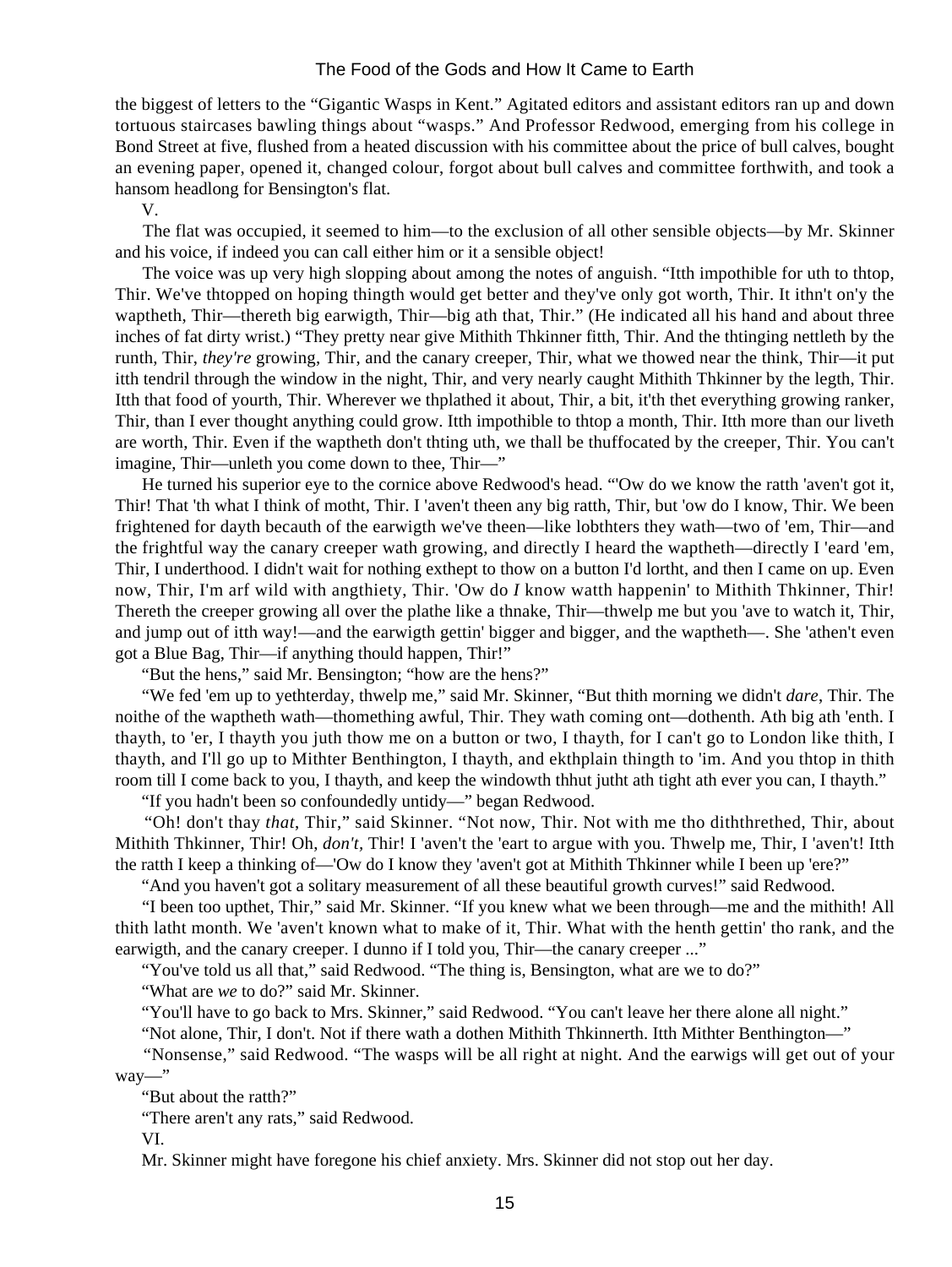About eleven the canary creeper, which had been quietly active all the morning, began to clamber over the window and darken it very greatly, and the darker it got the more and more clearly Mrs. Skinner perceived that her position would speedily become untenable. And also that she had lived many ages since Skinner went. She peered out of the darkling window, through the stirring tendrils, for some time, and then went very cautiously and opened the bedroom door and listened....

 Everything seemed quiet, and so, tucking her skirts high about her, Mrs. Skinner made a bolt for the bedroom, and having first looked under the bed and locked herself in, proceeded with the methodical rapidity of an experienced woman to pack for departure. The bed had not been made, and the room was littered with pieces of the creeper that Skinner had hacked off in order to close the window overnight, but these disorders she did not heed. She packed in a decent sheet. She packed all her own wardrobe and a velveteen jacket that Skinner wore in his finer moments, and she packed a jar of pickles that had not been opened, and so far she was justified in her packing. But she also packed two of the hermetically closed tins containing Herakleophorbia IV. that Mr. Bensington had brought on his last visit. (She was honest, good woman—but she was a grandmother, and her heart had burned within her to see such good growth lavished on a lot of dratted chicks.)

 And having packed all these things, she put on her bonnet, took off her apron, tied a new boot−lace round her umbrella, and after listening for a long time at door and window, opened the door and sallied out into a perilous world. The umbrella was under her arm and she clutched the bundle with two gnarled and resolute hands. It was her best Sunday bonnet, and the two poppies that reared their heads amidst its splendours of band and bead seemed instinct with the same tremulous courage that possessed her.

 The features about the roots of her nose wrinkled with determination. She had had enough of it! All alone there! Skinner might come back there if he liked.

 She went out by the front door, going that way not because she wanted to go to Hickleybrow (her goal was Cheasing Eyebright, where her married daughter resided), but because the back door was impassable on account of the canary creeper that had been, growing so furiously ever since she upset the can of food near its roots. She listened for a space and closed the front door very carefully behind her.

At the corner of the house she paused and reconnoitred....

 An extensive sandy scar upon the hillside beyond the pine−woods marked the nest of the giant Wasps, and this she studied very earnestly. The coming and going of the morning was over, not a wasp chanced to be in sight then, and except for a sound scarcely more perceptible than a steam wood−saw at work amidst the pines would have been, everything was still. As for earwigs, she could see not one. Down among the cabbage indeed something was stirring, but it might just as probably be a cat stalking birds. She watched this for a time.

 She went a few paces past the corner, came in sight of the run containing the giant chicks and stopped again. "Ah!" she said, and shook her head slowly at the sight of them. They were at that time about the height of emus, but of course much thicker in the body—a larger thing altogether. They were all hens and five all told, now that the two cockerels had killed each other. She hesitated at their drooping attitudes. "Poor dears!" she said, and put down her bundle; "they've got no water. And they've 'ad no food these twenty−four hours! And such appetites, too, as they 'ave!" She put a lean finger to her lips and communed with herself.

 Then this dirty old woman did what seems to me a quite heroic deed of mercy. She left her bundle and umbrella in the middle of the brick path and went to the well and drew no fewer than three pailfuls of water for the chickens' empty trough, and then while they were all crowding about that, she undid the door of the run very softly. After which she became extremely active, resumed her package, got over the hedge at the bottom of the garden, crossed the rank meadows (in order to avoid the wasps' nest) and toiled up the winding path towards Cheasing Eyebright.

 She panted up the hill, and as she went she paused ever and again, to rest her bundle and get her breath and stare back at the little cottage beside the pinewood below. And when at last, when she was near the crest of the hill, she saw afar off three several wasps dropping heavily westward, it helped her greatly on her way.

 She soon got out of the open and in the high banked lane beyond (which seemed a safer place to her), and so up by Hicklebrow Coombe to the downs. There at the foot of the downs where a big tree gave an air of shelter she rested for a space on a stile.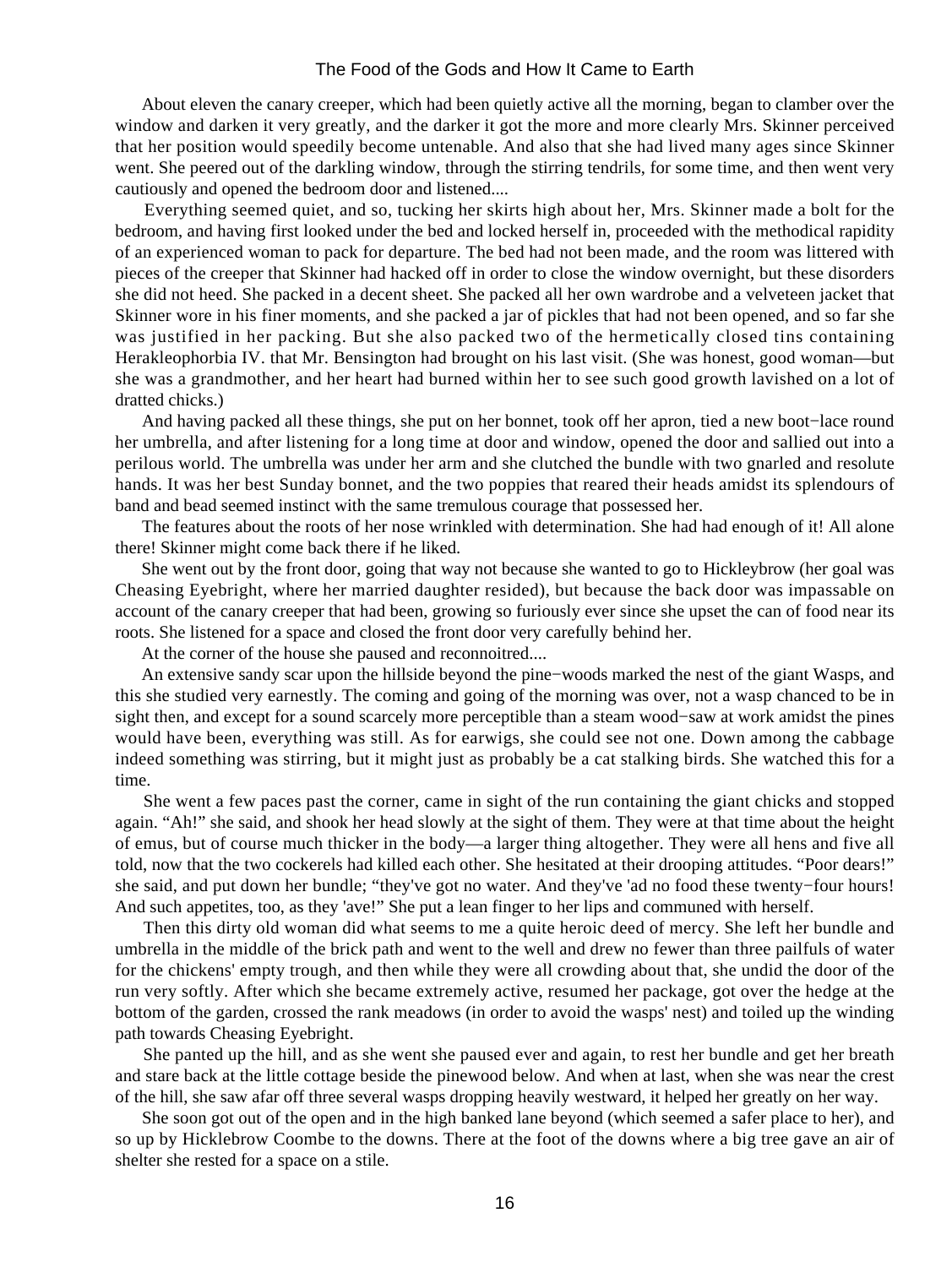Then on again very resolutely....

 You figure her, I hope, with her white bundle, a sort of erect black ant, hurrying along the little white path−thread athwart the downland slopes under the hot sun of the summer afternoon. On she struggled after her resolute indefatigable nose, and the poppies in her bonnet quivered perpetually and her spring−side boots grew whiter and whiter with the downland dust. Flip−flap, flip−flap went her footfalls through the still heat of the day, and persistently, incurably, her umbrella sought to slip from under the elbow that retained it. The mouth wrinkle under her nose was pursed to an extreme resolution, and ever and again she told her umbrella to come up or gave her tightly clutched bundle a vindictive jerk. And at times her lips mumbled with fragments of some foreseen argument between herself and Skinner.

 And far away, miles and miles away, a steeple and a hanger grew insensibly out of the vague blue to mark more and more distinctly the quiet corner where Cheasing Eyebright sheltered from the tumult of the world, recking little or nothing of the Herakleophorbia concealed in that white bundle that struggled so persistently towards its orderly retirement.

VII.

 So far as I can gather, the pullets came into Hickleybrow about three o'clock in the afternoon. Their coming must have been a brisk affair, though nobody was out in the street to see it. The violent bellowing of little Skelmersdale seems to have been the first announcement of anything out of the way. Miss Durgan of the Post Office was at the window as usual, and saw the hen that had caught the unhappy child, in violent flight up the street with its victim, closely pursued by two others. You know that swinging stride of the emancipated athletic latter−day pullet! You know the keen insistence of the hungry hen! There was Plymouth Rock in these birds, I am told, and even without Herakleophorbia that is a gaunt and striding strain.

 Probably Miss Durgan was not altogether taken by surprise. In spite of Mr. Bensington's insistence upon secrecy, rumours of the great chicken Mr. Skinner was producing had been about the village for some weeks. "Lor!" she cried, "it's what I expected."

 She seems to have behaved with great presence of mind. She snatched up the sealed bag of letters that was waiting to go on to Urshot, and rushed out of the door at once. Almost simultaneously Mr. Skelmersdale himself appeared down the village, gripping a watering−pot by the spout, and very white in the face. And, of course, in a moment or so every one in the village was rushing to the door or window.

 The spectacle of Miss Durgan all across the road, with the entire day's correspondence of Hickleybrow in her hand, gave pause to the pullet in possession of Master Skelmersdale. She halted through one instant's indecision and then turned for the open gates of Fulcher's yard. That instant was fatal. The second pullet ran in neatly, got possession of the child by a well−directed peck, and went over the wall into the vicarage garden.

 "Charawk, chawk, chawk, chawk, chawk, chawk!" shrieked the hindmost hen, hit smartly by the watering−can Mr. Skelmersdale had thrown, and fluttered wildly over Mrs. Glue's cottage and so into the doctor's field, while the rest of those Gargantuan birds pursued the pullet, in possession of the child across the vicarage lawn.

 "Good heavens!" cried the Curate, or (as some say) something much more manly, and ran, whirling his croquet mallet and shouting, to head off the chase.

"Stop, you wretch!" cried the curate, as though giant hens were the commonest facts in life.

 And then, finding he could not possibly intercept her, he hurled his mallet with all his might and main, and out it shot in a gracious curve within a foot or so of Master Skelmersdale's head and through the glass lantern of the conservatory. Smash! The new conservatory! The Vicar's wife's beautiful new conservatory!

 It frightened the hen. It might have frightened any one. She dropped her victim into a Portugal laurel (from which he was presently extracted, disordered but, save for his less delicate garments, uninjured), made a flapping leap for the roof of Fulcher's stables, put her foot through a weak place in the tiles, and descended, so to speak, out of the infinite into the contemplative quiet of Mr. Bumps the paralytic—who, it is now proved beyond all cavil, did, on this one occasion in his life, get down the entire length of his garden and indoors without any assistance whatever, bolt the door after him, and immediately relapse again into Christian resignation and helpless dependence upon his wife....

 The rest of the pullets were headed off by the other croquet players, and went through the vicar's kitchen garden into the doctor's field, to which rendezvous the fifth also came at last, clucking disconsolately after an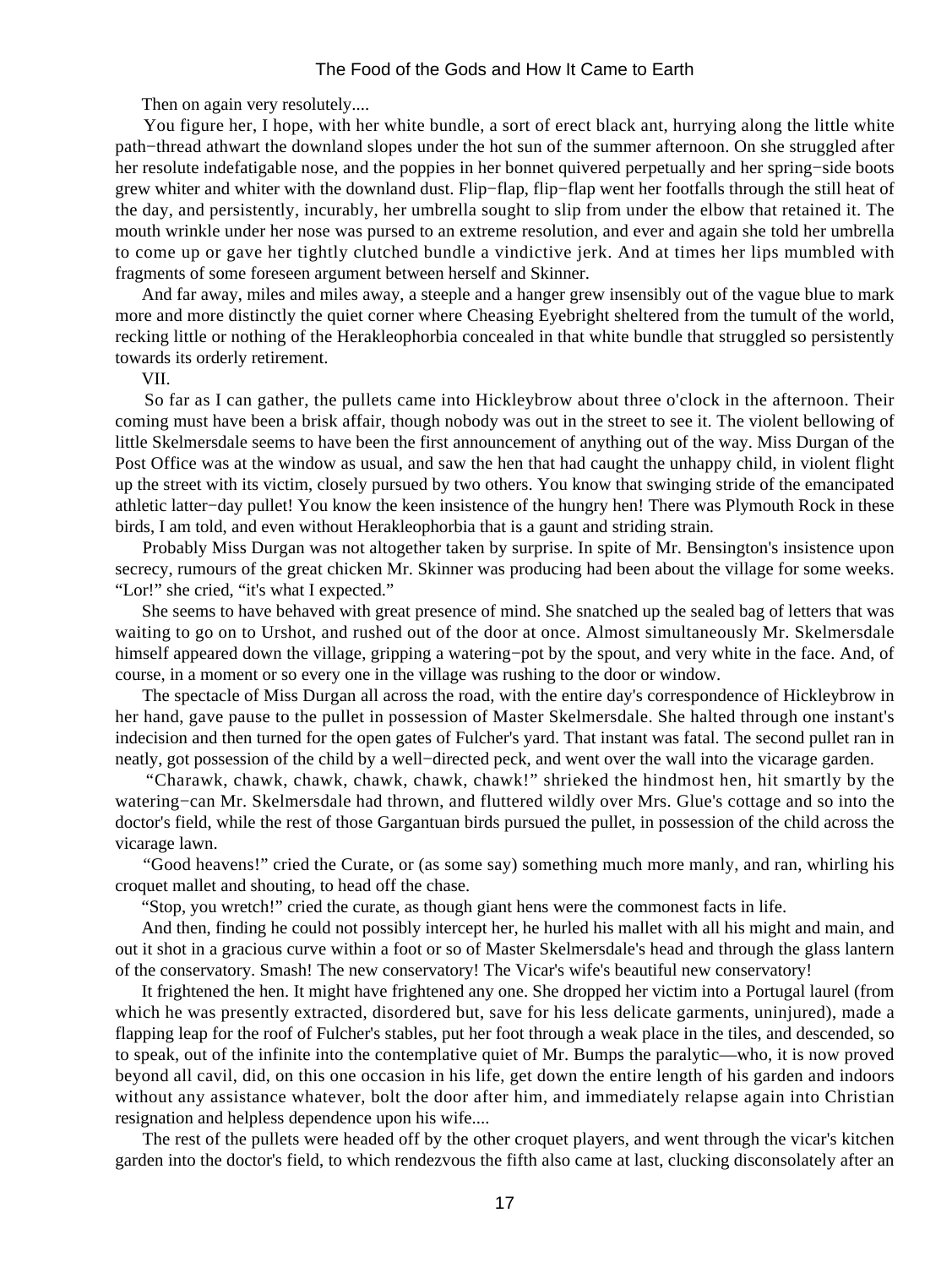unsuccessful attempt to walk on the cucumber frames in Mr. Witherspoon's place.

 They seem to have stood about in a hen−like manner for a time, and scratched a little and chirrawked meditatively, and then one pecked at and pecked over a hive of the doctor's bees, and after that they set off in a gawky, jerky, feathery, fitful sort of way across the fields towards Urshot, and Hickleybrow Street saw them no more. Near Urshot they really came upon commensurate food in a field of swedes; and pecked for a space with gusto, until their fame overtook them.

 The chief immediate reaction of this astonishing irruption of gigantic poultry upon the human mind was to arouse an extraordinary passion to whoop and run and throw things, and in quite a little time almost all the available manhood of Hickleybrows and several ladies, were out with a remarkable assortment of flappish and whangable articles in hand—to commence the scooting of the giant hens. They drove them into Urshot, where there was a Rural Fete, and Urshot took them as the crowning glory of a happy day. They began to be shot at near Findon Beeches, but at first only with a rook rifle. Of course birds of that size could absorb an unlimited quantity of small shot without inconvenience. They scattered somewhere near Sevenoaks, and near Tonbridge one of them fled clucking for a time in excessive agitation, somewhat ahead of and parallel with the afternoon boat express—to the great astonishment of every one therein.

 And about half−past five two of them were caught very cleverly by a circus proprietor at Tunbridge Wells, who lured them into a cage, rendered vacant through the death of a widowed dromedary, by scattering cakes and bread....

VIII.

 When the unfortunate Skinner got out of the South−Eastern train at Urshot that evening it was already nearly dusk. The train was late, but not inordinately late—and Mr. Skinner remarked as much to the station−master. Perhaps he saw a certain pregnancy in the station−master's eye. After the briefest hesitation and with a confidential movement of his hand to the side of his mouth he asked if "anything" had happened that day.

"How d'yer *mean*?" said the station−master, a man with a hard, emphatic voice.

"Thethe 'ere waptheth and thingth."

 "We 'aven't 'ad much time to think of *waptheth*," said the station−master agreeably. "We've been too busy with your brasted 'ens," and he broke the news of the pullets to Mr. Skinner as one might break the window of an adverse politician.

 "You ain't 'eard anything of Mithith Thkinner?" asked Skinner, amidst that missile shower of pithy information and comment.

 "No fear!" said the station−master—as though even he drew the line somewhere in the matter of knowledge.

 "I mutht make inquireth bout thith," said Mr. Skinner, edging out of reach of the station−master's concluding generalisations about the responsibility attaching to the excessive nurture of hens....

 Going through Urshot Mr. Skinner was hailed by a lime−burner from the pits over by Hankey and asked if he was looking for his hens.

"You ain't 'eard anything of Mithith Thkinner?" he asked.

The lime−burner—his exact phrases need not concern us—expressed his superior interest in hens....

 It was already dark—as dark at least as a clear night in the English June can be—when Skinner—or his head at any rate—came into the bar of the Jolly Drovers and said: "Ello! You 'aven't 'eard anything of thith 'ere thtory bout my 'enth, 'ave you?"

 "Oh, 'aven't we!" said Mr. Fulcher. "Why, part of the story's been and bust into my stable roof and one chapter smashed a 'ole in Missis Vicar's green 'ouse—I beg 'er pardon—Conservarratory."

 Skinner came in. "I'd like thomething a little comforting," he said, "'ot gin and water'th about my figure," and everybody began to tell him things about the pullets.

"*Grathuth* me!" said Skinner.

"You 'aven't 'eard anything about Mithith Thkinner, 'ave you?" he asked in a pause.

 "That we 'aven't!" said Mr. Witherspoon. "We 'aven't thought of 'er. We ain't thought nothing of either of you."

"Ain't you been 'ome to−day?" asked Fulcher over a tankard.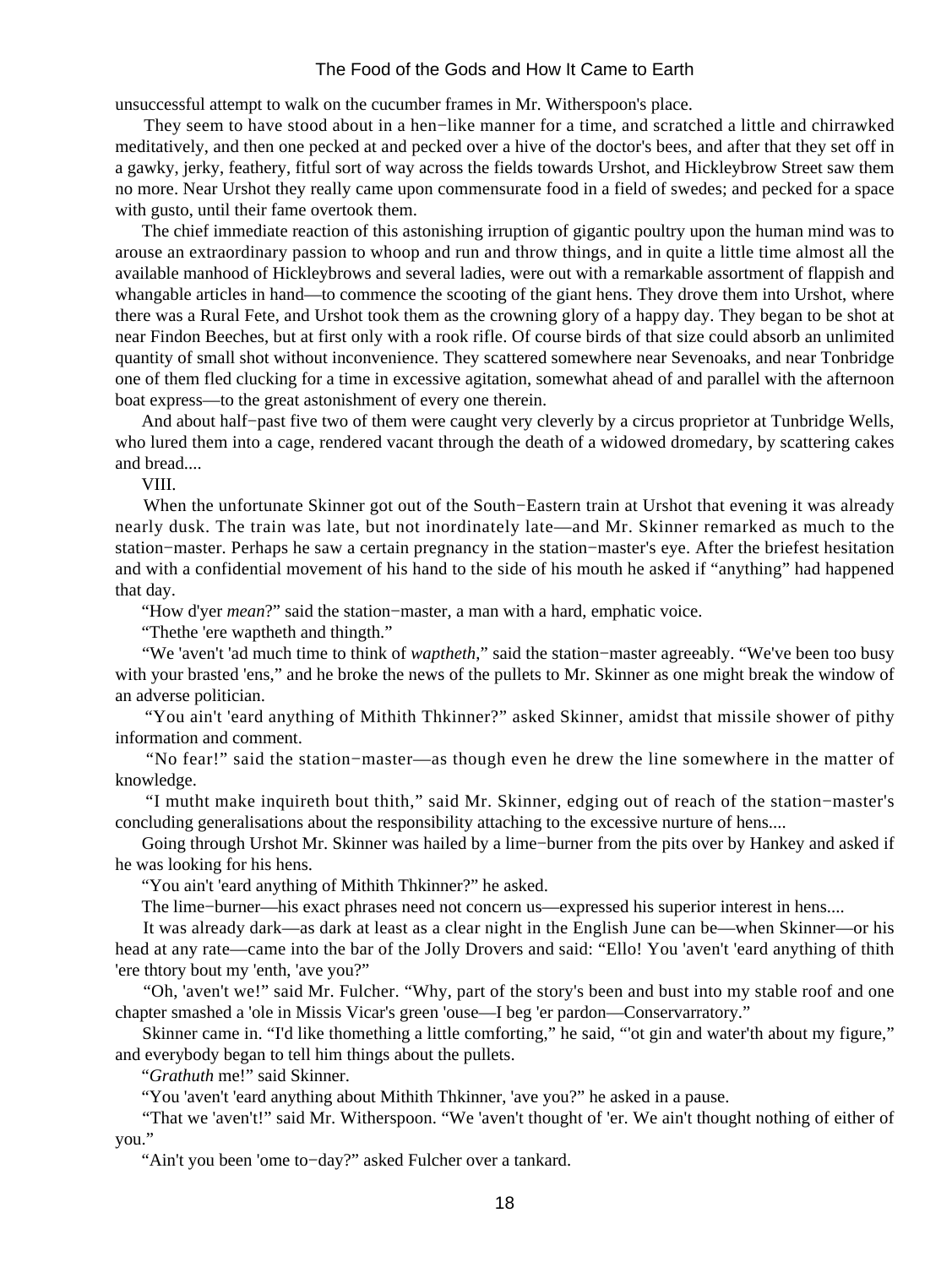"If one of those brasted birds 'ave pecked 'er," began Mr. Witherspoons and left the full horror to their unaided imaginations....

 It appeared to the meeting at the time that it would be an interesting end to an eventful day to go on with Skinner and see if anything *had* happened to Mrs. Skinner. One never knows what luck one may have when accidents are at large. But Skinner, standing at the bar and drinking his hot gin and water, with one eye roving over the things at the back of the bar and the other fixed on the Absolute, missed the psychological moment.

 "I thuppothe there 'athen't been any trouble with any of thethe big waptheth to−day anywhere?" he asked, with an elaborate detachment of manner.

"Been too busy with your 'ens," said Fulcher.

"I thuppothe they've all gone in now anyhow," said Skinner.

"What—the 'ens?"

"I wath thinking of the waptheth more particularly," said Skinner.

 And then, with, an air of circumspection that would have awakened suspicion in a week−old baby, and laying the accent heavily on most of the words he chose, he asked, "I *thuppothe nobody* 'athn't ' *eard* of any other *big* thingth, about, 'ave they? Big *dogth* or *catth* or anything of *that* thort? Theemth to me if thereth big henth and big waptheth comin' on—"

He laughed with a fine pretence of talking idly.

 But a brooding expression came upon the faces of the Hickleybrow men. Fulcher was the first to give their condensing thought the concrete shape of words.

"A cat to match them 'ens—" said Fulcher.

"Ay!" said Witherspoon, "a cat to match they 'ens."

"Twould be a tiger," said Fulcher.

"More'n a tiger," said Witherspoon....

 When at last Skinner followed the lonely footpath over the swelling field that separated Hickleybrow from the sombre pine−shaded hollow in whose black shadows the gigantic canary−creeper grappled silently with the Experimental Farm, he followed it alone.

 He was distinctly seen to rise against the sky−line, against the warm clear immensity of the northern sky—for so far public interest followed him—and to descend again into the night, into an obscurity from which it would seem he will nevermore emerge. He passed—into a mystery. No one knows to this day what happened to him after he crossed the brow. When later on the two Fulchers and Witherspoon, moved by their own imaginations, came up the hill and stared after him, the flight had swallowed him up altogether.

 The three men stood close. There was not a sound out of the wooded blackness that hid the Farm from their eyes.

"It's all right," said young Fulcher, ending a silence.

"Don't see any lights," said Witherspoon.

"You wouldn't from here."

"It's misty," said the elder Fulcher.

They meditated for a space.

 "'E'd 'ave come back if anything was wrong," said young Fulcher, and this seemed so obvious and conclusive that presently old Fulcher said, "Well," and the three went home to bed—thoughtfully I will admit....

 A shepherd out by Huckster's Farm heard a squealing in the night that he thought was foxes, and in the morning one of his lambs had been killed, dragged halfway towards Hickleybrow and partially devoured....

The inexplicable part of it all is the absence of any indisputable remains of Skinner!

 Many weeks after, amidst the charred ruins of the Experimental Farm, there was found something which may or may not have been a human shoulder−blade and in another part of the ruins a long bone greatly gnawed and equally doubtful. Near the stile going up towards Eyebright there was found a glass eye, and many people discovered thereupon that Skinner owed much of his personal charm to such a possession. It stared out upon the world with that same inevitable effect of detachment, that same severe melancholy that had been the redemption of his else worldly countenance.

And about the ruins industrious research discovered the metal rings and charred coverings of two linen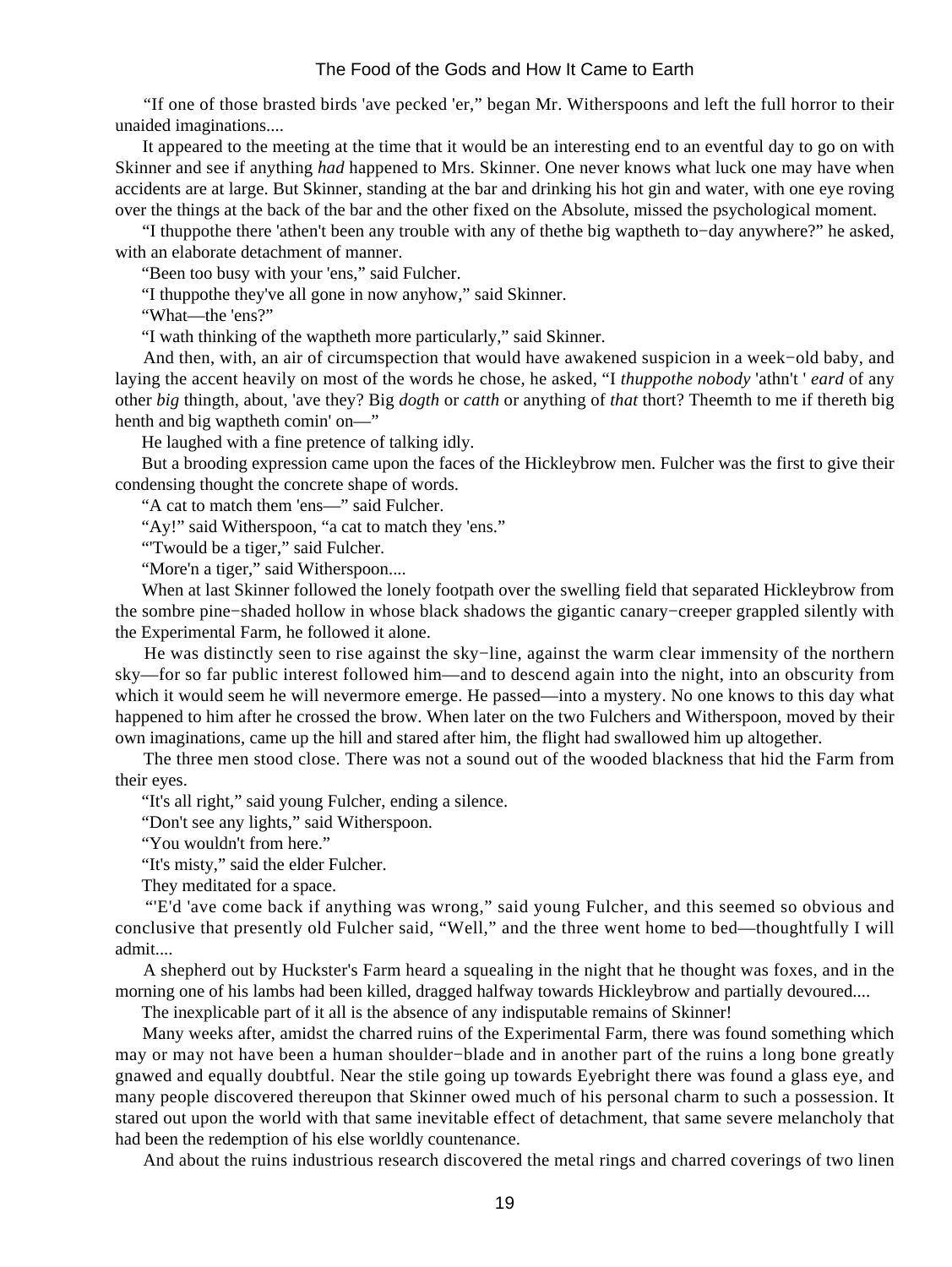buttons, three shanked buttons entire, and one of that metallic sort which is used in the less conspicuous sutures of the human Oeconomy. These remains have been accepted by persons in authority as conclusive of a destroyed and scattered Skinner, but for my own entire conviction, and in view of his distinctive idiosyncrasy, I must confess I should prefer fewer buttons and more bones.

 The glass eye of course has an air of extreme conviction, but if it really *is* Skinner's—and even Mrs. Skinner did not certainly know if that immobile eye of his was glass—something has changed it from a liquid brown to a serene and confident blue. That shoulder−blade is an extremely doubtful document, and I would like to put it side by side with the gnawed scapulae of a few of the commoner domestic animals before I admitted its humanity.

 And where were Skinner's boots, for example? Perverted and strange as a rat's appetite must be, is it conceivable that the same creatures that could leave a lamb only half eaten, would finish up Skinner—hair, bones, teeth, and boots?

 I have closely questioned as many as I could of those who knew Skinner at all intimately, and they one and all agree that they cannot imagine *anything* eating him. He was the sort of man, as a retired seafaring person living in one of Mr. W.W. Jacobs' cottages at Dunton Green told me, with a guarded significance of manner not uncommon in those parts, who would "get washed up anyhow," and as regards *the* devouring element was "fit to put a fire out." He considered that Skinner would be as safe on a raft as anywhere. The retired seafaring man added that he wished to say nothing whatever against Skinner; facts were facts. And rather than have his clothes made by Skinner, the retired seafaring man remarked he would take his chance of being locked up. These observations certainly do not present Skinner in the light of an appetising object.

 To be perfectly frank with the reader, I do not believe he ever went back to the Experimental Farm. I believe he hovered through long hesitations about the fields of the Hickleybrow glebe, and finally, when that squealing began, took the line of least resistance out of his perplexities into the Incognito.

 And in the Incognito, whether of this or of some other world unknown to us, he obstinately and quite indisputably has remained to this day....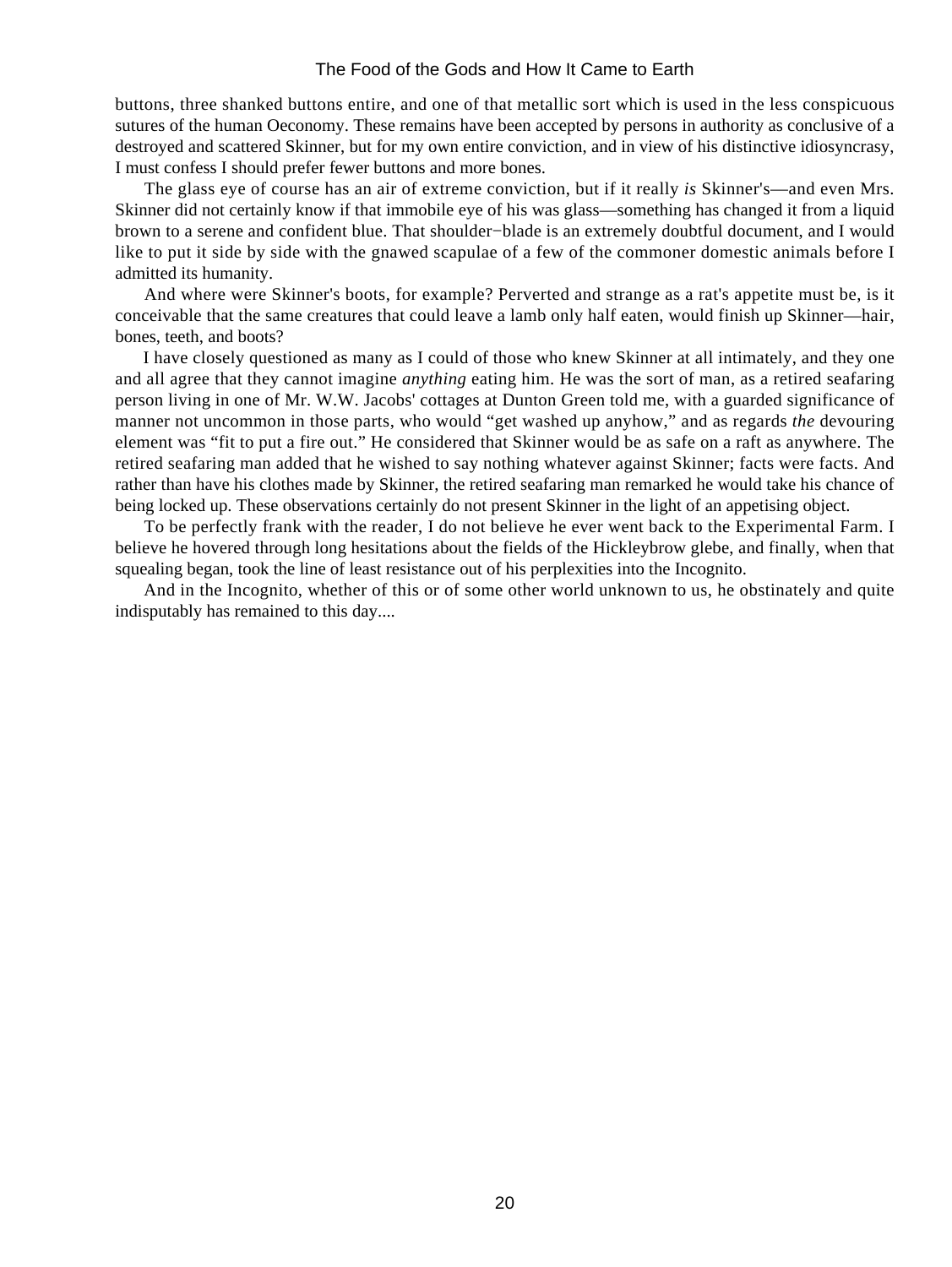## **CHAPTER THE THIRD. THE GIANT RATS.**

#### I.

<span id="page-22-0"></span> It was two nights after the disappearance of Mr. Skinner that the Podbourne doctor was out late near Hankey, driving in his buggy. He had been up all night assisting another undistinguished citizen into this curious world of ours, and his task accomplished, he was driving homeward in a drowsy mood enough. It was about two o'clock in the morning, and the waning moon was rising. The summer night had gone cold, and there was a low−lying whitish mist that made things indistinct. He was quite alone—for his coachman was ill in bed—and there was nothing to be seen on either hand but a drifting mystery of hedge running athwart the yellow glare of his lamps, and nothing to hear but the clitter−clatter of his horses and the gride and hedge echo of his wheels. His horse was as trustworthy as himself, and one does not wonder that he dozed....

 You know that intermittent drowsing as one sits, the drooping of the head, the nodding to the rhythm of the wheels then chin upon the breast, and at once the sudden start up again.

 *Pitter, litter, patter*.

"What was that?"

 It seemed to the doctor he had heard a thin shrill squeal close at hand. For a moment he was quite awake. He said a word or two of undeserved rebuke to his horse, and looked about him. He tried to persuade himself that he had heard the distant squeal of a fox—or perhaps a young rabbit gripped by a ferret.

 *Swish, swish, swish, pitter, patter, swish*—...

What was that?

 He felt he was getting fanciful. He shook his shoulders and told his horse to get on. He listened, and heard nothing.

Or was it nothing?

 He had the queerest impression that something had just peeped over the hedge at him, a queer big head. With round ears! He peered hard, but he could see nothing.

"Nonsense," said he.

 He sat up with an idea that he had dropped into a nightmare, gave his horse the slightest touch of the whip, spoke to it and peered again over the hedge. The glare of his lamp, however, together with the mist, rendered things indistinct, and he could distinguish nothing. It came into his head, he says, that there could be nothing there, because if there was his horse would have shied at it. Yet for all that his senses remained nervously awake.

Then he heard quite distinctly a soft pattering of feet in pursuit along the road.

 He would not believe his ears about that. He could not look round, for the road had a sinuous curve just there. He whipped up his horse and glanced sideways again. And then he saw quite distinctly where a ray from his lamp leapt a low stretch of hedge, the curved back of—some big animal, he couldn't tell what, going along in quick convulsive leaps.

 He says he thought of the old tales of witchcraft—the thing was so utterly unlike any animal he knew, and he tightened his hold on the reins for fear of the fear of his horse. Educated man as he was, he admits he asked himself if this could be something that his horse could not see.

 Ahead, and drawing near in silhouette against the rising moon, was the outline of the little hamlet of Hankey, comforting, though it showed never a light, and he cracked his whip and spoke again, and then in a flash the rats were at him!

 He had passed a gate, and as he did so, the foremost rat came leaping over into the road. The thing sprang upon him out of vagueness into the utmost clearness, the sharp, eager, round−eared face, the long body exaggerated by its movement; and what particularly struck him, the pink, webbed forefeet of the beast. What must have made it more horrible to him at the time was, that he had no idea the thing was any created beast he knew. He did not recognise it as a rat, because of the size. His horse gave a bound as the thing dropped into the road beside it. The little lane woke into tumult at the report of the whip and the doctor's shout. The whole thing suddenly went fast.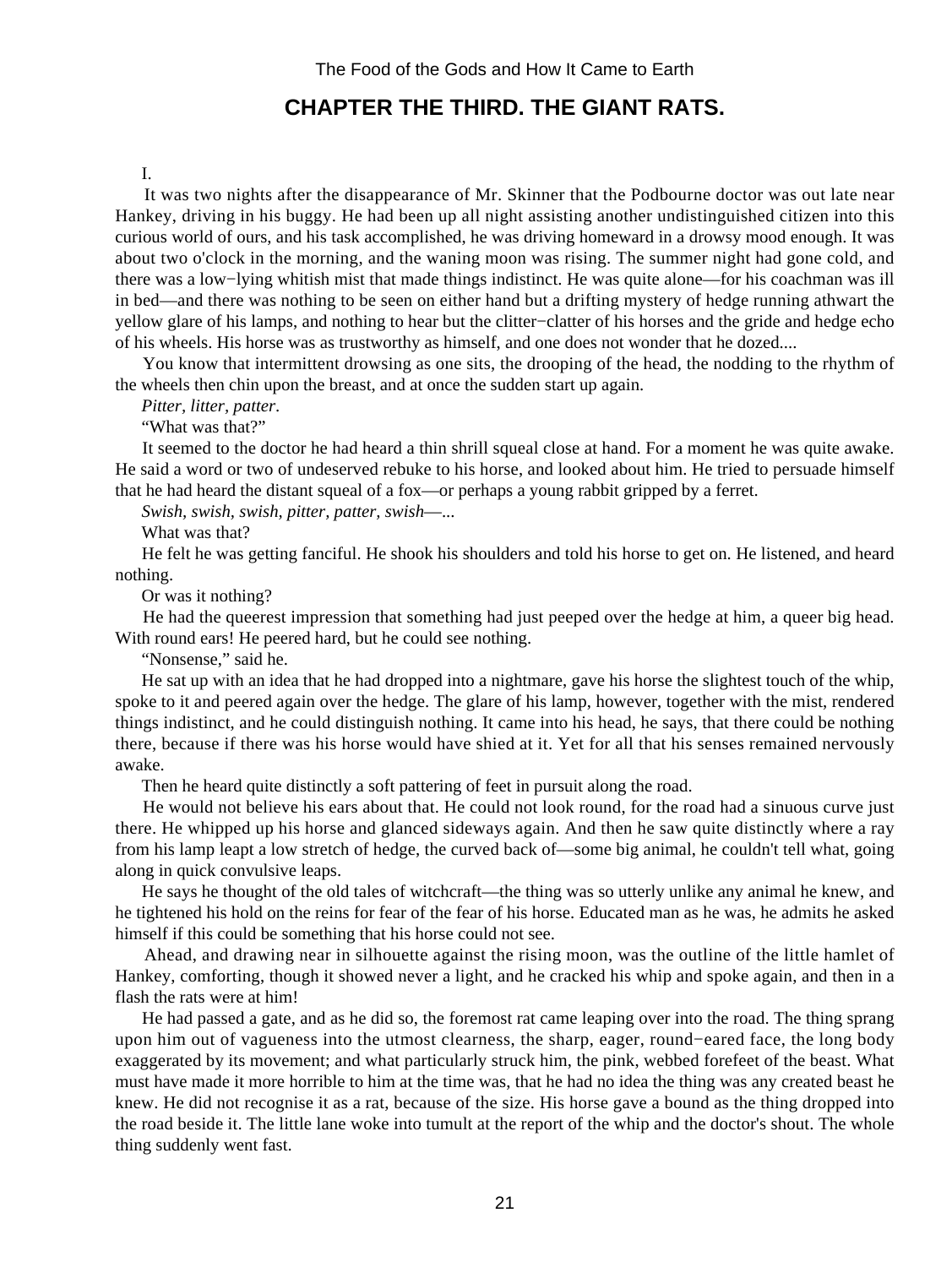#### *Rattle−clatter, clash, clatter*.

 The doctor, one gathers, stood up, shouted to his horse, and slashed with all his strength. The rat winced and swerved most reassuringly at his blow—in the glare of his lamp he could see the fur furrow under the lash—and he slashed again and again, heedless and unaware of the second pursuer that gained upon his off side.

He let the reins go, and glanced back to discover the third rat in pursuit behind....

 His horse bounded forward. The buggy leapt high at a rut. For a frantic minute perhaps everything seemed to be going in leaps and bounds....

 It was sheer good luck the horse came down in Hankey, and not either before or after the houses had been passed.

 No one knows how the horse came down, whether it stumbled or whether the rat on the off side really got home with one of those slashing down strokes of the teeth (given with the full weight of the body); and the doctor never discovered that he himself was bitten until he was inside the brickmaker's house, much less did he discover when the bite occurred, though bitten he was and badly—a long slash like the slash of a double tomahawk that had cut two parallel ribbons of flesh from his left shoulder.

 He was standing up in his buggy at one moment, and in the next he had leapt to the ground, with his ankle, though he did not know it, badly sprained, and he was cutting furiously at a third rat that was flying directly at him. He scarcely remembers the leap he must have made over the top of the wheel as the buggy came over, so obliteratingly hot and swift did his impressions rush upon him. I think myself the horse reared up with the rat biting again at its throat, and fell sideways, and carried the whole affair over; and that the doctor sprang, as it were, instinctively. As the buggy came down, the receiver of the lamp smashed, and suddenly poured a flare of blazing oil, a thud of white flame, into the struggle.

That was the first thing the brickmaker saw.

 He had heard the clatter of the doctor's approach and—though the doctor's memory has nothing of this—wild shouting. He had got out of bed hastily, and as he did so came the terrific smash, and up shot the glare outside the rising blind. "It was brighter than day," he says. He stood, blind cord in hand, and stared out of the window at a nightmare transformation of the familiar road before him. The black figure of the doctor with its whirling whip danced out against the flame. The horse kicked indistinctly, half hidden by the blaze, with a rat at its throat. In the obscurity against the churchyard wall, the eyes of a second monster shone wickedly. Another—a mere dreadful blackness with red−lit eyes and flesh−coloured hands—clutched unsteadily on the wall coping to which it had leapt at the flash of the exploding lamp.

 You know the keen face of a rat, those two sharp teeth, those pitiless eyes. Seen magnified to near six times its linear dimensions, and still more magnified by darkness and amazement and the leaping fancies of a fitful blaze, it must have been an ill sight for the brickmaker—still more than half asleep.

 Then the doctor had grasped the opportunity, that momentary respite the flare afforded, and was out of the brickmaker's sight below battering the door with the butt of his whip....

The brickmaker would not let him in until he had got a light.

 There are those who have blamed the man for that, but until I know my own courage better, I hesitate to join their number.

The doctor yelled and hammered....

The brickmaker says he was weeping with terror when at last the door was opened.

 "Bolt," said the doctor, "bolt"—he could not say "bolt the door." He tried to help, and was of no service. The brickmaker fastened the door, and the doctor had to sit on the chair beside the clock for a space before he could go upstairs....

 "I don't know what they *are*!" he repeated several times. "I don't know what they *are*"—with a high note on the "are."

 The brickmaker would have got him whisky, but the doctor would not be left alone with nothing but a flickering light just then.

It was long before the brickmaker could get him to go upstairs....

 And when the fire was out the giant rats came back, took the dead horse, dragged it across the churchyard into the brickfield and ate at it until it was dawn, none even then daring to disturb them....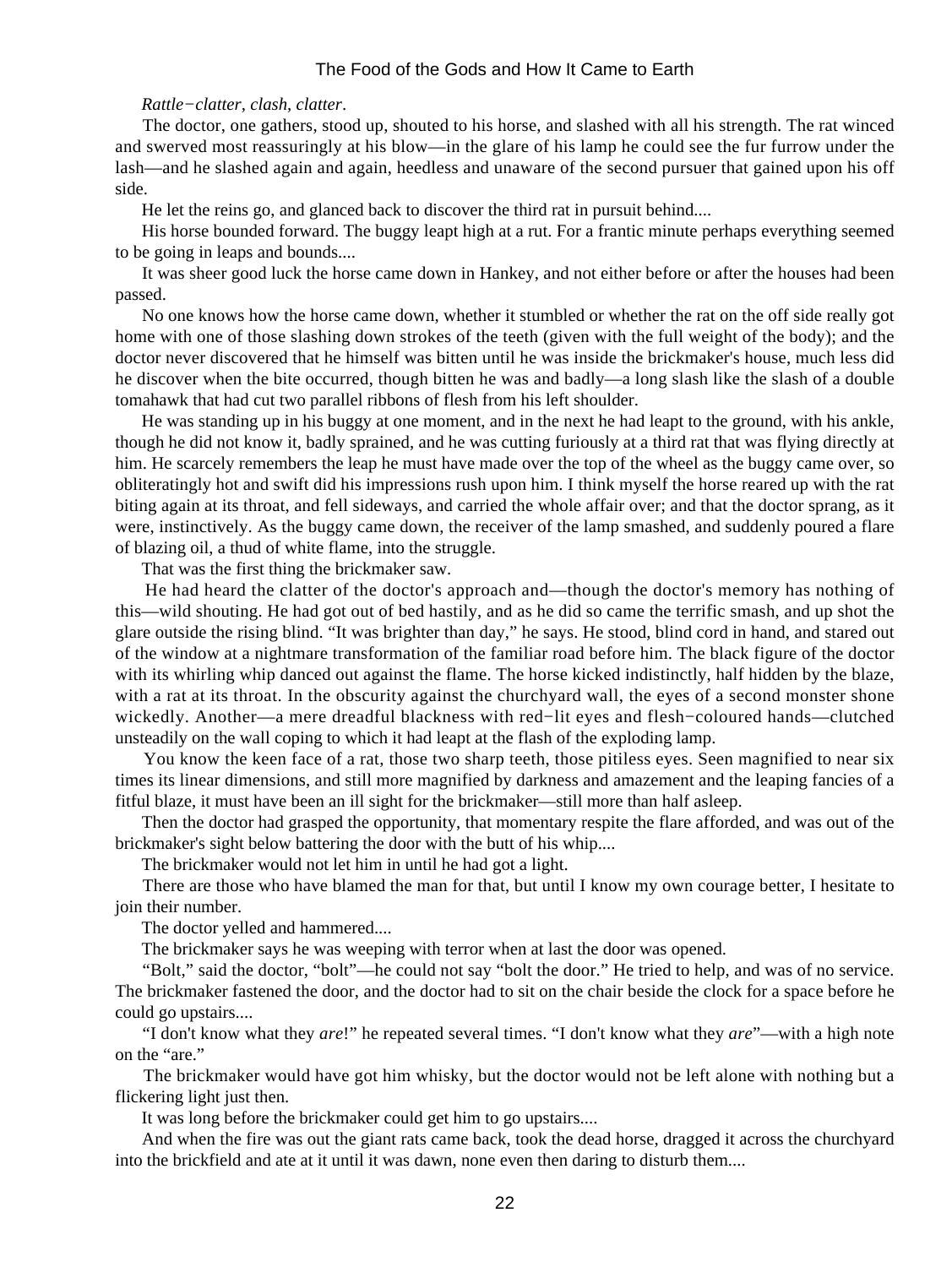II.

 Redwood went round, to Bensington about eleven the next morning with the "second editions" of three evening papers in his hand.

 Bensington looked up from a despondent meditation over the forgotten pages of the most distracting novel the Brompton Road librarian had been able to find him. "Anything fresh?" he asked.

"Two men stung near Chartham."

"They ought to let us smoke out that nest. They really did. It's their own fault."

"It's their own fault, certainly," said Redwood.

"Have you heard anything—about buying the farm?"

 "The House Agent," said Redwood, "is a thing with a big mouth and made of dense wood. It pretends someone else is after the house—it always does, you know—and won't understand there's a hurry. 'This is a matter of life and death,' I said, 'don't you understand?' It drooped its eyes half shut and said, 'Then why don't you go the other two hundred pounds?' I'd rather live in a world of solid wasps than give in to the stonewalling stupidity of that offensive creature. I—"

He paused, feeling that a sentence like that might very easily be spoiled by its context.

"It's too much to hope," said Bensington, "that one of the wasps—"

"The wasp has no more idea of public utility than a—than a House Agent," said Redwood.

 He talked for a little while about house agents and solicitors and people of that sort, in the unjust, unreasonable way that so many people do somehow get to talk of these business calculi ("Of all the cranky things in this cranky world, it is the most cranky to my mind of all, that while we expect honour, courage, efficiency, from a doctor or a soldier as a matter of course, a solicitor or a house agent is not only permitted but expected to display nothing but a sort of greedy, greasy, obstructive, over−reaching imbecility—" etc.)—and then, greatly relieved, he went to the window and stared out at the Sloane Street traffic.

 Bensington had put the most exciting novel conceivable on the little table that carried his electric standard. He joined the fingers of his opposed hands very carefully and regarded them. "Redwood," he said. "Do they say much about *Us*?"

"Not so much as I should expect."

"They don't denounce us at all?"

 "Not a bit. But, on the other hand, they don't back up what I point out must be done. I've written to the *Times*, you know, explaining the whole thing—"

"We take the *Daily Chronicle*," said Bensington.

 "And the *Times* has a long leader on the subject—a very high−class, well−written leader, with three pieces of *Times* Latin—*status quo* is one—and it reads like the voice of Somebody Impersonal of the Greatest Importance suffering from Influenza Headache and talking through sheets and sheets of felt without getting any relief from it whatever. Reading between the lines, you know, it's pretty clear that the *Times* considers that it is useless to mince matters, and that something (indefinite of course) has to be done at once. Otherwise still more undesirable consequences—*Times* English, you know, for more wasps and stings. Thoroughly statesmanlike article!"

"And meanwhile this Bigness is spreading in all sorts of ugly ways."

"Precisely."

"I wonder if Skinner was right about those big rats—"

"Oh no! That would be too much," said Redwood.

He came and stood by Bensington's chair.

"By−the−bye," he said, with a slightly lowered voice, "how does *she*—?"

He indicated the closed door.

 "Cousin Jane? She simply knows nothing about it. Doesn't connect us with it and won't read the articles. 'Gigantic wasps!' she says, 'I haven't patience to read the papers.'"

"That's very fortunate," said Redwood.

"I suppose—Mrs. Redwood—?"

 "No," said Redwood, "just at present it happens—she's terribly worried about the child. You know, he keeps on."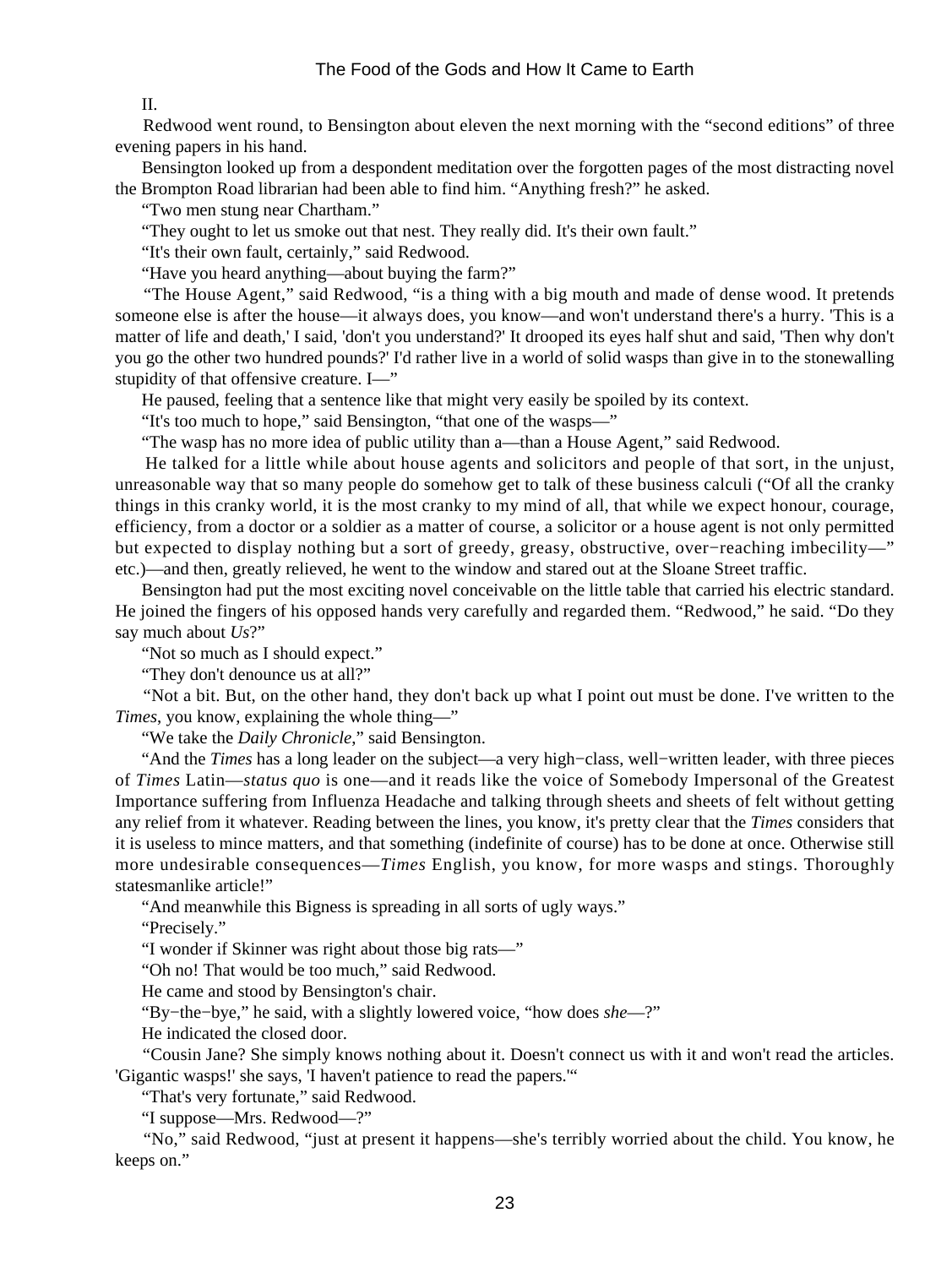"Growing?"

 "Yes. Put on forty−one ounces in ten days. Weighs nearly four stone. And only six months old! Naturally rather alarming."

"Healthy?"

 "Vigorous. His nurse is leaving because he kicks so forcibly. And everything, of course, shockingly outgrown. Everything, you know, has had to be made fresh, clothes and everything. Perambulator—light affair—broke one wheel, and the youngster had to be brought home on the milkman's hand−truck. Yes. Quite a crowd.... And we've put Georgina Phyllis back into his cot and put him into the bed of Georgina Phyllis. His mother—naturally alarmed. Proud at first and inclined to praise Winkles. Not now. Feels the thing *can't* be wholesome. *You* know."

"I imagined you were going to put him on diminishing doses."

"I tried it."

"Didn't it work?"

 "Howls. In the ordinary way the cry of a child is loud and distressing; it is for the good of the species that this should be so—but since he has been on the Herakleophorbia treatment—−"

"Mm," said Bensington, regarding his fingers with more resignation than he had hitherto displayed.

 "Practically the thing *must* come out. People will hear of this child, connect it up with our hens and things, and the whole thing will come round to my wife.... How she will take it I haven't the remotest idea."

"It *is* difficult," said Mr. Bensington, "to form any plan—certainly."

He removed his glasses and wiped them carefully.

 "It is another instance," he generalised, "of the thing that is continually happening. We—if indeed I may presume to the adjective— *scientific* men—we work of course always for a theoretical result—a purely theoretical result. But, incidentally, we do set forces in operation—*new* forces. We mustn't control them—and nobody else *can*. Practically, Redwood, the thing is out of our hands. *We* supply the material—"

"And they," said Redwood, turning to the window, "get the experience."

"So far as this trouble down in Kent goes I am not disposed to worry further."

"Unless they worry us."

 "Exactly. And if they like to muddle about with solicitors and pettifoggers and legal obstructions and weighty considerations of the tomfool order, until they have got a number of new gigantic species of vermin well established—Things always *have* been in a muddle, Redwood."

Redwood traced a twisted, tangled line in the air.

"And our real interest lies at present with your boy."

Redwood turned about and came and stared at his collaborator.

 "What do you think of him, Bensington? You can look at this business with a greater detachment than I can. What am I to do about him?"

"Go on feeding him."

"On Herakleophorbia?"

"On Herakleophorbia."

"And then he'll grow."

 "He'll grow, as far as I can calculate from the hens and the wasps, to the height of about five−and−thirty feet—with everything in proportion—−"

"And then what'll he do?"

"That," said Mr. Bensington, "is just what makes the whole thing so interesting."

"Confound it, man! Think of his clothes."

"And when he's grown up," said Redwood, "he'll only be one solitary Gulliver in a pigmy world."

Mr. Bensington's eye over his gold rim was pregnant.

"Why solitary?" he said, and repeated still more darkly, "*Why* solitary?"

"But you don't propose—−?"

 "I said," said Mr. Bensington, with the self−complacency of a man who has produced a good significant saying, "Why solitary?"

"Meaning that one might bring up other children—−?"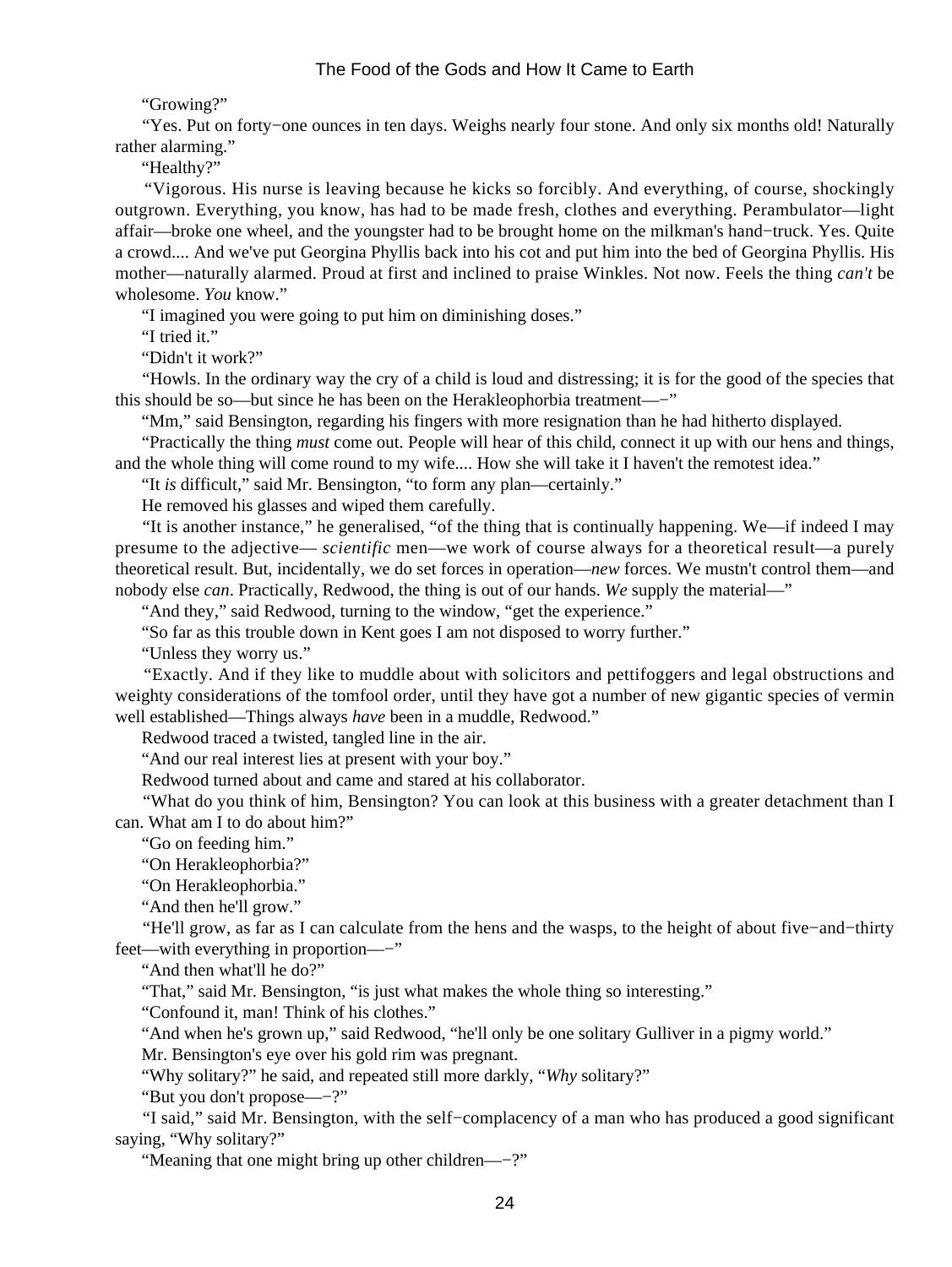"Meaning nothing beyond my inquiry."

 Redwood began to walk about the room. "Of course," he said, "one might—But still! What are we coming to?"

 Bensington evidently enjoyed his line of high intellectual detachment. "The thing that interests me most, Redwood, of all this, is to think that his brain at the top of him will also, so far as my reasoning goes, be five−and−thirty feet or so above our level.... What's the matter?"

Redwood stood at the window and stared at a news placard on a paper−cart that rattled up the street.

"What's the matter?" repeated Bensington, rising.

Redwood exclaimed violently.

"What is it?" said Bensington.

"Get a paper," said Redwood, moving doorward.

"Why?"

"Get a paper. Something—I didn't quite catch—Gigantic rats—!"

"Rats?"

"Yes, rats. Skinner was right after all!"

"What do you mean?"

"How the Deuce am *I* to know till I see a paper? Great Rats! Good Lord! I wonder if he's eaten!"

He glanced for his hat, and decided to go hatless.

 As he rushed downstairs two steps at a time, he could hear along the street the mighty howlings, to and fro of the Hooligan paper−sellers making a Boom.

 "'Orrible affair in Kent—'orrible affair in Kent. Doctor ... eaten by rats. 'Orrible affair—'orrible affair—rats—eaten by Stchewpendous rats. Full perticulars—'orrible affair."

III.

 Cossar, the well−known civil engineer, found them in the great doorway of the flat mansions, Redwood holding out the damp pink paper, and Bensington on tiptoe reading over his arm. Cossar was a large−bodied man with gaunt inelegant limbs casually placed at convenient corners of his body, and a face like a carving abandoned at an early stage as altogether too unpromising for completion. His nose had been left square, and his lower jaw projected beyond his upper. He breathed audibly. Few people considered him handsome. His hair was entirely tangential, and his voice, which he used sparingly, was pitched high, and had commonly a quality of bitter protest. He wore a grey cloth jacket suit and a silk hat on all occasions. He plumbed an abysmal trouser pocket with a vast red hand, paid his cabman, and came panting resolutely up the steps, a copy of the pink paper clutched about the middle, like Jove's thunderbolt, in his hand.

"Skinner?" Bensington was saying, regardless of his approach.

 "Nothing about him," said Redwood. "Bound to be eaten. Both of them. It's too terrible.... Hullo! Cossar!" "This your stuff?" asked Cossar, waving the paper.

"Well, why don't you stop it?" he demanded.

"*Can't* be jiggered!" said Cossar.

 "*Buy the place*?" he cried. "What nonsense! Burn it! I knew you chaps would fumble this. *What are you to do*? Why—what I tell you.

 "*You*? Do? Why! Go up the street to the gunsmith's, of course. *Why*? For guns. Yes—there's only one shop. Get eight guns! Rifles. Not elephant guns—no! Too big. Not army rifles—too small. Say it's to kill—kill a bull. Say it's to shoot buffalo! See? Eh? Rats? No! How the deuce are they to understand that? Because we *want* eight. Get a lot of ammunition. Don't get guns without ammunition—No! Take the lot in a cab to—where's the place? *Urshot*? Charing Cross, then. There's a train—−Well, the first train that starts after two. Think you can do it? All right. License? Get eight at a post−office, of course. Gun licenses, you know. Not game. Why? It's rats, man.

 "You—Bensington. Got a telephone? Yes. I'll ring up five of my chaps from Ealing. *Why* five? Because it's the right number!

 "Where you going, Redwood? Get a hat! *Nonsense*. Have mine. You want guns, man—not hats. Got money? Enough? All right. So long.

"Where's the telephone, Bensington?"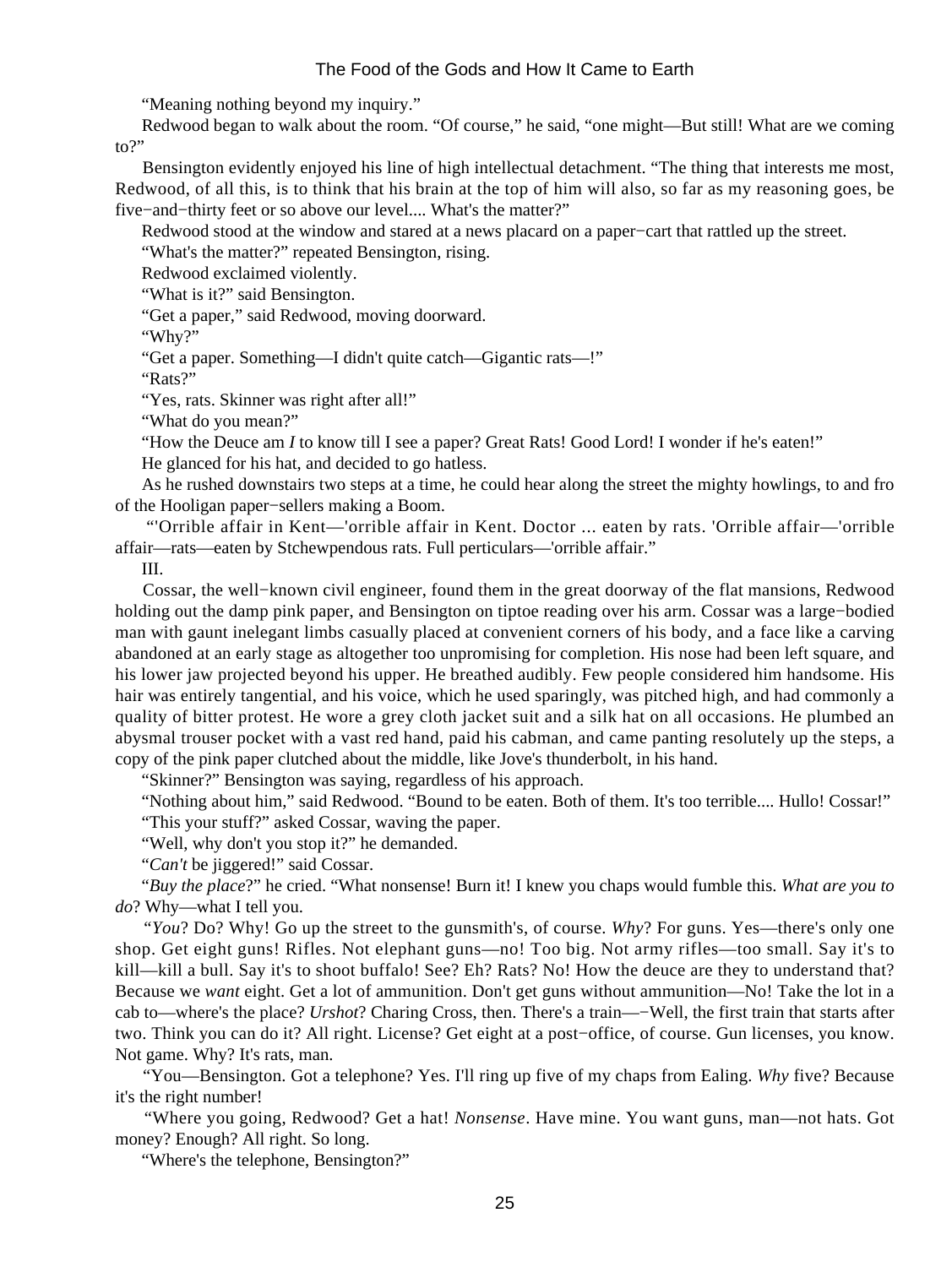Bensington wheeled about obediently and led the way.

 Cossar used and replaced the instrument. "Then there's the wasps," he said. "Sulphur and nitre'll do that. Obviously. Plaster of Paris. You're a chemist. Where can I get sulphur by the ton in portable sacks? *What* for? Why, Lord *bless* my heart and soul!—to smoke out the nest, of course! I suppose it must be sulphur, eh? You're a chemist. Sulphur best, eh?"

"Yes, I should *think* sulphur."

"Nothing better?"

 "Right. That's your job. That's all right. Get as much sulphur as you can—saltpetre to make it burn. Sent? Charing Cross. Right away. See they do it. Follow it up. Anything?"

He thought a moment.

"Plaster of Paris—any sort of plaster—bung up nest—holes—you know. That *I'd* better get."

"How much?"

"How much what?"

"Sulphur."

"Ton. See?"

 Bensington tightened his glasses with a hand tremulous with determination. "Right," he said, very curtly. "Money in your pocket?" asked Cossar.

 "Hang cheques. They may not know you. Pay cash. Obviously. Where's your bank? All right. Stop on the way and get forty pounds—notes and gold."

 Another meditation. "If we leave this job for public officials we shall have all Kent in tatters," said Cossar. "Now is there—anything? *No! HI*!"

 He stretched a vast hand towards a cab that became convulsively eager to serve him ("Cab, Sir?" said the cabman. "Obviously," said Cossar); and Bensington, still hatless, paddled down the steps and prepared to mount.

 "I *think*," he said, with his hand on the cab apron, and a sudden glance up at the windows of his flat, "I *ought* to tell my cousin Jane—"

 "More time to tell her when you come back," said Cossar, thrusting him in with a vast hand expanded over his back....

 "Clever chaps," remarked Cossar, "but no initiative whatever. Cousin Jane indeed! I know her. Rot, these Cousin Janes! Country infested with 'em. I suppose I shall have to spend the whole blessed night, seeing they do what they know perfectly well they ought to do all along. I wonder if it's Research makes 'em like that or Cousin Jane or what?"

 He dismissed this obscure problem, meditated for a space upon his watch, and decided there would be just time to drop into a restaurant and get some lunch before he hunted up the plaster of Paris and took it to Charing Cross.

 The train started at five minutes past three, and he arrived at Charing Cross at a quarter to three, to find Bensington in heated argument between two policemen and his van−driver outside, and Redwood in the luggage office involved in some technical obscurity about this ammunition. Everybody was pretending not to know anything or to have any authority, in the way dear to South−Eastern officials when they catch you in a hurry.

 "Pity they can't shoot all these officials and get a new lot," remarked Cossar with a sigh. But the time was too limited for anything fundamental, and so he swept through these minor controversies, disinterred what may or may not have been the station−master from some obscure hiding−place, walked about the premises holding him and giving orders in his name, and was out of the station with everybody and everything aboard before that official was fully awake to the breaches in the most sacred routines and regulations that were being committed.

"Who *was* he?" said the high official, caressing the arm Cossar had gripped, and smiling with knit brows.

"'E was a gentleman, Sir," said a porter, "anyhow. 'Im and all 'is party travelled first class."

 "Well, we got him and his stuff off pretty sharp—whoever he was," said the high official, rubbing his arm with something approaching satisfaction.

And as he walked slowly back, blinking in the unaccustomed daylight, towards that dignified retirement in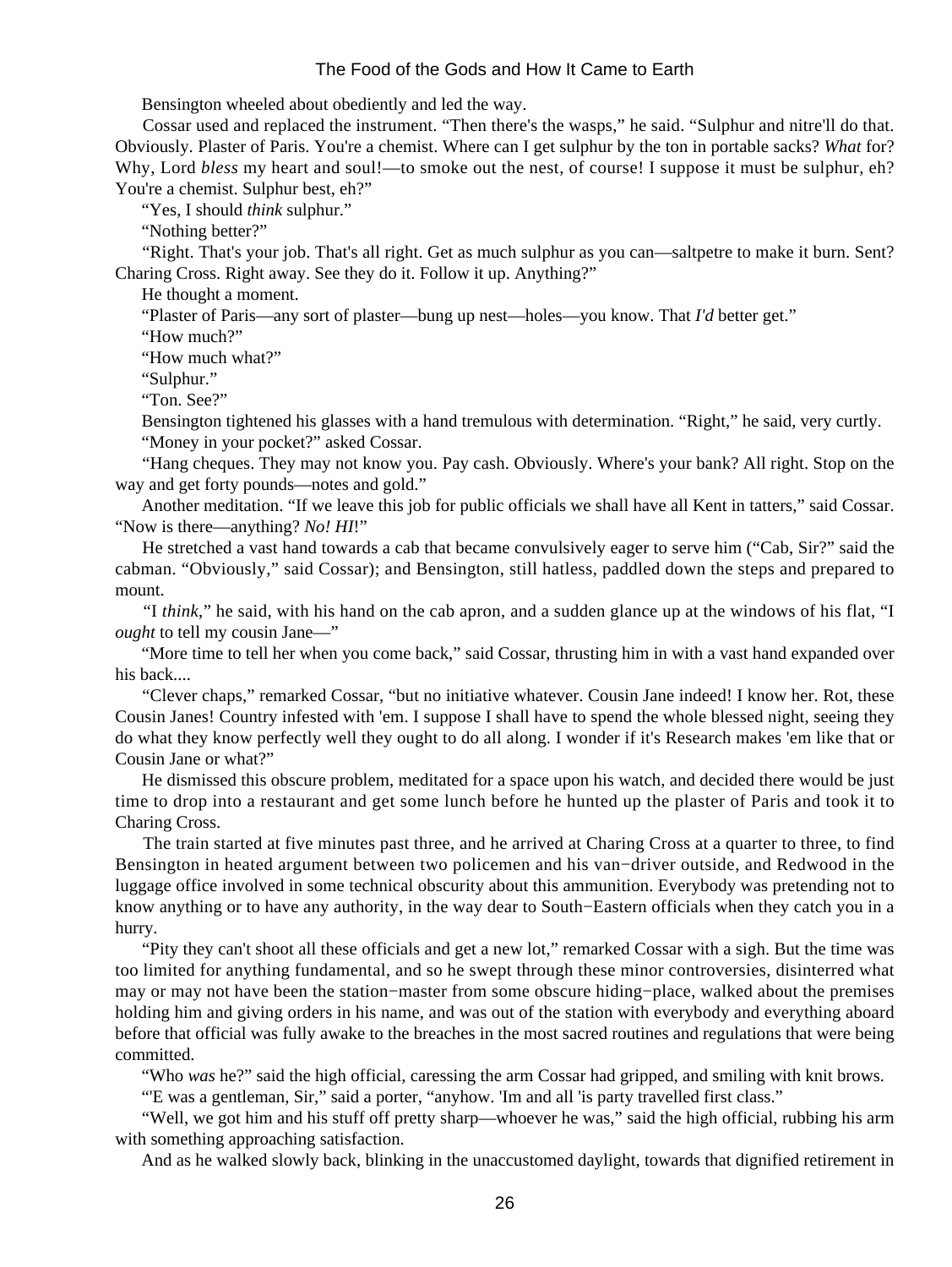which the higher officials at Charing Cross shelter from the importunity of the vulgar, he smiled still at his unaccustomed energy. It was a very gratifying revelation of his own possibilities, in spite of the stiffness of his arm. He wished some of those confounded armchair critics of railway management could have seen it.

IV.

 By five o'clock that evening this amazing Cossar, with no appearance of hurry at all, had got all the stuff for his fight with insurgent Bigness out of Urshot and on the road to Hickleybrow. Two barrels of paraffin and a load of dry brushwood he had bought in Urshot; plentiful sacks of sulphur, eight big game guns and ammunition, three light breechloaders, with small−shot ammunition for the wasps, a hatchet, two billhooks, a pick and three spades, two coils of rope, some bottled beer, soda and whisky, one gross of packets of rat poison, and cold provisions for three days, had come down from London. All these things he had sent on in a coal trolley and a hay waggon in the most business−like way, except the guns and ammunition, which were stuck under the seat of the Red Lion waggonette appointed to bring on Redwood and the five picked men who had come up from Ealing at Cossar's summons.

 Cossar conducted all these transactions with an invincible air of commonplace, in spite of the fact that Urshot was in a panic about the rats, and all the drivers had to be specially paid. All the shops were shut in the place, and scarcely a soul abroad in the street, and when he banged at a door a window was apt to open. He seemed to consider that the conduct of business from open windows was an entirely legitimate and obvious method. Finally he and Bensington got the Red Lion dogcart and set off with the waggonette, to overtake the baggage. They did this a little beyond the cross−roads, and so reached Hickleybrow first.

 Bensington, with a gun between his knees, sitting beside Cossar in the dog−cart, developed a long germinated amazement. All they were doing was, no doubt, as Cossar insisted, quite the obvious thing to do, only—! In England one so rarely does the obvious thing. He glanced from his neighbour's feet to the boldly sketched hands upon the reins. Cossar had apparently never driven before, and he was keeping the line of least resistance down the middle of the road by some no doubt quite obvious but certainly unusual light of his own.

 "Why don't we all do the obvious?" thought Bensington. "How the world would travel if one did! I wonder for instance why I don't do such a lot of things I know would be all right to do—things I *want* to do. Is everybody like that, or is it peculiar to me!" He plunged into obscure speculation about the Will. He thought of the complex organised futilities of the daily life, and in contrast with them the plain and manifest things to do, the sweet and splendid things to do, that some incredible influences will never permit us to do. Cousin Jane? Cousin Jane he perceived was important in the question, in some subtle and difficult way. Why should we after all eat, drink, and sleep, remain unmarried, go here, abstain from going there, all out of deference to Cousin Jane? She became symbolical without ceasing to be incomprehensible!

 A stile and a path across the fields caught his eye and reminded him of that other bright day, so recent in time, so remote in its emotions, when he had walked from Urshot to the Experimental Farm to see the giant chicks.

Fate plays with us.

"Tcheck, tcheck," said Cossar. "Get up."

 It was a hot midday afternoon, not a breath of wind, and the dust was thick in the roads. Few people were about, but the deer beyond the park palings browsed in profound tranquillity. They saw a couple of big wasps stripping a gooseberry bush just outside Hickleybrow, and another was crawling up and down the front of the little grocer's shop in the village street trying to find an entry. The grocer was dimly visible within, with an ancient fowling−piece in hand, watching its endeavours. The driver of the waggonette pulled up outside the Jolly Drovers and informed Redwood that his part of the bargain was done. In this contention he was presently joined by the drivers of the waggon and the trolley. Not only did they maintain this, but they refused to let the horses be taken further.

"Them big rats is nuts on 'orses," the trolley driver kept on repeating.

Cossar surveyed the controversy for a moment.

"Get the things out of that waggonette," he said, and one of his men, a tall, fair, dirty engineer, obeyed.

"Gimme that shot gun," said Cossar.

He placed himself between the drivers. "We don't want *you* to drive," he said.

"You can say what you like," he conceded, "but we want these horses."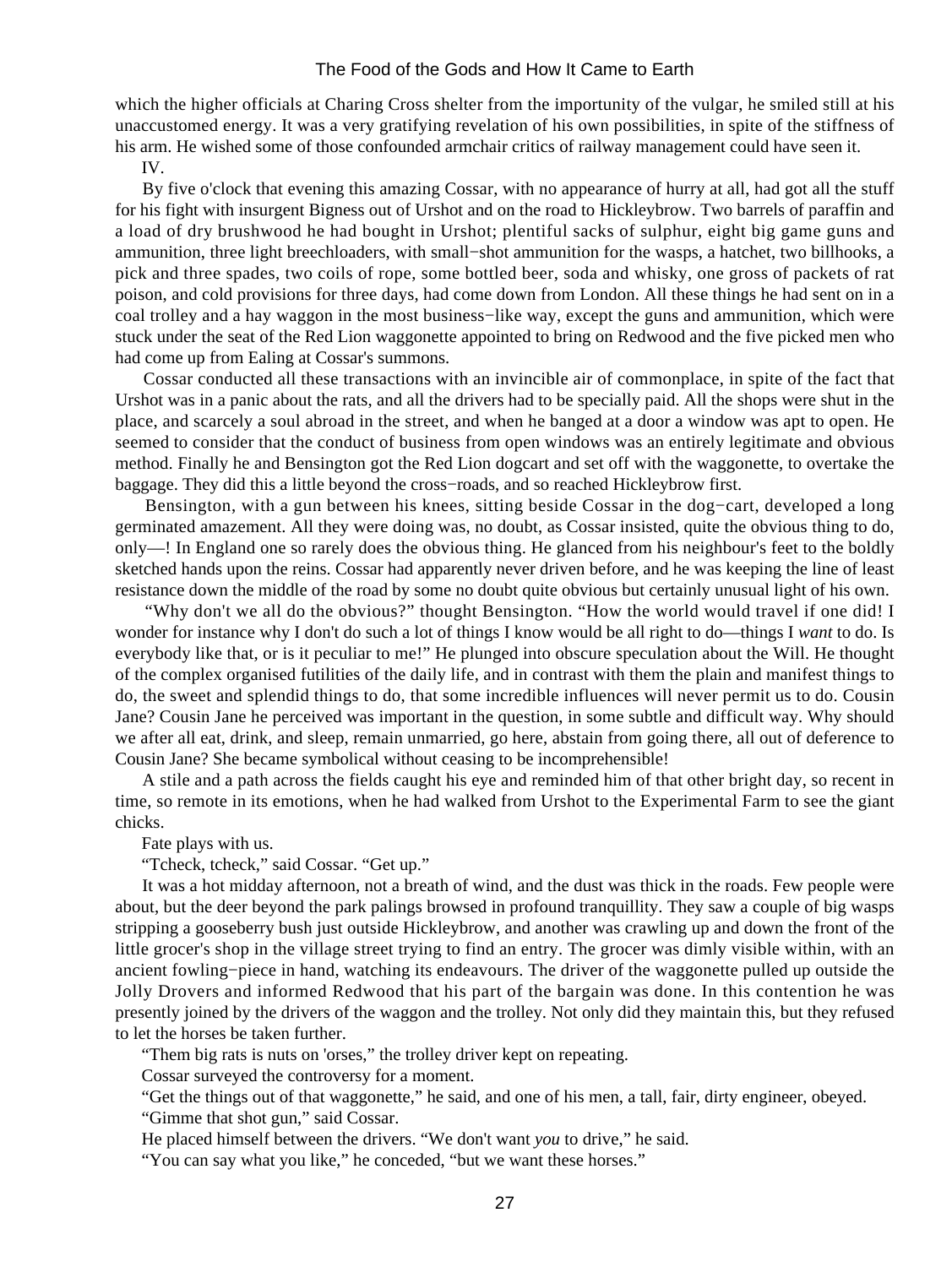They began to argue, but he continued speaking.

"If you try and assault us I shall, in self−defence, let fly at your legs. The horses are going on."

 He treated the incident as closed. "Get up on that waggon, Flack," he said to a thickset, wiry little man. "Boon, take the trolley."

The two drivers blustered to Redwood.

 "You've done your duty to your employers," said Redwood. "You stop in this village until we come back. No one will blame you, seeing we've got guns. We've no wish to do anything unjust or violent, but this occasion is pressing. I'll pay if anything happens to the horses, never fear."

"*That's* all right," said Cossar, who rarely promised.

 They left the waggonette behind, and the men who were not driving went afoot. Over each shoulder sloped a gun. It was the oddest little expedition for an English country road, more like a Yankee party, trekking west in the good old Indian days.

 They went up the road, until at the crest by the stile they came into sight of the Experimental Farm. They found a little group of men there with a gun or so—the two Fulchers were among them—and one man, a stranger from Maidstone, stood out before the others and watched the place through an opera−glass.

These men turned about and stared at Redwood's party.

"Anything fresh?" said Cossar.

"The waspses keeps a comin' and a goin'," said old Fulcher. "Can't see as they bring anything."

 "The canary creeper's got in among the pine trees now," said the man with the lorgnette. "It wasn't there this morning. You can see it grow while you watch it."

He took out a handkerchief and wiped his object−glasses with careful deliberation.

"I reckon you're going down there," ventured Skelmersdale.

"Will you come?" said Cossar.

Skelmersdale seemed to hesitate.

"It's an all−night job."

Skelmersdale decided that he wouldn't.

"Rats about?" asked Cossar.

"One was up in the pines this morning—rabbiting, we reckon."

Cossar slouched on to overtake his party.

 Bensington, regarding the Experimental Farm under his hand, was able to gauge now the vigour of the Food. His first impression was that the house was smaller than he had thought—very much smaller; his second was to perceive that all the vegetation between the house and the pine−wood had become extremely large. The roof over the well peeped amidst tussocks of grass a good eight feet high, and the canary creeper wrapped about the chimney stack and gesticulated with stiff tendrils towards the heavens. Its flowers were vivid yellow splashes, distinctly visible as separate specks this mile away. A great green cable had writhed across the big wire inclosures of the giant hens' run, and flung twining leaf stems about two outstanding pines. Fully half as tall as these was the grove of nettles running round behind the cart−shed. The whole prospect, as they drew nearer, became more and more suggestive of a raid of pigmies upon a dolls' house that has been left in a neglected corner of some great garden.

 There was a busy coming and going from the wasps' nest, they saw. A swarm of black shapes interlaced in the air, above the rusty hill−front beyond the pine cluster, and ever and again one of these would dart up into the sky with incredible swiftness and soar off upon some distant quest. Their humming became audible at more than half a mile's distance from the Experimental Farm. Once a yellow−striped monster dropped towards them and hung for a space watching them with its great compound eyes, but at an ineffectual shot from Cossar it darted off again. Down in a corner of the field, away to the right, several were crawling about over some ragged bones that were probably the remains of the lamb the rats had brought from Huxter's Farm. The horses became very restless as they drew near these creatures. None of the party was an expert driver, and they had to put a man to lead each horse and encourage it with the voice.

 They could see nothing of the rats as they came up to the house, and everything seemed perfectly still except for the rising and falling "whoozzzzzzZZZ, whoooo−zoo−oo" of the wasps' nest.

They led the horses into the yard, and one of Cossar's men, seeing the door open—the whole of the middle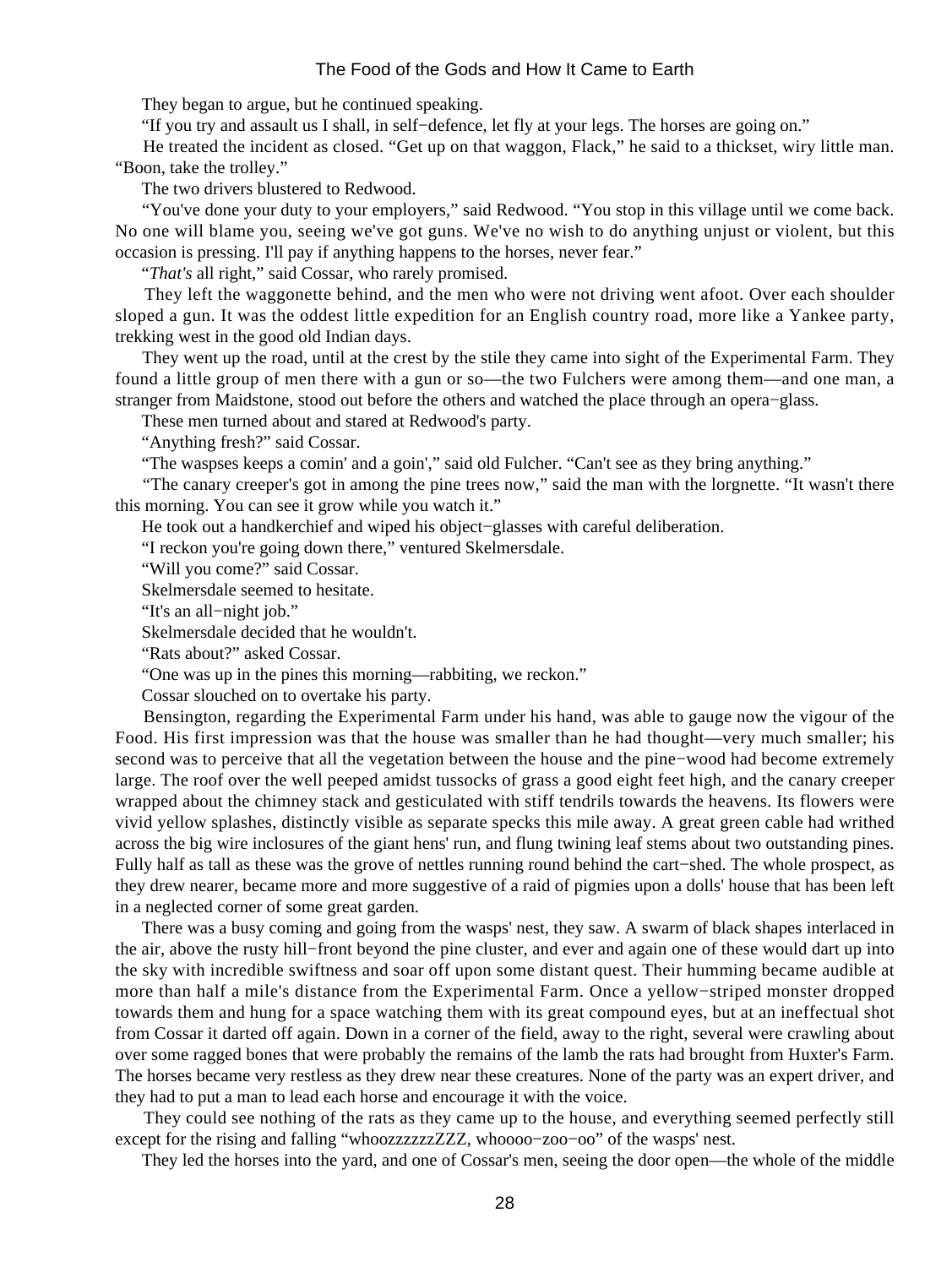portion of the door had been gnawed out—walked into the house. Nobody missed him for the time, the rest being occupied with the barrels of paraffin, and the first intimation they had of his separation from them was the report of his gun and the whizz of his bullet. "Bang, bang," both barrels, and his first bullet it seems went through the cask of sulphur, smashed out a stave from the further side, and filled the air with yellow dust. Redwood had kept his gun in hand and let fly at something grey that leapt past him. He had a vision of the broad hind−quarters, the long scaly tail and long soles of the hind−feet of a rat, and fired his second barrel. He saw Bensington drop as the beast vanished round the corner.

 Then for a time everybody was busy with a gun. For three minutes lives were cheap at the Experimental Farm, and the banging of guns filled the air. Redwood, careless of Bensington in his excitement, rushed in pursuit, and was knocked headlong by a mass of brick fragments, mortar, plaster, and rotten lath splinters that came flying out at him as a bullet whacked through the wall.

 He found himself sitting on the ground with blood on his hands and lips, and a great stillness brooded over all about him.

Then a flattish voice from within the house remarked: "Gee−whizz!"

"Hullo!" said Redwood.

"Hullo there!" answered the voice.

And then: "Did you chaps get 'im?"

A sense of the duties of friendship returned to Redwood. "Is Mr. Bensington hurt?" he said.

The man inside heard imperfectly. "No one ain't to blame if I ain't," said the voice inside.

 It became clearer to Redwood that he must have shot Bensington. He forgot the cuts upon his face, arose and came back to find Bensington seated on the ground and rubbing his shoulder. Bensington looked over his glasses. "We peppered him, Redwood," he said, and then: "He tried to jump over me, and knocked me down. But I let him have it with both barrels, and my! how it has hurt my shoulder, to be sure."

A man appeared in the doorway. "I got him once in the chest and once in the side," he said.

"Where's the waggons?" said Cossar, appearing amidst a thicket of gigantic canary−creeper leaves.

 It became evident, to Redwood's amazement, first, that no one had been shot, and, secondly, that the trolley and waggon had shifted fifty yards, and were now standing with interlocked wheels amidst the tangled distortions of Skinner's kitchen garden. The horses had stopped their plunging. Half−way towards them, the burst barrel of sulphur lay in the path with a cloud of sulphur dust above it. He indicated this to Cossar and walked towards it. "Has any one seen that rat?" shouted Cossar, following. "I got him in between the ribs once, and once in the face as he turned on me."

They were joined by two men, as they worried at the locked wheels.

"I killed that rat," said one of the men.

"Have they got him?" asked Cossar.

 "Jim Bates has found him, beyond the hedge. I got him jest as he came round the corner.... Whack behind the shoulder...."

 When things were a little ship−shape again Redwood went and stared at the huge misshapen corpse. The brute lay on its side, with its body slightly bent. Its rodent teeth overhanging its receding lower jaw gave its face a look of colossal feebleness, of weak avidity. It seemed not in the least ferocious or terrible. Its fore−paws reminded him of lank emaciated hands. Except for one neat round hole with a scorched rim on either side of its neck, the creature was absolutely intact. He meditated over this fact for some time. "There must have been two rats," he said at last, turning away.

"Yes. And the one that everybody hit—got away."

"I am certain that my own shot—"

 A canary−creeper leaf tendril, engaged in that mysterious search for a holdfast which constitutes a tendril's career, bent itself engagingly towards his neck and made him step aside hastily.

"Whoo−z−z z−z−z−z−Z−Z−Z," from the distant wasps' nest, "whoo oo zoo−oo."

V.

This incident left the party alert but not unstrung.

 They got their stores into the house, which had evidently been ransacked by the rats after the flight of Mrs. Skinner, and four of the men took the two horses back to Hickleybrow. They dragged the dead rat through the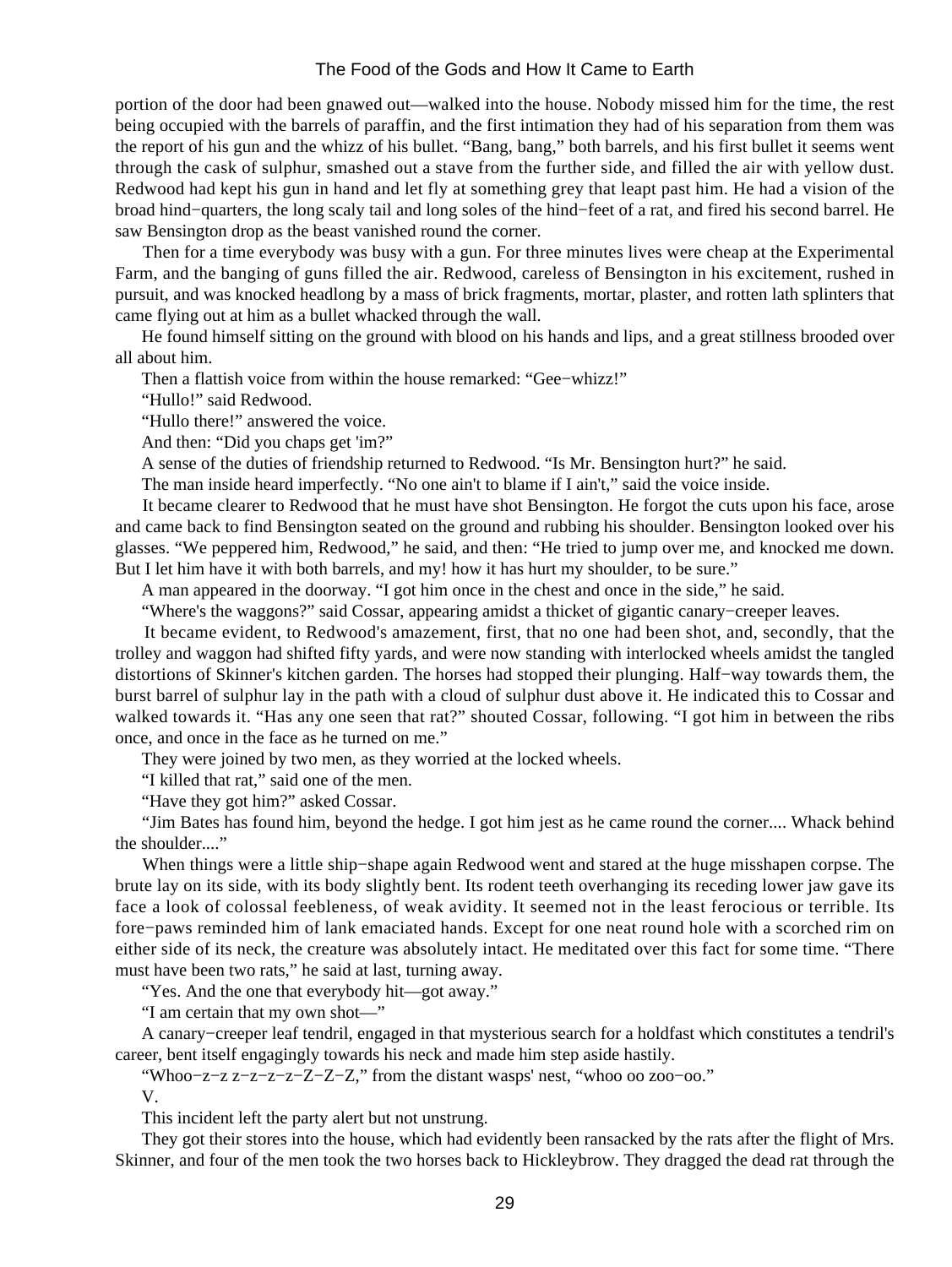hedge and into a position commanded by the windows of the house, and incidentally came upon a cluster of giant earwigs in the ditch. These creatures dispersed hastily, but Cossar reached out incalculable limbs and managed to kill several with his boots and gun−butt. Then two of the men hacked through several of the main stems of the canary creeper—huge cylinders they were, a couple of feet in diameter, that came out by the sink at the back; and while Cossar set the house in order for the night, Bensington, Redwood, and one of the assistant electricians went cautiously round by the fowl runs in search of the rat−holes.

 They skirted the giant nettles widely, for these huge weeds threatened them with poison−thorns a good inch long. Then round beyond the gnawed, dismantled stile they came abruptly on the huge cavernous throat of the most westerly of the giant rat−holes, an evil−smelling profundity, that drew them up into a line together.

"I *hope* they'll come out," said Redwood, with a glance at the pent−house of the well.

"If they don't—" reflected Bensington.

"They will," said Redwood.

They meditated.

"We shall have to rig up some sort of flare if we *do* go in," said Redwood.

 They went up a little path of white sand through the pine−wood and halted presently within sight of the wasp−holes.

 The sun was setting now, and the wasps were coming home for good; their wings in the golden light made twirling haloes about them. The three men peered out from under the trees—they did not care to go right to the edge of the wood—and watched these tremendous insects drop and crawl for a little and enter and disappear. "They will be still in a couple of hours from now," said Redwood.... "This is like being a boy again."

"We can't miss those holes," said Bensington, "even if the night is dark. By−the−bye—about the light—"

"Full moon," said the electrician. "I looked it up."

They went back and consulted with Cossar.

 He said that "obviously" they must get the sulphur, nitre, and plaster of Paris through the wood before twilight, and for that they broke bulk and carried the sacks. After the necessary shouting of the preliminary directions, never a word was spoken, and as the buzzing of the wasps' nest died away there was scarcely a sound in the world but the noise of footsteps, the heavy breathing of burthened men, and the thud of the sacks. They all took turns at that labour except Mr. Bensington, who was manifestly unfit. He took post in the Skinners' bedroom with a rifle, to watch the carcase of the dead rat, and of the others, they took turns to rest from sack−carrying and to keep watch two at a time upon the rat−holes behind the nettle grove. The pollen sacs of the nettles were ripe, and every now and then the vigil would be enlivened by the dehiscence of these, the bursting of the sacs sounding exactly like the crack of a pistol, and the pollen grains as big as buckshot pattered all about them.

 Mr. Bensington sat at his window on a hard horse−hair−stuffed arm−chair, covered by a grubby antimacassar that had given a touch of social distinction to the Skinners' sitting−room for many years. His unaccustomed rifle rested on the sill, and his spectacles anon watched the dark bulk of the dead rat in the thickening twilight, anon wandered about him in curious meditation. There was a faint smell of paraffin without, for one of the casks leaked, and it mingled with a less unpleasant odour arising from the hacked and crushed creeper.

 Within, when he turned his head, a blend of faint domestic scents, beer, cheese, rotten apples, and old boots as the leading *motifs*, was full of reminiscences of the vanished Skinners. He regarded the dim room for a space. The furniture had been greatly disordered—perhaps by some inquisitive rat—but a coat upon a clothes−peg on the door, a razor and some dirty scraps of paper, and a piece of soap that had hardened through years of disuse into a horny cube, were redolent of Skinner's distinctive personality. It came to Bensington's mind with a complete novelty of realisation that in all probability the man had been killed and eaten, at least in part, by the monster that now lay dead there in the darkling.

To think of all that a harmless−looking discovery in chemistry may lead to!

 Here he was in homely England and yet in infinite danger, sitting out alone with a gun in a twilit, ruined house, remote from every comfort, his shoulder dreadfully bruised from a gun−kick, and—by Jove!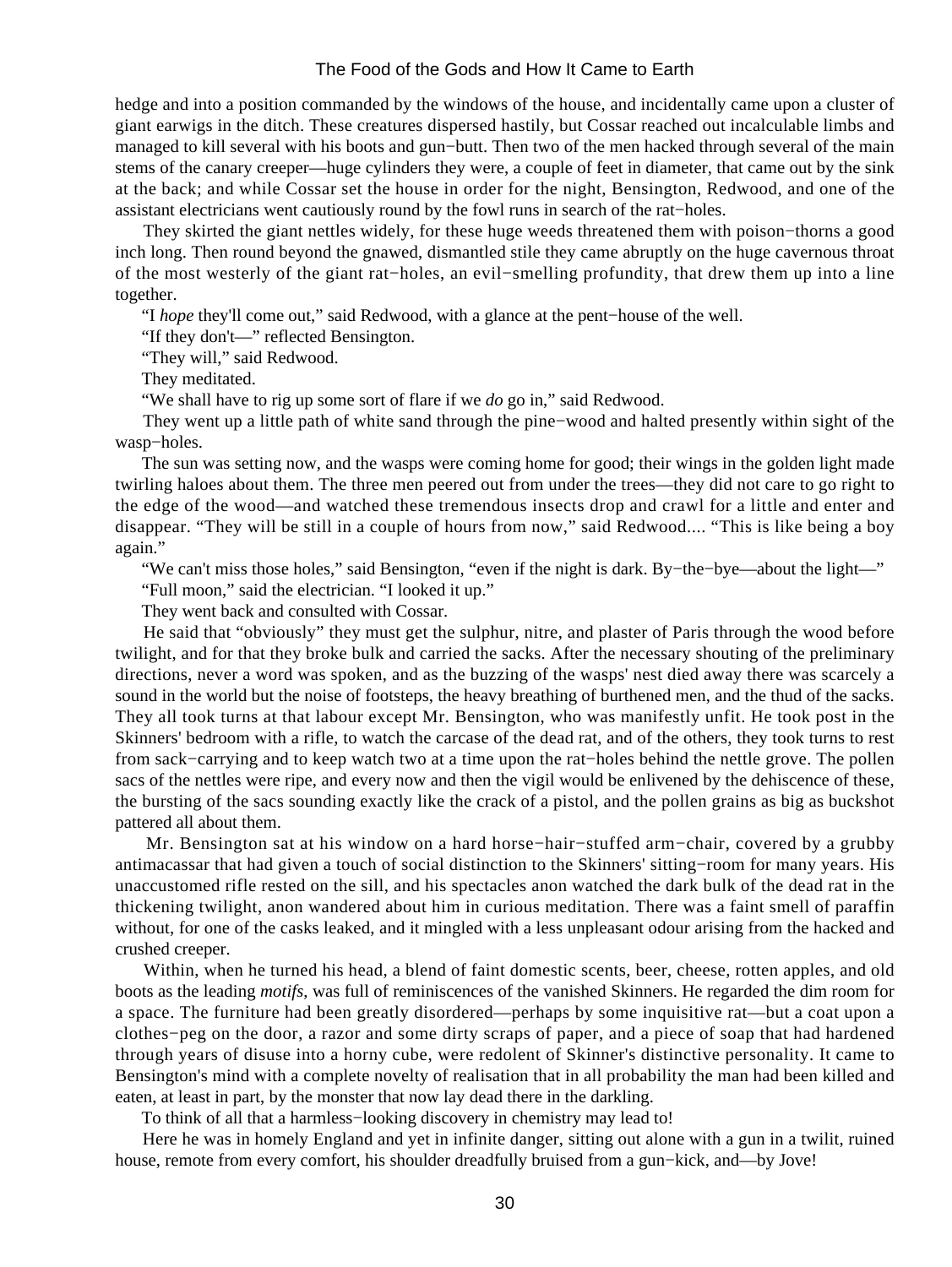He grasped now how profoundly the order of the universe had changed for him. He had come right away to this amazing experience, *without even saying a word to his cousin Jane*!

What must she be thinking of him?

 He tried to imagine it and he could not. He had an extraordinary feeling that she and he were parted for ever and would never meet again. He felt he had taken a step and come into a world of new immensities. What other monsters might not those deepening shadows hide? The tips of the giant nettles came out sharp and black against the pale green and amber of the western sky. Everything was very still—very still indeed. He wondered why he could not hear the others away there round the corner of the house. The shadow in the cart−shed was now an abysmal black.

\* \* \* \* \*

 *Bang ... Bang ... Bang*. A sequence of echoes and a shout. A long silence.  *Bang* and a *diminuendo* of echoes. Stillness.

 Then, thank goodness! Redwood and Cossar were coming out of the inaudible darknesses, and Redwood was calling "Bensington!"

"Bensington! We've bagged another of the rats!"

"Cossar's bagged another of the rats!"

VI.

 When the Expedition had finished refreshment, the night had fully come. The stars were at their brightest, and a growing pallor towards Hankey heralded the moon. The watch on the rat−holes had been maintained, but the watchers had shifted to the hill slope above the holes, feeling this a safer firing−point. They squatted there in a rather abundant dew, fighting the damp with whisky. The others rested in the house, and the three leaders discussed the night's work with the men. The moon rose towards midnight, and as soon as it was clear of the downs, every one except the rat−hole sentinels started off in single file, led by Cossar, towards the wasps' nest.

 So far as the wasps' nest went, they found their task exceptionally easy—astonishingly easy. Except that it was a longer labour, it was no graver affair than any common wasps' nest might have been. Danger there was, no doubt, danger to life, but it never so much as thrust its head out of that portentous hillside. They stuffed in the sulphur and nitre, they bunged the holes soundly, and fired their trains. Then with a common impulse all the party but Cossar turned and ran athwart the long shadows of the pines, and, finding Cossar had stayed behind, came to a halt together in a knot, a hundred yards away, convenient to a ditch that offered cover. Just for a minute or two the moonlit night, all black and white, was heavy with a suffocated buzz, that rose and mingled to a roar, a deep abundant note, and culminated and died, and then almost incredibly the night was still.

"By Jove!" said Bensington, almost in a whisper, "*it's done!*"

 All stood intent. The hillside above the black point−lace of the pine shadows seemed as bright as day and as colourless as snow. The setting plaster in the holes positively shone. Cossar's loose framework moved towards them.

"So far—" said Cossar.

Crack—*bang*!

A shot from near the house and then—stillness.

"What's *that*?" said Bensington.

"One of the rats put its head out," suggested one of the men.

"By−the−bye, we left our guns up there," said Redwood.

"By the sacks."

Every one began to walk towards the hill again.

"That must be the rats," said Bensington.

"Obviously," said Cossar, gnawing his finger nails.

 *Bang*!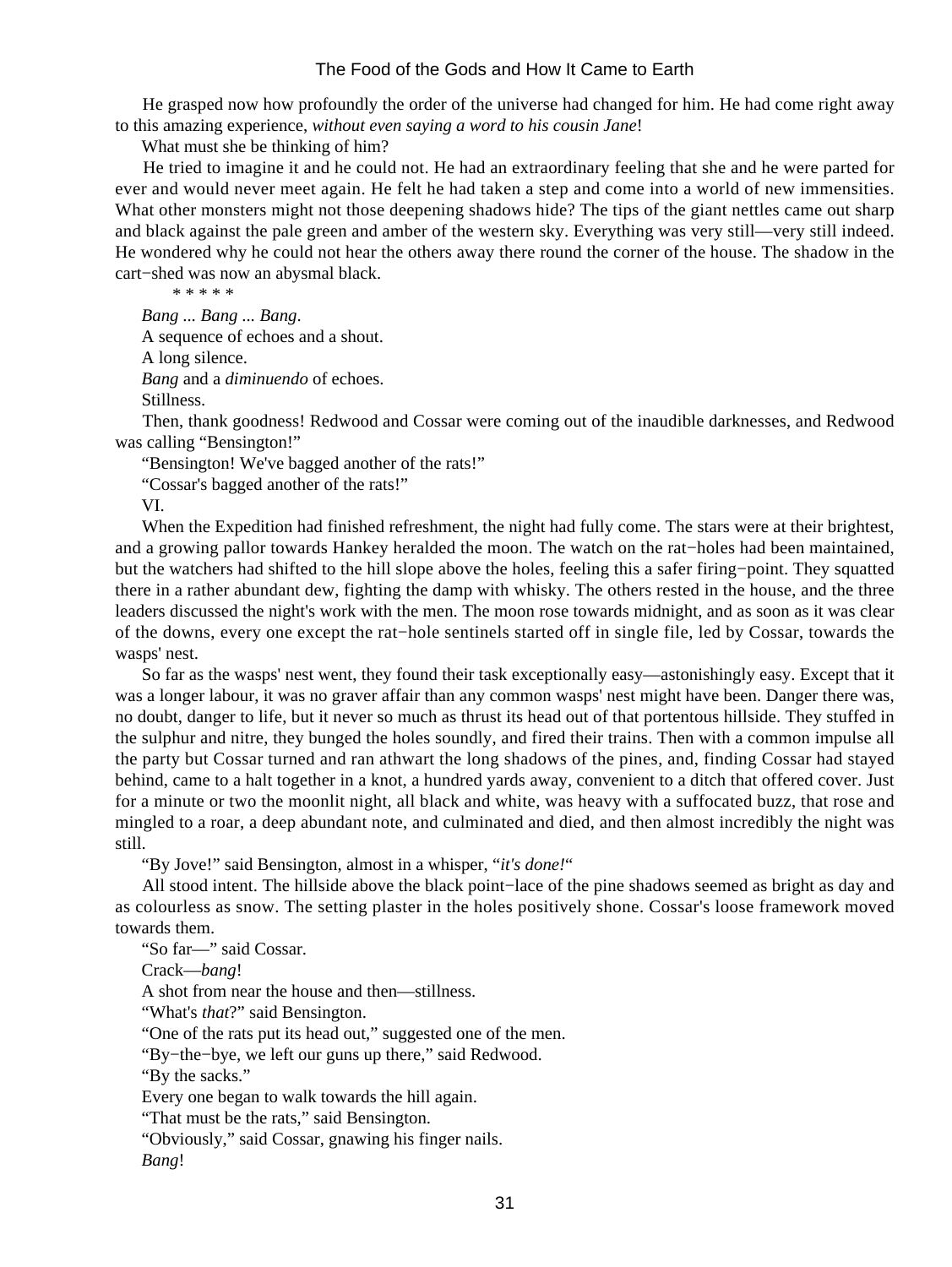"Hullo?" said one of the men.

 Then abruptly came a shout, two shots, a loud shout that was almost a scream, three shots in rapid succession and a splintering of wood. All these sounds were very clear and very small in the immense stillness of the night. Then for some moments nothing but a minute muffled confusion from the direction of the rat−holes, and then again a wild yell ... Each man found himself running hard for the guns.

Two shots.

 Bensington found himself, gun in hand, going hard through the pine trees after a number of receding backs. It is curious that the thought uppermost in his mind at that moment was the wish that his cousin Jane could see him. His bulbous slashed boots flew out in wild strides, and his face was distorted into a permanent grin, because that wrinkled his nose and kept his glasses in place. Also he held the muzzle of his gun projecting straight before him as he flew through the chequered moonlight. The man who had run away met them full tilt—he had dropped his gun.

"Hullo," said Cossar, and caught him in his arms. "What's this?"

"They came out together," said the man.

"The rats?"

"Yes, six of them."

"Where's Flack?"

"Down."

"What's he say?" panted Bensington, coming up, unheeded.

"Flack's down?"

"He fell down."

"They came out one after the other."

"What?"

"Made a rush. I fired both barrels first."

"You left Flack?"

"They were on to us." "Come on," said Cossar. "You come with us. Where's Flack? Show us."

 The whole party moved forward. Further details of the engagement dropped from the man who had run away. The others clustered about him, except Cossar, who led.

"Where are they?"

"Back in their holes, perhaps. I cleared. They made a rush for their holes."

"What do you mean? Did you get behind them?"

 "We got down by their holes. Saw 'em come out, you know, and tried to cut 'em off. They lolloped out—like rabbits. We ran down and let fly. They ran about wild after our first shot and suddenly came at us. *Went* for us."

"How many?"

"Six or seven."

Cossar led the way to the edge of the pine−wood and halted.

"D'yer mean they *got* Flack?" asked some one.

"One of 'em was on to him."

"Didn't you shoot?"

"Now *could* I?"

"Every one loaded?" said Cossar over his shoulder.

There was a confirmatory movement.

"But Flack—" said one.

"D'yer mean—Flack—" said another.

 "There's no time to lose," said Cossar, and shouted "Flack!" as he led the way. The whole force advanced towards the rat−holes, the man who had run away a little to the rear. They went forward through the rank exaggerated weeds and skirted the body of the second dead rat. They were extended in a bunchy line, each man with his gun pointing forward, and they peered about them in the clear moonlight for some crumpled, ominous shape, some crouching form. They found the gun of the man who had run away very speedily.

"Flack!" cried Cossar. "Flack!"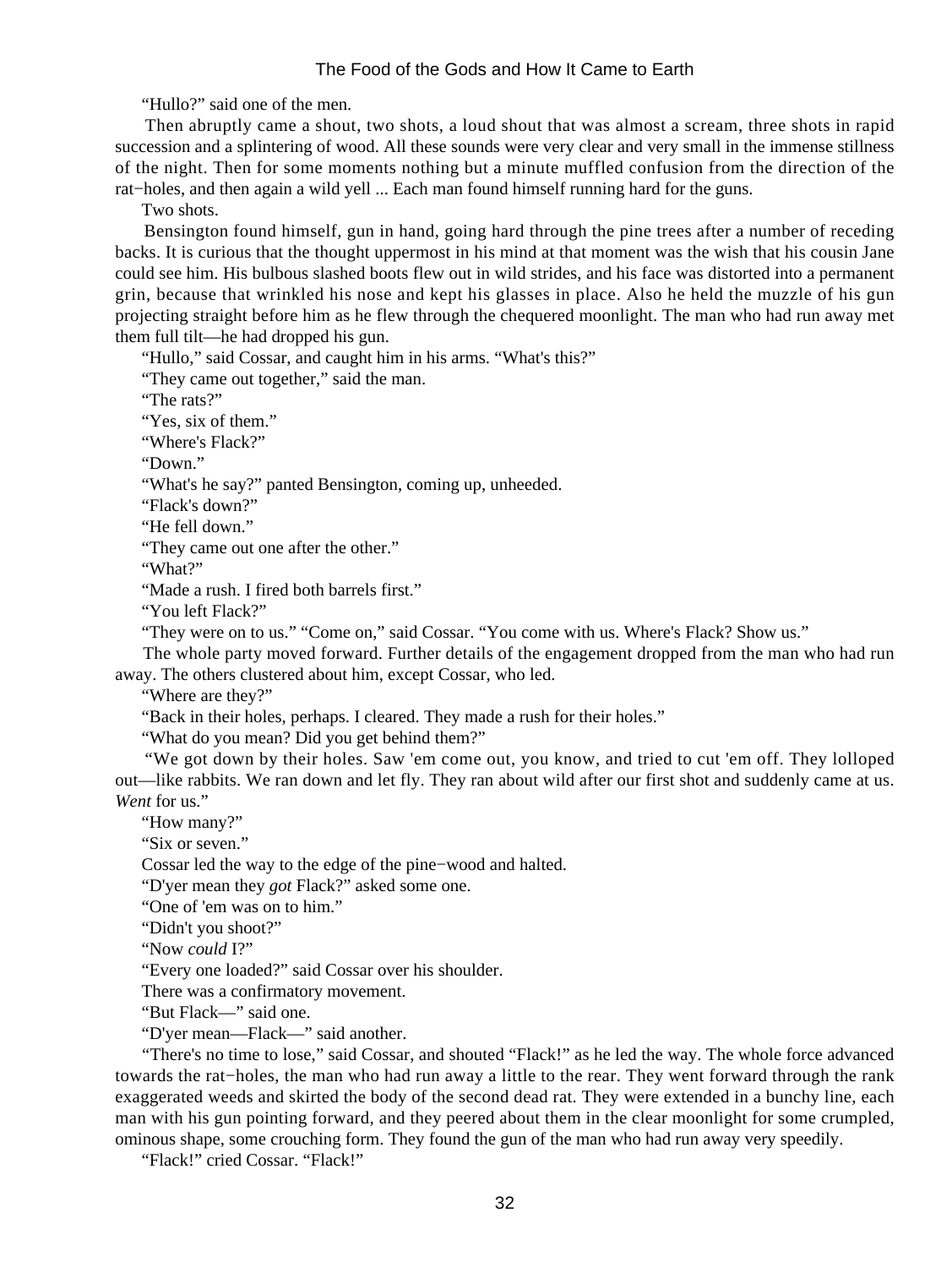"He ran past the nettles and fell down," volunteered the man who ran away.

"Where?"

"Round about there."

"Where did he fall?"

 He hesitated and led them athwart the long black shadows for a space and turned judicially. "About here, I think."

"Well, he's not here now."

"But his gun—−?"

 "Confound it!" swore Cossar, "where's everything got to?" He strode a step towards the black shadows on the hillside that masked the holes and stood staring. Then he swore again. "If they *have* dragged him in—−!"

 So they hung for a space tossing each other the fragments of thoughts. Bensington's glasses flashed like diamonds as he looked from one to the other. The men's faces changed from cold clearness to mysterious obscurity as they turned them to or from the moon. Every one spoke, no one completed a sentence. Then abruptly Cossar chose his line. He flapped limbs this way and that and expelled orders in pellets. It was obvious he wanted lamps. Every one except Cossar was moving towards the house.

"You're going into the holes?" asked Redwood.

"Obviously," said Cossar.

He made it clear once more that the lamps of the cart and trolley were to be got and brought to him.

 Bensington, grasping this, started off along the path by the well. He glanced over his shoulder, and saw Cossar's gigantic figure standing out as if he were regarding the holes pensively. At the sight Bensington halted for a moment and half turned. They were all leaving Cossar—−!

Cossar was able to take care of himself, of course!

 Suddenly Bensington saw something that made him shout a windless "HI!" In a second three rats had projected themselves from the dark tangle of the creeper towards Cossar. For three seconds Cossar stood unaware of them, and then he had become the most active thing in the world. He didn't fire his gun. Apparently he had no time to aim, or to think of aiming; he ducked a leaping rat, Bensington saw, and then smashed at the back of its head with the butt of his gun. The monster gave one leap and fell over itself.

 Cossar's form went right down out of sight among the reedy grass, and then he rose again, running towards another of the rats and whirling his gun overhead. A faint shout came to Bensington's ears, and then he perceived the remaining two rats bolting divergently, and Cossar in pursuit towards the holes.

 The whole thing was an affair of misty shadows; all three fighting monsters were exaggerated and made unreal by the delusive clearness of the light. At moments Cossar was colossal, at moments invisible. The rats flashed athwart the eye in sudden unexpected leaps, or ran with a movement of the feet so swift, they seemed to run on wheels. It was all over in half a minute. No one saw it but Bensington. He could hear the others behind him still receding towards the house. He shouted something inarticulate and then ran back towards Cossar, while the rats vanished. He came up to him outside the holes. In the moonlight the distribution of shadows that constituted Cossar's visage intimated calm. "Hullo," said Cossar, "back already? Where's the lamps? They're all back now in their holes. One I broke the neck of as it ran past me ... See? There!" And he pointed a gaunt finger.

Bensington was too astonished for conversation ...

 The lamps seemed an interminable time in coming. At last they appeared, first one unwinking luminous eye, preceded by a swaying yellow glare, and then, winking now and then, and then shining out again, two others. About them came little figures with little voices, and then enormous shadows. This group made as it were a spot of inflammation upon the gigantic dreamland of moonshine.

"Flack," said the voices. "Flack."

An illuminating sentence floated up. "Locked himself in the attic."

 Cossar was continually more wonderful. He produced great handfuls of cotton wool and stuffed them in his ears—Bensington wondered why. Then he loaded his gun with a quarter charge of powder. Who else could have thought of that? Wonderland culminated with the disappearance of Cossar's twin realms of boot sole up the central hole.

Cossar was on all fours with two guns, one trailing on each side from a string under his chin, and his most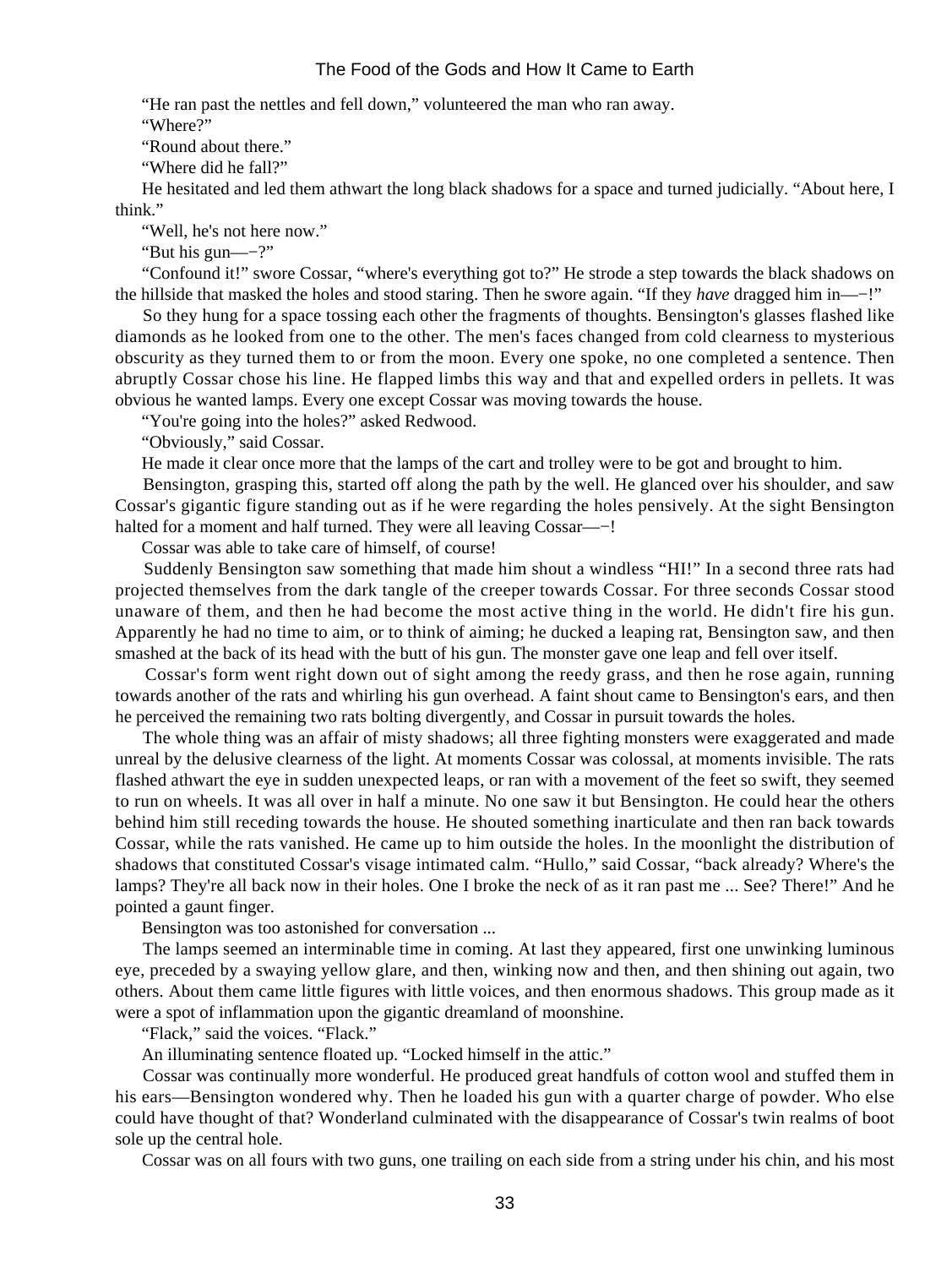trusted assistant, a little dark man with a grave face, was to go in stooping behind him, holding a lantern over his head. Everything had been made as sane and obvious and proper as a lunatic's dream. The wool, it seems, was on account of the concussion of the rifle; the man had some too. Obviously! So long as the rats turned tail on Cossar no harm could come to him, and directly they headed for him he would see their eyes and fire between them. Since they would have to come down the cylinder of the hole, Cossar could hardly fail to hit them. It was, Cossar insisted, the obvious method, a little tedious perhaps, but absolutely certain. As the assistant stooped to enter, Bensington saw that the end of a ball of twine had been tied to the tail of his coat. By this he was to draw in the rope if it should be needed to drag out the bodies of the rats.

Bensington perceived that the object he held in his hand was Cossar's silk hat.

How had it got there?

It would be something to remember him by, anyhow.

 At each of the adjacent holes stood a little group with a lantern on the ground shining up the hole, and with one man kneeling and aiming at the round void before him, waiting for anything that might emerge.

There was an interminable suspense.

Then they heard Cossar's first shot, like an explosion in a mine....

 Every one's nerves and muscles tightened at that, and bang! bang! bang! the rats had tried a bolt, and two more were dead. Then the man who held the ball of twine reported a twitching. "He's killed one in there," said Bensington, "and he wants the rope."

 He watched the rope creep into the hole, and it seemed as though it had become animated by a serpentine intelligence—for the darkness made the twine invisible. At last it stopped crawling, and there was a long pause. Then what seemed to Bensington the queerest monster of all crept slowly from the hole, and resolved itself into the little engineer emerging backwards. After him, and ploughing deep furrows, Cossar's boots thrust out, and then came his lantern−illuminated back....

 Only one rat was left alive now, and this poor, doomed wretch cowered in the inmost recesses until Cossar and the lantern went in again and slew it, and finally Cossar, that human ferret, went through all the runs to make sure.

 "We got 'em," he said to his nearly awe−stricken company at last. "And if I hadn't been a mud−headed mucker I should have stripped to the waist. Obviously. Feel my sleeves, Bensington! I'm wet through with perspiration. Jolly hard to think of everything. Only a half way−up of whisky can save me from a cold."

VII.

 There were moments during that wonderful night when it seemed to Bensington that he was planned by nature for a life of fantastic adventure. This was particularly the case for an hour or so after he had taken a stiff whisky. "Shan't go back to Sloane Street," he confided to the tall, fair, dirty engineer.

"You won't, eh?"

"No fear," said Bensington, nodding darkly.

 The exertion of dragging the seven dead rats to the funeral pyre by the nettle grove left him bathed in perspiration, and Cossar pointed out the obvious physical reaction of whisky to save him from the otherwise inevitable chill. There was a sort of brigand's supper in the old bricked kitchen, with the row of dead rats lying in the moonlight against the hen−runs outside, and after thirty minutes or so of rest, Cossar roused them all to the labours that were still to do. "Obviously," as he said, they had to "wipe the place out. No litter—no scandal. See?" He stirred them up to the idea of making destruction complete. They smashed and splintered every fragment of wood in the house; they built trails of chopped wood wherever big vegetation was springing; they made a pyre for the rat bodies and soaked them in paraffin.

 Bensington worked like a conscientious navvy. He had a sort of climax of exhilaration and energy towards two o'clock. When in the work of destruction he wielded an axe the bravest fled his neighbourhood. Afterwards he was a little sobered by the temporary loss of his spectacles, which were found for him at last in his side coat−pocket.

Men went to and fro about him—grimy, energetic men. Cossar moved amongst them like a god.

 Bensington drank that delight of human fellowship that comes to happy armies, to sturdy expeditions—never to those who live the life of the sober citizen in cities. After Cossar had taken his axe away and set him to carry wood he went to and fro, saying they were all "good fellows." He kept on—long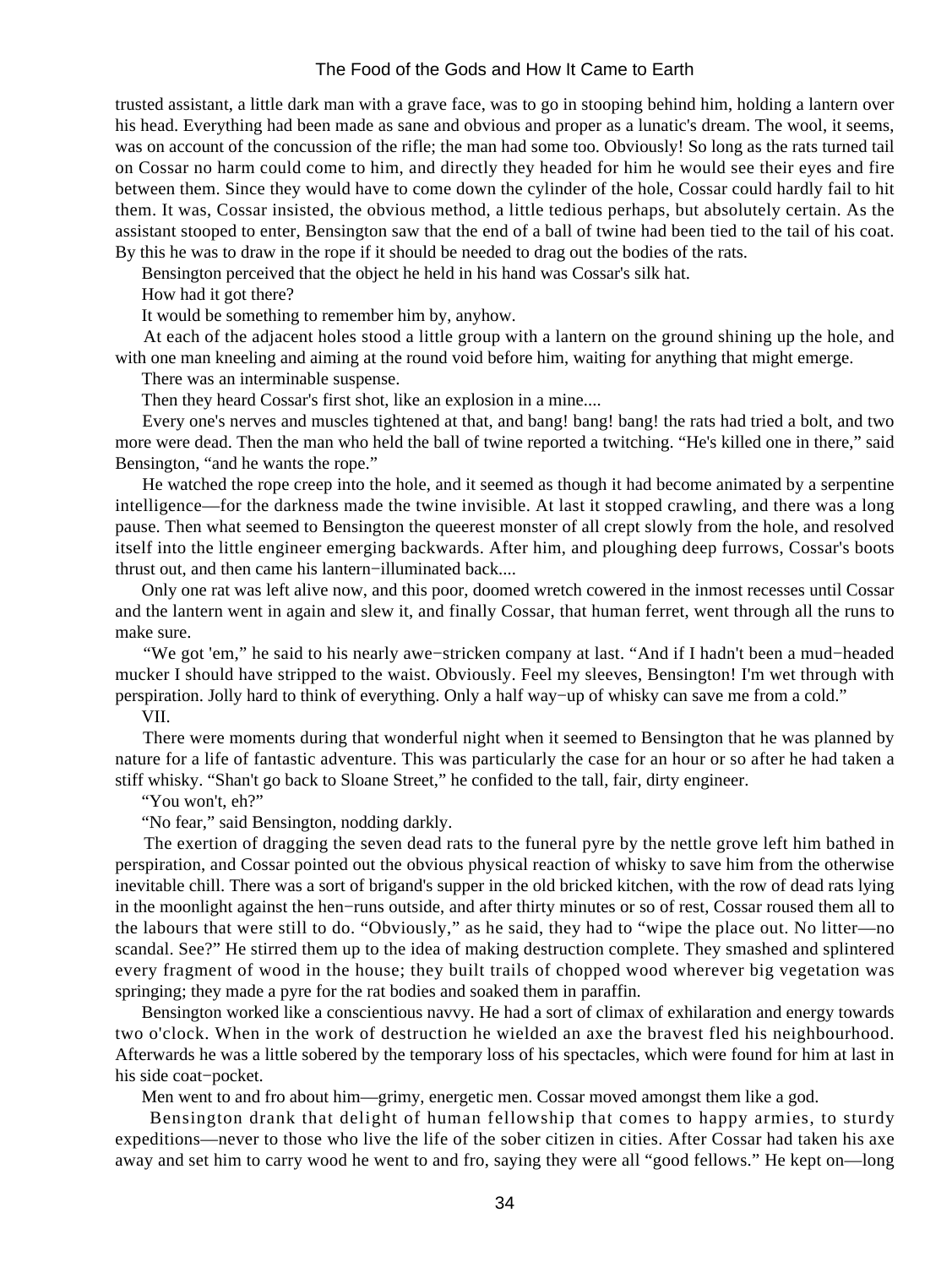after he was aware of fatigue.

 At last all was ready, and the broaching of the paraffin began. The moon, robbed now of all its meagre night retinue of stars, shone high above the dawn.

"Burn everything," said Cossar, going to and fro—"burn the ground and make a clean sweep of it. See?"

 Bensington became aware of him, looking now very gaunt and horrible in the pale beginnings of the daylight, hurrying past with his lower jaw projected and a flaring torch of touchwood in his hand.

"Come away!" said some one, pulling Bensington's arm.

 The still dawn—no birds were singing there—was suddenly full of a tumultuous crackling; a little dull red flame ran about the base of the pyre, changed to blue upon the ground, and set out to clamber, leaf by leaf, up the stem of a giant nettle. A singing sound mingled with the crackling....

 They snatched their guns from the corner of the Skinners' living−room, and then every one was running. Cossar came after them with heavy strides....

 Then they were standing looking back at the Experimental Farm. It was boiling up; the smoke and flames poured out like a crowd in a panic, from doors and windows and from a thousand cracks and crevices in the roof. Trust Cossar to build a fire! A great column of smoke, shot with blood−red tongues and darting flashes, rushed up into the sky. It was like some huge giant suddenly standing up, straining upward and abruptly spreading his great arms out across the sky. It cast the night back upon them, utterly hiding and obliterating the incandescence of the sun that rose behind it. All Hickleybrow was soon aware of that stupendous pillar of smoke, and came out upon the crest, in various *deshabille*, to watch them coming.

 Behind, like some fantastic fungus, this smoke pillar swayed and fluctuated, up, up, into the sky—making the Downs seem low and all other objects petty, and in the foreground, led by Cossar, the makers of this mischief followed the path, eight little black figures coming wearily, guns shouldered, across the meadow.

 As Bensington looked back there came into his jaded brain, and echoed there, a familiar formula. What was it? "You have lit to−day—? You have lit today—?" Then he remembered Latimer's words: "We have lit this day such a candle in England as no man may ever put out again—"

 What a man Cossar was, to be sure! He admired his back view for a space, and was proud to have held that hat. Proud! Although he was an eminent investigator and Cossar only engaged in applied science.

 Suddenly he fell shivering and yawning enormously and wishing he was warmly tucked away in bed in his little flat that looked out upon Sloane Street. (It didn't do even to think of Cousin Jane.) His legs became cotton strands, his feet lead. He wondered if any one would get them coffee in Hickleybrow. He had never been up all night for three−and−thirty years.

VIII.

 And while these eight adventurers fought with rats about the Experimental Farm, nine miles away, in the village of Cheasing Eyebright, an old lady with an excessive nose struggled with great difficulties by the light of a flickering candle. She gripped a sardine tin opener in one gnarled hand, and in the other she held a tin of Herakleophorbia, which she had resolved to open or die. She struggled indefatigably, grunting at each fresh effort, while through the flimsy partition the voice of the Caddles infant wailed.

 "Bless 'is poor 'art," said Mrs. Skinner; and then, with her solitary tooth biting her lip in an ecstasy of determination, "Come *up*!"

 And presently, "*Jab*!" a fresh supply of the Food of the Gods was let loose to wreak its powers of giantry upon the world.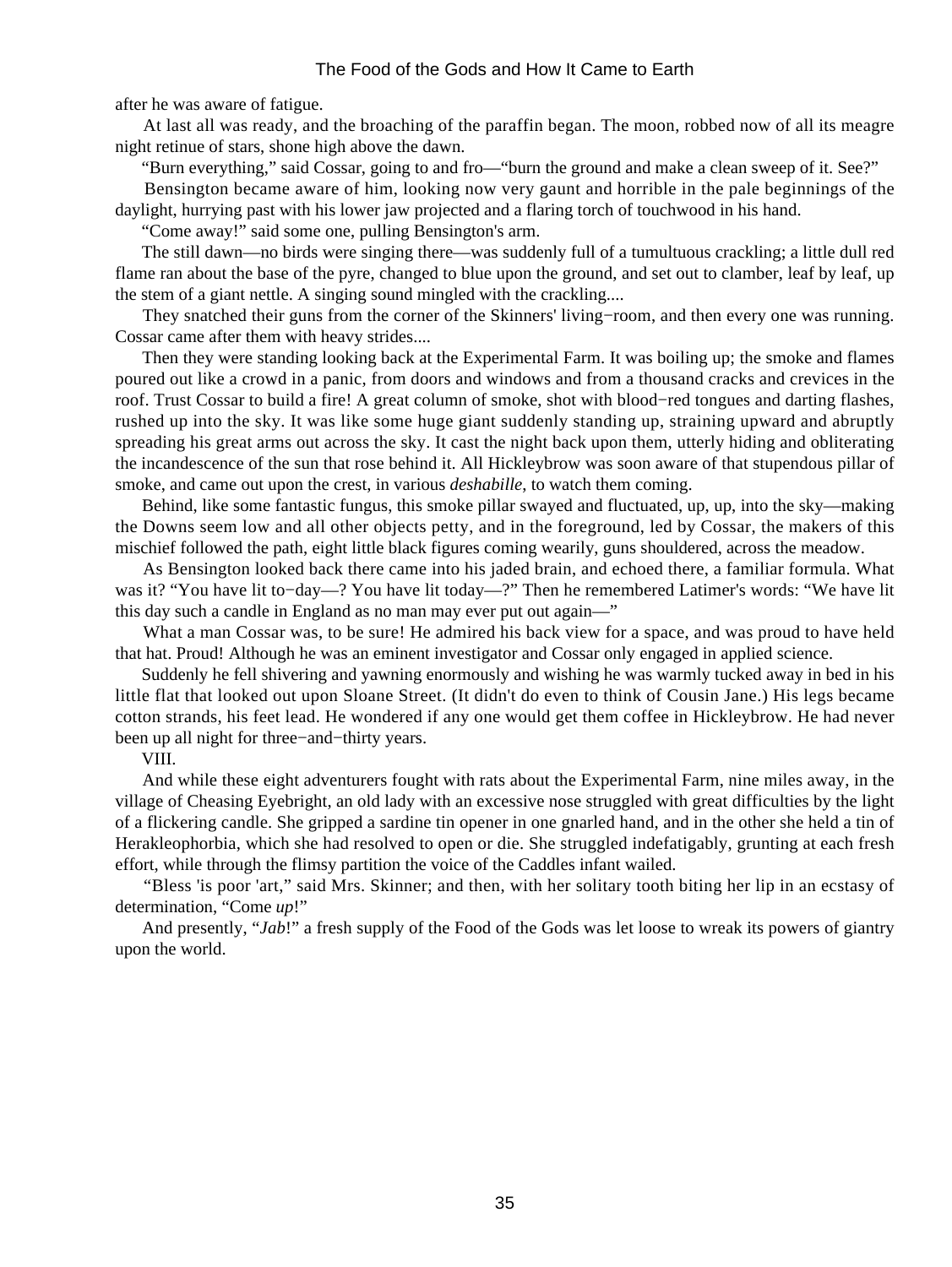# **CHAPTER THE FOURTH. THE GIANT CHILDREN.**

#### I.

 For a time at least the spreading circle of residual consequences about the Experimental Farm must pass out of the focus of our narrative—how for a long time a power of bigness, in fungus and toadstool, in grass and weed, radiated from that charred but not absolutely obliterated centre. Nor can we tell here at any length how these mournful spinsters, the two surviving hens, made a wonder of and a show, spent their remaining years in eggless celebrity. The reader who is hungry for fuller details in these matters is referred to the newspapers of the period—to the voluminous, indiscriminate files of the modern Recording Angel. Our business lies with Mr. Bensington at the focus of the disturbance.

 He had come back to London to find himself a quite terribly famous man. In a night the whole world had changed with respect to him. Everybody understood. Cousin Jane, it seemed, knew all about it; the people in the streets knew all about it; the newspapers all and more. To meet Cousin Jane was terrible, of course, but when it was over not so terrible after all. The good woman had limits even to her power over facts; it was clear that she had communed with herself and accepted the Food as something in the nature of things.

 She took the line of huffy dutifulness. She disapproved highly, it was evident, but she did not prohibit. The flight of Bensington, as she must have considered it, may have shaken her, and her worst was to treat him with bitter persistence for a cold he had not caught and fatigue he had long since forgotten, and to buy him a new sort of hygienic all−wool combination underwear that was apt to get involved and turned partially inside out and partially not, and as difficult to get into for an absent−minded man, as—Society. And so for a space, and as far as this convenience left him leisure, he still continued to participate in the development of this new element in human history, the Food of the Gods.

 The public mind, following its own mysterious laws of selection, had chosen him as the one and only responsible Inventor and Promoter of this new wonder; it would hear nothing of Redwood, and without a protest it allowed Cossar to follow his natural impulse into a terribly prolific obscurity. Before he was aware of the drift of these things, Mr. Bensington was, so to speak, stark and dissected upon the hoardings. His baldness, his curious general pinkness, and his golden spectacles had become a national possession. Resolute young men with large expensive−looking cameras and a general air of complete authorisation took possession of the flat for brief but fruitful periods, let off flash lights in it that filled it for days with dense, intolerable vapour, and retired to fill the pages of the syndicated magazines with their admirable photographs of Mr. Bensington complete and at home in his second−best jacket and his slashed shoes. Other resolute−mannered persons of various ages and sexes dropped in and told him things about Boomfood—it was *Punch* first called the stuff "Boomfood"—and afterwards reproduced what they had said as his own original contribution to the Interview. The thing became quite an obsession with Broadbeam, the Popular Humourist. He scented another confounded thing he could not understand, and he fretted dreadfully in his efforts to "laugh the thing down." One saw him in clubs, a great clumsy presence with the evidences of his midnight oil burning manifest upon his large unwholesome face, explaining to every one he could buttonhole: "These Scientific chaps, you know, haven't a Sense of Humour, you know. That's what it is. This Science—kills it." His jests at Bensington became malignant libels....

 An enterprising press−cutting agency sent Bensington a long article about himself from a sixpenny weekly, entitled "A New Terror," and offered to supply one hundred such disturbances for a guinea, and two extremely charming young ladies, totally unknown to him, called, and, to the speechless indignation of Cousin Jane, had tea with him and afterwards sent him their birthday books for his signature. He was speedily quite hardened to seeing his name associated with the most incongruous ideas in the public press, and to discover in the reviews articles written about Boomfood and himself in a tone of the utmost intimacy by people he had never heard of. And whatever delusions he may have cherished in the days of his obscurity about the pleasantness of Fame were dispelled utterly and for ever.

 At first—except for Broadbeam—the tone of the public mind was quite free from any touch of hostility. It did not seem to occur to the public mind as anything but a mere playful supposition that any more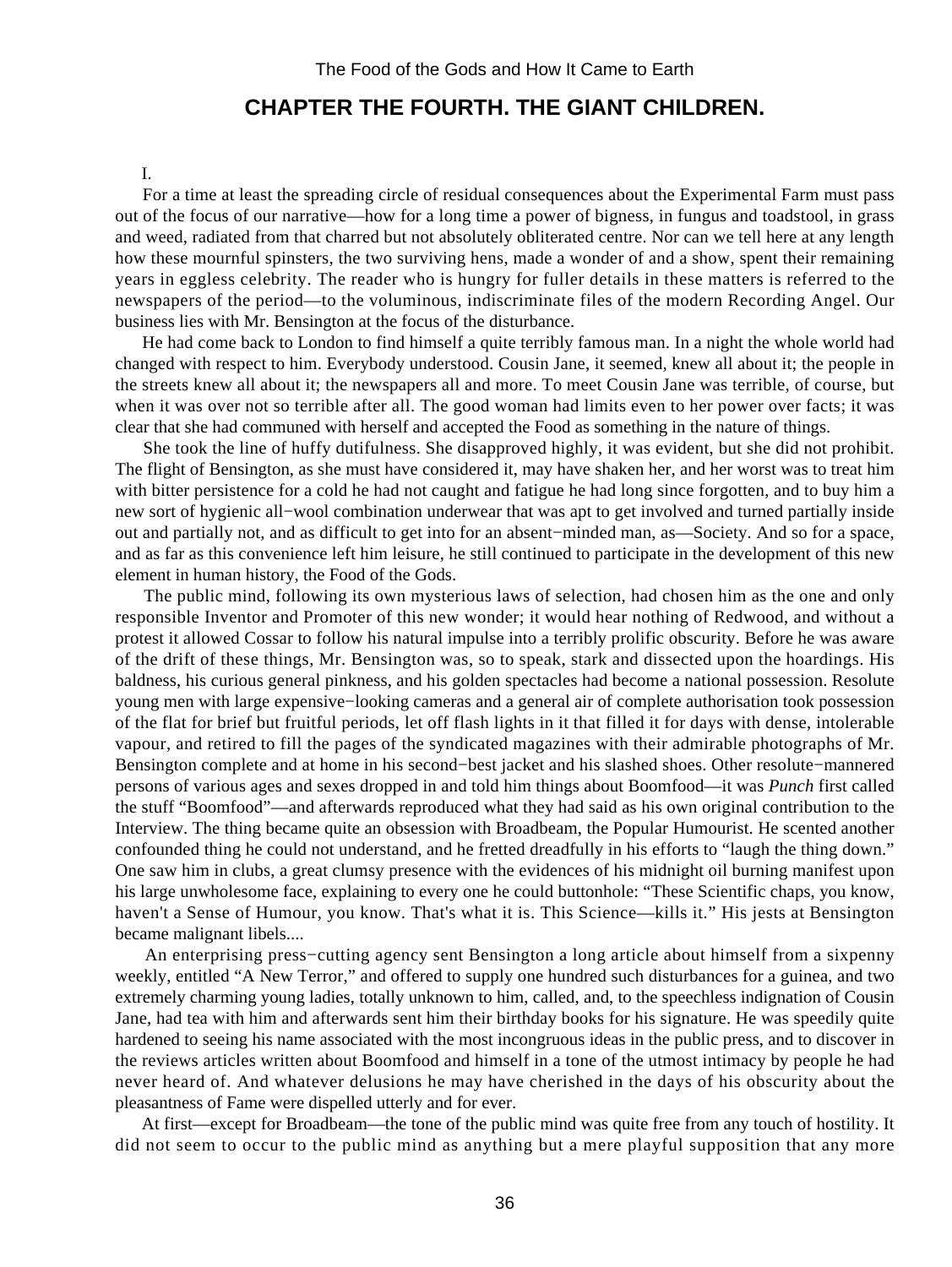Herakleophorbia was going to escape again. And it did not seem to occur to the public mind that the growing little band of babies now being fed on the food would presently be growing more "up" than most of us ever grow. The sort of thing that pleased the public mind was caricatures of eminent politicians after a course of Boom−feeding, uses of the idea on hoardings, and such edifying exhibitions as the dead wasps that had escaped the fire and the remaining hens.

 Beyond that the public did not care to look, until very strenuous efforts were made to turn its eyes to the remoter consequences, and even then for a while its enthusiasm for action was partial. "There's always somethin' New," said the public—a public so glutted with novelty that it would hear of the earth being split as one splits an apple without surprise, and, "I wonder what they'll do next."

 But there were one or two people outside the public, as it were, who did already take that further glance, and some it seems were frightened by what they saw there. There was young Caterham, for example, cousin of the Earl of Pewterstone, and one of the most promising of English politicians, who, taking the risk of being thought a faddist, wrote a long article in the *Nineteenth Century and After* to suggest its total suppression. And—in certain of his moods, there was Bensington.

"They don't seem to realise—" he said to Cossar.

"No, they don't."

 "And do we? Sometimes, when I think of what it means—This poor child of Redwood's—And, of course, your three... Forty feet high, perhaps! After all, *ought* we to go on with it?"

 "Go on with it!" cried Cossar, convulsed with inelegant astonishment and pitching his note higher than ever. "Of *course* you'll go on with it! What d'you think you were made for? Just to loaf about between meal−times?

 "Serious consequences," he screamed, "of course! Enormous. Obviously. Ob−viously. Why, man, it's the only chance you'll ever get of a serious consequence! And you want to shirk it!" For a moment his indignation was speechless, "It's downright Wicked!" he said at last, and repeated explosively, "Wicked!"

 But Bensington worked in his laboratory now with more emotion than zest. He couldn't, tell whether he wanted serious consequences to his life or not; he was a man of quiet tastes. It was a marvellous discovery, of course, quite marvellous—but—He had already become the proprietor of several acres of scorched, discredited property near Hickleybrow, at a price of nearly £90 an acre, and at times he was disposed to think this as serious a consequence of speculative chemistry as any unambitious man, could wish. Of course he was Famous—terribly Famous. More than satisfying, altogether more than satisfying, was the Fame he had attained.

But the habit of Research was strong in him....

 And at moments, rare moments in the laboratory chiefly, he would find something else than habit and Cossar's arguments to urge him to his work. This little spectacled man, poised perhaps with his slashed shoes wrapped about the legs of his high stool and his hand upon the tweezer of his balance weights, would have again a flash of that adolescent vision, would have a momentary perception of the eternal unfolding of the seed that had been sown in his brain, would see as it were in the sky, behind the grotesque shapes and accidents of the present, the coming world of giants and all the mighty things the future has in store—vague and splendid, like some glittering palace seen suddenly in the passing of a sunbeam far away.... And presently it would be with him as though that distant splendour had never shone upon his brain, and he would perceive nothing ahead but sinister shadows, vast declivities and darknesses, inhospitable immensities, cold, wild, and terrible things.

II.

 Amidst the complex and confused happenings, the impacts from the great outer world that constituted Mr. Bensington's fame, a shining and active figure presently became conspicuous—became almost, as it were, a leader and marshal of these externalities in Mr. Bensington's eyes. This was Dr. Winkles, that convincing young practitioner, who has already appeared in this story as the means whereby Redwood was able to convey the Food to his son. Even before the great outbreak, it was evident that the mysterious powders Redwood had given him had awakened this gentleman's interest immensely, and so soon as the first wasps came he was putting two and two together.

He was the sort of doctor that is in manners, in morals, in methods and appearance, most succinctly and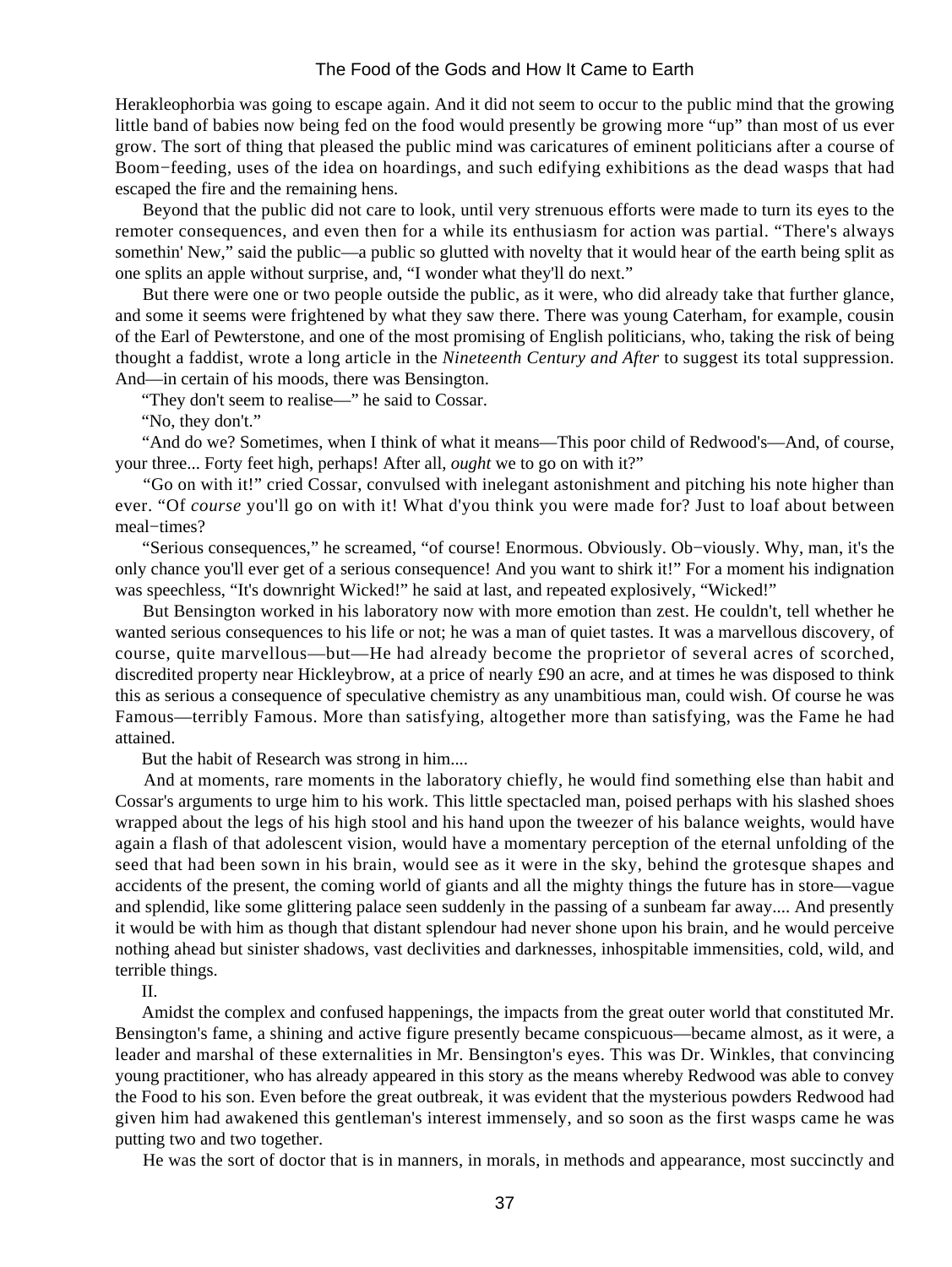finally expressed by the word "rising." He was large and fair, with a hard, alert, superficial, aluminium−coloured eye, and hair like chalk mud, even−featured and muscular about the clean−shaven mouth, erect in figure and energetic in movement, quick and spinning on the heel, and he wore long frock coats, black silk ties and plain gold studs and chains and his silk hats had a special shape and brim that made him look wiser and better than anybody. He looked as young or old as anybody grown up. And after that first wonderful outbreak he took to Bensington and Redwood and the Food of the Gods with such a convincing air of proprietorship, that at times, in spite of the testimony of the Press to the contrary, Bensington was disposed to regard him as the original inventor of the whole affair.

 "These accidents," said Winkles, when Bensington hinted at the dangers of further escapes, "are nothing. Nothing. The discovery is everything. Properly developed, suitably handled, sanely controlled, we have—we have something very portentous indeed in this food of ours.... We must keep our eye on it ... We mustn't let it out of control again, and—we mustn't let it rest."

 He certainly did not mean to do that. He was at Bensington's now almost every day. Bensington, glancing from the window, would see the faultless equipage come spanking up Sloane Street and after an incredibly brief interval Winkles would enter the room with a light, strong motion, and pervade it, and protrude some newspaper and supply information and make remarks.

 "Well," he would say, rubbing his hands, "how are we getting on?" and so pass to the current discussion about it.

 "Do you see," he would say, for example, "that Caterham has been talking about our stuff at the Church Association?"

"Dear me!" said Bensington, "that's a cousin of the Prime Minister, isn't it?"

 "Yes," said Winkles, "a very able young man—very able. Quite wrong−headed; you know, violently reactionary—but thoroughly able. And he's evidently disposed to make capital out of this stuff of ours. Takes a very emphatic line. Talks of our proposal to use it in the elementary schools—−"

"Our proposal to use it in the elementary schools!"

 "*I* said something about that the other day—quite in passing—little affair at a Polytechnic. Trying to make it clear the stuff was really highly beneficial. Not in the slightest degree dangerous, in spite of those first little accidents. Which cannot possibly occur again.... You know it *would* be rather good stuff—But he's taken it up."

"What did you say?"

 "Mere obvious nothings. But as you see—−! Takes it up with perfect gravity. Treats the thing as an attack. Says there is already a sufficient waste of public money in elementary schools without this. Tells the old stories about piano lessons again—*you* know. No one; he says, wishes to prevent the children of the lower classes obtaining an education suited to their condition, but to give them a food of this sort will be to destroy their sense of proportion utterly. Expands the topic. What Good will it do, he asks, to make poor people six−and−thirty feet high? He really believes, you know, that they *will* be thirty−six feet high."

 "So they would *be*," said Bensington, "if you gave them our food at all regularly. But nobody said anything—−"

"*I* said something." "But, my dear Winkles—!"

 "They'll be Bigger, of course," interrupted Winkles, with an air of knowing all about it, and discouraging the crude ideas of Bensington. "Bigger indisputably. But listen to what he says! Will it make them happier? That's his point. Curious, isn't it? Will it make them better? Will they be more respectful to properly constituted authority? Is it fair to the children themselves?? Curious how anxious his sort are for justice—so far as any future arrangements go. Even nowadays, he says, the cost, of feeding and clothing children is more than many of their parents can contrive, and if this sort of thing is to be permitted—! Eh?

 "You see he makes my mere passing suggestion into a positive proposal. And then he calculates how much a pair of breeches for a growing lad of twenty feet high or so will cost. Just as though he really believed—Ten pounds, he reckons, for the merest decency. Curious this Caterham! So concrete! The honest, and struggling ratepayer will have to contribute to that, he says. He says we have to consider the Rights of the Parent. It's all here. Two columns. Every Parent has a right to have, his children brought up in his own Size....

"Then comes the question of school accommodation, cost of enlarged desks and forms for our already too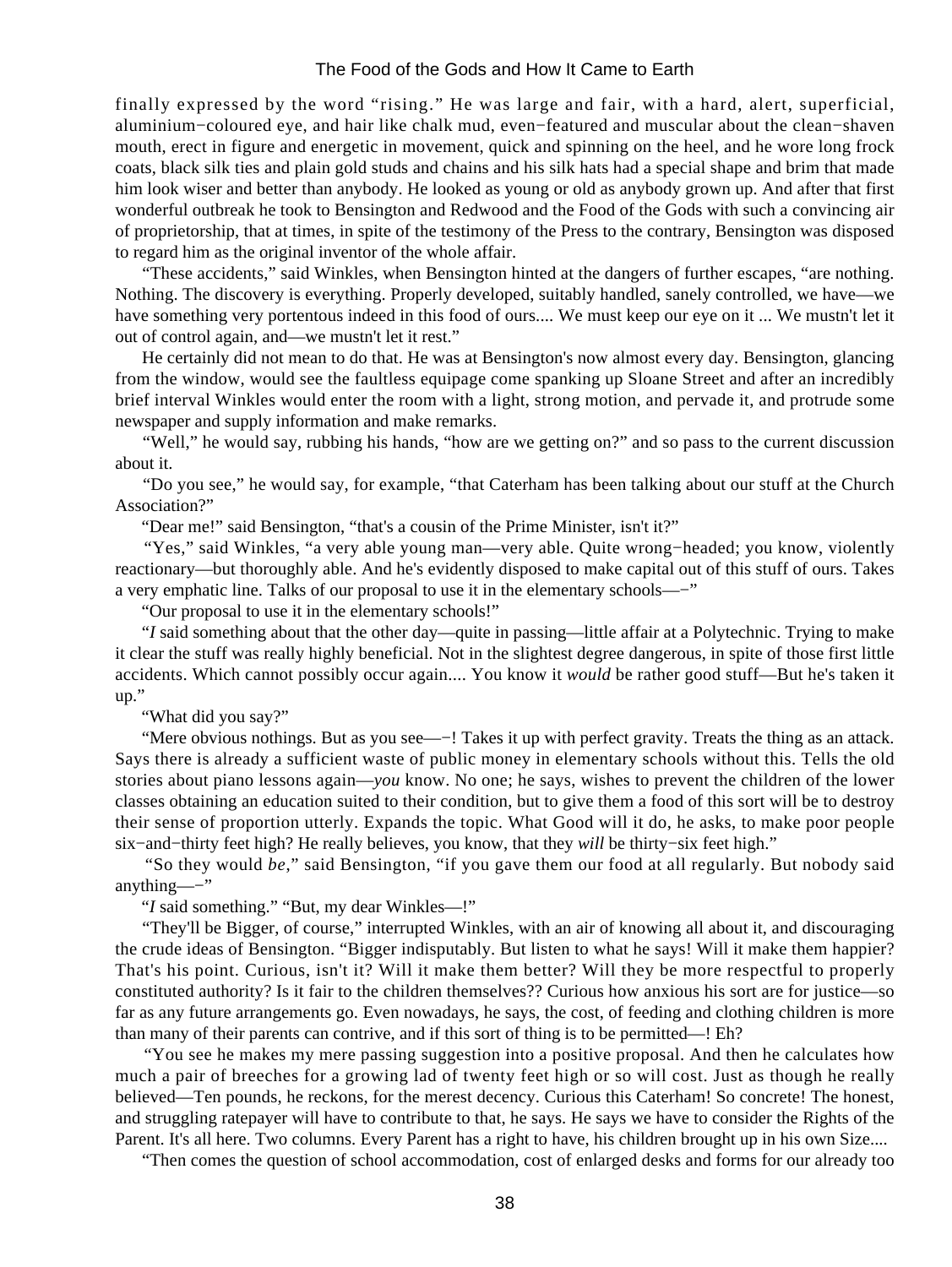greatly burthened National Schools. And to get what?—a proletariat of hungry giants. Winds up with a very serious passage, says even if this wild suggestion—mere passing fancy of mine, you know, and misinterpreted at that—this wild suggestion about the schools comes to nothing, that doesn't end the matter. This is a strange food, so strange as to seem to him almost wicked. It has been scattered recklessly—so he says—and it may be scattered again. Once you've taken it, it's poison unless you go on with it. 'So it is,' said Bensington. And in short he proposes the formation of a National Society for the Preservation of the Proper Proportions of Things. Odd? Eh? People are hanging on to the idea like anything."

"But what do they propose to do?"

 Winkles shrugged his shoulders and threw out his hands. "Form a Society," he said, "and fuss. They want to make it illegal to manufacture this Herakleophorbia—or at any rate to circulate the knowledge of it. I've written about a bit to show that Caterham's idea of the stuff is very much exaggerated—very much exaggerated indeed, but that doesn't seem to check it. Curious how people are turning against it. And the National Temperance Association, by−the−bye, has founded a branch for Temperance in Growth."

"Mm," said Bensington and stroked his nose.

"After all that has happened there's bound to be this uproar. On the face of it the thing's—*startling*."

Winkles walked about the room for a time, hesitated, and departed.

 It became evident there was something at the back of his mind, some aspect of crucial importance to him, that he waited to display. One days when Redwood and Bensington were at the flat together he gave them a glimpse of this something in reserve.

"How's it all going?" he said; rubbing his hands together.

"We're getting together a sort of report."

"For the Royal Society?"

"Yes."

 "Hm," said. Winkles, very profoundly, and walked to the hearth−rug. "Hm. But—Here's the point. *Ought* you?"

"Ought we—what?"

"Ought you to publish?"

"We're not in the Middle Ages," said Redwood.

"I know."

"As Cossar says, swapping wisdom—that's the true scientific method."

"In most cases, certainly. But—This is exceptional."

"We shall put the whole thing before the Royal Society in the proper way," said Redwood.

Winkles returned to that on a later occasion.

"It's in many ways an Exceptional discovery."

"That doesn't matter," said Redwood.

 "It's the sort of knowledge that could easily be subject to grave abuse—grave dangers, as Caterham puts it."

Redwood said nothing.

"Even carelessness, you know—"

 "If we were to form a committee of trustworthy people to control the manufacture of Boomfood—Herakleophorbia, I *should* say—we might—"

 He paused, and Redwood, with a certain private discomfort, pretended that he did not see any sort of interrogation....

 Outside the apartments of Redwood and Bensington, Winkle, in spite of the incompleteness of his instructions, became a leading authority upon Boomfood. He wrote letters defending its use; he made notes and articles explaining its possibilities; he jumped up irrelevantly at the meetings of the scientific and medical associations to talk about it; he identified himself with it. He published a pamphlet called "The Truth about Boomfood," in which he minimised the whole of the Hickleybrow affair almost to nothing. He said that it was absurd to say Boomfood would make people thirty−seven feet high. That was "obviously exaggerated." It would make them Bigger, of course, but that was all....

Within that intimate circle of two it was chiefly evident that Winkles was extremely anxious to help in the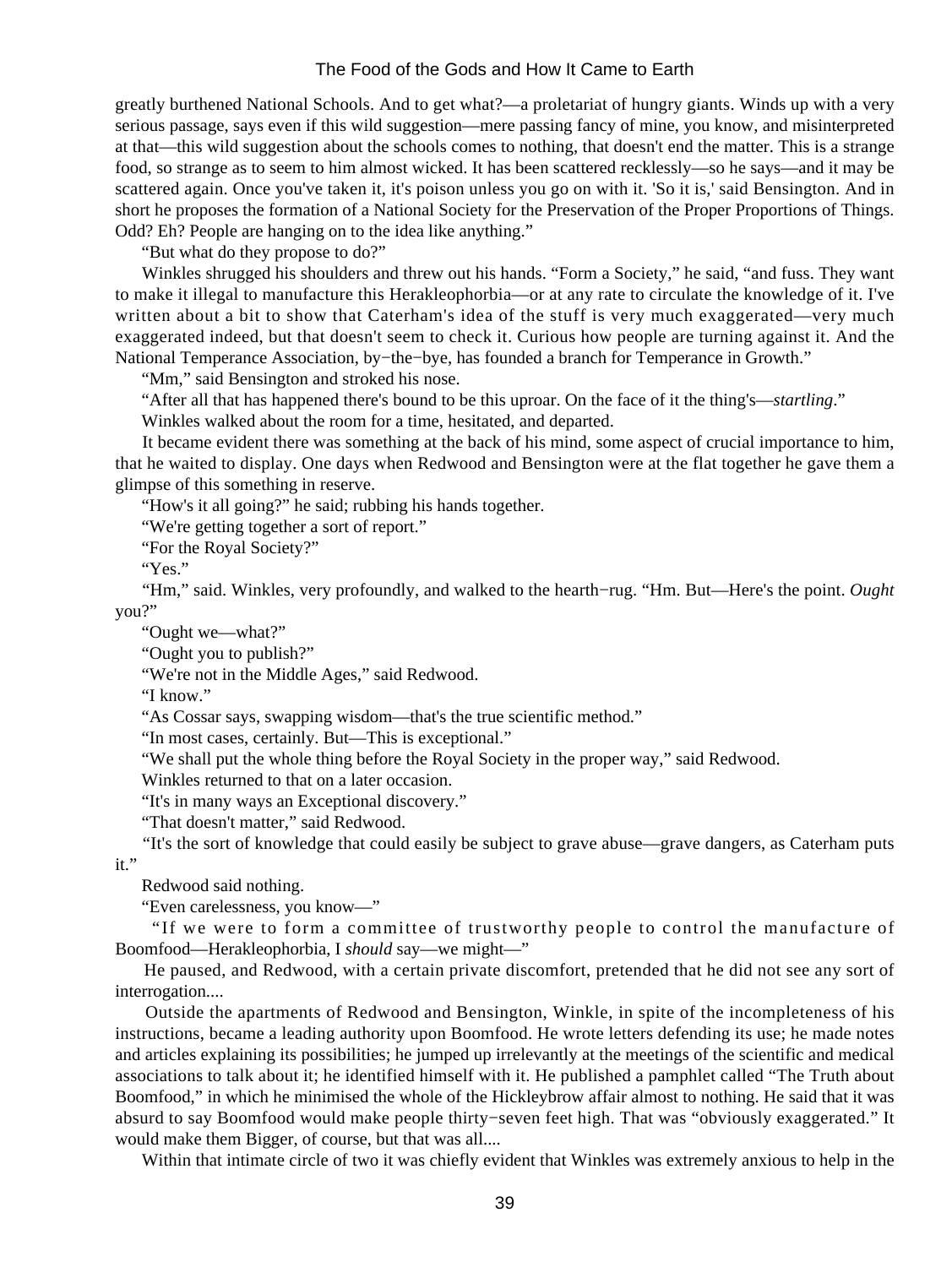making of Herakleophorbia, help in correcting any proofs there might be of any paper there might be in preparation upon the subject—do anything indeed that might lead up to his participation in the details of the making of Herakleophorbia. He was continually telling them both that he felt it was a Big Thing, that it had big possibilities. If only they were—"safeguarded in some way." And at last one day he asked outright to be told just how it was made.

"I've been thinking over what you said," said Redwood.

"Well?" said Winkles brightly.

"It's the sort of knowledge that could easily be subject to grave abuse," said Redwood.

"But I don't see how that applies," said Winkles.

"It does," said Redwood.

 Winkles thought it over for a day or so. Then he came to Redwood and said that he doubted if he ought to give powders about which he knew nothing to Redwood's little boy; it seemed to him it was uncommonly like taking responsibility in the dark. That made Redwood thoughtful.

 "You've seen that the Society for the Total Suppression of Boomfood claims to have several thousand members," said Winkles, changing the subject. "They've drafted a Bill," said Winkles. "They've got young Caterham to take it up—readily enough. They're in earnest. They're forming local committees to influence candidates. They want to make it penal to prepare and store Herakleophorbia without special license, and felony—matter of imprisonment without option—to administer Boomfood—that's what they call it, you know—to any person under one−and−twenty. But there's collateral societies, you know. All sorts of people. The Society for the Preservation of Ancient Statures is going to have Mr. Frederic Harrison on the council, they say. You know he's written an essay about it; says it is vulgar, and entirely inharmonious with that Revelation of Humanity that is found in the teachings of Comte. It is the sort of thing the Eighteenth Century *couldn't* have produced even in its worst moments. The idea of the Food never entered the head of Comte—which shows how wicked it really is. No one, he says, who really understood Comte...."

"But you don't mean to say—" said Redwood, alarmed out of his disdain for Winkles.

 "They'll not do all that," said Winkles. "But public opinion is public opinion, and votes are votes. Everybody can see you are up to a disturbing thing. And the human instinct is all against disturbance, you know. Nobody seems to believe Caterham's idea of people thirty−seven feet high, who won't be able to get inside a church, or a meeting−house, or any social or human institution. But for all that they're not so easy in their minds about it. They see there's something—something more than a common discovery—"

"There is," said Redwood, "in every discovery."

 "Anyhow, they're getting—restive. Caterham keeps harping on what may happen if it gets loose again. I say over and over again, it won't, and it can't. But—there it is!"

 And he bounced about the room for a little while as if he meant to reopen the topic of the secret, and then thought better of it and went.

The two scientific men looked at one another. For a space only their eyes spoke.

 "If the worst comes to the worst," said Redwood at last, in a strenuously calm voice, "I shall give the Food to my little Teddy with my own hands."

III.

 It was only a few days after this that Redwood opened his paper to find that the Prime Minister had promised a Royal Commission on Boomfood. This sent him, newspaper in hand, round to Bensington's flat.

 "Winkles, I believe, is making mischief for the stuff. He plays into the hands of Caterham. He keeps on talking about it, and what it is going to do, and alarming people. If he goes on, I really believe he'll hamper our inquiries. Even as it is—with this trouble about my little boy—"

Bensington wished Winkles wouldn't.

"Do you notice how he has dropped into the way of calling it Boomfood?"

"I don't like that name," said Bensington, with a glance over his glasses.

"It is just so exactly what it is—to Winkles."

"Why does he keep on about it? It isn't his!"

 "It's something called Booming," said Redwood. "*I* don't understand. If it isn't his, everybody is getting to think it is. Not that *that* matters." "In the event of this ignorant, this ridiculous agitation becoming—Serious,"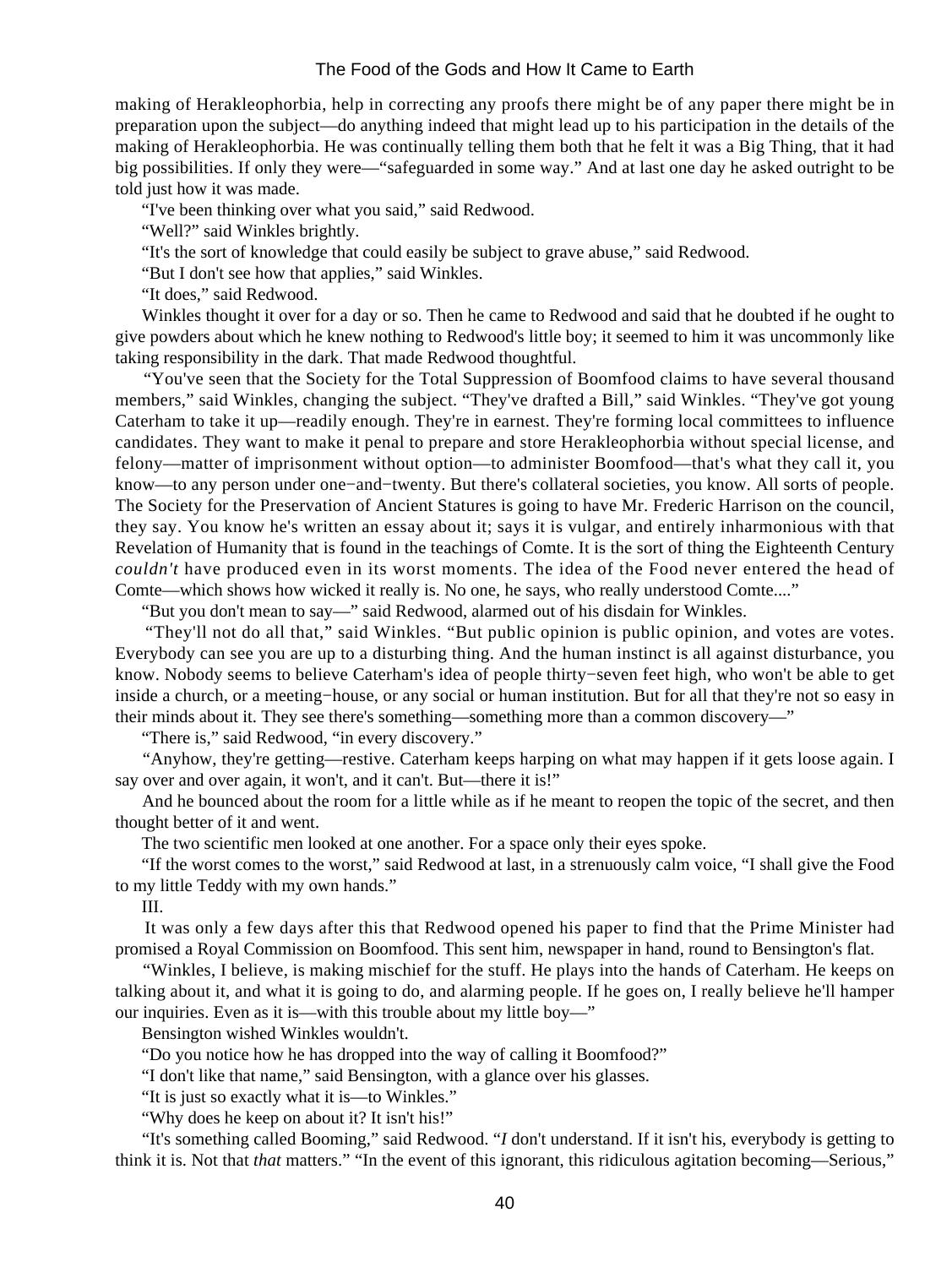began Bensington.

 "My little boy can't get on without the stuff," said Redwood. "I don't see how I can help myself now. If the worst comes to the worst—"

 A slight bouncing noise proclaimed the presence of Winkles. He became visible in the middle of the room rubbing his hands together.

"I wish you'd knock," said Bensington, looking vicious over the gold rims.

 Winkles was apologetic. Then he turned to Redwood. "I'm glad to find you here," he began; "the fact is—"

"Have you seen about this Royal Commission?" interrupted Redwood.

"Yes," said Winkles, thrown out. "Yes."

"What do you think of it?"

 "Excellent thing," said Winkles. "Bound to stop most of this clamour. Ventilate the whole affair. Shut up Caterham. But that's not what I came round for, Redwood. The fact is—"

"I don't like this Royal Commission," said Bensington.

 "I can assure you it will be all right. I may say—I don't think it's a breach of confidence—that very possibly *I* may have a place on the Commission—"

"Oom," said Redwood, looking into the fire.

 "I can put the whole thing right. I can make it perfectly clear, first, that the stuff is controllable, and, secondly, that nothing short of a miracle is needed before anything like that catastrophe at Hickleybrow can possibly happen again. That is just what is wanted, an authoritative assurance. Of course, I could speak with more confidence if I knew—But that's quite by the way. And just at present there's something else, another little matter, upon which I'm wanting to consult you. Ahem. The fact is—Well—I happen to be in a slight difficulty, and you can help me out."

Redwood raised his eyebrows, and was secretly glad.

"The matter is—highly confidential."

"Go on," said Redwood. "Don't worry about that."

"I have recently been entrusted with a child—the child of—of an Exalted Personage."

Winkles coughed.

"You're getting on," said Redwood.

 "I must confess it's largely your powders—and the reputation of my success with your little boy—There is, I cannot disguise, a strong feeling against its use. And yet I find that among the more intelligent—One must go quietly in these things, you know—little by little. Still, in the case of Her Serene High—I mean this new little patient of mine. As a matter of fact—the suggestion came from the parent. Or I should never—"

He struck Redwood as being embarrassed.

"I thought you had a doubt of the advisability of using these powders," said Redwood.

"Merely a passing doubt."

"You don't propose to discontinue—"

"In the case of your little boy? Certainly not!"

"So far as I can see, it would be murder."

"I wouldn't do it for the world."

"You shall have the powders," said Redwood.

"I suppose you couldn't—"

 "No fear," said Redwood. "There isn't a recipe. It's no good, Winkles, if you'll pardon my frankness. I'll make you the powders myself."

 "Just as well, perhaps," said Winkles, after a momentary hard stare at Redwood—"just as well." And then: "I can assure you I really don't mind in the least."

IV.

When Winkles had gone Bensington came and stood on the hearth−rug and looked down at Redwood.

"Her Serene Highness!" he remarked.

"Her Serene Highness!" said Redwood.

"It's the Princess of Weser Dreiburg!"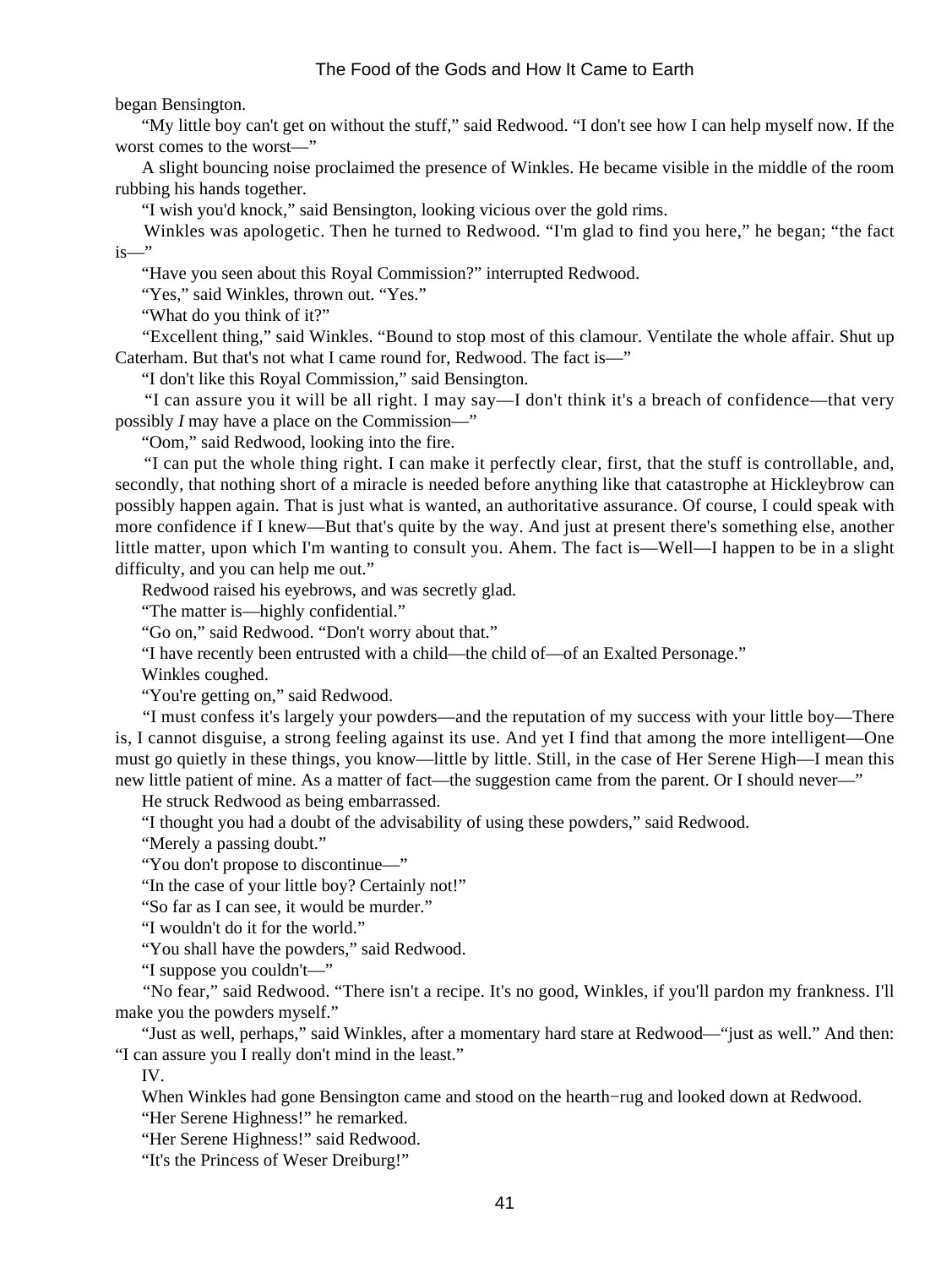"No further than a third cousin."

 "Redwood," said Bensington; "it's a curious thing to say, I know, but—do you think Winkles understands?"

"What?"

"Just what it is we have made.

 "Does he really understand," said Bensington, dropping his voice and keeping his eye doorward, "that in the Family—the Family of his new patient—"

"Go on," said Redwood.

"Who have always been if anything a little *under*—*under* —"

"The Average?"

 "Yes. And so *very* tactfully undistinguished in *any* way, he is going to produce a royal personage—an outsize royal personage—of *that* size. You know, Redwood, I'm not sure whether there is not something almost—*treasonable* ..."

He transferred his eyes from the door to Redwood.

 Redwood flung a momentary gesture—index finger erect—at the fire. "By Jove!" he said, "he *doesn't* know!"

 "That man," said Redwood, "doesn't know anything. That was his most exasperating quality as a student. Nothing. He passed all his examinations, he had all his facts—and he had just as much knowledge—as a rotating bookshelf containing the *Times Encyclopedia*. And he doesn't know anything *now*. He's Winkles, and incapable of really assimilating anything not immediately and directly related to his superficial self. He is utterly void of imagination and, as a consequence, incapable of knowledge. No one could possibly pass so many examinations and be so well dressed, so well done, and so successful as a doctor without that precise incapacity. That's it. And in spite of all he's seen and heard and been told, there he is—he has no idea whatever of what he has set going. He has got a Boom on, he's working it well on Boomfood, and some one has let him in to this new Royal Baby—and that's Boomier than ever! And the fact that Weser Dreiburg will presently have to face the gigantic problem of a thirty−odd−foot Princess not only hasn't entered his head, but couldn't—it couldn't!"

"There'll be a fearful row," said Bensington.

"In a year or so."

"So soon as they really see she is going on growing."

"Unless after their fashion—they hush it up."

"It's a lot to hush up."

"Rather!"

"I wonder what they'll do?"

"They never do anything—Royal tact."

"They're bound to do something."

"Perhaps *she* will." "O Lord! Yes."

"They'll suppress her. Such things have been known."

 Redwood burst into desperate laughter. "The redundant royalty—the bouncing babe in the Iron Mask!" he said. "They'll have to put her in the tallest tower of the old Weser Dreiburg castle and make holes in the ceilings as she grows from floor to floor! Well, I'm in the very same pickle. And Cossar and his three boys. And—Well, well."

"There'll be a fearful row," Bensington repeated, not joining in the laughter. "A *fearful* row."

 "I suppose," he argued, "you've really thought it out thoroughly, Redwood. You're quite sure it wouldn't be wiser to warn Winkles, wean your little boy gradually, and—and rely upon the Theoretical Triumph?"

 "I wish to goodness you'd spend half an hour in my nursery when the Food's a little late," said Redwood, with a note of exasperation in his voice; "then you wouldn't talk like that, Bensington. Besides—Fancy warning Winkles... No! The tide of this thing has caught us unawares, and whether we're frightened or whether we're not—*we've got to swim!*"

 "I suppose we have," said Bensington, staring at his toes. "Yes. We've got to swim. And your boy will have to swim, and Cossar's boys—he's given it to all three of them. Nothing partial about Cossar—all or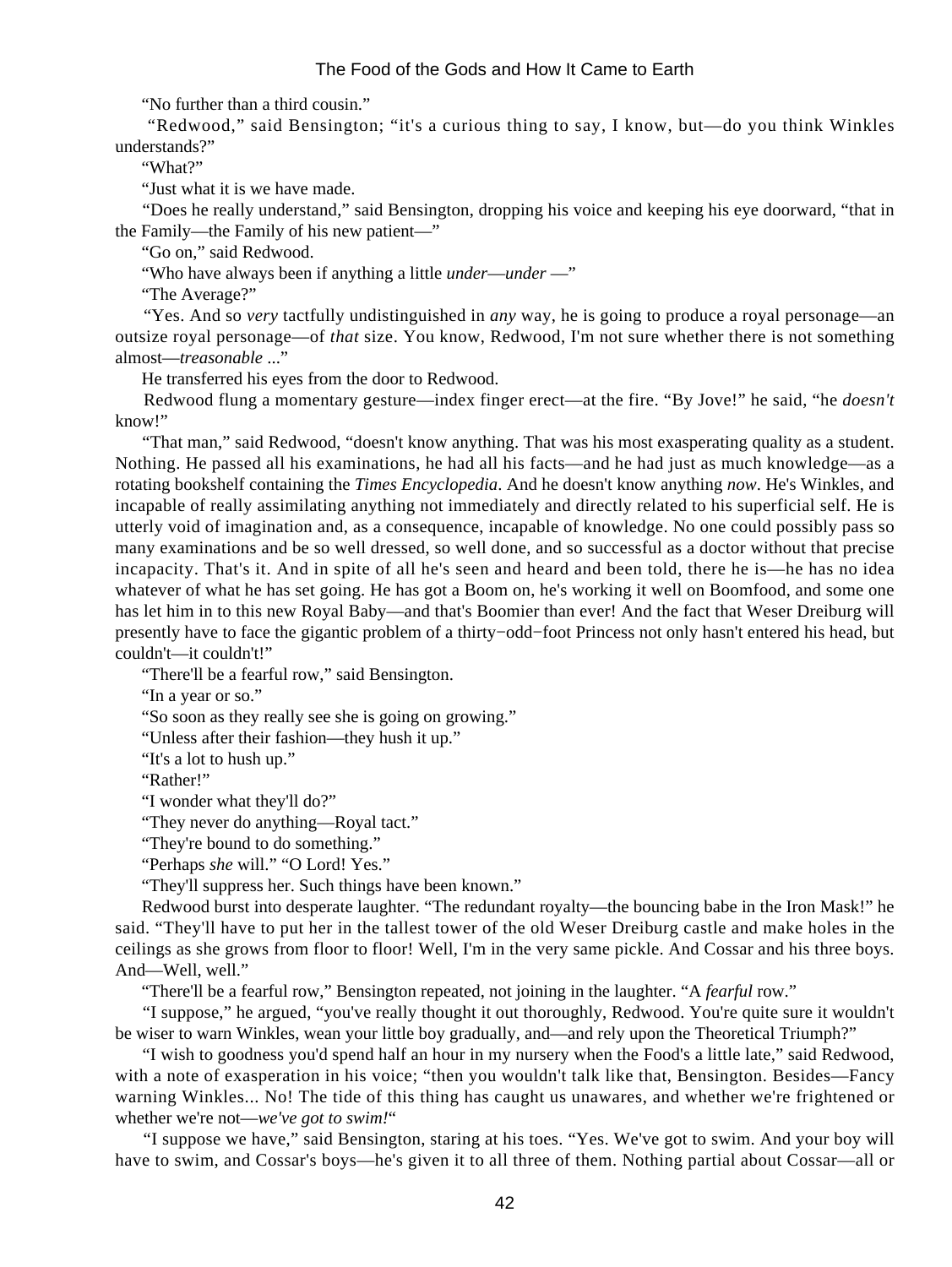nothing! And Her Serene Highness. And everything. We are going on making the Food. Cossar also. We're only just in the dawn of the beginning, Redwood. It's evident all sorts of things are to follow. Monstrous great things. But I can't imagine them, Redwood. Except—"

He scanned his finger nails. He looked up at Redwood with eyes bland through his glasses.

 "I've half a mind," he adventured, "that Caterham is right. At times. It's going to destroy the Proportions of Things. It's going to dislocate—What isn't it going to dislocate?"

"Whatever it dislocates," said Redwood, "my little boy must have the Food."

 They heard some one falling rapidly upstairs. Then Cossar put his head into the fiat. "Hullo!" he said at their expressions, and entering, "Well?"

They told him about the Princess.

 "*Difficult question!*" he remarked. "Not a bit of it. *She'll* grow. Your boy'll grow. All the others you give it to 'll grow. Everything. Like anything. What's difficult about that? That's all right. A child could tell you that. Where's the bother?"

They tried to make it clear to him.

 "*Not go on with it!*" he shrieked. "But—! You can't help yourselves now. It's what you're for. It's what Winkles is for. It's all right. Often wondered what Winkles was for. *Now* it's obvious. What's the trouble?

 "*Disturbance*? Obviously. *Upset things*? Upset everything. Finally—upset every human concern. Plain as a pikestaff. They're going to try and stop it, but they're too late. It's their way to be too late. You go on and start as much of it as you can. Thank God He has a use for you!"

"But the conflict!" said Bensington, "the stress! I don't know if you have imagined—"

 "You ought to have been some sort of little vegetable, Bensington," said Cossar—"that's what you ought to have been. Something growing over a rockery. Here you are, fearfully and wonderfully made, and all you think you're made for is just to sit about and take your vittles. D'you think this world was made for old women to mop about in? Well, anyhow, you can't help yourselves now—you've *got* to go on."

"I suppose we must," said Redwood. "Slowly—"

 "No!" said Cossar, in a huge shout. "No! Make as much as you can and as soon as you can. Spread it about!"

 He was inspired to a stroke of wit. He parodied one of Redwood's curves with a vast upward sweep of his arm.

"Redwood!" he said, to point the allusion, "make it SO!"

V.

 There is, it seems, an upward limit to the pride of maternity, and this in the case of Mrs. Redwood was reached when her offspring completed his sixth month of terrestrial existence, broke down his high−class bassinet−perambulator, and was brought home, bawling, in the milk−truck. Young Redwood at that time weighed fifty−nine and a half pounds, measured forty−eight inches in height, and gripped about sixty pounds. He was carried upstairs to the nursery by the cook and housemaid. After that, discovery was only a question of days. One afternoon Redwood came home from his laboratory to find his unfortunate wife deep in the fascinating pages of *The Mighty Atom*, and at the sight of him she put the book aside and ran violently forward and burst into tears on his shoulder.

 "Tell me what you have *done* to him," she wailed. "Tell me what you have done." Redwood took her hand and led her to the sofa, while he tried to think of a satisfactory line of defence.

 "It's all right, my dear," he said; "it's all right. You're only a little overwrought. It's that cheap perambulator. I've arranged for a bath−chair man to come round with something stouter to−morrow—"

Mrs. Redwood looked at him tearfully over the top of her handkerchief.

"A baby in a bath−chair?" she sobbed.

"Well, why not?"

"It's like a cripple."

"It's like a young giant, my dear, and you've no cause to be ashamed of him."

"You've done something to him, Dandy," she said. "I can see it in your face."

"Well, it hasn't stopped his growth, anyhow," said Redwood heartlessly.

"I *knew*," said Mrs. Redwood, and clenched her pocket−handkerchief ball fashion in one hand. She looked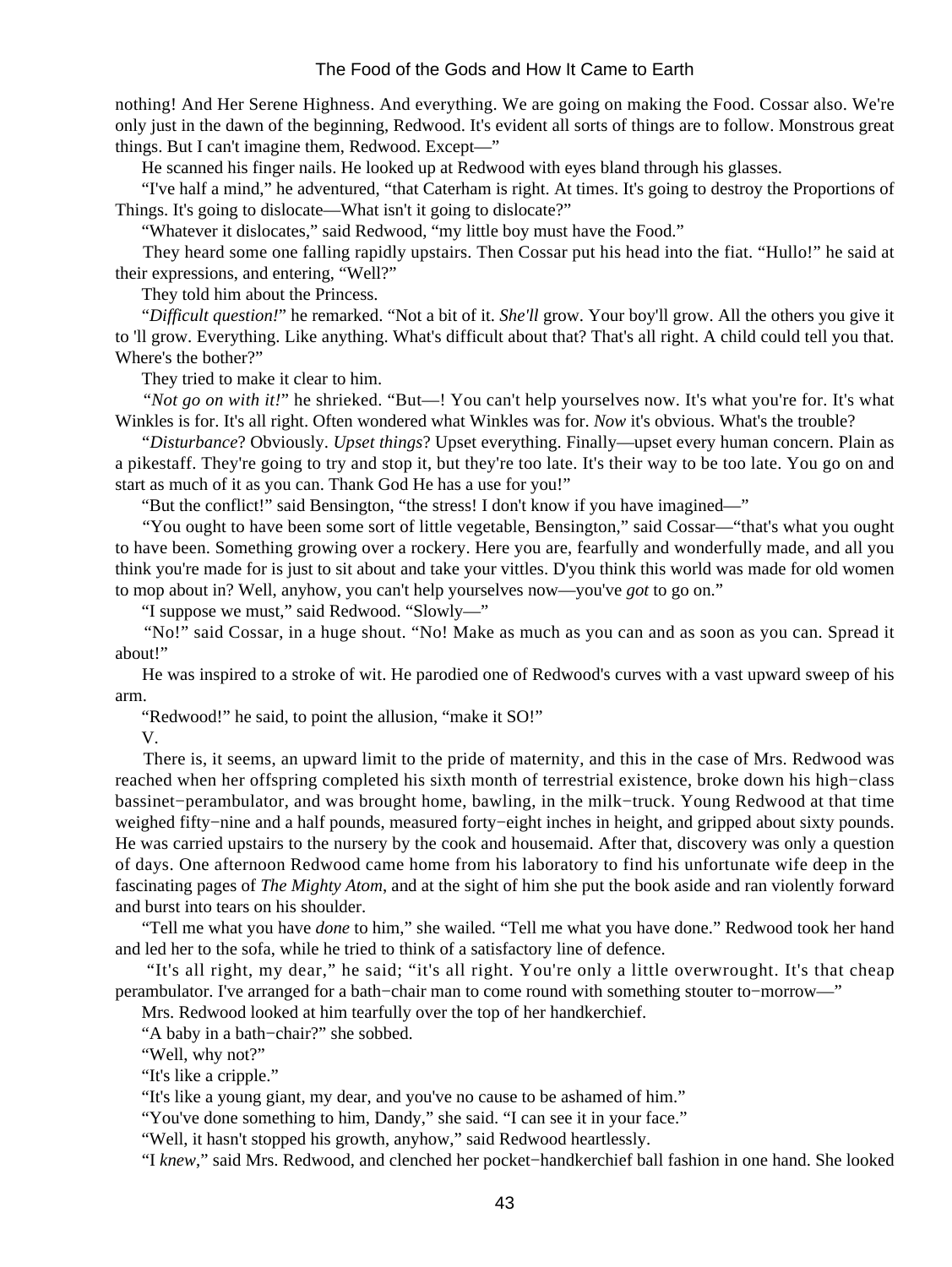at him with a sudden change to severity. "What have you done to our child, Dandy?"

"What's wrong with him?"

"He's so big. He's a monster."

"Nonsense. He's as straight and clean a baby as ever a woman had. What's wrong with him?"

"Look at his size."

"That's all right. Look at the puny little brutes about us! He's the finest baby—"

"He's *too* fine," said Mrs. Redwood.

"It won't go on," said Redwood reassuringly; "it's just a start he's taken."

 But he knew perfectly well it would go on. And it did. By the time this baby was twelve months old he tottered just one inch under five feet high and scaled eight stone three; he was as big in fact as a St. Peter's *in Vaticano* cherub, and his affectionate clutch at the hair and features of visitors became the talk of West Kensington. They had an invalid's chair to carry him up and down to his nursery, and his special nurse, a muscular young person just out of training, used to take him for his airings in a Panhard 8 h.p. hill−climbing perambulator specially made to meet his requirement? It was lucky in every way that Redwood had his expert witness connection in addition to his professorship.

 When one got over the shock of little Redwood's enormous size, he was, I am told by people who used to see him almost daily teufteufing slowly about Hyde Park, a singularly bright and pretty baby. He rarely cried or needed a comforter. Commonly he clutched a big rattle, and sometimes he went along hailing the bus−drivers and policemen along the road outside the railings as "Dadda!" and "Babba!" in a sociable, democratic way.

"There goes that there great Boomfood baby," the bus−driver used to say.

"Looks 'ealthy," the forward passenger would remark.

 "Bottle fed," the bus−driver would explain. "They say it 'olds a gallon and 'ad to be specially made for 'im."

"Very 'ealthy child any'ow," the forward passenger would conclude.

When Mrs. Redwood realized that his growth was indeed going on indefinitely and logically—and this she really did for the first time when the motor−perambulator arrived—she gave way to a passion of grief. She declared she never wished to enter her nursery again, wished she was dead, wished the child was dead, wished everybody was dead, wished she had never married Redwood, wished no one ever married anybody, Ajaxed a little, and retired to her own room, where she lived almost exclusively on chicken broth for three days. When Redwood came to remonstrate with her, she banged pillows about and wept and tangled her hair.

 "*He's* all right," said Redwood. "He's all the better for being big. You wouldn't like him smaller than other people's children."

 "I want him to be *like* other children, neither smaller nor bigger. I wanted him to be a nice little boy, just as Georgina Phyllis is a nice little girl, and I wanted to bring him up nicely in a nice way, and here he is"—and the unfortunate woman's voice broke—"wearing number four grown−up shoes and being wheeled about by—booboo!—Petroleum!

 "I can never love him," she wailed, "never! He's too much for me! I can never be a mother to him, such as I meant to be!"

 But at last, they contrived to get her into the nursery, and there was Edward Monson Redwood ("Pantagruel" was only a later nickname) swinging in a specially strengthened rocking−chair and smiling and talking "goo" and "wow." And the heart of Mrs. Redwood warmed again to her child, and she went and held him in her arms and wept.

 "They've done something to you," she sobbed, "and you'll grow and grow, dear; but whatever I can do to bring you up nice I'll do for you, whatever your father may say."

 And Redwood, who had helped to bring her to the door, went down the passage much relieved. (Eh! but it's a base job this being a man—with women as they are!)

VI.

 Before the year was out there were, in addition to Redwood's pioneer vehicle, quite a number of motor−perambulators to be seen in the west of London. I am told there were as many as eleven; but the most careful inquiries yield trustworthy evidence of only six within the Metropolitan area at that time. It would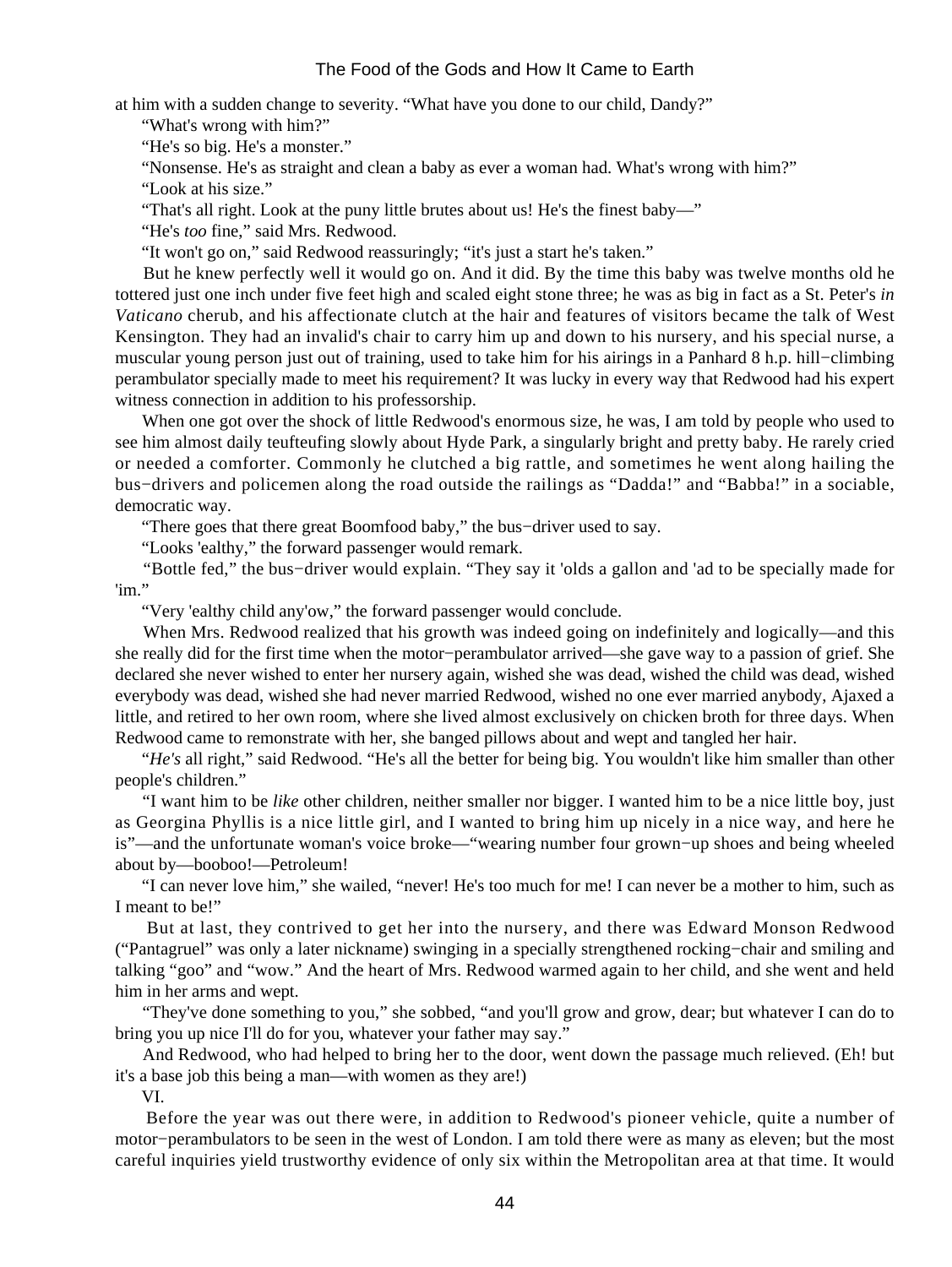seem the stuff acted differently upon different types of constitution. At first Herakleophorbia was not adapted to injection, and there can be no doubt that quite a considerable proportion of human beings are incapable of absorbing this substance in the normal course of digestion. It was given, for example, to Winkles' youngest boy; but he seems to have been as incapable of growth as, if Redwood was right, his father was incapable of knowledge. Others again, according to the Society for the Total Suppression of Boomfood, became in some inexplicable way corrupted by it, and perished at the onset of infantile disorders. The Cossar boys took to it with amazing avidity.

 Of course a thing of this kind never comes with absolute simplicity of application into the life of man; growth in particular is a complex thing, and all generalisations must needs be a little inaccurate. But the general law of the Food would seem to be this, that when it could be taken into the system in any way it stimulated it in very nearly the same degree in all cases. It increased the amount of growth from six to seven times, and it did not go beyond that, whatever amount of the Food in excess was taken. Excess of Herakleophorbia indeed beyond the necessary minimum led, it was found, to morbid disturbances of nutrition, to cancer and tumours, ossifications, and the like. And once growth upon the large scale had begun, it was soon evident that it could only continue upon that scale, and that the continuous administration of Herakleophorbia in small but sufficient doses was imperative.

 If it was discontinued while growth was still going on, there was first a vague restlessness and distress, then a period of voracity—as in the case of the young rats at Hankey—and then the growing creature had a sort of exaggerated anaemia and sickened and died. Plants suffered in a similar way. This, however, applied only to the growth period. So soon as adolescence was attained—in plants this was represented by the formation of the first flower−buds—the need and appetite for Herakleophorbia diminished, and so soon as the plant or animal was fully adult, it became altogether independent of any further supply of the food. It was, as it were, completely established on the new scale. It was so completely established on the new scale that, as the thistles about Hickleybrow and the grass of the down side already demonstrated, its seed produced giant offspring after its kind.

 And presently little Redwood, pioneer of the new race, first child of all who ate the food, was crawling about his nursery, smashing furniture, biting like a horse, pinching like a vice, and bawling gigantic baby talk at his "Nanny" and "Mammy" and the rather scared and awe−stricken "Daddy," who had set this mischief going.

 The child was born with good intentions. "Padda be good, be good," he used to say as the breakables flew before him. "Padda" was his rendering of Pantagruel, the nickname Redwood imposed on him. And Cossar, disregarding certain Ancient Lights that presently led to trouble, did, after a conflict with the local building regulations, get building on a vacant piece of ground adjacent to Redwood's home, a comfortable well−lit playroom, schoolroom, and nursery for their four boys—sixty feet square about this room was, and forty feet high.

 Redwood fell in love with that great nursery as he and Cossar built it, and his interest in curves faded, as he had never dreamt it could fade, before the pressing needs of his son. "There is much," he said, "in fitting a nursery. Much.

 "The walls, the things in it, they will all speak to this new mind of ours, a little more, a little less eloquently, and teach it, or fail to teach it a thousand things."

"Obviously," said Cossar, reaching hastily for his hat.

They worked together harmoniously, but Redwood supplied most of the educational theory required ...

 They had the walls and woodwork painted with a cheerful vigour; for the most part a slightly warmed white prevailed, but there were bands of bright clean colour to enforce the simple lines of construction. "Clean colours we *must* have," said Redwood, and in one place had a neat horizontal band of squares, in which crimson and purple, orange and lemon, blues and greens, in many hues and many shades, did themselves honour. These squares the giant children should arrange and rearrange to their pleasure. "Decorations must follow," said Redwood; "let them first get the range of all the tints, and then this may go away. There is no reason why one should bias them in favour of any particular colour or design."

 Then, "The place must be full of interest," said Redwood. "Interest is food for a child, and blankness torture and starvation. He must have pictures galore." There were no pictures hung about the room for any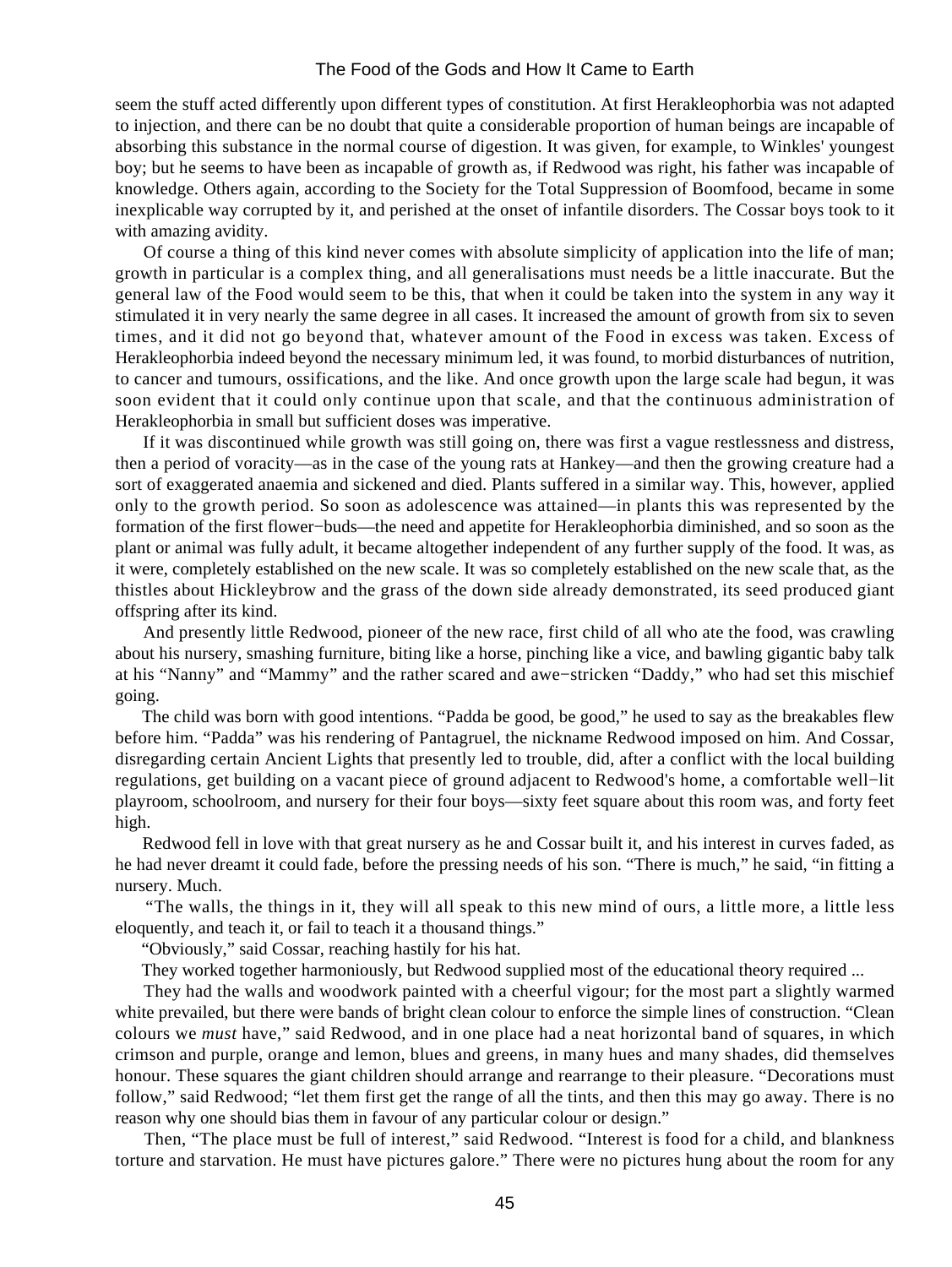permanent service, however, but blank frames were provided into which new pictures would come and pass thence into a portfolio so soon as their fresh interest had passed. There was one window that looked down the length of a street, and in addition, for an added interest, Redwood had contrived above the roof of the nursery a camera obscura that watched the Kensington High Street and not a little of the Gardens.

 In one corner that most worthy implement, an Abacus, four feet square, a specially strengthened piece of ironmongery with rounded corners, awaited the young giants' incipient computations. There were few woolly lambs and such−like idols, but instead Cossar, without explanation, had brought one day in three four−wheelers a great number of toys (all just too big for the coming children to swallow) that could be piled up, arranged in rows, rolled about, bitten, made to flap and rattle, smacked together, felt over, pulled out, opened, closed, and mauled and experimented with to an interminable extent. There were many bricks of wood in diverse colours, oblong and cuboid, bricks of polished china, bricks of transparent glass and bricks of india−rubber; there were slabs and slates; there were cones, truncated cones, and cylinders; there were oblate and prolate spheroids, balls of varied substances, solid and hollow, many boxes of diverse size and shape, with hinged lids and screw lids and fitting lids, and one or two to catch and lock; there were bands of elastic and leather, and a number of rough and sturdy little objects of a size together that could stand up steadily and suggest the shape of a man. "Give 'em these," said Cossar. "One at a time."

 These things Redwood arranged in a locker in one corner. Along one side of the room, at a convenient height for a six−or eight−foot child, there was a blackboard, on which the youngsters might flourish in white and coloured chalk, and near by a sort of drawing block, from which sheet after sheet might be torn, and on which they could draw in charcoal, and a little desk there was, furnished with great carpenter's pencils of varying hardness and a copious supply of paper, on which the boys might first scribble and then draw more neatly. And moreover Redwood gave orders, so far ahead did his imagination go, for specially large tubes of liquid paint and boxes of pastels against the time when they should be needed. He laid in a cask or so of plasticine and modelling clay. "At first he and his tutor shall model together," he said, "and when he is more skilful he shall copy casts and perhaps animals. And that reminds me, I must also have made for him a box of tools!

 "Then books. I shall have to look out a lot of books to put in his way, and they'll have to be big type. Now what sort of books will he need? There is his imagination to be fed. That, after all, is the crown of every education. The crown—as sound habits of mind and conduct are the throne. No imagination at all is brutality; a base imagination is lust and cowardice; but a noble imagination is God walking the earth again. He must dream too of a dainty fairy−land and of all the quaint little things of life, in due time. But he must feed chiefly on the splendid real; he shall have stories of travel through all the world, travels and adventures and how the world was won; he shall have stories of beasts, great books splendidly and clearly done of animals and birds and plants and creeping things, great books about the deeps of the sky and the mystery of the sea; he shall have histories and maps of all the empires the world has seen, pictures and stories of all the tribes and habits and customs of men. And he must have books and pictures to quicken his sense of beauty, subtle Japanese pictures to make him love the subtler beauties of bird and tendril and falling flower, and western pictures too, pictures of gracious men and women, sweet groupings, and broad views of land and sea. He shall have books on the building of houses and palaces; he shall plan rooms and invent cities—

"I think I must give him a little theatre.

"Then there is music!"

 Redwood thought that over, and decided that his son might best begin with a very pure−sounding harmonicon of one octave, to which afterwards there could be an extension. "He shall play with this first, sing to it and give names to the notes," said Redwood, "and afterwards—?"

He stared up at the window-sill overhead and measured the size of the room with his eye.

"They'll have to build his piano in here," he said. "Bring it in in pieces."

 He hovered about amidst his preparations, a pensive, dark, little figure. If you could have seen him there he would have looked to you like a ten−inch man amidst common nursery things. A great rug—indeed it was a Turkey carpet—four hundred square feet of it, upon which young Redwood was soon to crawl—stretched to the grill−guarded electric radiator that was to warm the whole place. A man from Cossar's hung amidst scaffolding overhead, fixing the great frame that was to hold the transitory pictures. A blotting−paper book for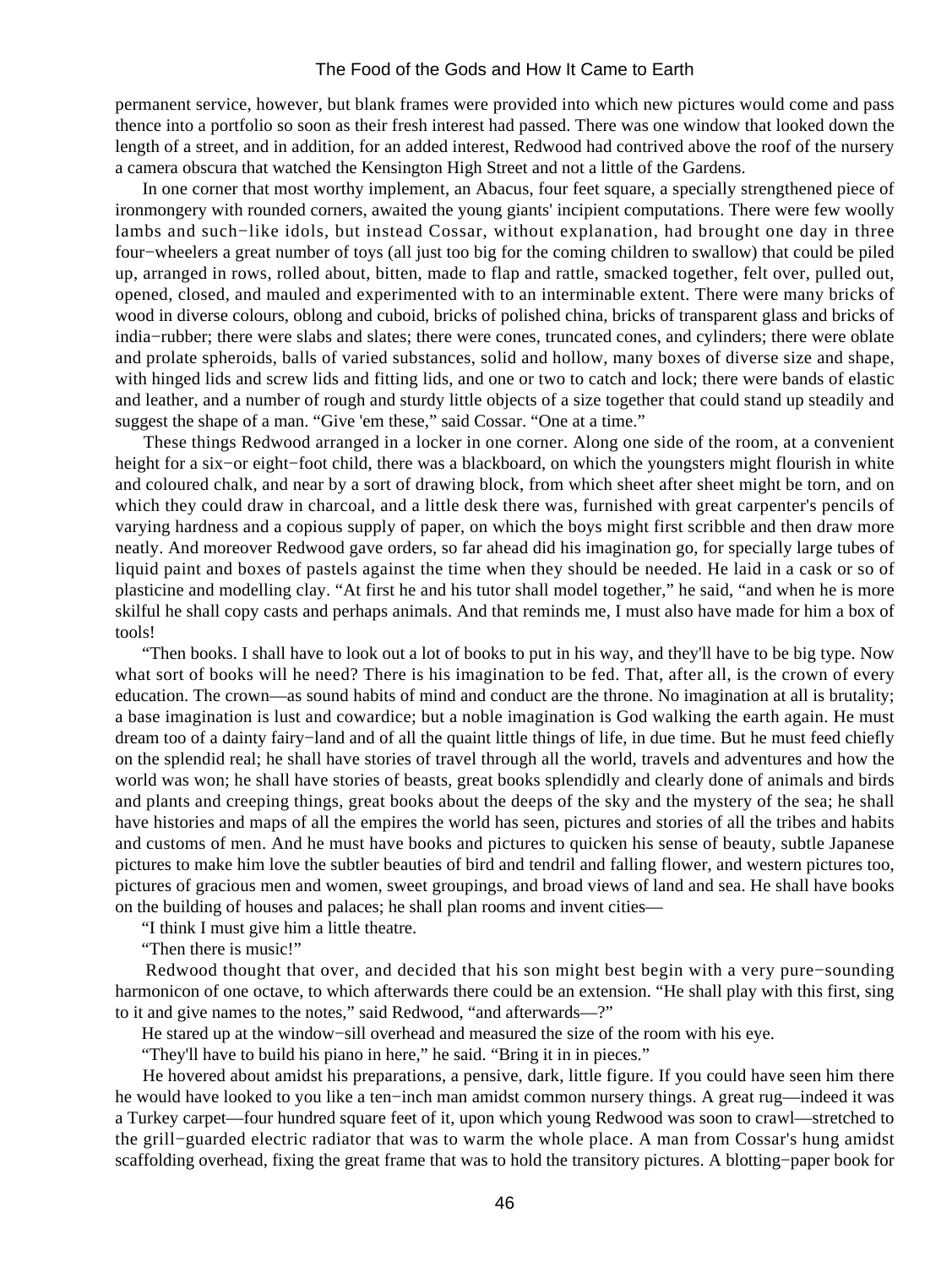plant specimens as big as a house door leant against the wall, and from it projected a gigantic stalk, a leaf edge or so and one flower of chickweed, all of that gigantic size that was soon to make Urshot famous throughout the botanical world ...

A sort of incredulity came to Redwood as he stood among these things.

"If it really *is* going on—" said Redwood, staring up at the remote ceiling.

From far away came a sound like the bellowing of a Mafficking bull, almost as if in answer.

"It's going on all right," said Redwood. "Evidently."

 There followed resounding blows upon a table, followed by a vast crowing shout, "Gooloo! Boozoo! Bzz ..."

 "The best thing I can do," said Redwood, following out some divergent line of thought, "is to teach him myself."

 That beating became more insistent. For a moment it seemed to Redwood that it caught the rhythm of an engine's throbbing—the engine he could have imagined of some great train of events that bore down upon him. Then a descendant flight of sharper beats broke up that effect, and were repeated.

 "Come in," he cried, perceiving that some one rapped, and the door that was big enough for a cathedral opened slowly a little way. The new winch ceased to creak, and Bensington appeared in the crack, gleaming benevolently under his protruded baldness and over his glasses.

"I've ventured round to *see*," he whispered in a confidentially furtive manner.

"Come in," said Redwood, and he did, shutting the door behind him.

 He walked forward, hands behind his back, advanced a few steps, and peered up with a bird−like movement at the dimensions about him. He rubbed his chin thoughtfully.

"Every time I come in," he said, with a subdued note in his voice, "it strikes me as—'*Big*.'"

 "Yes," said Redwood, surveying it all again also, as if in an endeavour to keep hold of the visible impression. "Yes. They're going to be big too, you know."

"I know," said Bensington, with a note that was nearly awe. "*Very* big."

They looked at one another, almost, as it were, apprehensively.

 "Very big indeed," said Bensington, stroking the bridge of his nose, and with one eye that watched Redwood doubtfully for a confirmatory expression. "All of them, you know—fearfully big. I don't seem able to imagine—even with this—just how big they're all going to be."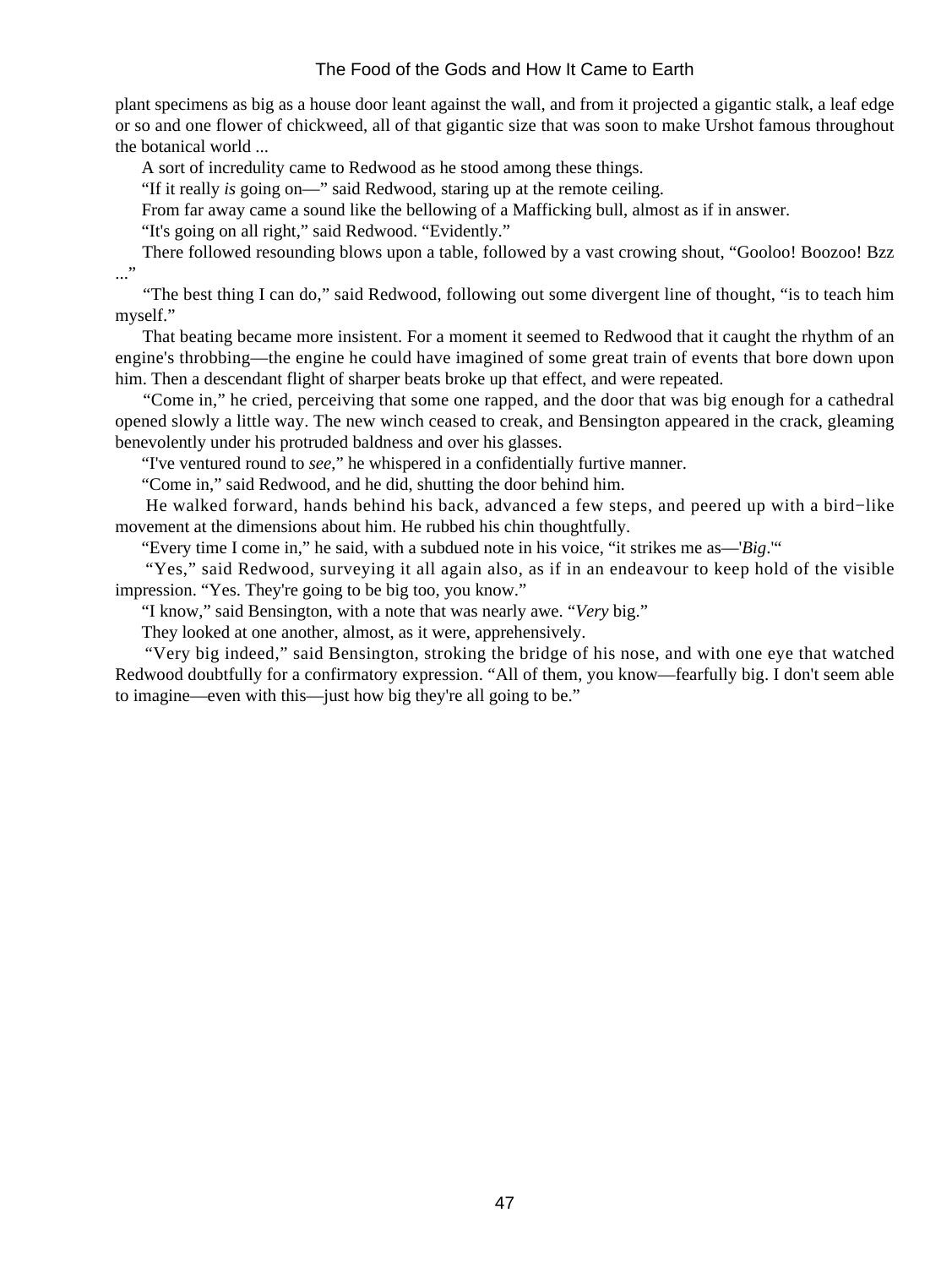# **CHAPTER THE FIFTH. THE MINIMIFICENCE OF MR. BENSINGTON.**

#### I.

 It was while the Royal Commission on Boomfood was preparing its report that Herakleophorbia really began to demonstrate its capacity for leakage. And the earliness of this second outbreak was the more unfortunate, from the point of view of Cossar at any rate, since the draft report still in existence shows that the Commission had, under the tutelage of that most able member, Doctor Stephen Winkles (F.R.S. M.D. F.R.C.P. D. Sc. J.P. D.L. etc.), already quite made up its mind that accidental leakages were impossible, and was prepared to recommend that to entrust the preparation of Boomfood to a qualified committee (Winkles chiefly), with an entire control over its sale, was quite enough to satisfy all reasonable objections to its free diffusion. This committee was to have an absolute monopoly. And it is, no doubt, to be considered as a part of the irony of life that the first and most alarming of this second series of leakages occurred within fifty yards of a little cottage at Keston occupied during the summer months by Doctor Winkles.

 There can be little doubt now that Redwood's refusal to acquaint Winkles with the composition of Herakleophorbia IV. had aroused in that gentleman a novel and intense desire towards analytical chemistry. He was not a very expert manipulator, and for that reason probably he saw fit to do his work not in the excellently equipped laboratories that were at his disposal in London, but without consulting any one, and almost with an air of secrecy, in a rough little garden laboratory at the Keston establishment. He does not seem to have shown either very great energy or very great ability in this quest; indeed one gathers he dropped the inquiry after working at it intermittently for about a month.

 This garden laboratory, in which the work was done, was very roughly equipped, supplied by a standpipe tap with water, and draining into a pipe that ran down into a swampy rush−bordered pool under an alder tree in a secluded corner of the common just outside the garden hedge. The pipe was cracked, and the residuum of the Food of the Gods escaped through the crack into a little puddle amidst clumps of rushes, just in time for the spring awakening.

 Everything was astir with life in that scummy little corner. There was frog spawn adrift, tremulous with tadpoles just bursting their gelatinous envelopes; there were little pond snails creeping out into life, and under the green skin of the rush stems the larvae of a big Water Beetle were struggling out of their egg cases. I doubt if the reader knows the larva of the beetle called (I know not why) Dytiscus. It is a jointed, queer−looking thing, very muscular and sudden in its movements, and given to swimming head downward with its tail out of water; the length of a man's top thumb joint it is, and more—two inches, that is for those who have not eaten the Food—and it has two sharp jaws that meet in front of its head—tubular jaws with sharp points—through which its habit is to suck its victim's blood ...

 The first things to get at the drifting grains of the Food were the little tadpoles and the little water snails; the little wriggling tadpoles in particular, once they had the taste of it, took to it with zest. But scarcely did one of them begin to grow into a conspicuous position in that little tadpole world and try a smaller brother or so as an aid to a vegetarian dietary, when nip! one of the Beetle larva had its curved bloodsucking prongs gripping into his heart, and with that red stream went Herakleophorbia IV, in a state of solution, into the being of a new client. The only thing that had a chance with these monsters to get any share of the Food were the rushes and slimy green scum in the water and the seedling weeds in the mud at the bottom. A clean up of the study presently washed a fresh spate of the Food into the puddle, and overflowed it, and carried all this sinister expansion of the struggle for life into the adjacent pool under the roots of the alder...

 The first person to discover what was going on was a Mr. Lukey Carrington, a special science teacher under the London Education Board, and, in his leisure, a specialist in fresh−water algae, and he is certainly not to be envied his discovery. He had come down to Keston Common for the day to fill a number of specimen tubes for subsequent examination, and he came, with a dozen or so of corked tubes clanking faintly in his pocket, over the sandy crest and down towards the pool, spiked walking stick in hand. A garden lad standing on the top of the kitchen steps clipping Doctor Winkles' hedge saw him in this unfrequented corner, and found him and his occupation sufficiently inexplicable and interesting to watch him pretty closely.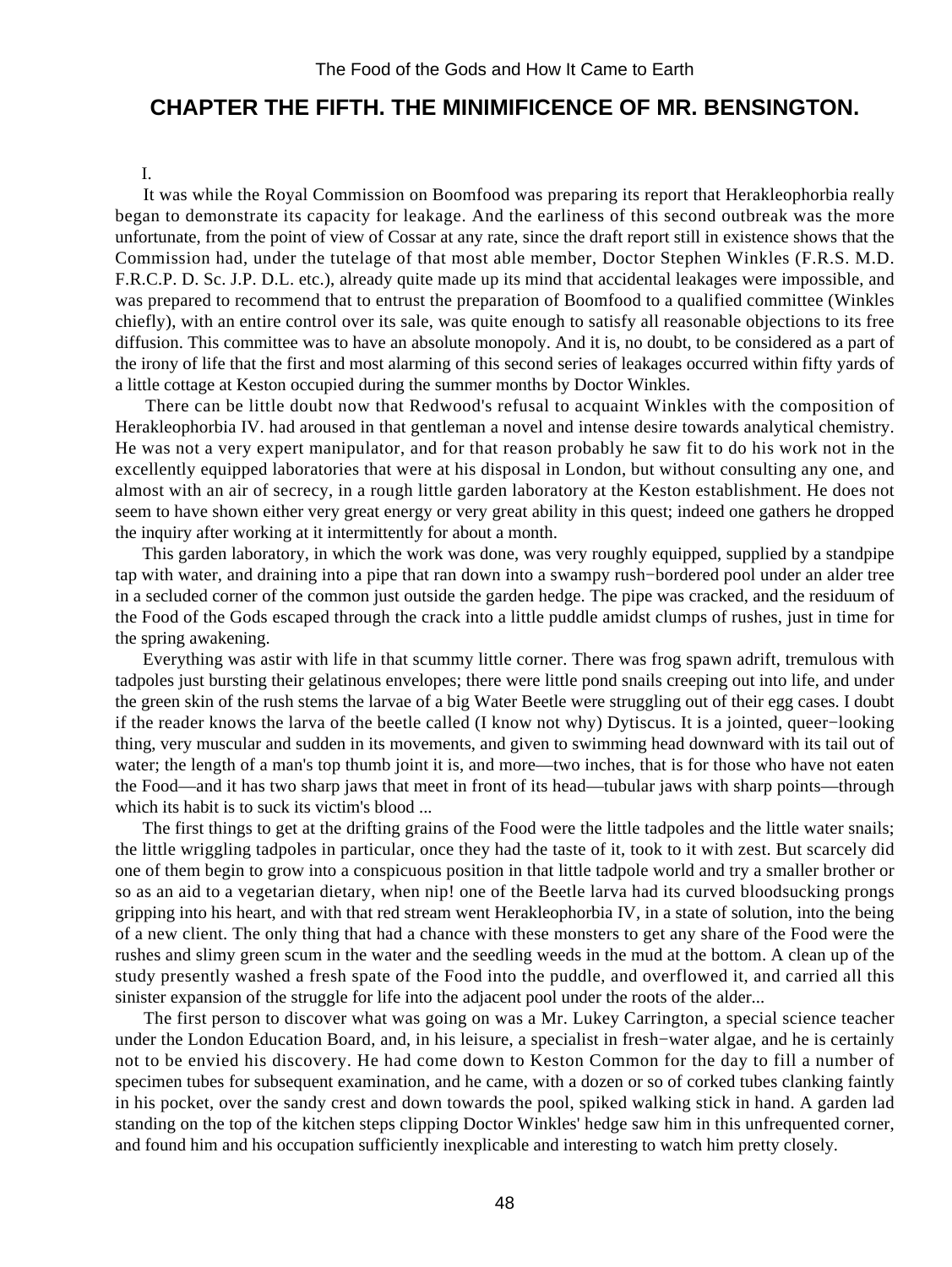He saw Mr. Carrington stoop down by the side of the pool, with his hand against the old alder stem, and peer into the water, but of course he could not appreciate the surprise and pleasure with which Mr. Carrington beheld the big unfamiliar−looking blobs and threads of the algal scum at the bottom. There were no tadpoles visible—they had all been killed by that time—and it would seem Mr. Carrington saw nothing at all unusual except the excessive vegetation. He bared his arm to the elbow, leant forward, and dipped deep in pursuit of a specimen. His seeking hand went down. Instantly there flashed out of the cool shadow under the tree roots something—

 Flash! It had buried its fangs deep into his arm—a bizarre shape it was, a foot long and more, brown and jointed like a scorpion.

 Its ugly apparition and the sharp amazing painfulness of its bite were too much for Mr. Carrington's equilibrium. He felt himself going, and yelled aloud. Over he toppled, face foremost, splash! into the pool.

 The boy saw him vanish, and heard the splashing of his struggle in the water. The unfortunate man emerged again into the boy's field of vision, hatless and streaming with water, and screaming!

Never before had the boy heard screams from a man.

 This astonishing stranger appeared to be tearing at something on the side of his face. There appeared streaks of blood there. He flung out his arms as if in despair, leapt in the air like a frantic creature, ran violently ten or twelve yards, and then fell and rolled on the ground and over and out of sight of the boy. The lad was down the steps and through the hedge in a trice—happily with the garden shears still in hand. As he came crashing through the gorse bushes, he says he was half minded to turn back, fearing he had to deal with a lunatic, but the possession of the shears reassured him. "I could 'ave jabbed his eyes," he explained, "anyhow." Directly Mr. Carrington caught sight of him, his demeanour became at once that of a sane but desperate man. He struggled to his feet, stumbled, stood up, and came to meet the boy.

"Look!" he cried, "I can't get 'em off!"

 And with a qualm of horror the boy saw that, attached to Mr. Carrington's cheek, to his bare arm, and to his thigh, and lashing furiously with their lithe brown muscular bodies, were three of these horrible larvae, their great jaws buried deep in his flesh and sucking for dear life. They had the grip of bulldogs, and Mr. Carrington's efforts to detach the monsters from his face had only served to lacerate the flesh to which it had attached itself, and streak face and neck and coat with living scarlet.

"I'll cut 'im," cried the boy; "'old on, Sir."

 And with the zest of his age in such proceedings, he severed one by one the heads from the bodies of Mr. Carrington's assailants. "Yup," said the boy with a wincing face as each one fell before him. Even then, so tough and determined was their grip that the severed heads remained for a space, still fiercely biting home and still sucking, with the blood streaming out of their necks behind. But the boy stopped that with a few more slashes of his scissors—in one of which Mr. Carrington was implicated.

 "I couldn't get 'em off!" repeated Carrington, and stood for a space, swaying and bleeding profusely. He dabbed feeble hands at his injuries and examined the result upon his palms. Then he gave way at the knees and fell headlong in a dead faint at the boy's feet, between the still leaping bodies of his defeated foes. Very luckily it didn't occur to the boy to splash water on his face—for there were still more of these horrors under the alder roots—and instead he passed back by the pond and went into the garden with the intention of calling assistance. And there he met the gardener coachman and told him of the whole affair.

When they got back to Mr. Carrington he was sitting up, dazed and weak, but able to warn them against the danger in the pool.

II.

 Such were the circumstances by which the world had its first notification that the Food was loose again. In another week Keston Common was in full operation as what naturalists call a centre of distribution. This time there were no wasps or rats, no earwigs and no nettles, but there were at least three water−spiders, several dragon−fly larvae which presently became dragon−flies, dazzling all Kent with their hovering sapphire bodies, and a nasty gelatinous, scummy growth that swelled over the pond margin, and sent its slimy green masses surging halfway up the garden path to Doctor Winkles's house. And there began a growth of rushes and equisetum and potamogeton that ended only with the drying of the pond.

It speedily became evident to the public mind that this time there was not simply one centre of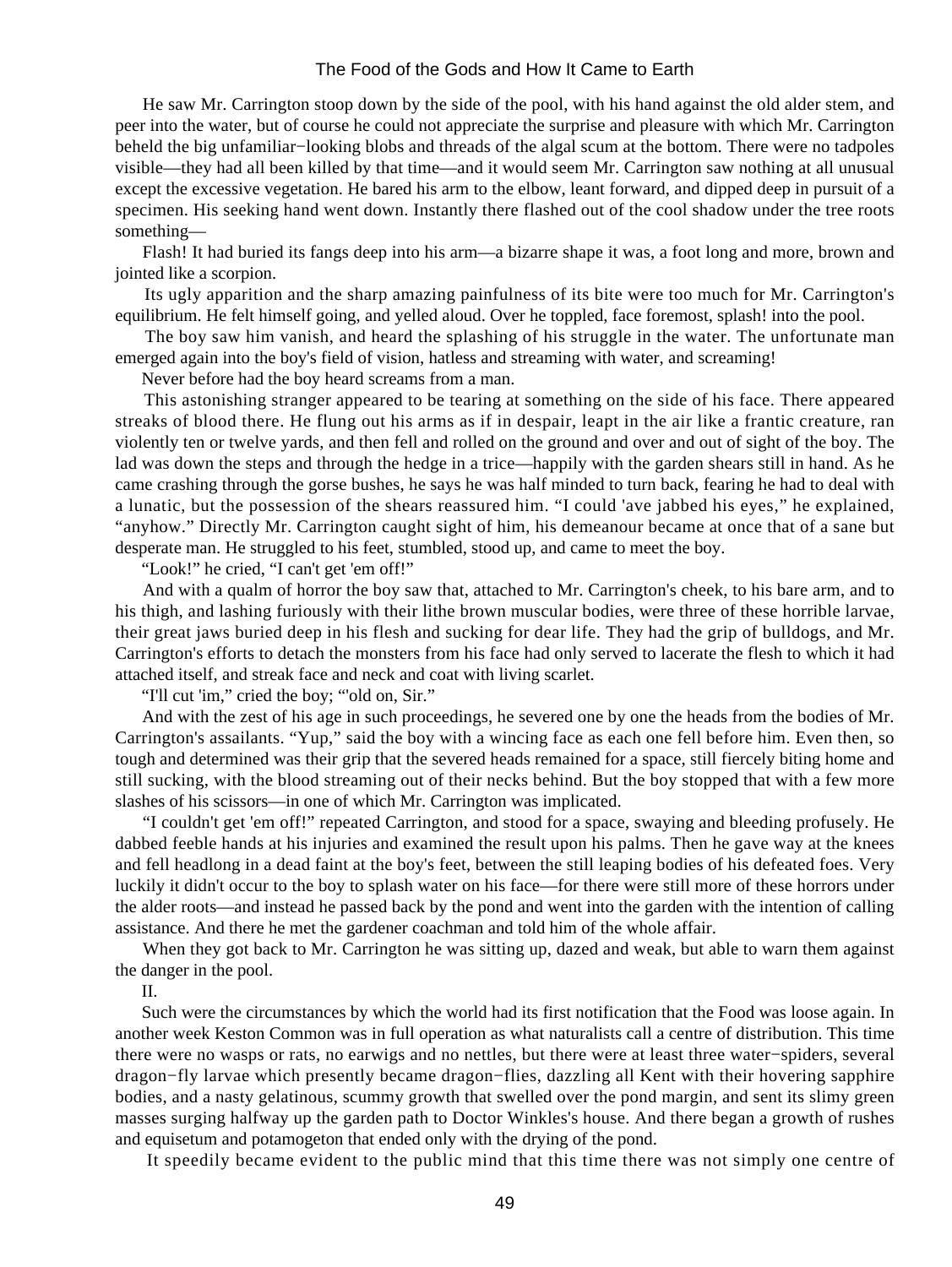distribution, but quite a number of centres. There was one at Ealing—there can be no doubt now—and from that came the plague of flies and red spider; there was one at Sunbury, productive of ferocious great eels, that could come ashore and kill sheep; and there was one in Bloomsbury that gave the world a new strain of cockroaches of a quite terrible sort—an old house it was in Bloomsbury, and much inhabited by undesirable things. Abruptly the world found itself confronted with the Hickleybrow experiences all over again, with all sorts of queer exaggerations of familiar monsters in the place of the giant hens and rats and wasps. Each centre burst out with its own characteristic local fauna and flora....

 We know now that every one of these centres corresponded to one of the patients of Doctor Winkles, but that was by no means apparent at the time. Doctor Winkles was the last person to incur any odium in the matter. There was a panic quite naturally, a passionate indignation, but it was indignation not against Doctor Winkles but against the Food, and not so much against the Food as against the unfortunate Bensington, whom from the very first the popular imagination had insisted upon regarding as the sole and only person responsible for this new thing.

 The attempt to lynch him that followed is just one of those explosive events that bulk largely in history and are in reality the least significant of occurrences.

 The history of the outbreak is a mystery. The nucleus of the crowd certainly came from an Anti−Boomfood meeting in Hyde Park organised by extremists of the Caterham party, but there seems no one in the world who actually first proposed, no one who ever first hinted a suggestion of the outrage at which so many people assisted. It is a problem for M. Gustave le Bon—a mystery in the psychology of crowds. The fact emerges that about three o'clock on Sunday afternoon a remarkably big and ugly London crowd, entirely out of hand, came rolling down Thursday Street intent on Bensington's exemplary death as a warning to all scientific investigators, and that it came nearer accomplishing its object than any London crowd has ever come since the Hyde Park railings came down in remote middle Victorian times. This crowd came so close to its object indeed, that for the space of an hour or more a word would have settled the unfortunate gentleman's fate.

 The first intimation he had of the thing was the noise of the people outside. He went to the window and peered, realising nothing of what impended. For a minute perhaps he watched them seething about the entrance, disposing of an ineffectual dozen of policemen who barred their way, before he fully realised his own importance in the affair. It came upon him in a flash—that that roaring, swaying multitude was after him. He was all alone in the flat—fortunately perhaps—his cousin Jane having gone down to Ealing to have tea with a relation on her mother's side, and he had no more idea of how to behave under such circumstances than he had of the etiquette of the Day of Judgment. He was still dashing about the flat asking his furniture what he should do, turning keys in locks and then unlocking them again, making darts at door and window and bedroom—when the floor clerk came to him.

 "There isn't a moment, Sir," he said. "They've got your number from the board in the hall! They're coming straight up!"

 He ran Mr. Bensington out into the passage, already echoing with the approaching tumult from the great staircase, locked the door behind them, and led the way into the opposite flat by means of his duplicate key.

"It's our only chance now," he said.

 He flung up a window which opened on a ventilating shaft, and showed that the wall was set with iron staples that made the rudest and most perilous of wall ladders to serve as a fire escape from the upper flats. He shoved Mr. Bensington out of the window, showed him how to cling on, and pursued him up the ladder, goading and jabbing his legs with a bunch of keys whenever he desisted from climbing. It seemed to Bensington at times that he must climb that vertical ladder for evermore. Above, the parapet was inaccessibly remote, a mile perhaps, below—He did not care to think of things below.

 "Steady on!" cried the clerk, and gripped his ankle. It was quite horrible having his ankle gripped like that, and Mr. Bensington tightened his hold on the iron staple above to a drowning clutch, and gave a faint squeal of terror.

 It became evident the clerk had broken a window, and then it seemed he had leapt a vast distance sideways, and there came the noise of a window−frame sliding in its sash. He was bawling things.

Mr. Bensington moved his head round cautiously until he could see the clerk. "Come down six steps," the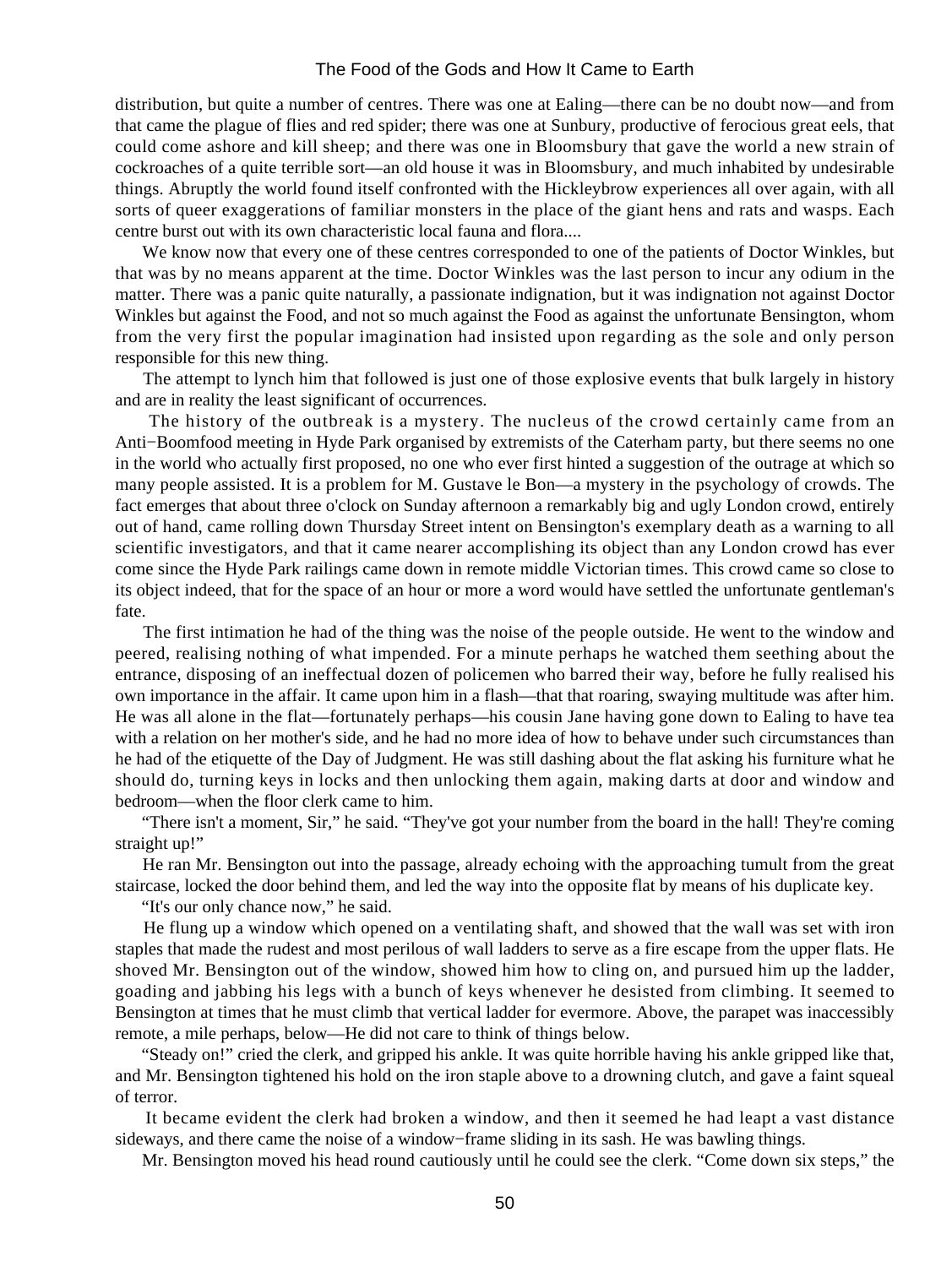clerk commanded.

All this moving about seemed very foolish, but very, very cautiously Mr. Bensington lowered a foot.

"Don't pull me!" he cried, as the clerk made to help him from the open window.

 It seemed to him that to reach the window from the ladder would be a very respectable feat for a flying fox, and it was rather with the idea of a decent suicide than in any hope of accomplishing it that he made the step at last, and quite ruthlessly the clerk pulled him in. "You'll have to stop here," said the clerk; "my keys are no good here. It's an American lock. I'll get out and slam the door behind me and see if I can find the man of this floor. You'll be locked in. Don't go to the window, that's all. It's the ugliest crowd I've ever seen. If only they think you're out they'll probably content themselves by breaking up your stuff—"

"The indicator said In," said Bensington.

"The devil it did! Well, anyhow, I'd better not be found—"

He vanished with a slam of the door.

Bensington was left to his own initiative again.

It took him under the bed.

There presently he was found by Cossar.

 Bensington was almost comatose with terror when he was found, for Cossar had burst the door in with his shoulder by jumping at it across the breadth of the passage.

 "Come out of it, Bensington," he said. "It's all right. It's me. We've got to get out of this. They're setting the place on fire. The porters are all clearing out. The servants are gone. It's lucky I caught the man who knew. "Look here!"

 Bensington, peering from under the bed, became aware of some unaccountable garments on Cossar's arm, and, of all things, a black bonnet in his hand!

 "They're having a clear out," said Cossar, "If they don't set the place on fire they'll come here. Troops may not be here for an hour yet. Fifty per cent. Hooligans in the crowd, and the more furnished flats they go into the better they'll like it. Obviously.... They mean a clear out. You put this skirt and bonnet on, Bensington, and clear out with me."

"D'you *mean*—?" began Bensington, protruding a head, tortoise fashion.

 "I mean, put 'em on and come! Obviously," And with a sudden vehemence he dragged Bensington from under the bed, and began to dress him for his new impersonation of an elderly woman of the people.

 He rolled up his trousers and made him kick off his slippers, took off his collar and tie and coat and vest, slipped a black skirt over his head, and put on a red flannel bodice and a body over the same. He made him take off his all too characteristic spectacles, and clapped the bonnet on his head. "You might have been born an old woman," he said as he tied the strings. Then came the spring−side boots—a terrible wrench for corns—and the shawl, and the disguise was complete. "Up and down," said Cossar, and Bensington obeyed.

"You'll do," said Cossar.

 And in this guise it was, stumbling awkwardly over his unaccustomed skirts, shouting womanly imprecations upon his own head in a weird falsetto to sustain his part, and to the roaring note of a crowd bent upon lynching him, that the original discoverer of Herakleophorbia IV. proceeded down the corridor of Chesterfield Mansions, mingled with that inflamed disorderly multitude, and passed out altogether from the thread of events that constitutes our story.

 Never once after that escape did he meddle again with the stupendous development of the Food of the Gods he of all men had done most to begin.

III.

 This little man who started the whole thing passes out of the story, and after a time he passed altogether out of the world of things, visible and tellable. But because he started the whole thing it is seemly to give his exit an intercalary page of attention. One may picture him in his later days as Tunbridge Wells came to know him. For it was at Tunbridge Wells he reappeared after a temporary obscurity, so soon as he fully realised how transitory, how quite exceptional and unmeaning that fury of rioting was. He reappeared under the wing of Cousin Jane, treating himself for nervous shock to the exclusion of all other interests, and totally indifferent, as it seemed, to the battles that were raging then about those new centres of distribution, and about the baby Children of the Food.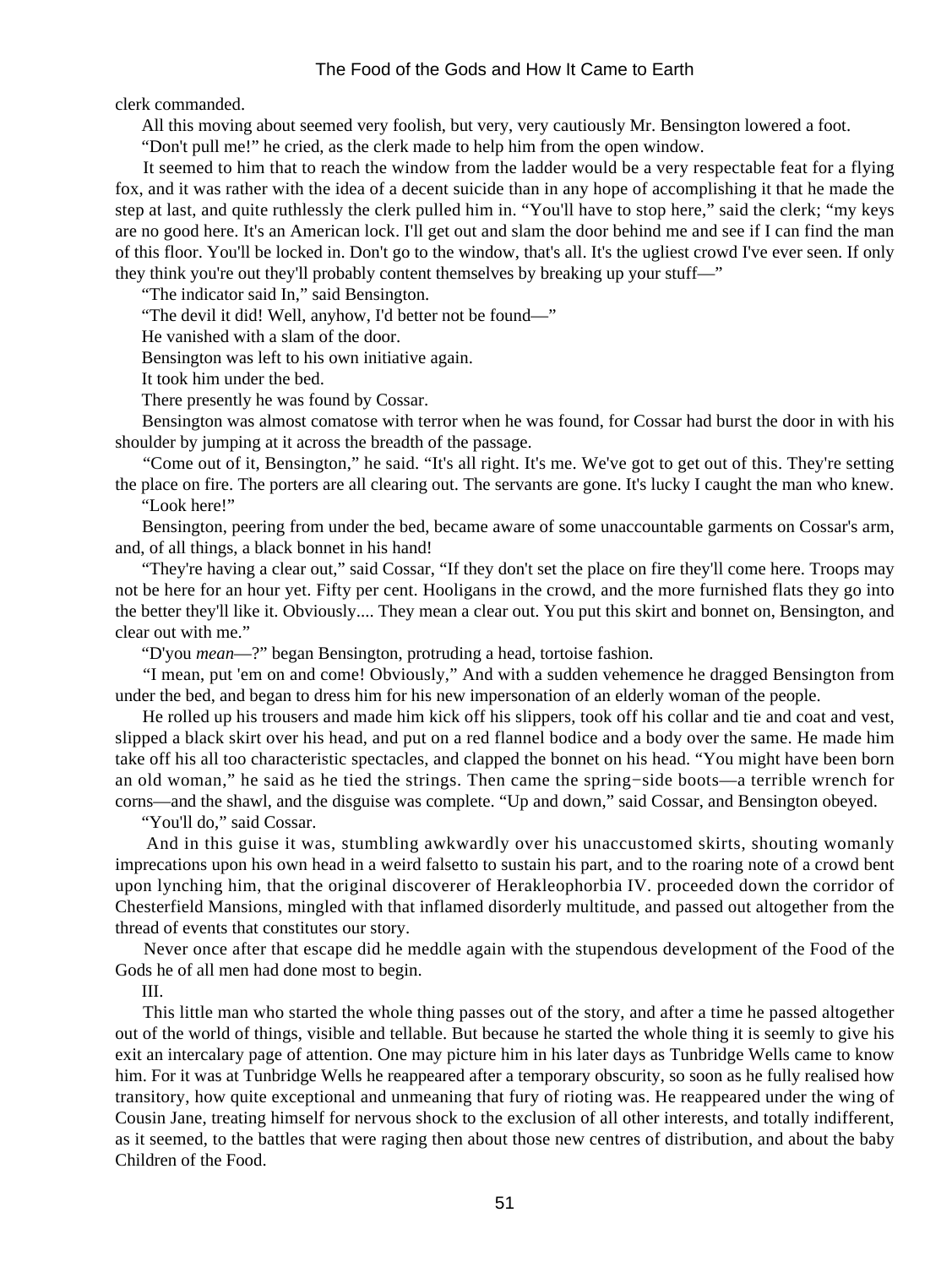He took up his quarters at the Mount Glory Hydrotherapeutic Hotel, where there are quite extraordinary facilities for baths, Carbonated Baths, Creosote Baths, Galvanic and Faradic Treatment, Massage, Pine Baths, Starch and Hemlock Baths, Radium Baths, Light Baths, Heat Baths, Bran and Needle Baths, Tar and Birdsdown Baths,—all sorts of baths; and he devoted his mind to the development of that system of curative treatment that was still imperfect when he died. And sometimes he would go down in a hired vehicle and a sealskin trimmed coat, and sometimes, when his feet permitted, he would walk to the Pantiles, and there he would sip chalybeate water under the eye of his cousin Jane.

 His stooping shoulders, his pink appearance, his beaming glasses, became a "feature" of Tunbridge Wells. No one was the least bit unkind to him, and indeed the place and the Hotel seemed very glad to have the distinction of his presence. Nothing could rob him of that distinction now. And though he preferred not to follow the development of his great invention in the daily papers, yet when he crossed the Lounge of the Hotel or walked down the Pantiles and heard the whisper, "There he is! That's him!" it was not dissatisfaction that softened his mouth and gleamed for a moment in his eye.

 This little figure, this minute little figure, launched the Food of the Gods upon the world! One does not know which is the most amazing, the greatness or the littleness of these scientific and philosophical men. You figure him there on the Pantiles, in the overcoat trimmed with fur. He stands under that chinaware window where the spring spouts, and holds and sips the glass of chalybeate water in his hand. One bright eye over the gilt rim is fixed, with an expression of inscrutable severity, on Cousin Jane, "Mm," he says, and sips.

 So we make our souvenir, so we focus and photograph this discoverer of ours for the last time, and leave him, a mere dot in our foreground, and pass to the greater picture that, has developed about him, to the story of his Food, how the scattered Giant Children grew up day by day into a world that was all too small for them, and how the net of Boomfood Laws and Boomfood Conventions, which the Boomfood Commission was weaving even then, drew closer and closer upon them with every year of their growth, Until—

# **BOOK II. THE FOOD IN THE VILLAGE.**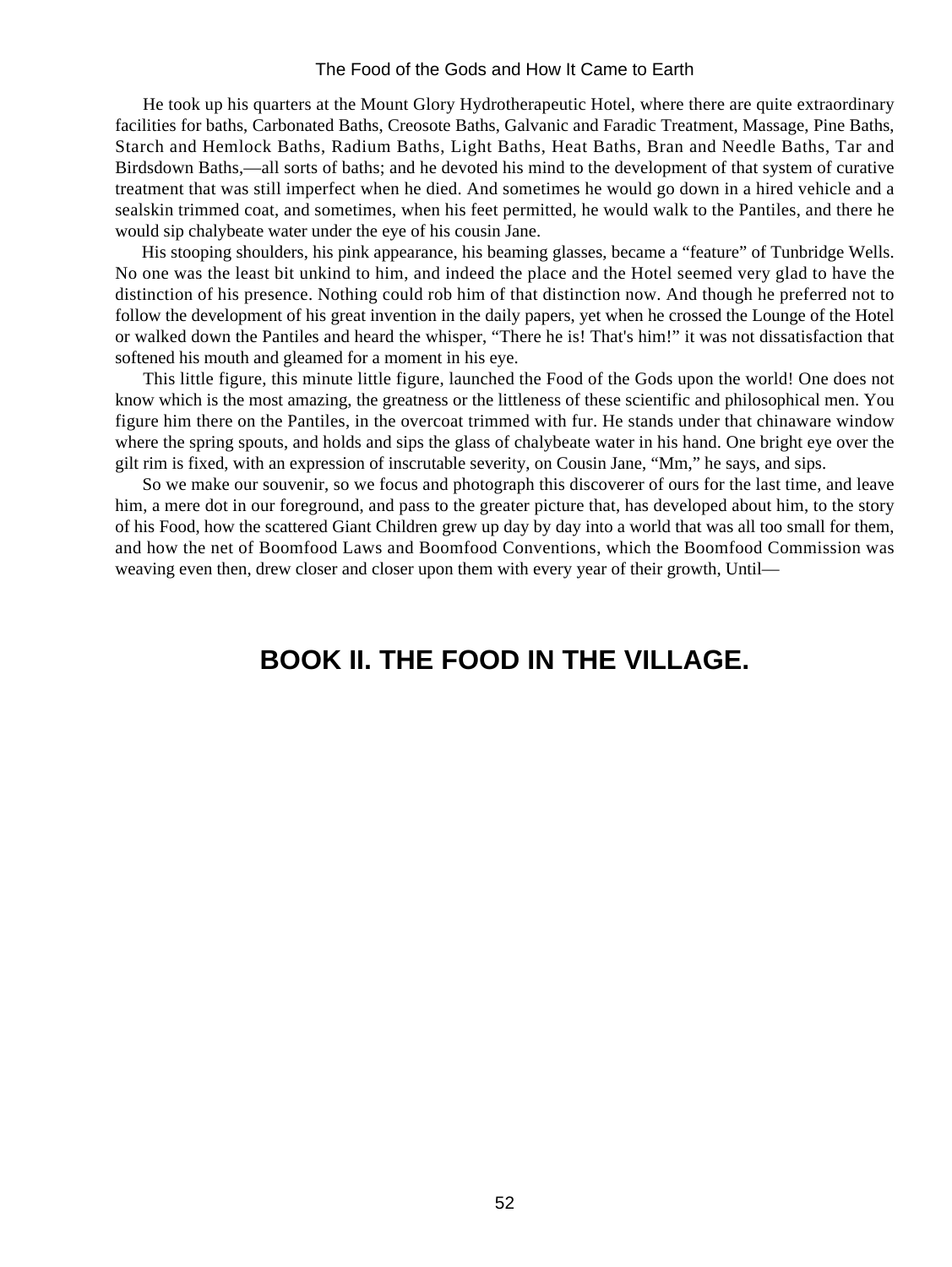# **CHAPTER THE FIRST. THE COMING OF THE FOOD.**

#### I.

 Our theme, which began so compactly in Mr. Bensington's study, has already spread and branched, until it points this way and that, and henceforth our whole story is one of dissemination. To follow the Food of the Gods further is to trace the ramifications of a perpetually branching tree; in a little while, in the quarter of a lifetime, the Food had trickled and increased from its first spring in the little farm near Hickleybrow until it had spread,—it and the report and shadow of its power,—throughout the world. It spread beyond England very speedily. Soon in America, all over the continent of Europe, in Japan, in Australia, at last all over the world, the thing was working towards its appointed end. Always it worked slowly, by indirect courses and against resistance. It was bigness insurgent. In spite of prejudice, in spite of law and regulation, in spite of all that obstinate conservatism that lies at the base of the formal order of mankind, the Food of the Gods, once it had been set going, pursued its subtle and invincible progress.

 The children of the Food grew steadily through all these years; that was the cardinal fact of the time. But it is the leakages make history. The children who had eaten grew, and soon there were other children growing; and all the best intentions in the world could not stop further leakages and still further leakages. The Food insisted on escaping with the pertinacity of a thing alive. Flour treated with the stuff crumbled in dry weather almost as if by intention into an impalpable powder, and would lift and travel before the lightest breeze. Now it would be some fresh insect won its way to a temporary fatal new development, now some fresh outbreak from the sewers of rats and such−like vermin. For some days the village of Pangbourne in Berkshire fought with giant ants. Three men were bitten and died. There would be a panic, there would be a struggle, and the salient evil would be fought down again, leaving always something behind, in the obscurer things of life—changed for ever. Then again another acute and startling outbreak, a swift upgrowth of monstrous weedy thickets, a drifting dissemination about the world of inhumanly growing thistles, of cockroaches men fought with shot guns, or a plague of mighty flies.

 There were some strange and desperate struggles in obscure places. The Food begot heroes in the cause of littleness ...

 And men took such happenings into their lives, and met them by the expedients of the moment, and told one another there was "no change in the essential order of things." After the first great panic, Caterham, in spite of his power of eloquence, became a secondary figure in the political world, remained in men's minds as the exponent of an extreme view.

 Only slowly did he win a way towards a central position in affairs." There was no change in the essential order of things,"—that eminent leader of modern thought, Doctor Winkles, was very clear upon this,—and the exponents of what was called in those days Progressive Liberalism grew quite sentimental upon the essential insincerity of their progress. Their dreams, it would appear, ran wholly on little nations, little languages, little households, each self−supported on its little farm. A fashion for the small and neat set in. To be big was to be "vulgar," and dainty, neat, mignon, miniature, "minutely perfect," became the key−words of critical approval....

 Meanwhile, quietly, taking their time as children must, the children of the Food, growing into a world that changed to receive them, gathered strength and stature and knowledge, became individual and purposeful, rose slowly towards the dimensions of their destiny. Presently they seemed a natural part of the world; all these stirrings of bigness seemed a natural part of the world, and men wondered how things had been before their time. There came to men's ears stories of things the giant boys could do, and they said "Wonderful!"—without a spark of wonder. The popular papers would tell of the three sons of Cossar, and how these amazing children would lift great cannons, hurl masses of iron for hundreds of yards, and leap two hundred feet. They were said to be digging a well, deeper than any well or mine that man had ever made, seeking, it was said, for treasures hidden in the earth since ever the earth began.

 These Children, said the popular magazines, will level mountains, bridge seas, tunnel your earth to a honeycomb. "Wonderful!" said the little folks, "isn't it? What a lot of conveniences we shall have!" and went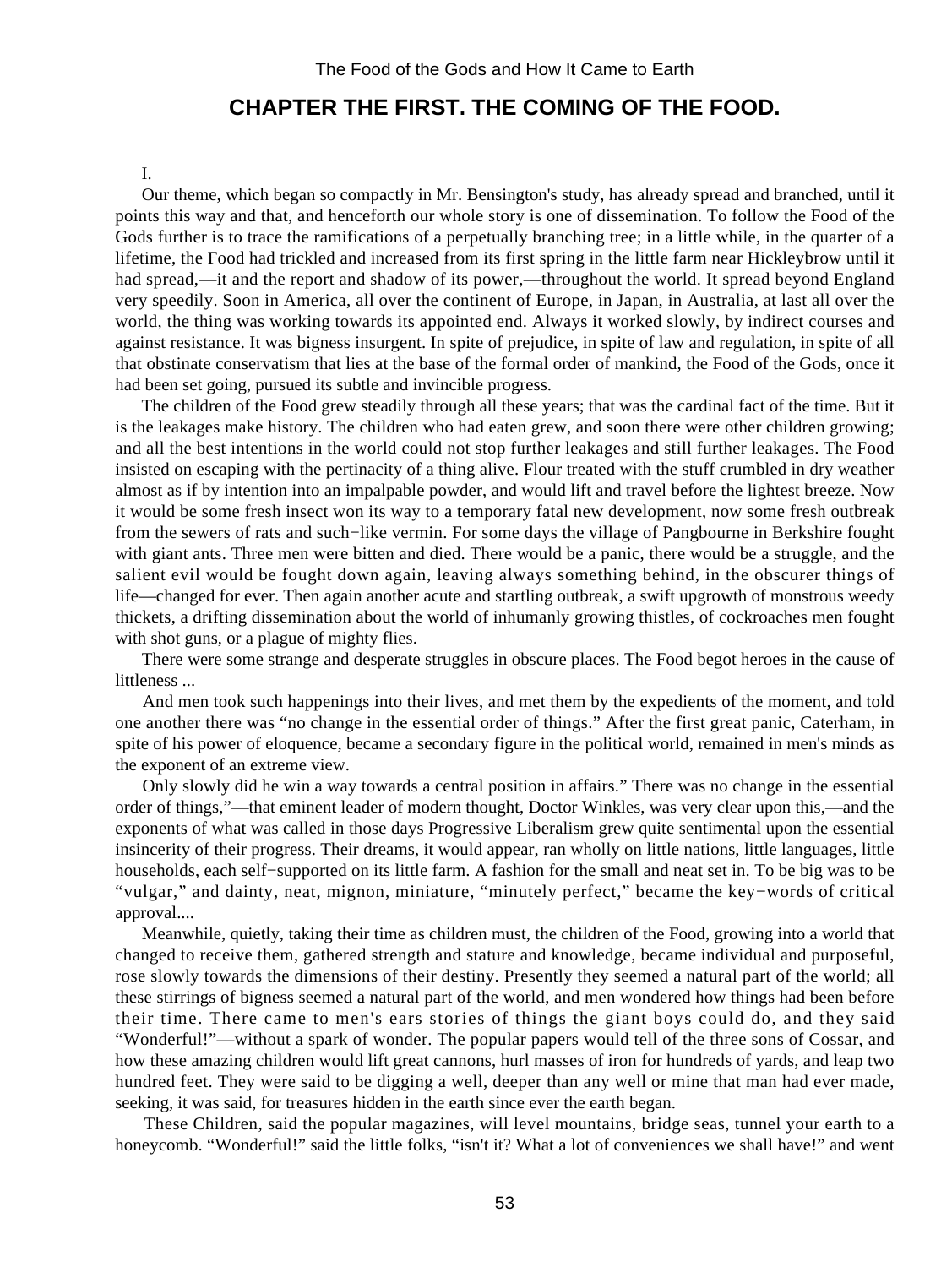about their business as though there was no such thing as the Food of the Gods on earth. And indeed these things were no more than the first hints and promises of the powers of the Children of the Food. It was still no more than child's play with them, no more than the first use of a strength in which no purpose had arisen. They did not know themselves for what they were. They were children—slow−growing children of a new race. The giant strength grew day by day—the giant will had still to grow into purpose and an aim.

 Looking at it in a shortened perspective of time, those years of transition have the quality of a single consecutive occurrence; but indeed no one saw the coming of Bigness in the world, as no one in all the world till centuries had passed saw, as one happening, the Decline and Fall of Rome. They who lived in those days were too much among these developments to see them together as a single thing. It seemed even to wise men that the Food was giving the world nothing but a crop of unmanageable, disconnected irrelevancies, that might shake and trouble indeed, but could do no more to the established order and fabric of mankind.

 To one observer at least the most wonderful thing throughout that period of accumulating stress is the invincible inertia of the great mass of people, their quiet persistence in all that ignored the enormous presences, the promise of still more enormous things, that grew among them. Just as many a stream will be at its smoothest, will look most tranquil, running deep and strong, at the very verge of a cataract, so all that is most conservative in man seemed settling quietly into a serene ascendency during these latter days. Reaction became popular: there was talk of the bankruptcy of science, of the dying of Progress, of the advent of the Mandarins,—talk of such things amidst the echoing footsteps of the Children of the Food. The fussy pointless Revolutions of the old time, a vast crowd of silly little people chasing some silly little monarch and the like, had indeed died out and passed away; but Change had not died out. It was only Change that had changed. The New was coming in its own fashion and beyond the common understanding of the world.

 To tell fully of its coming would be to write a great history, but everywhere there was a parallel chain of happenings. To tell therefore of the manner of its coming in one place is to tell something of the whole. It chanced one stray seed of Immensity fell into the pretty, petty village of Cheasing Eyebright in Kent, and from the story of its queer germination there and of the tragic futility that ensued, one may attempt—following one thread, as it were—to show the direction in which the whole great interwoven fabric of the thing rolled off the loom of Time.

II.

 Cheasing Eyebright had of course a Vicar. There are vicars and vicars, and of all sorts I love an innovating vicar—a piebald progressive professional reactionary—the least. But the Vicar of Cheasing Eyebright was one of the least innovating of vicars, a most worthy, plump, ripe, and conservative−minded little man. It is becoming to go back a little in our story to tell of him. He matched his village, and one may figure them best together as they used to be, on the sunset evening when Mrs. Skinner—you will remember her flight!—brought the Food with her all unsuspected into these rustic serenities.

 The village was looking its very best just then, under that western light. It lay down along the valley beneath the beechwoods of the Hanger, a beading of thatched and red−tiled cottages—cottages with trellised porches and pyracanthus−lined faces, that clustered closer and closer as the road dropped from the yew trees by the church towards the bridge. The vicarage peeped not too ostentatiously between the trees beyond the inn, an early Georgian front ripened by time, and the spire of the church rose happily in the depression made by the valley in the outline of the hills. A winding stream, a thin intermittency of sky blue and foam, glittered amidst a thick margin of reeds and loosestrife and overhanging willows, along the centre of a sinuous pennant of meadow. The whole prospect had that curiously English quality of ripened cultivation—that look of still completeness—that apes perfection, under the sunset warmth.

 And the Vicar too looked mellow. He looked habitually and essentially mellow, as though he had been a mellow baby born into a mellow class, a ripe and juicy little boy. One could see, even before he mentioned it, that he had gone to an ivy−clad public school in its anecdotage, with magnificent traditions, aristocratic associations, and no chemical laboratories, and proceeded thence to a venerable college in the very ripest Gothic. Few books he had younger than a thousand years; of these, Yarrow and Ellis and good pre−Methodist sermons made the bulk. He was a man of moderate height, a little shortened in appearance by his equatorial dimensions, and a face that had been mellow from the first was now climacterically ripe. The beard of a David hid his redundancy of chin; he wore no watch chain out of refinements and his modest clerical garments were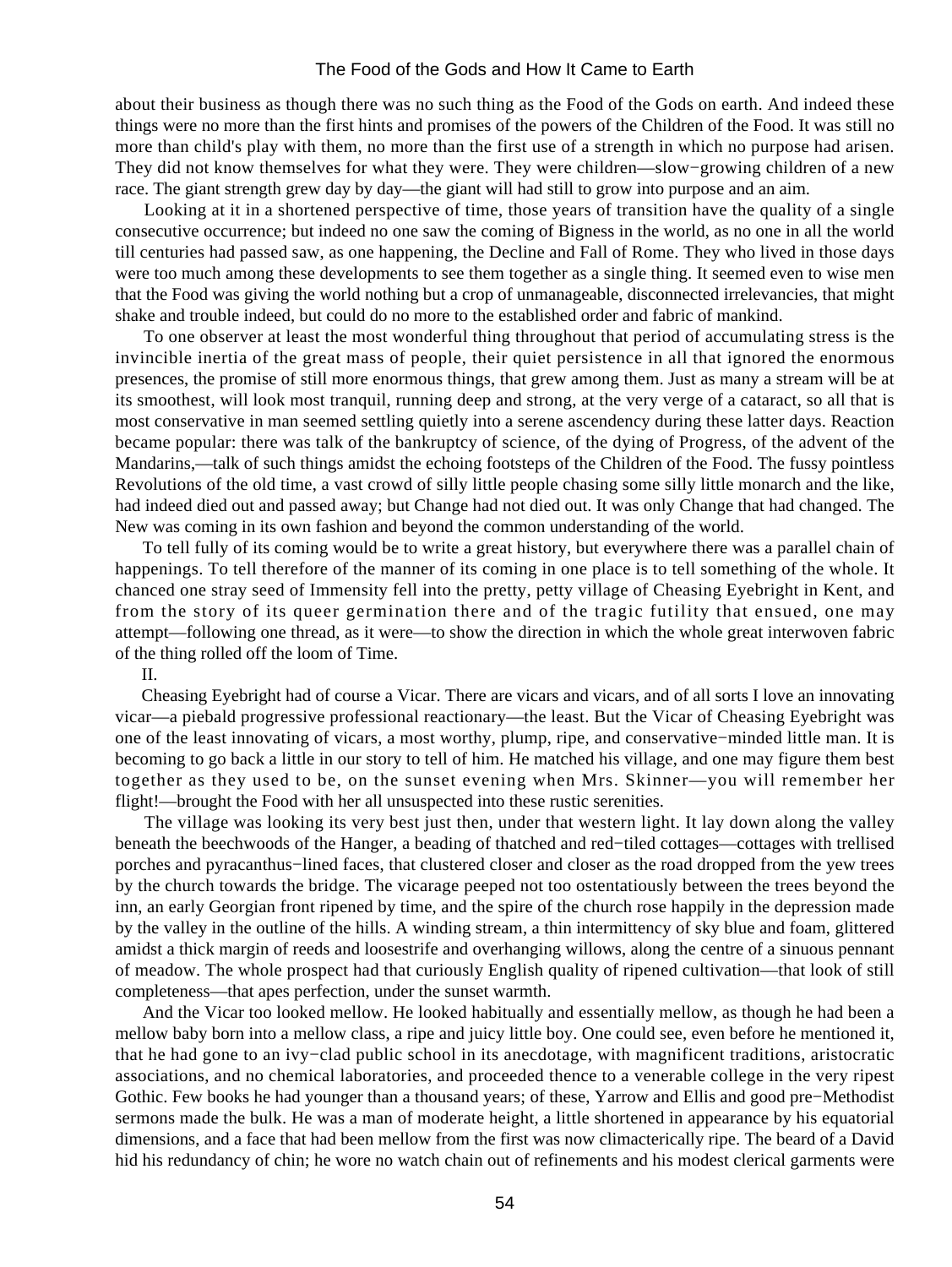made by a West End tailor.... And he sat with a hand on either shin, blinking at his village in beatific approval. He waved a plump palm towards it. His burthen sang out again. What more could any one desire?

"We are fortunately situated," he said, putting the thing tamely.

"We are in a fastness of the hills," he expanded.

He explained himself at length. "We are out of it all."

 For they had been talking, he and his friend, of the Horrors of the Age, of Democracy, and Secular Education, and Sky Scrapers, and Motor Cars, and the American Invasion, the Scrappy Reading of the Public, and the disappearance of any Taste at all.

 "We are out of it all," he repeated, and even as he spoke the footsteps of some one coming smote upon his ear, and he rolled over and regarded her.

 You figure the old woman's steadfastly tremulous advance, the bundle clutched in her gnarled lank hand, her nose (which was her countenance) wrinkled with breathless resolution. You see the poppies nodding fatefully on her bonnet, and the dust−white spring−sided boots beneath her skimpy skirts, pointing with an irrevocable slow alternation east and west. Beneath her arm, a restive captive, waggled and slipped a scarcely valuable umbrella. What was there to tell the Vicar that this grotesque old figure was—so far as his village was concerned at any rate—no less than Fruitful Chance and the Unforeseen, the Hag weak men call Fate. But for us, you understand, no more than Mrs. Skinner.

 As she was too much encumbered for a curtsey, she pretended not to see him and his friend at all, and so passed, flip−flop, within three yards of them, onward down towards the village. The Vicar watched her slow transit in silence, and ripened a remark the while....

 The incident seemed to him of no importance whatever. Old womankind, *aere perennius*, has carried bundles since the world began. What difference has it made?

 "We are out of it all," said the Vicar. "We live in an atmosphere of simple and permanent things, Birth and Toil, simple seed−time and simple harvest. The Uproar passes us by." He was always very great upon what he called the permanent things. "Things change," he would say, "but Humanity—*aere perennius*."

 Thus the Vicar. He loved a classical quotation subtly misapplied. Below, Mrs. Skinner, inelegant but resolute, had involved herself curiously with Wilmerding's stile.

#### III.

No one knows what the Vicar made of the Giant Puff−Balls.

 No doubt he was among the first to discover them. They were scattered at intervals up and down the path between the near down and the village end—a path he frequented daily in his constitutional round. Altogether, of these abnormal fungi there were, from first to last, quite thirty. The Vicar seems to have stared at each severally, and to have prodded most of them with his stick once or twice. One he attempted to measure with his arms, but it burst at his Ixion embrace.

 He spoke to several people about them, and said they were "marvellous!" and he related to at least seven different persons the well−known story of the flagstone that was lifted from the cellar floor by a growth of fungi beneath. He looked up his Sowerby to see if it was *Lycoperdon coelatum* or *giganteum*—like all his kind since Gilbert White became famous, he Gilbert−Whited. He cherished a theory that *giganteum* is unfairly named.

 'One does not know if he observed that those white spheres lay in the very track that old woman of yesterday had followed, or if he noted that the last of the series swelled not a score of yards from the gate of the Caddles' cottage. If he observed these things, he made no attempt to place his observation on record. His observation in matters botanical was what the inferior sort of scientific people call a "trained observation"—you look for certain definite things and neglect everything else. And he did nothing to link this phenomenon with the remarkable expansion of the Caddles' baby that had been going on now for some weeks, indeed ever since Caddles walked over one Sunday afternoon a month or more ago to see his mother−in−law and hear Mr. Skinner (since defunct) brag about his management of hens.

IV.

The growth of the puff–balls following on the expansion of the Caddles' baby really ought to have opened the Vicar's eyes. The latter fact had already come right into his arms at the christening—almost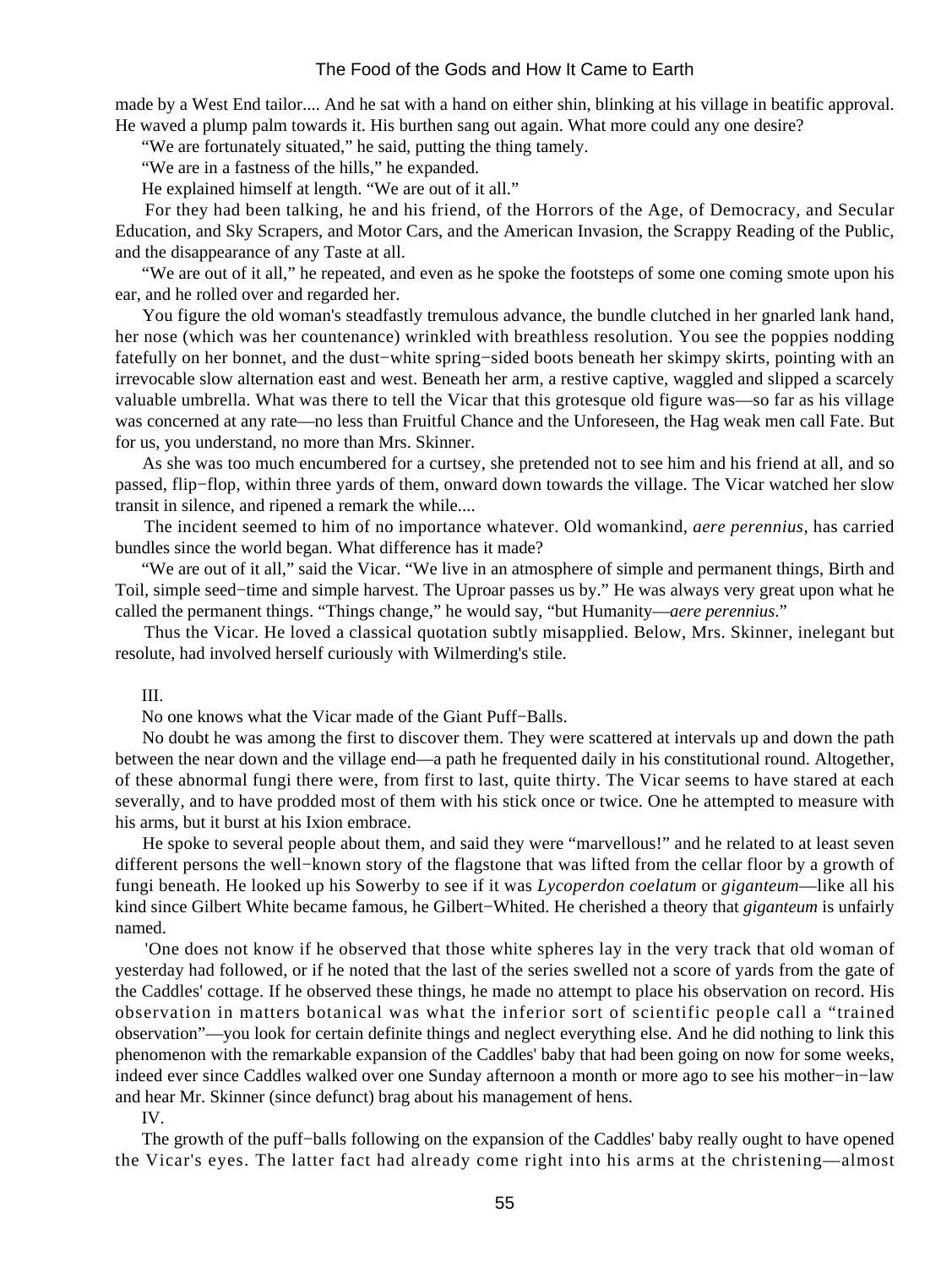over−poweringly....

 The youngster bawled with deafening violence when the cold water that sealed its divine inheritance and its right to the name of "Albert Edward Caddles" fell upon its brow. It was already beyond maternal porterage, and Caddles, staggering indeed, but grinning triumphantly at quantitatively inferior parents, bore it back to the free−sitting occupied by his party.

 "I never saw such a child!" said the Vicar. This was the first public intimation that the Caddles' baby, which had begun its earthly career a little under seven pounds, did after all intend to be a credit to its parents. Very soon it was clear it meant to be not only a credit but a glory. And within a month their glory shone so brightly as to be, in connection with people in the Caddles' position, improper.

 The butcher weighed the infant eleven times. He was a man of few words, and he soon got through with them. The first time he said, "E's a good un;" the next time he said, "My word!" the third time he said, " *Well*, mum," and after that he simply blew enormously each time, scratched his head, and looked at his scales with an unprecedented mistrust. Every one came to see the Big Baby—so it was called by universal consent—and most of them said, "E's a Bouncer," and almost all remarked to him, "*Did* they?" Miss Fletcher came and said she "never *did*," which was perfectly true.

 Lady Wondershoot, the village tyrant, arrived the day after the third weighing, and inspected the phenomenon narrowly through glasses that filled it with howling terror. "It's an unusually Big child," she told its mother, in a loud instructive voice. "You ought to take unusual care of it, Caddles. Of course it won't go on like this, being bottle fed, but we must do what we can for it. I'll send you down some more flannel."

 The doctor came and measured the child with a tape, and put the figures in a notebook, and old Mr. Drift−hassock, who fanned by Up Marden, brought a manure traveller two miles out of their way to look at it. The traveller asked the child's age three times over, and said finally that he was blowed. He left it to be inferred how and why he was blowed; apparently it was the child's size blowed him. He also said it ought to be put into a baby show. And all day long, out of school hours, little children kept coming and saying, "Please, Mrs. Caddles, mum, may we have a look at your baby, please, mum?" until Mrs. Caddles had to put a stop to it. And amidst all these scenes of amazement came Mrs. Skinner, and stood and smiled, standing somewhat in the background, with each sharp elbow in a lank gnarled hand, and smiling, smiling under and about her nose, with a smile of infinite profundity.

 "It makes even that old wretch of a grandmother look quite pleasant," said Lady Wondershoot. "Though I'm sorry she's come back to the village."

 Of course, as with almost all cottagers' babies, the eleemosynary element had already come in, but the child soon made it clear by colossal bawling, that so far as the filling of its bottle went, it hadn't come in yet nearly enough.

 The baby was entitled to a nine days' wonder, and every one wondered happily over its amazing growth for twice that time and more. And then you know, instead of its dropping into the background and giving place to other marvels, it went on growing more than ever!

Lady Wondershoot heard Mrs. Greenfield, her housekeeper, with infinite amazement.

 "Caddles downstairs again. No food for the child! My dear Greenfield, it's impossible. The creature eats like a hippopotamus! I'm sure it can't be true."

"I'm sure I hope you're not being imposed upon, my lady," said Mrs. Greenfield.

 "It's so difficult to tell with these people," said Lady Wondershoot. "Now I do wish, my good Greenfield, that you'd just go down there yourself this afternoon and *see*—see it have its bottle. Big as it is, I cannot imagine that it needs more than six pints a day."

"It hasn't no business to, my lady," said Mrs. Greenfield.

 The hand of Lady Wondershoot quivered, with that C.O.S. sort of emotion, that suspicious rage that stirs in all true aristocrats, at the thought that possibly the meaner classes are after all—as mean as their betters, and—where the sting lies—scoring points in the game.

 But Mrs. Greenfield could observe no evidence of peculation, and the order for an increasing daily supply to the Caddles' nursery was issued. Scarcely had the first instalment gone, when Caddles was back again at the great house in a state abjectly apologetic.

"We took the greates' care of 'em, Mrs. Greenfield, I do assure you, mum, but he's regular bust 'em! They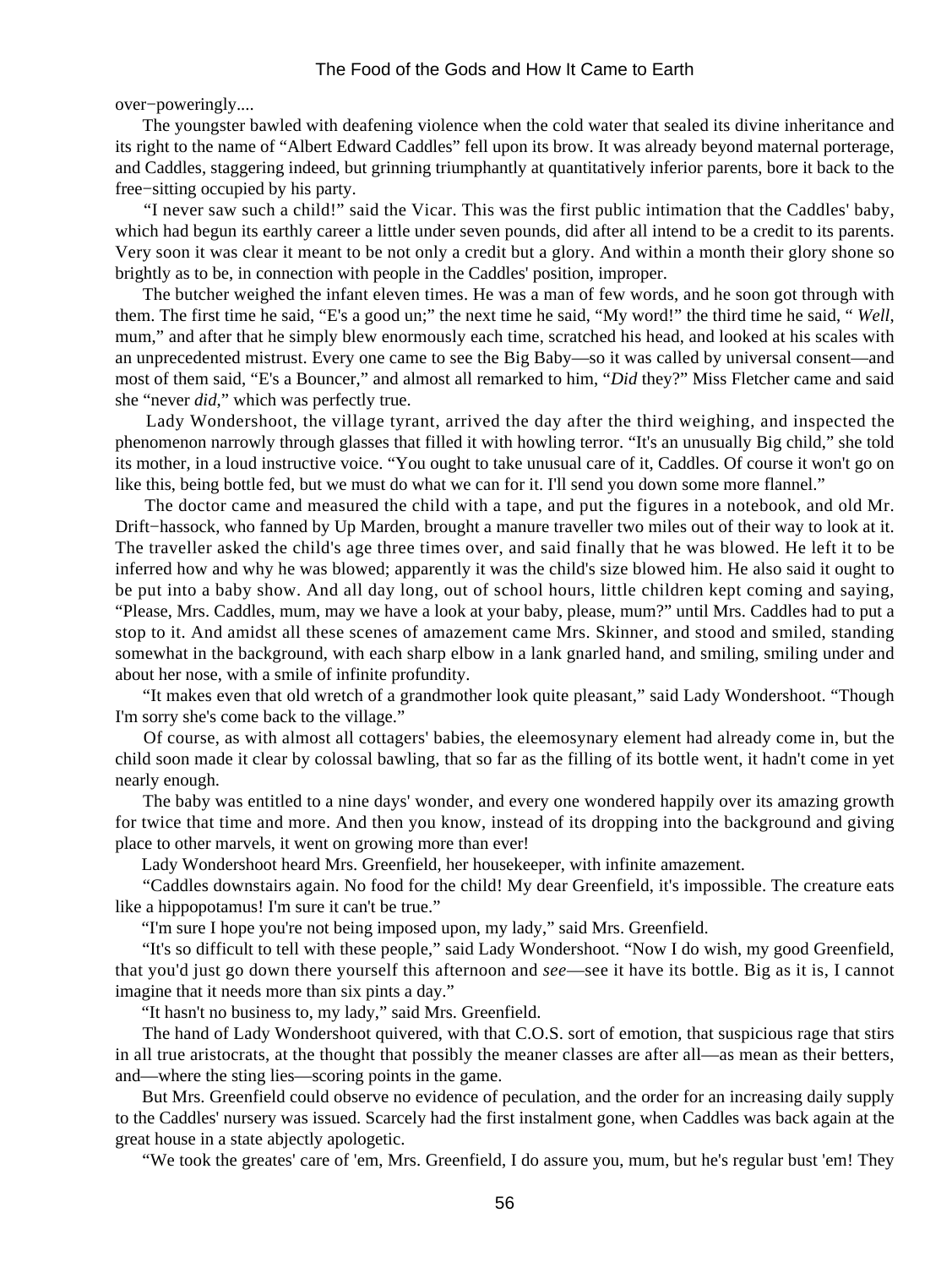flew with such vilence, mum, that one button broke a pane of the window, mum, and one hit me a regular stinger jest 'ere, mum."

 Lady Wondershoot, when she heard that this amazing child had positively burst out of its beautiful charity clothes, decided that she must speak to Caddles herself. He appeared in her presence with his hair hastily wetted and smoothed by hand, breathless, and clinging to his hat brim as though it was a life−belt, and he stumbled at the carpet edge out of sheer distress of mind.

 Lady Wondershoot liked bullying Caddles. Caddles was her ideal lower−class person, dishonest, faithful, abject, industrious, and inconceivably incapable or responsibility. She told him it was a serious matter, the way his child was going on. "It's 'is appetite, my ladyship," said Caddles, with a rising note.

 "Check 'im, my ladyship, you can't," said Caddles. "There 'e lies, my ladyship, and kicks out 'e does, and 'owls, that distressin'. We 'aven't the 'eart, my ladyship. If we 'ad—the neighbours would interfere...."

Lady Wondershoot consulted the parish doctor.

 "What I want to know," said Lady Wondershoot, "is it *right* this child should have such an extraordinary quantity of milk?"

 "The proper allowance for a child of that age," said the parish doctor, "is a pint and a half to two pints in the twenty−four hours. I don't see that you are called upon to provide more. If you do, it is your own generosity. Of course we might try the legitimate quantity for a few days. But the child, I must admit, seems for some reason to be physiologically different. Possibly what is called a Sport. A case of General Hypertrophy."

 "It isn't fair to the other parish children," said Lady Wondershoot. "I am certain we shall have complaints if this goes on."

 "I don't see that any one can be expected to give more than the recognised allowance. We might insist on its doing with that, or if it wouldn't, send it as a case into the Infirmary."

 "I suppose," said Lady Wondershoot, reflecting, "that apart from the size and the appetite, you don't find anything else abnormal—nothing monstrous?"

 "No. No, I don't. But no doubt if this growth goes on, we shall find grave moral and intellectual deficiencies. One might almost prophesy that from Max Nordau's law. A most gifted and celebrated philosopher, Lady Wondershoot. He discovered that the abnormal is—abnormal, a most valuable discovery, and well worth bearing in mind. I find it of the utmost help in practice. When I come upon anything abnormal, I say at once, This is abnormal." His eyes became profound, his voice dropped, his manner verged upon the intimately confidential. He raised one hand stiffly. "And I treat it in that spirit," he said.

V.

 "Tut, tut!" said the Vicar to his breakfast things—the day after the coming of Mrs. Skinner. "Tut, tut! what's this?" and poised his glasses at his paper with a general air of remonstrance.

 "Giant wasps! What's the world coming to? American journalists, I suppose! Hang these Novelties! Giant gooseberries are good enough for me.

 "Nonsense!" said the Vicar, and drank off his coffee at a gulp, eyes steadfast on the paper, and smacked his lips incredulously.

"Bosh!" said the Vicar, rejecting the hint altogether.

But the next day there was more of it, and the light came.

 Not all at once, however. When he went for his constitutional that day he was still chuckling at the absurd story his paper would have had him believe. Wasps indeed—killing a dog! Incidentally as he passed by the site of that first crop of puff−balls he remarked that the grass was growing very rank there, but he did not connect that in any way with the matter of his amusement. "We should certainly have heard something of it," he said; "Whitstable can't be twenty miles from here."

 Beyond he found another puff−ball, one of the second crop, rising like a roc's egg out of the abnormally coarsened turf.

The thing came upon him in a flash.

 He did not take his usual round that morning. Instead he turned aside by the second stile and came round to the Caddles' cottage. "Where's that baby?" he demanded, and at the sight of it, "Goodness me!"

He went up the village blessing his heart, and met the doctor full tilt coming down. He grasped his arm.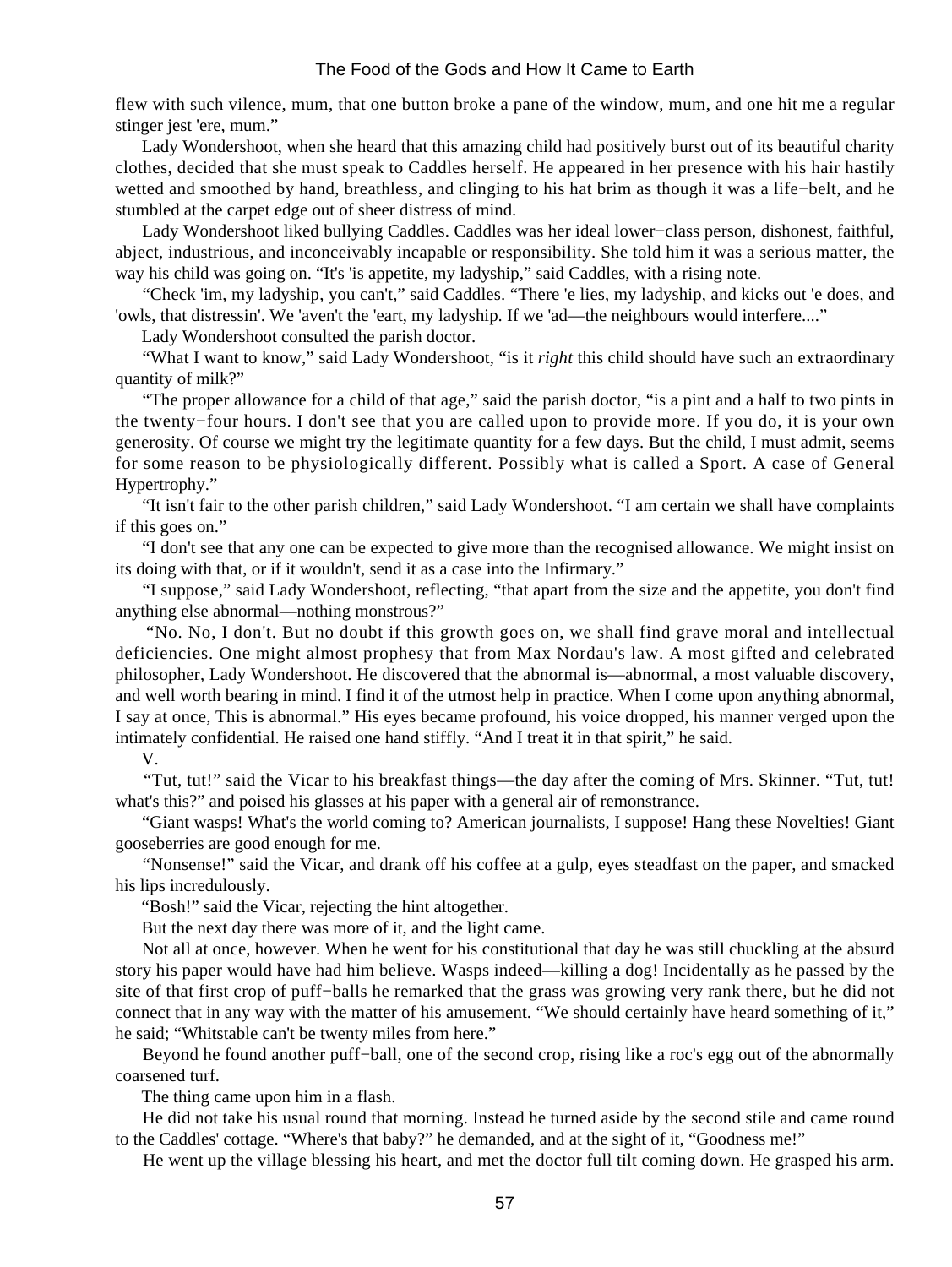"What does this *mean*?" he said. "Have you seen the paper these last few days?"

The doctor said he had.

 "Well, what's the matter with that child? What's the matter with everything—wasps, puff−balls, babies, eh? What's making them grow so big? This is most unexpected. In Kent too! If it was America now—"

 "It's a little difficult to say just what it is," said the doctor. "So far as I can grasp the symptoms—" "Yes?"

"It's Hypertrophy—General Hypertrophy."

"Hypertrophy?"

 "Yes. General—affecting all the bodily structures—all the organism. I may say that in my own mind, between ourselves, I'm very nearly convinced it's that.... But one has to be careful."

 "Ah," said the Vicar, a good deal relieved to find the doctor equal to the situation. "But how is it it's breaking out in this fashion, all over the place?"

"That again," said the doctor, "is difficult to say."

"Urshot. Here. It's a pretty clear case of spreading."

"Yes," said the doctor. "Yes. I think so. It has a strong resemblance at any rate to some sort of epidemic. Probably Epidemic Hypertrophy will meet the case."

"Epidemic!" said the Vicar. "You don't mean it's contagious?"

The doctor smiled gently and rubbed one hand against the other. "That I couldn't say," he said.

"But—−!" cried the Vicar, round−eyed. "If it's *catching* —it—it affects *us!*"

He made a stride up the road and turned about.

 "I've just been there," he cried. "Hadn't I better—−? I'll go home at once and have a bath and fumigate my clothes."

 The doctor regarded his retreating back for a moment, and then turned about and went towards his own house....

 But on the way he reflected that one case had been in the village a month without any one catching the disease, and after a pause of hesitation decided to be as brave as a doctor should be and take the risks like a man.

 And indeed he was well advised by his second thoughts. Growth was the last thing that could ever happen to him again. He could have eaten—and the Vicar could have eaten—Herakleophorbia by the truckful. For growth had done with them. Growth had done with these two gentlemen for evermore.

VI.

 It was a day or so after this conversation—a day or so, that is, after the burning of the Experimental Farm—that Winkles came to Redwood and showed him an insulting letter. It was an anonymous letter, and an author should respect his character's secrets. "You are only taking credit for a natural phenomenon," said the letter, "and trying to advertise yourself by your letter to the *Times*. You and your Boomfood! Let me tell you, this absurdly named food of yours has only the most accidental connection with those big wasps and rats. The plain fact is there is an epidemic of Hypertrophy—Contagious Hypertrophy—which you have about as much claim to control as you have to control the solar system. The thing is as old as the hills. There was Hypertrophy in the family of Anak. Quite outside your range, at Cheasing Eyebright, at the present time there is a baby—"

"Shaky up and down writing. Old gentleman apparently," said Redwood. "But it's odd a baby—"

He read a few lines further, and had an inspiration.

"By Jove!" said he. "That's my missing Mrs. Skinner!"

He descended upon her suddenly in the afternoon of the following day.

 She was engaged in pulling onions in the little garden before her daughter's cottage when she saw him coming through the garden gate. She stood for a moment "consternated," as the country folks say, and then folded her arms, and with the little bunch of onions held defensively under her left elbow, awaited his approach. Her mouth opened and shut several times; she mumbled her remaining tooth, and once quite suddenly she curtsied, like the blink of an arc−light.

"I thought I should find you," said Redwood.

"I thought you might, sir," she said, without joy.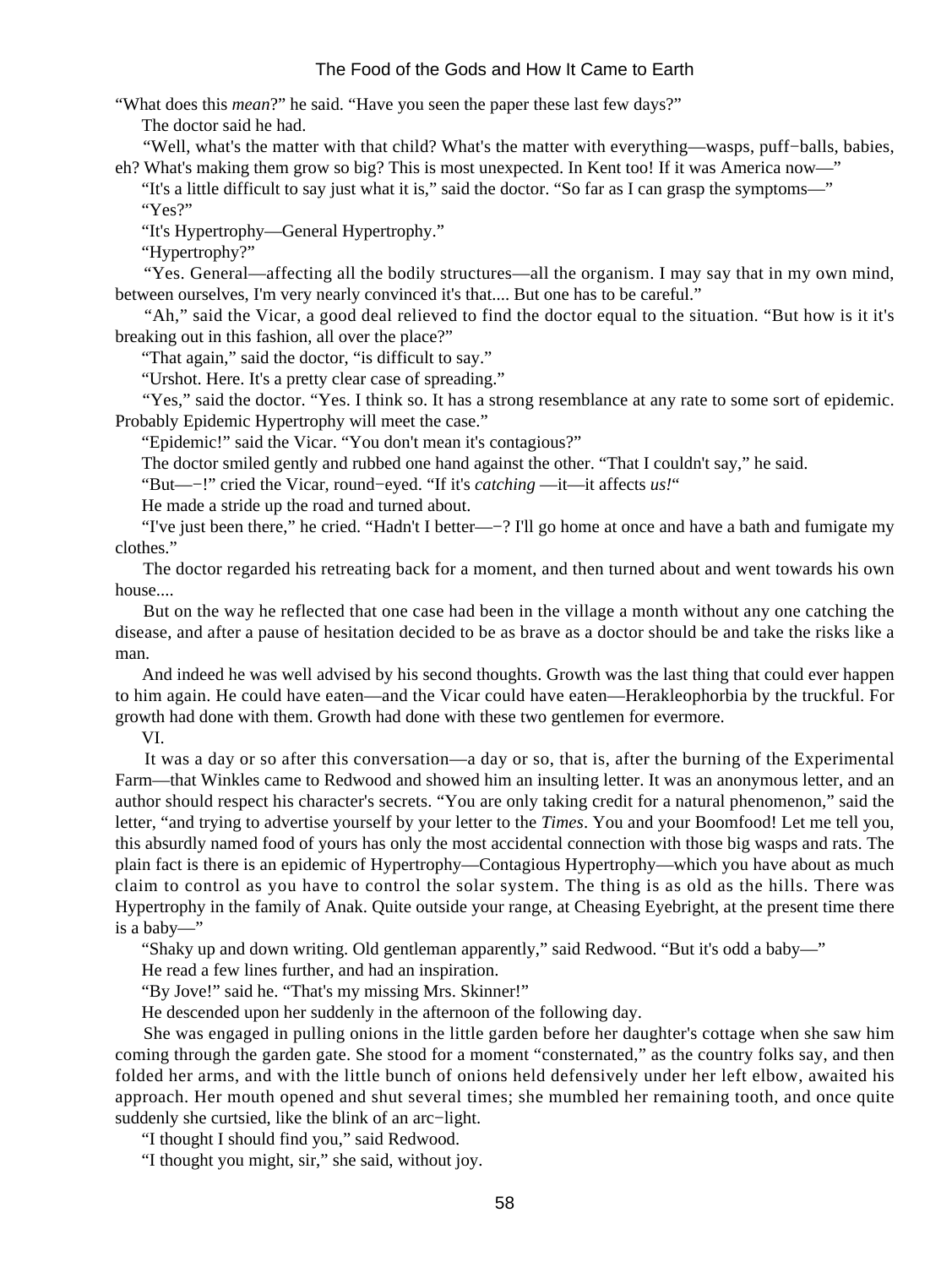"Where's Skinner?"

 "'E ain't never written to me, Sir, not once, nor come nigh of me since I came here. Sir." "Don't you know what's become of him?"

 "Him not having written, no, Sir," and she edged a step towards the left with an imperfect idea of cutting off Redwood from the barn door.

"No one knows what has become of him," said Redwood.

"I dessay '*e* knows," said Mrs. Skinner.

"He doesn't tell."

 "He was always a great one for looking after 'imself and leaving them that was near and dear to 'im in trouble, was Skinner. Though clever as could be," said Mrs. Skinner....

"Where's this child?" asked Redwood abruptly.

She begged his pardon.

"This child I hear about, the child you've been giving our stuff to—the child that weighs two stone."

 Mrs. Skinner's hands worked, and she dropped the onions. "Reely, Sir," she protested, "I don't hardly know, Sir, what you mean. My daughter, Sir, Mrs. Caddles, '*as* a baby, Sir." And she made an agitated curtsey and tried to look innocently inquiring by tilting her nose to one side.

"You'd better let me see that baby, Mrs. Skinner," said Redwood.

 Mrs. Skinner unmasked an eye at him as she led the way towards the barn. "Of course, Sir, there may 'ave been a *little*, in a little can of Nicey I give his father to bring over from the farm, or a little perhaps what I happened to bring about with me, so to speak. Me packing in a hurry and all ..."

"Um!" said Redwood, after he had cluckered to the infant for a space. "Oom!"

 He told Mrs. Caddles the baby was a very fine child indeed, a thing that was getting well home to her intelligence—and he ignored her altogether after that. Presently she left the barn—through sheer insignificance.

"Now you've started him, you'll have to keep on with him, you know," he said to Mrs. Skinner.

He turned on her abruptly. "Don't splash it about *this* time," he said.

"Splash it about, Sir?"

"Oh! *you* know."

She indicated knowledge by convulsive gestures.

 "You haven't told these people here? The parents, the squire and so on at the big house, the doctor, no one?"

Mrs. Skinner shook her head.

"I wouldn't," said Redwood....

 He went to the door of the barn and surveyed the world about him. The door of the barn looked between the end of the cottage and some disused piggeries through a five−barred gate upon the highroad. Beyond was a high, red brick−wall rich with ivy and wallflower and pennywort, and set along the top with broken glass. Beyond the corner of the wall, a sunlit notice−board amidst green and yellow branches reared itself above the rich tones of the first fallen leaves and announced that "Trespassers in these Woods will be Prosecuted." The dark shadow of a gap in the hedge threw a stretch of barbed wire into relief.

"Um," said Redwood, then in a deeper note, "Oom!"

 There came a clatter of horses and the sound of wheels, and Lady Wondershoot's greys came into view. He marked the faces of coachman and footman as the equipage approached. The coachman was a very fine specimen, full and fruity, and he drove with a sort of sacramental dignity. Others might doubt their calling and position in the world, he at any rate was sure—he drove her ladyship. The footman sat beside him with folded arms and a face of inflexible certainties. Then the great lady herself became visible, in a hat and mantle disdainfully inelegant, peering through her glasses. Two young ladies protruded necks and peered also.

The Vicar passing on the other side swept off the hat from his David's brow unheeded....

 Redwood remained standing in the doorway for a long time after the carriage had passed, his hands folded behind him. His eyes went to the green, grey upland of down, and into the cloud−curdled sky, and came back to the glass−set wall. He turned upon the cool shadows within, and amidst spots and blurs of colour regarded the giant child amidst that Rembrandtesque gloom, naked except for a swathing of flannel, seated upon a huge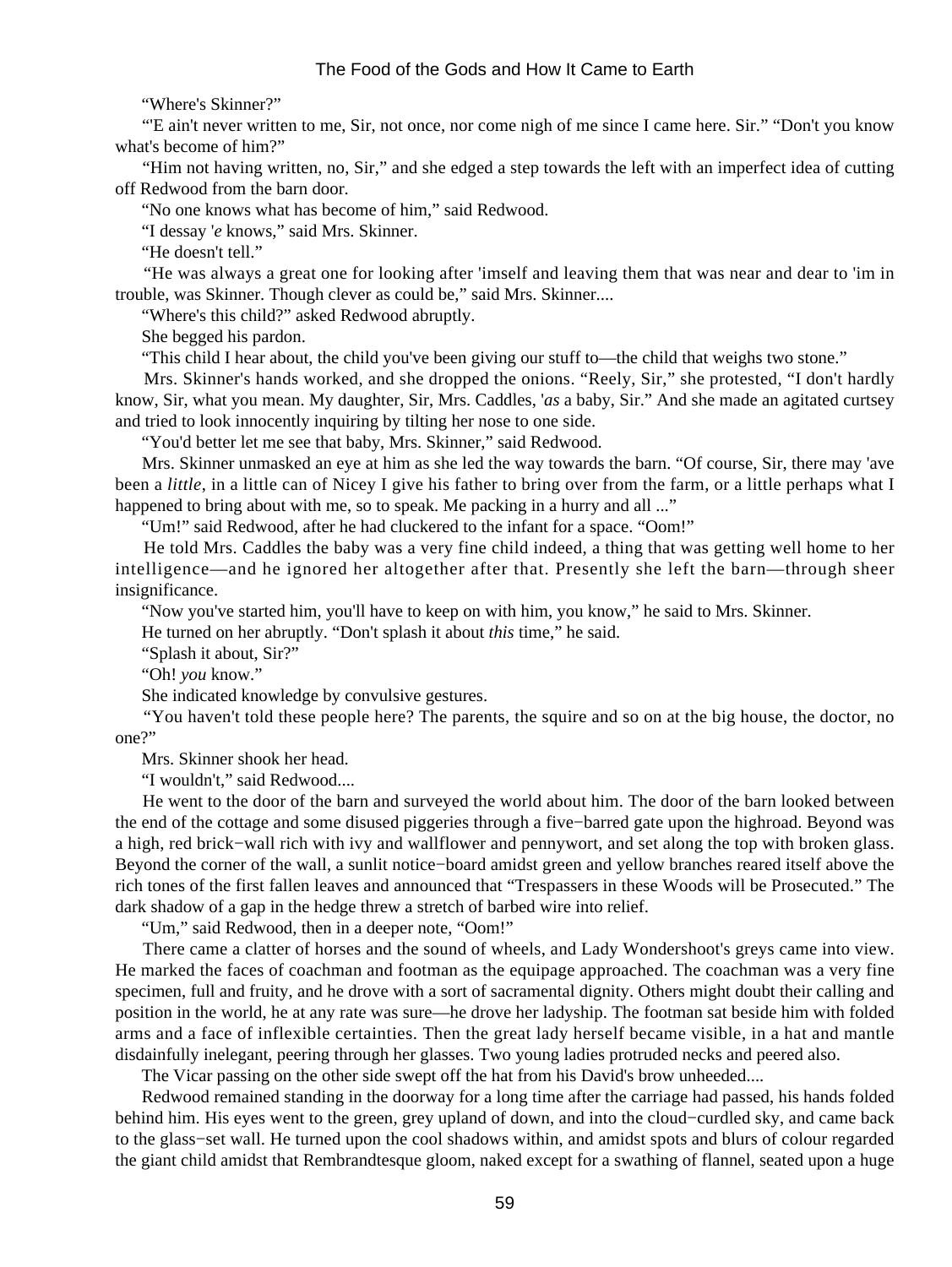truss of straw and playing with its toes.

"I begin to see what we have done," he said.

He mused, and young Caddles and his own child and Cossar's brood mingled in his musing.

He laughed abruptly. "Good Lord!" he said at some passing thought.

 He roused himself presently and addressed Mrs. Skinner. "Anyhow he mustn't be tortured by a break in his food. That at least we can prevent. I shall send you a can every six months. That ought to do for him all right."

 Mrs. Skinner mumbled something about "if you think so, Sir," and "probably got packed by mistake.... Thought no harm in giving him a little," and so by the aid of various aspen gestures indicated that she understood.

So the child went on growing.

And growing.

 "Practically," said Lady Wondershoot, "he's eaten up every calf in the place. If I have any more of this sort of thing from that man Caddies—"

VII.

 But even so secluded a place as Cheasing Eyebright could not rest for long in the theory of Hypertrophy—Contagious or not—in view of the growing hubbub about the Food. In a little while there were painful explanations for Mrs. Skinner—explanations that reduced her to speechless mumblings of her remaining tooth—explanations that probed her and ransacked her and exposed her—until at last she was driven to take refuge from a universal convergence of blame in the dignity of inconsolable widowhood. She turned her eye—which she constrained to be watery—upon the angry Lady of the Manor, and wiped suds from her hands.

"You forget, my lady, what I'm bearing up under."

And she followed up this warning note with a slightly defiant:

"It's 'IM I think of, my lady, night *and* day."

She compressed her lips, and her voice flattened and faltered: "Bein' et, my lady."

 And having established herself on these grounds, she repeated the affirmation her ladyship had refused before. "I 'ad no more idea what I was giving the child, my lady, than any one *could* 'ave...."

 Her ladyship turned her mind in more hopeful directions, wigging Caddles of course tremendously by the way. Emissaries, full of diplomatic threatenings, entered the whirling lives of Bensington and Redwood. They presented themselves as Parish Councillors, stolid and clinging phonographically to prearranged statements. "We hold you responsible, Mister Bensington, for the injury inflicted upon our parish, Sir. We hold you responsible."

 A firm of solicitors, with a snake of a style—Banghurst, Brown, Flapp, Codlin, Brown, Tedder, and Snoxton, they called themselves, and appeared invariably in the form of a small rufous cunning−looking gentleman with a pointed nose—said vague things about damages, and there was a polished personage, her ladyship's agent, who came in suddenly upon Redwood one day and asked, "Well, Sir, and what do you propose to do?"

 To which Redwood answered that he proposed to discontinue supplying the food for the child, if he or Bensington were bothered any further about the matter. "I give it for nothing as it is," he said, "and the child will yell your village to ruins before it dies if you don't let it have the stuff. The child's on your hands, and you have to keep it. Lady Wondershoot can't always be Lady Bountiful and Earthly Providence of her parish without sometimes meeting a responsibility, you know."

 "The mischief's done," Lady Wondershoot decided when they told her—with expurgations—what Redwood had said.

"The mischief's done," echoed the Vicar.

Though indeed as a matter of fact the mischief was only beginning.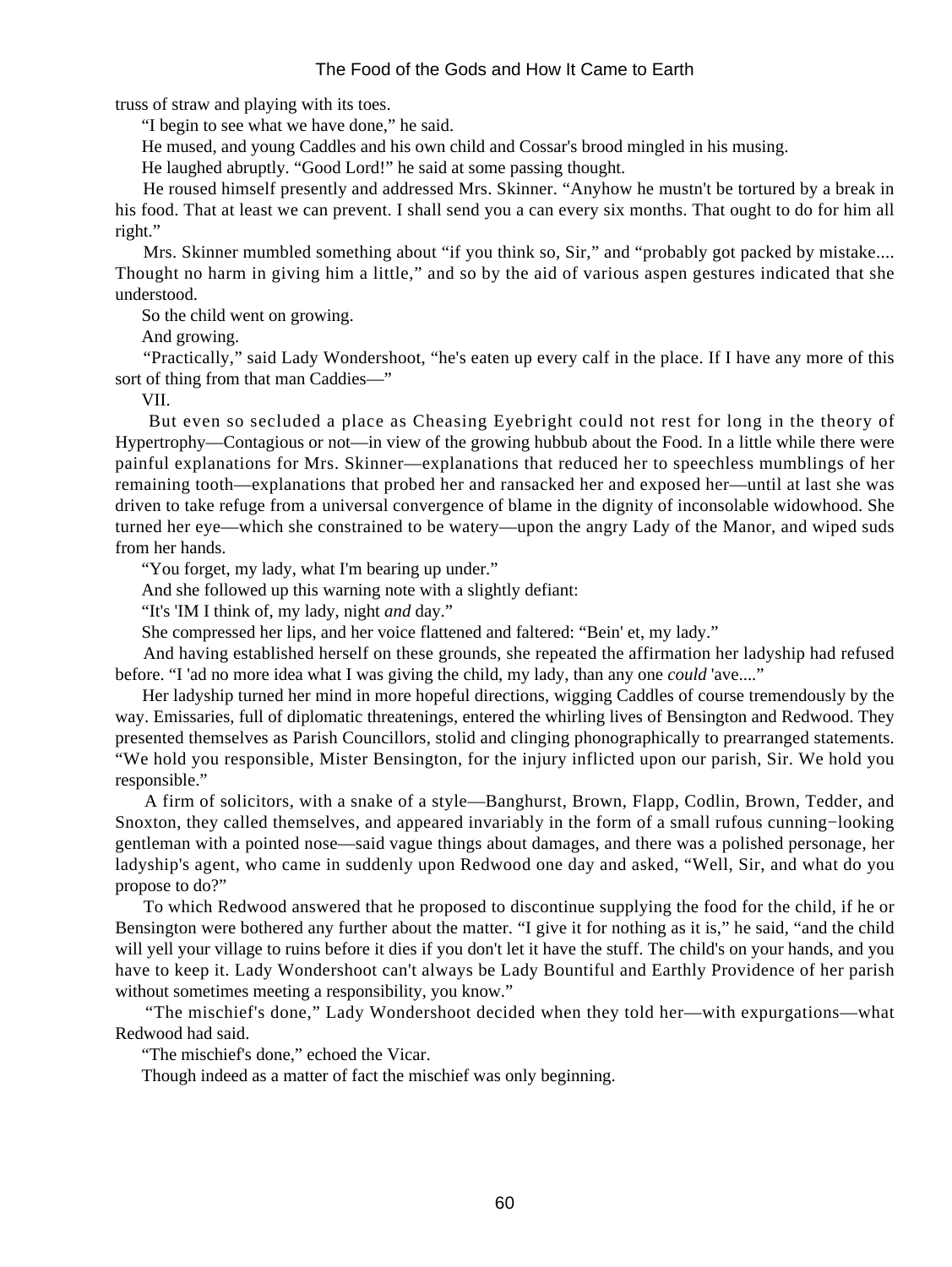# **CHAPTER THE SECOND. THE BRAT GIGANTIC.**

#### I.

 The giant child was ugly—the Vicar would insist. "He always had been ugly—as all excessive things must be." The Vicar's views had carried him out of sight of just judgment in this matter. The child was much subjected to snapshots even in that rustic retirement, and their net testimony is against the Vicar, testifying that the young monster was at first almost pretty, with a copious curl of hair reaching to his brow and a great readiness to smile. Usually Caddles, who was slightly built, stands smiling behind the baby, perspective emphasising his relative smallness.

 After the second year the good looks of the child became more subtle and more contestable. He began to grow, as his unfortunate grandfather would no doubt have put it, "rank." He lost colour and developed an increasing effect of being somehow, albeit colossal, yet slight. He was vastly delicate. His eyes and something about his face grew finer—grew, as people say, "interesting." His hair, after one cutting, began to tangle into a mat. "It's the degenerate strain coming out in him," said the parish doctor, marking these things, but just how far he was right in that, and just how far the youngster's lapse from ideal healthfulness was the result of living entirely in a whitewashed barn upon Lady Wondershoot's sense of charity tempered by justice, is open to question.

 The photographs of him that present him from three to six show him developing into a round−eyed, flaxen−haired youngster with a truncated nose and a friendly stare. There lurks about his lips that never very remote promise of a smile that all the photographs of the early giant children display. In summer he wears loose garments of ticking tacked together with string; there is usually one of those straw baskets upon his head that workmen use for their tools, and he is barefooted. In one picture he grins broadly and holds a bitten melon in his hand.

 The winter pictures are less numerous and satisfactory. He wears huge sabots—no doubt of beechwoods and (as fragments of the inscription "John Stickells, Iping," show) sacks for socks, and his trousers and jacket are unmistakably cut from the remains of a gaily patterned carpet. Underneath that there were rude swathings of flannel; five or six yards of flannel are tied comforter−fashion about his neck. The thing on his head is probably another sack. He stares, sometimes smiling, sometimes a little ruefully, at the camera. Even when he was only five years old, one sees that half whimsical wrinkling over his soft brown eyes that characterised his face.

 He was from the first, the Vicar always declared, a terrible nuisance about the village. He seems to have had a proportionate impulse to play, much curiosity and sociability, and in addition there was a certain craving within him—I grieve to say—for more to eat. In spite of what Mrs. Greenfield called an "*excessively* generous" allowance of food from Lady Wondershoot, he displayed what the doctor perceived at once was the "Criminal Appetite." It carries out only too completely Lady Wondershoot's worst experiences of the lower classes—that in spite of an allowance of nourishment inordinately beyond what is known to be the maximum necessity even of an adult human being, the creature was found to steal. And what he stole he ate with an inelegant voracity. His great hand would come over garden walls; he would covet the very bread in the bakers' carts. Cheeses went from Marlow's store loft, and never a pig trough was safe from him. Some farmer walking over his field of swedes would find the great spoor of his feet and the evidence of his nibbling hunger—a root picked here, a root picked there, and the holes, with childish cunning, heavily erased. He ate a swede as one devours a radish. He would stand and eat apples from a tree, if no one was about, as normal children eat blackberries from a bush. In one way at any rate this shortness of provisions was good for the peace of Cheasing Eyebright—for many years he ate up every grain very nearly of the Food of the Gods that was given him....

 Indisputably the child was troublesome and out of place, "He was always about," the Vicar used to say. He could not go to school; he could not go to church by virtue of the obvious limitations of its cubical content. There was some attempt to satisfy the spirit of that "most foolish and destructive law"—I quote the Vicar—the Elementary Education Act of 1870, by getting him to sit outside the open window while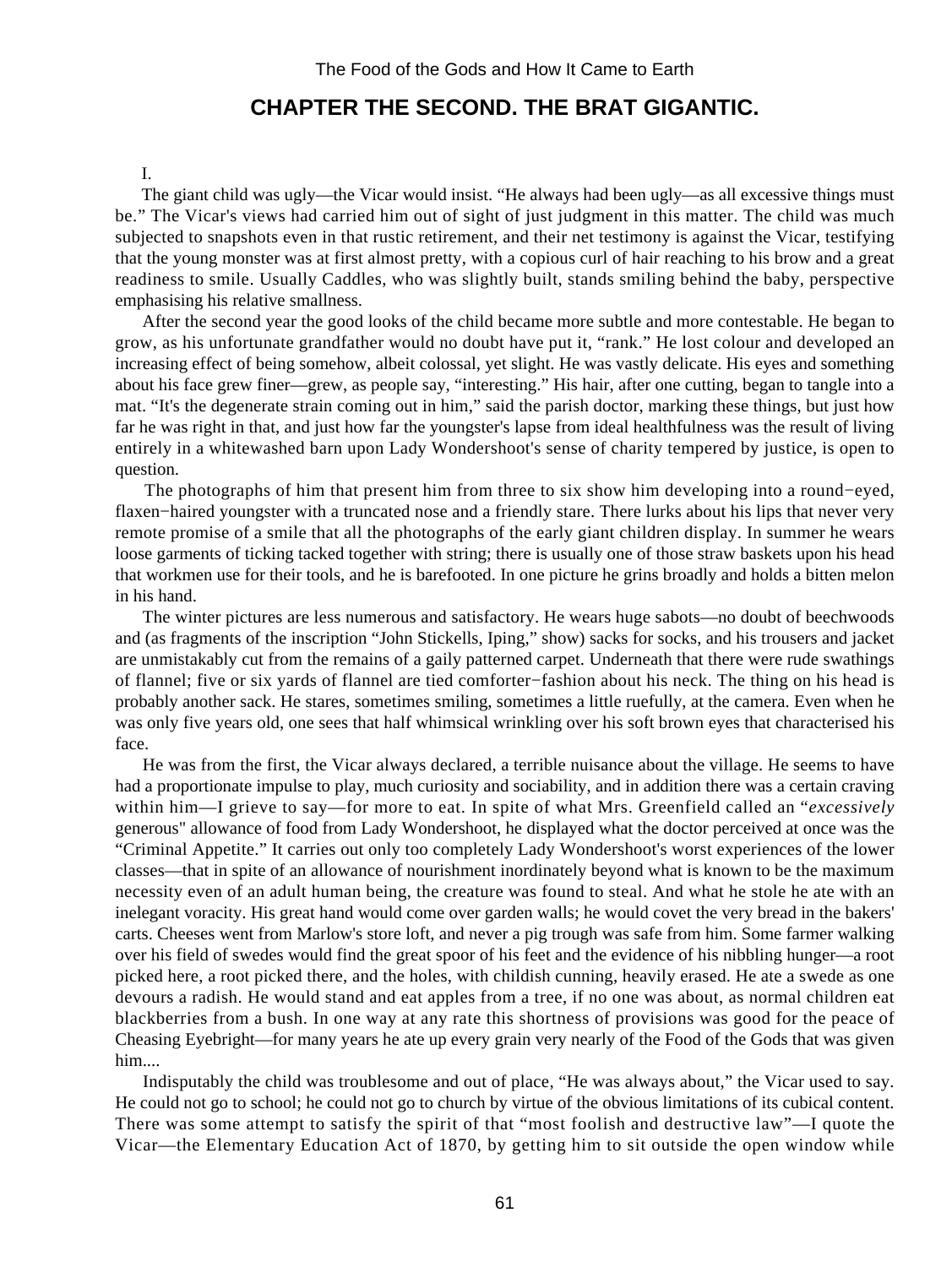instruction was going on within. But his presence there destroyed the discipline of the other children. They were always popping up and peering at him, and every time he spoke they laughed together. His voice was so odd! So they let him stay away.

 Nor did they persist in pressing him to come to church, for his vast proportions were of little help to devotion. Yet there they might have had an easier task; there are good reasons for guessing there were the germs of religious feeling somewhere in that big carcase. The music perhaps drew him. He was often in the churchyard on a Sunday morning, picking his way softly among the graves after the congregation had gone in, and he would sit the whole service out beside the porch, listening as one listens outside a hive of bees.

 At first he showed a certain want of tact; the people inside would hear his great feet crunch restlessly round their place of worship, or become aware of his dim face peering in through the stained glass, half curious, half envious, and at times some simple hymn would catch him unawares, and he would howl lugubriously in a gigantic attempt at unison. Whereupon little Sloppet, who was organ−blower and verger and beadle and sexton and bell−ringer on Sundays, besides being postman and chimney−sweep all the week, would go out very briskly and valiantly and send him mournfully away. Sloppet, I am glad to say, felt it—in his more thoughtful moments at any rate. It was like sending a dog home when you start out for a walk, he told me.

 But the intellectual and moral training of young Caddles, though fragmentary, was explicit. From the first, Vicar, mother, and all the world, combined to make it clear to him that his giant strength was not for use. It was a misfortune that he had to make the best of. He had to mind what was told him, do what was set him, be careful never to break anything nor hurt anything. Particularly he must not go treading on things or jostling against things or jumping about. He had to salute the gentlefolks respectful and be grateful for the food and clothing they spared him out of their riches. And he learnt all these things submissively, being by nature and habit a teachable creature and only by food and accident gigantic.

 For Lady Wondershoot, in these early days, he displayed the profoundest awe. She found she could talk to him best when she was in short skirts and had her dog−whip, and she gesticulated with that and was always a little contemptuous and shrill. But sometimes the Vicar played master—a minute, middle−aged, rather breathless David pelting a childish Goliath with reproof and reproach and dictatorial command. The monster was now so big that it seems it was impossible for any one to remember he was after all only a child of seven, with all a child's desire for notice and amusement and fresh experience, with all a child's craving for response, attention and affection, and all a child's capacity for dependence and unrestricted dulness and misery.

 The Vicar, walking down the village road some sunlit morning, would encounter an ungainly eighteen feet of the Inexplicable, as fantastic and unpleasant to him as some new form of Dissent, as it padded fitfully along with craning neck, seeking, always seeking the two primary needs of childhood—something to eat and something with which to play.

 There would come a look of furtive respect into the creature's eyes and an attempt to touch the matted forelock.

 In a limited way the Vicar had an imagination—at any rate, the remains of one—and with young Caddles it took the line of developing the huge possibilities of personal injury such vast muscles must possess. Suppose a sudden madness—! Suppose a mere lapse into disrespect—! However, the truly brave man is not the man who does not feel fear but the man who overcomes it. Every time and always the Vicar got his imagination under. And he used always to address young Caddles stoutly in a good clear service tenor.

"Being a good boy, Albert Edward?"

And the young giant, edging closer to the wall and blushing deeply, would answer, "Yessir—trying."

 "Mind you do," said the Vicar, and would go past him with at most a slight acceleration of his breathing. And out of respect for his manhood he made it a rule, whatever he might fancy, never to look back at the danger, when once it was passed.

 In a fitful manner the Vicar would give young Caddles private tuition. He never taught the monster to read—it was not needed; but he taught him the more important points of the Catechism—his duty to his neighbour for example, and of that Deity who would punish Caddles with extreme vindictiveness if ever he ventured to disobey the Vicar and Lady Wondershoot. The lessons would go on in the Vicar's yard, and passers−by would hear that great cranky childish voice droning out the essential teachings of the Established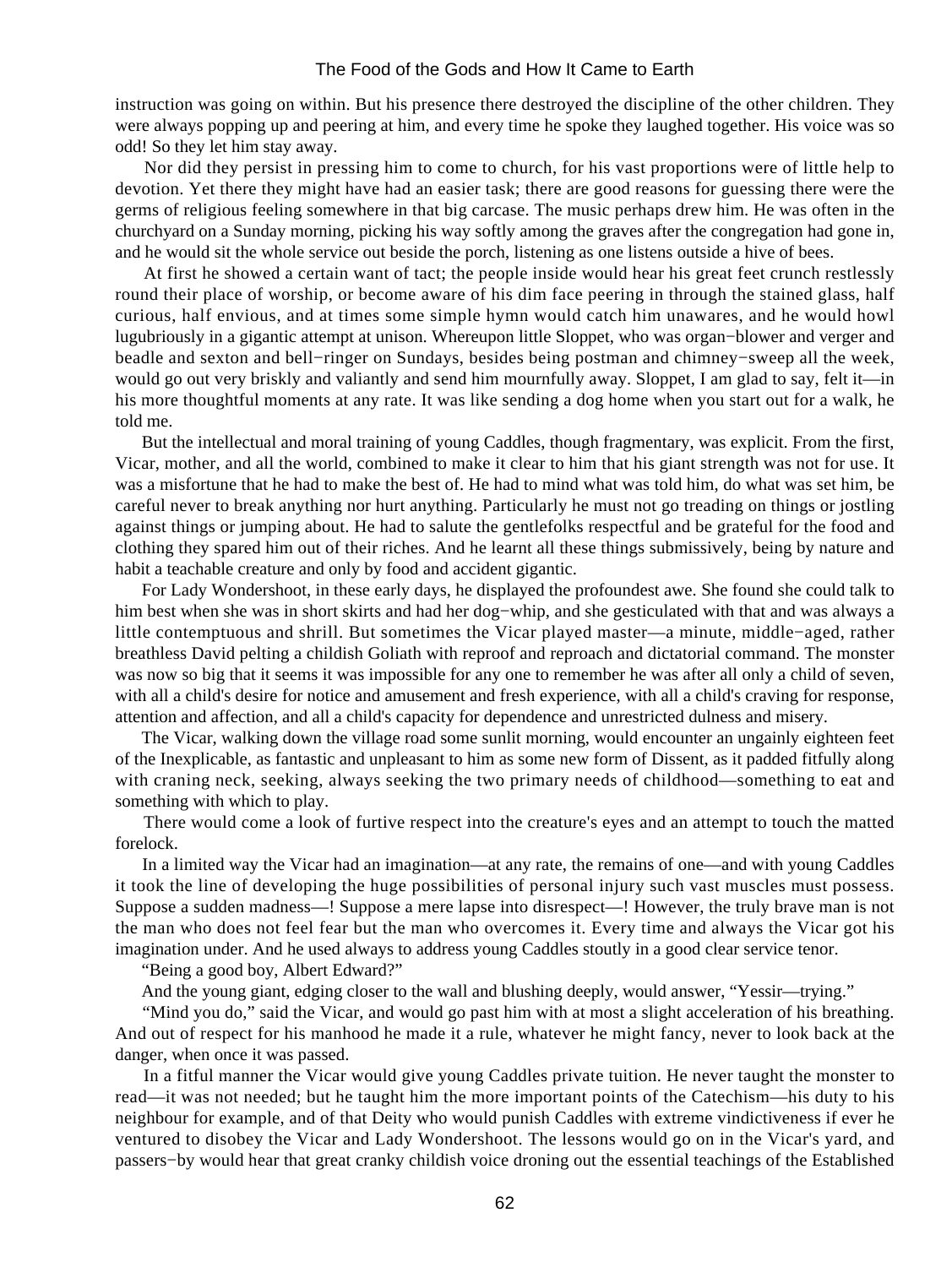#### Church.

 "To onner 'n 'bey the King and allooer put 'nthority under 'im. To s'bmit meself t'all my gov'ners, teachers, spir'shall pastors an' masters. To order myself lowly 'n rev'rently t'all my betters—"

 Presently it became evident that the effect of the growing giant on unaccustomed horses was like that of a camel, and he was told to keep off the highroad, not only near the shrubbery (where the oafish smile over the wall had exasperated her ladyship extremely), but altogether. That law he never completely obeyed, because of the vast interest the highroad had for him. But it turned what had been his constant resort into a stolen pleasure. He was limited at last almost entirely to old pasture and the Downs.

 I do not know what he would have done if it had not been for the Downs. There there were spaces where he might wander for miles, and over these spaces he wandered. He would pick branches from trees and make insane vast nosegays there until he was forbidden, take up sheep and put them in neat rows, from which they immediately wandered (at this he invariably laughed very heartily), until he was forbidden, dig away the turf, great wanton holes, until he was forbidden....

 He would wander over the Downs as far as the hill above Wreckstone, but not farther, because there he came upon cultivated land, and the people, by reason of his depredations upon their root−crops, and inspired moreover by a sort of hostile timidity his big unkempt appearance frequently evoked, always came out against him with yapping dogs to drive him away. They would threaten him and lash at him with cart whips. I have heard that they would sometimes fire at him with shot guns. And in the other direction he ranged within sight of Hickleybrow. From above Thursley Hanger he could get a glimpse of the London, Chatham, and Dover railway, but ploughed fields and a suspicious hamlet prevented his nearer access.

 And after a time there came boards—great boards with red letters that barred him in every direction. He could not read what the letters said: "Out of Bounds," but in a little while he understood. He was often to be seen in those days, by the railway passengers, sitting, chin on knees, perched up on the Down hard by the Thursley chalk pits, where afterwards he was set working. The train seemed to inspire a dim emotion of friendliness in him, and sometimes he would wave an enormous hand at it, and sometimes give it a rustic incoherent hail.

 "Big," the peering passenger would say. "One of these Boom children. They say, Sir, quite unable to do anything for itself—little better than an idiot in fact, and a great burden on the locality."

"Parents quite poor, I'm told."

"Lives on the charity of the local gentry."

Every one would stare intelligently at that distant squatting monstrous figure for a space.

 "Good thing that was put a stop to," some spacious thinking mind would suggest. "Nice to 'ave a few thousand of *them* on the rates, eh?"

 And usually there was some one wise enough to tell this philosopher: "You're about Right there, Sir," in hearty tones.

II.

He had his bad days.

There was, for example, that trouble with the river.

 He made little boats out of whole newspapers, an art he learnt by watching the Spender boy, and he set them sailing down the stream—great paper cocked−hats. When they vanished under the bridge which marks the boundary of the strictly private grounds about Eyebright House, he would give a great shout and run round and across Tormat's new field—Lord! how Tormat's pigs did scamper, to be sure, and turn their good fat into lean muscle!—and so to meet his boats by the ford. Right across the nearer lawns these paper boats of his used to go, right in front of Eyebright House, right under Lady Wondershoot's eyes! Disorganising folded newspapers! A pretty thing!

 Gathering enterprise from impunity, he began babyish hydraulic engineering. He delved a huge port for his paper fleets with an old shed door that served him as a spade, and, no one chancing to observe his operations just then, he devised an ingenious canal that incidentally flooded Lady Wondershoot's ice−house, and finally he dammed the river. He dammed it right across with a few vigorous doorfuls of earth—he must have worked like an avalanche—and down came a most amazing spate through the shrubbery and washed away Miss Spinks and her easel and the most promising water−colour sketch she had ever begun, or, at any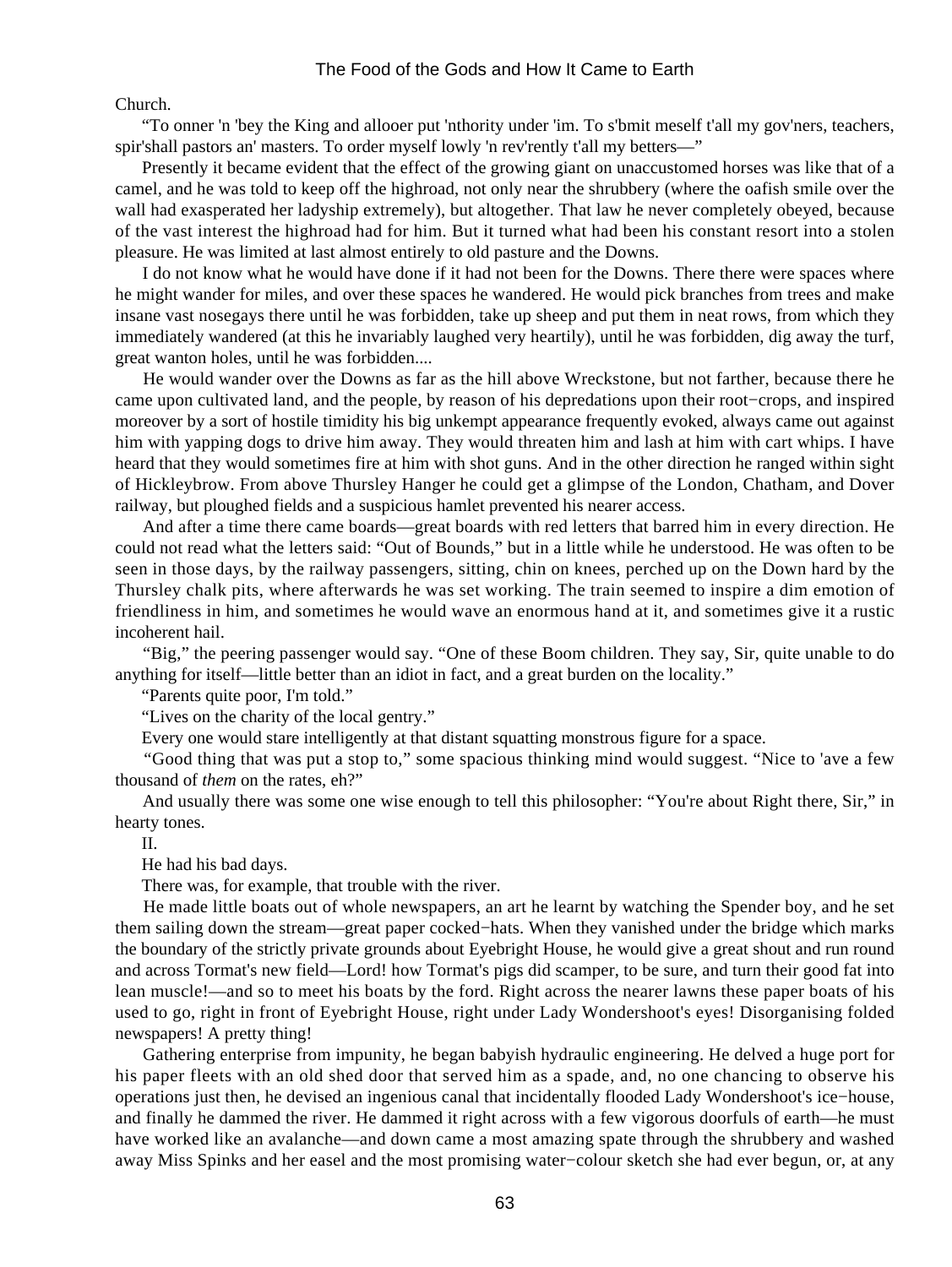rate, it washed away her easel and left her wet to the knees and dismally tucked up in flight to the house, and thence the waters rushed through the kitchen garden, and so by the green door into the lane and down into the riverbed again by Short's ditch.

 Meanwhile, the Vicar, interrupted in conversation with the blacksmith, was amazed to see distressful stranded fish leaping out of a few residual pools, and heaped green weed in the bed of the stream, where ten minutes before there had been eight feet and more of clear cool water.

 After that, horrified at his own consequences, young Caddles fled his home for two days and nights. He returned only at the insistent call of hunger, to bear with stoical calm an amount of violent scolding that was more in proportion to his size than anything else that had ever before fallen to his lot in the Happy Village.

III.

 Immediately after that affair Lady Wondershoot, casting about for exemplary additions to the abuse and fastings she had inflicted, issued a Ukase. She issued it first to her butler, and very suddenly, so that she made him jump. He was clearing away the breakfast things, and she was staring out of the tall window on the terrace where the fawns would come to be fed. "Jobbet," she said, in her most imperial voice—"Jobbet, this Thing must work for its living."

 And she made it quite clear not only to Jobbet (which was easy), but to every one else in the village, including young Caddles, that in this matter, as in all things, she meant what she said.

"Keep him employed," said Lady Wondershoot. "That's the tip for Master Caddles."

 "It's the Tip, I fancy, for all Humanity," said the Vicar. "The simple duties, the modest round, seedtime and harvest—"

 "Exactly," said Lady Wondershoot. "What *I* always say. Satan finds some mischief still for idle hands to do. At any rate among the labouring classes. We bring up our under−housemaids on that principle, always. What shall we set him to do?"

 That was a little difficult. They thought of many things, and meanwhile they broke him in to labour a bit by using him instead of a horse messenger to carry telegrams and notes when extra speed was needed, and he also carried luggage and packing−cases and things of that sort very conveniently in a big net they found for him. He seemed to like employment, regarding it as a sort of game, and Kinkle, Lady Wondershoot's agent, seeing him shift a rockery for her one day, was struck by the brilliant idea of putting him into her chalk quarry at Thursley Hanger, hard by Hickleybrow. This idea was carried out, and it seemed they had settled his problem.

 He worked in the chalk pit, at first with the zest of a playing child, and afterwards with an effect of habit—delving, loading, doing all the haulage of the trucks, running the full ones down the lines towards the siding, and hauling the empty ones up by the wire of a great windlass—working the entire quarry at last single−handed.

 I am told that Kinkle made a very good thing indeed out of him for Lady Wondershoot, consuming as he did scarcely anything but his food, though that never restrained her denunciation of "the Creature" as a gigantic parasite upon her charity....

 At that time he used to wear a sort of smock of sacking, trousers of patched leather, and iron−shod sabots. Over his head was sometimes a queer thing—a worn−out beehive straw chair it was, but usually he went bareheaded. He would be moving about the pit with a powerful deliberation, and the Vicar on his constitutional round would get there about midday to find him shamefully eating his vast need of food with his back to all the world.

 His food was brought to him every day, a mess of grain in the husk, in a truck—a small railway truck, like one of the trucks he was perpetually filling with chalk, and this load he used to char in an old limekiln and then devour. Sometimes he would mix with it a bag of sugar. Sometimes he would sit licking a lump of such salt as is given to cows, or eating a huge lump of dates, stones and all, such as one sees in London on barrows. For drink he walked to the rivulet beyond the burnt−out site of the Experimental Farm at Hickleybrow and put down his face to the stream. It was from his drinking in that way after eating that the Food of the Gods did at last get loose, spreading first of all in huge weeds from the river−side, then in big frogs, bigger trout and stranding carp, and at last in a fantastic exuberance of vegetation all over the little valley.

And after a year or so the queer monstrous grub things in the field before the blacksmith's grew so big and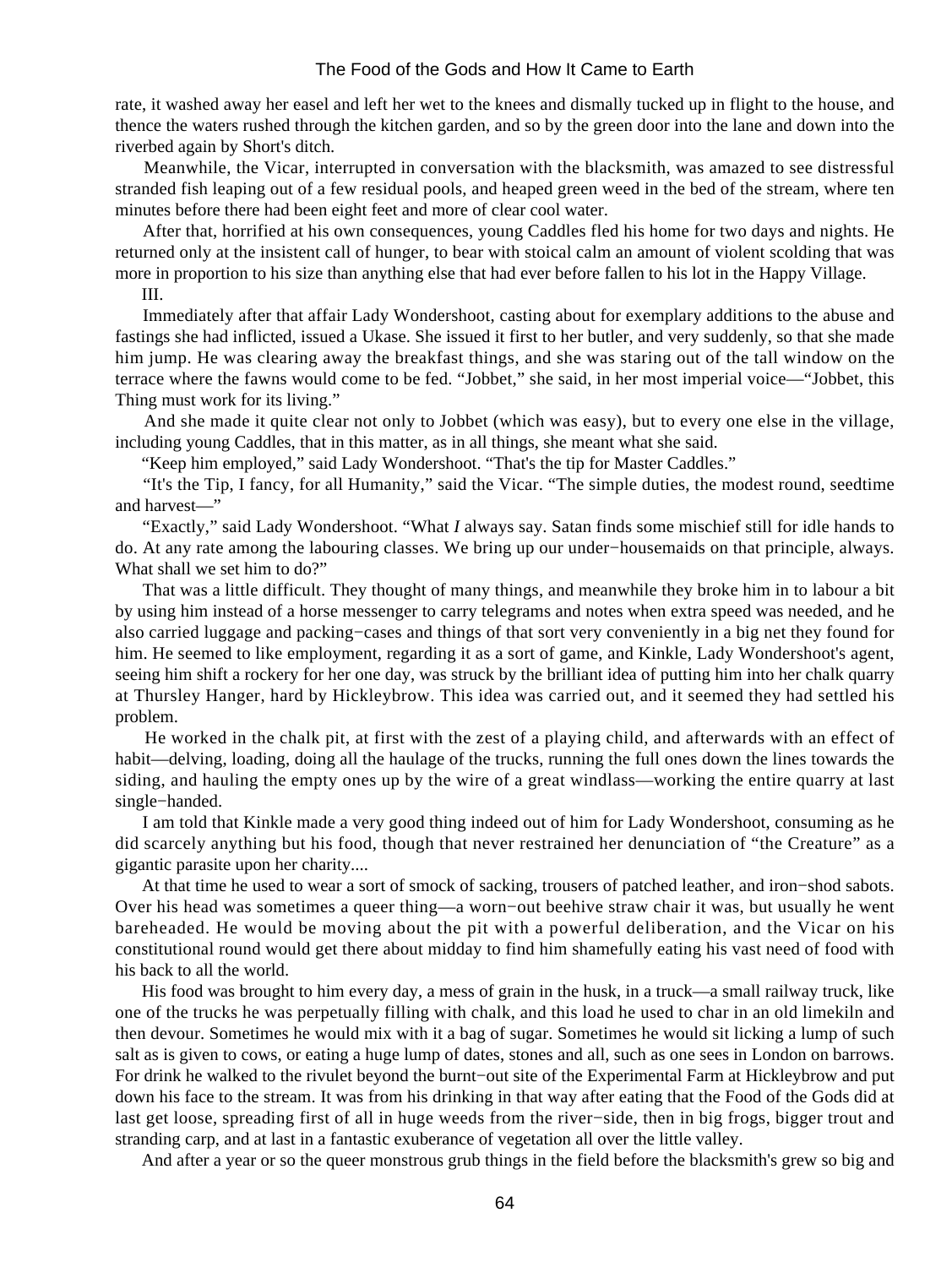developed into such frightful skipjacks and cockchafers—motor cockchafers the boys called them—that they drove Lady Wondershoot abroad.

IV.

 But soon the Food was to enter upon a new phase of its work in him. In spite of the simple instructions of the Vicar—instructions intended to round off the modest natural life befitting a giant peasant, in the most complete and final manner—he began to ask questions, to inquire into things, to *think*. As he grew from boyhood to adolescence it became increasingly evident that his mind had processes of its own—out of the Vicar's control. The Vicar did his best to ignore this distressing phenomenon, but still—he could feel it there.

 The young giant's material for thought lay about him. Quite involuntarily, with his spacious views, his constant overlooking of things, he must have seen a good deal of human life, and as it grew clearer to him that he too, save for this clumsy greatness of his, was also human, he must have come to realise more and more just how much was shut against him by his melancholy distinction. The sociable hum of the school, the mystery of religion that was partaken in such finery, and which exhaled so sweet a strain of melody, the jovial chorusing from the Inn, the warmly glowing rooms, candle−lit and fire−lit, into which he peered out of the darkness, or again the shouting excitement, the vigour of flannelled exercise upon some imperfectly understood issue that centred about the cricket−field—all these things must have cried aloud to his companionable heart. It would seem that as his adolescence crept upon him, he began to take a very considerable interest in the proceedings of lovers, in those preferences and pairings, those close intimacies that are so cardinal in life.

 One Sunday, just about that hour when the stars and the bats and the passions of rural life come out, there chanced to be a young couple "kissing each other a bit" in Love Lane, the deep hedged lane that runs out back towards the Upper Lodge. They were giving their little emotions play, as secure in the warm still twilight as any lovers could be. The only conceivable interruption they thought possible must come pacing visibly up the lane; the twelve−foot hedge towards the silent Downs seemed to them an absolute guarantee.

Then suddenly—incredibly—they were lifted and drawn apart.

 They discovered themselves held up, each with a finger and thumb under the armpits, and with the perplexed brown eyes of young Caddles scanning their warm flushed faces. They were naturally dumb with the emotions of their situation.

"*Why* do you like doing that?" asked young Caddies.

 I gather the embarrassment continued until the swain remembering his manhood, vehemently, with loud shouts, threats, and virile blasphemies, such as became the occasion, bade young Caddies under penalties put them down. Whereupon young Caddies, remembering his manners, did put them down politely and very carefully, and conveniently near for a resumption of their embraces, and having hesitated above them for a while, vanished again into the twilight ...

 "But I felt precious silly," the swain confided to me. "We couldn't 'ardly look at one another—bein' caught like that.

"Kissing we was—*you* know.

"And the cur'ous thing is, she blamed it all on to me," said the swain.

"Flew out something outrageous, and wouldn't 'ardly speak to me all the way 'ome...."

 The giant was embarking upon investigations, there could be no doubt. His mind, it became manifest, was throwing up questions. He put them to few people as yet, but they troubled him. His mother, one gathers, sometimes came in for cross−examination.

 He used to come into the yard behind his mother's cottage, and, after a careful inspection of the ground for hens and chicks, he would sit down slowly with his back against the barn. In a minute the chicks, who liked him, would be pecking all over him at the mossy chalk−mud in the seams of his clothing, and if it was blowing up for wet, Mrs. Caddies' kitten, who never lost her confidence in him, would assume a sinuous form and start scampering into the cottage, up to the kitchen fender, round, out, up his leg, up his body, right up to his shoulder, meditative moment, and then scat! back again, and so on. Sometimes she would stick her claws in his face out of sheer gaiety of heart, but he never dared to touch her because of the uncertain weight of his hand upon a creature so frail. Besides, he rather liked to be tickled. And after a time he would put some clumsy questions to his mother.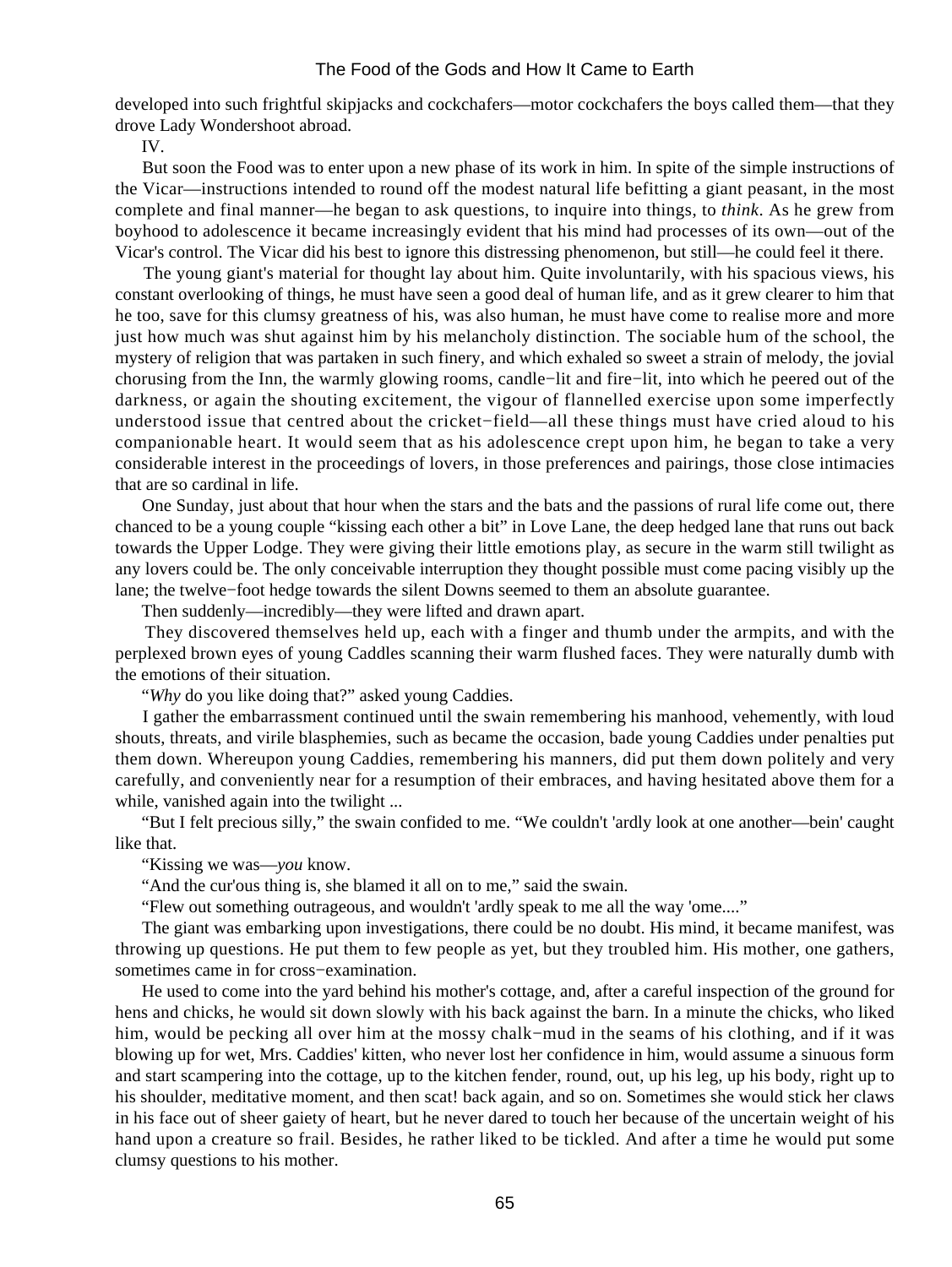"Mother," he would say, "if it's good to work, why doesn't every one work?"

His mother would look up at him and answer, "It's good for the likes of us."

He would meditate, "*Why*?"

 And going unanswered, "What's work *for*, mother? Why do I cut chalk and you wash clothes, day after day, while Lady Wondershoot goes about in her carriage, mother, and travels off to those beautiful foreign countries you and I mustn't see, mother?"

"She's a lady," said Mrs. Caddles.

"Oh," said young Caddles, and meditated profoundly.

 "If there wasn't gentlefolks to make work for us to do," said Mrs. Caddles, "how should we poor people get a living?"

This had to be digested.

 "Mother," he tried again; "if there wasn't any gentlefolks, wouldn't things belong to people like me and you, and if they did—"

 "Lord sakes and *drat* the Boy!" Mrs. Caddles would say—she had with the help of a good memory become quite a florid and vigorous individuality since Mrs. Skinner died. "Since your poor dear grandma was took, there's no abiding you. Don't you arst no questions and you won't be told no lies. If once I was to start out answerin' you *serious*, y'r father 'd 'ave to go' and arst some one else for 'is supper—let alone finishing the washin'."

"All right, mother," he would say, after a wondering stare at her. "I didn't mean to worry."

And he would go on thinking.

V.

 He was thinking too four years after, when the Vicar, now no longer ripe but over−ripe, saw him for the last time of all. You figure the old gentleman visibly a little older now, slacker in his girth, a little coarsened and a little weakened in his thought and speech, with a quivering shakiness in his hand and a quivering shakiness in his convictions, but his eye still bright and merry for all the trouble the Food had caused his village and himself. He had been frightened at times and disturbed, but was he not alive still and the same still? and fifteen long years—a fair sample of eternity—had turned the trouble into use and wont.

 "It was a disturbance, I admit," he would say, "and things are different—different in many ways. There was a time when a boy could weed, but now a man must go out with axe and crowbar—in some places down by the thickets at least. And it's a little strange still to us old−fashioned people for all this valley, even what used to be the river bed before they irrigated, to be under wheat—as it is this year—twenty−five feet high. They used the old−fashioned scythe here twenty years ago, and they would bring home the harvest on a wain—rejoicing—in a simple honest fashion. A little simple drunkenness, a little frank love−making, to conclude ... poor dear Lady Wondershoot—she didn't like these Innovations. Very conservative, poor dear lady! A touch of the eighteenth century about her, I always Said. Her language for example ... Bluff vigour ...

 "She died comparatively poor. These big weeds got into her garden. She was not one of these gardening women, but she liked her garden in order—things growing where they were planted and as they were planted—under control ... The way things grew was unexpected—upset her ideas ... She didn't like the perpetual invasion of this young monster—at last she began to fancy he was always gaping at her over her wall ... She didn't like his being nearly as high as her house ... Jarred with her sense of proportion. Poor dear lady! I had hoped she would last my time. It was the big cockchafers we had for a year or so that decided her. They came from the giant larvae—nasty things as big as rats—in the valley turf ...

"And the ants no doubt weighed with her also.

 "Since everything was upset and there was no peace and quietness anywhere now, she said she thought she might just as well be at Monte Carlo as anywhere else. And she went.

 "She played pretty boldly, I'm told. Died in a hotel there. Very sad end... Exile... Not—not what one considers meet... A natural leader of our English people... Uprooted. So I...

 "Yet after all," harped the Vicar, "it comes to very little. A nuisance of course. Children cannot run about so freely as they used to do, what with ant bites and so forth. Perhaps it's as well ... There used to be talk—as though this stuff would revolutionise every−thing ... But there is something that defies all these forces of the New ... I don't know of course. I'm not one of your modern philosophers—explain everything with ether and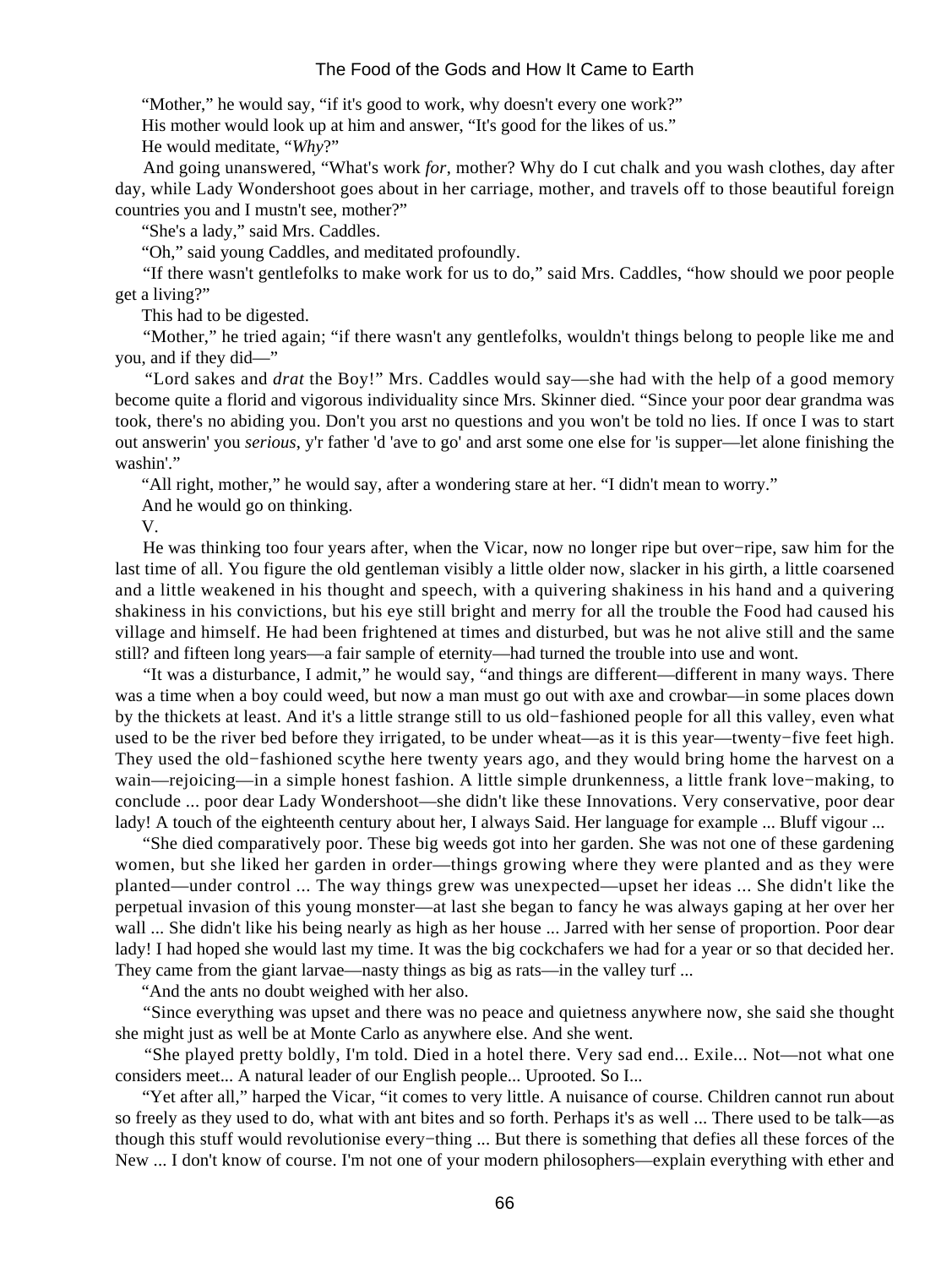atoms. Evolution. Rubbish like that. What I mean is something the 'Ologies don't include. Matter of reason—not understanding. Ripe wisdom. Human nature. *Aere perennius.* ... Call it what you will."

And so at last it came to the last time.

 The Vicar had no intimation of what lay so close upon him. He did his customary walk, over by Farthing Down, as he had done it for more than a score of years, and so to the place whence he would watch young Caddies. He did the rise over by the chalk−pit crest a little puffily—he had long since lost the Muscular Christian stride of early days; but Caddies was not at his work, and then, as he skirted the thicket of giant bracken that was beginning to obscure and overshadow the Hanger, he came upon the monster's huge form seated on the hill—brooding as it were upon the world. Caddies' knees were drawn up, his cheek was on his hand, his head a little aslant. He sat with his shoulder towards the Vicar, so that those perplexed eyes could not be seen. He must have been thinking very intently—at any rate he was sitting very still ...

 He never turned round. He never knew that the Vicar, who had played so large a part in shaping his life, looked then at him for the very last of innumerable times—did not know even that he was there. (So it is so many partings happen.) The Vicar was struck at the time by the fact that, after all, no one on earth had the slightest idea of what this great monster thought about when he saw fit to rest from his labours. But he was too indolent to follow up that new theme that day; he fell back from its suggestion into his older grooves of thought.

 "*Aere−perennius,"* he whispered, walking slowly homeward by a path that no longer ran straight athwart the turf after its former fashion, but wound circuitously to avoid new sprung tussocks of giant grass. "No! nothing is changed. Dimensions are nothing. The simple round, the common way—"

 And that night, quite painlessly, and all unknowing, he himself went the common way—out of this Mystery of Change he had spent his life in denying.

 They buried him in the churchyard of Cheasing Eyebright, near to the largest yew, and the modest tombstone bearing his epitaph—it ended with: *Ut in Principio, nunc est et semper*—was almost immediately hidden from the eye of man by a spread of giant, grey tasselled grass too stout for scythe or sheep, that came sweeping like a fog over the village out of the germinating moisture of the valley meadows in which the Food of the Gods had been working.

# **BOOK III. THE HARVEST OF THE FOOD.**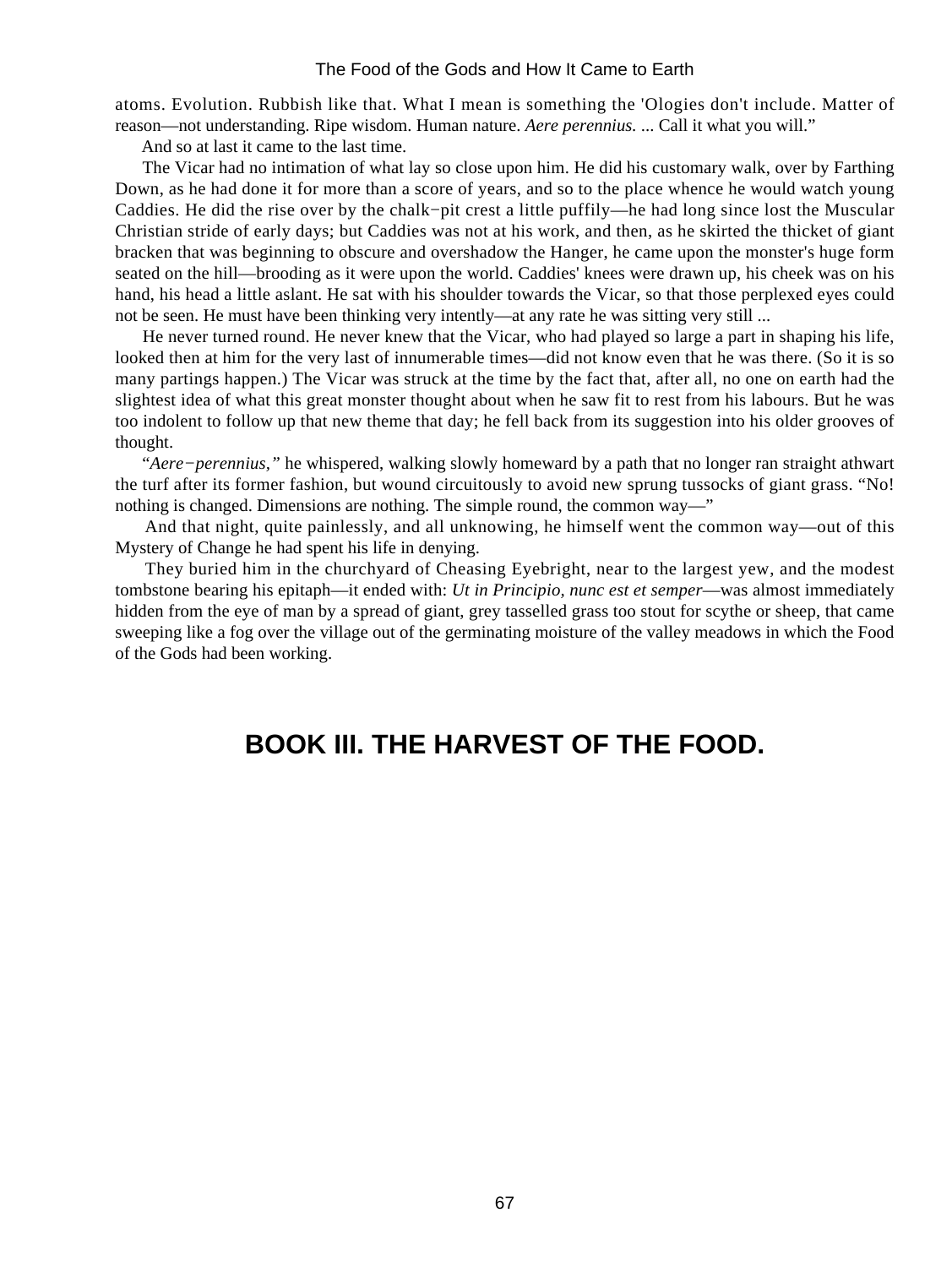# **CHAPTER THE FIRST. THE ALTERED WORLD.**

#### I.

 Change played in its new fashion with the world for twenty years. To most men the new things came little by little and day by day, remarkably enough, but not so abruptly as to overwhelm. But to one man at least the full accumulation of those two decades of the Food's work was to be revealed suddenly and amazingly in one day. For our purpose it is convenient to take him for that one day and to tell something of the things he saw. This man was a convict, a prisoner for life—his crime is no concern of ours—whom the law saw fit to pardon after twenty years. One summer morning this poor wretch, who had left the world a young man of three−and−twenty, found himself thrust out again from the grey simplicity of toil and discipline, that had become his life, into a dazzling freedom. They had put unaccustomed clothes upon him; his hair had been growing for some weeks, and he had parted it now for some days, and there he stood, in a sort of shabby and clumsy newness of body and mind, blinking with his eyes and blinking indeed with his soul, *outside* again, trying to realise one incredible thing, that after all he was again for a little while in the world of life, and for all other incredible things, totally unprepared. He was so fortunate as to have a brother who cared enough for their distant common memories to come and meet him and clasp his hand—a brother he had left a little lad, and who was now a bearded prosperous man—whose very eyes were unfamiliar. And together he and this stranger from his kindred came down into the town of Dover, saying little to one another and feeling many things.

 They sat for a space in a public−house, the one answering the questions of the other about this person and that, reviving queer old points of view, brushing aside endless new aspects and new perspectives, and then it was time to go to the station and take the London train. Their names and the personal things they had to talk of do not matter to our story, but only the changes and all the strangeness that this poor returning soul found in the once familiar world.

 In Dover itself he remarked little except the goodness of beer from pewter—never before had there been such a draught of beer, and it brought tears of gratitude to his eyes. "Beer's as good as ever," said he, believing it infinitely better....

 It was only as the train rattled them past Folkestone that he could look out beyond his more immediate emotions, to see what had happened to the world. He peered out of the window. "It's sunny," he said for the twelfth time. "I couldn't ha' had better weather." And then for the first time it dawned upon him that there were novel disproportions in the world. "Lord sakes," he cried, sitting up and looking animated for the first time, "but them's mortal great thissels growing out there on the bank by that broom. If so be they *be* thissels? Or 'ave I been forgetting?" But they were thistles, and what he took for tall bushes of broom was the new grass, and amidst these things a company of British soldiers—red−coated as ever—was skirmishing in accordance with the directions of the drill book that had been partially revised after the Boer War. Then whack! into a tunnel, and then into Sandling Junction, which was now embedded and dark—its lamps were all alight—in a great thicket of rhododendron that had crept out of some adjacent gardens and grown enormously up the valley. There was a train of trucks on the Sandgate siding piled high with rhododendron logs, and here it was the returning citizen heard first of Boomfood.

 As they sped out into a country again that seemed absolutely unchanged, the two brothers were hard at their explanations. The one was full of eager, dull questions; the other had never thought, had never troubled to see the thing as a single fact, and he was allusive and difficult to follow. "It's this here Boomfood stuff," he said, touching his bottom rock of knowledge. "Don't you know? 'Aven't they told you—any of 'em? Boomfood! You know—Boomfood. What all the election's about. Scientific sort of stuff. 'Asn't no one ever told you?"

He thought prison had made his brother a fearful duffer not to know that.

 They made wide shots at each other by way of question and answer. Between these scraps of talk were intervals of window−gazing. At first the man's interest in things was vague and general. His imagination had been busy with what old so−and−so would say, how so−and−so would look, how he would say to all and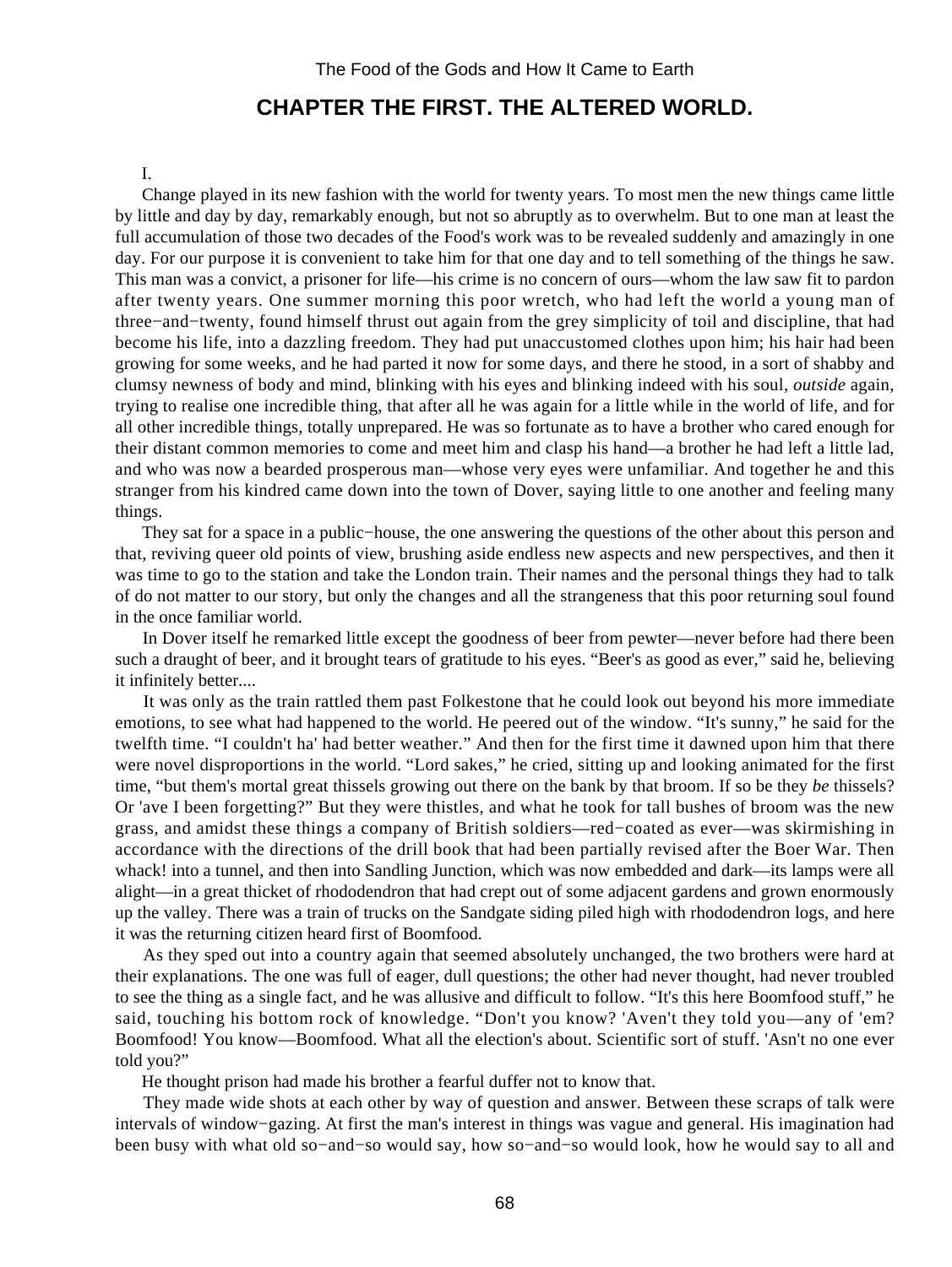sundry certain things that would present his "putting away" in a mitigated light. This Boomfood came in at first as it were a thing in an odd paragraph of the newspapers, then as a source of intellectual difficulty with his brother. But it came to him presently that Boomfood was persistently coming in upon any topic he began.

 In those days the world was a patchwork of transition, so that this great new fact came to him in a series of shocks of contrast. The process of change had not been uniform; it had spread from one centre of distribution here and another centre there. The country was in patches: great areas where the Food was still to come, and areas where it was already in the soil and in the air, sporadic and contagious. It was a bold new motif creeping in among ancient and venerable airs.

 The contrast was very vivid indeed along the line from Dover to London at that time. For a space they traversed just such a country−side as he had known since his childhood, the small oblongs of field, hedge−lined, of a size for pigmy horses to plough, the little roads three cart−widths wide, the elms and oaks and poplars dotting these fields about, little thickets of willow beside the streams; ricks of hay no higher than a giant's knees, dolls' cottages with diamond panes, brickfields, and straggling village streets, the larger houses of the petty great, flower−grown railway banks, garden−set stations, and all the little things of the vanished nineteenth century still holding out against Immensity. Here and there would be a patch of wind−sown, wind−tattered giant thistle defying the axe; here and there a ten−foot puff−ball or the ashen stems of some burnt−out patch of monster grass; but that was all there was to hint at the coming of the Food.

 For a couple of score of miles there was nothing else to foreshadow in any way the strange bigness of the wheat and of the weeds that were hidden from him not a dozen miles from his route just over the hills in the Cheasing Eyebright valley. And then presently the traces of the Food would begin. The first striking thing was the great new viaduct at Tonbridge, where the swamp of the choked Medway (due to a giant variety of *Chara*) began in those days. Then again the little country, and then, as the petty multitudinous immensity of London spread out under its haze, the traces of man's fight to keep out greatness became abundant and incessant.

 In that south−eastern region of London at that time, and all about where Cossar and his children lived, the Food had become mysteriously insurgent at a hundred points; the little life went on amidst daily portents that only the deliberation of their increase, the slow parallel growth of usage to their presence, had robbed of their warning. But this returning citizen peered out to see for the first time the facts of the Food strange and predominant, scarred and blackened areas, big unsightly defences and preparations, barracks and arsenals that this subtle, persistent influence had forced into the life of men.

 Here, on an ampler scale, the experience of the first Experimental Farm had been repeated time and again. It had been in the inferior and accidental things of life—under foot and in waste places, irregularly and irrelevantly—that the coming of a new force and new issues had first declared itself. There were great evil−smelling yards and enclosures where some invincible jungle of weed furnished fuel for gigantic machinery (little cockneys came to stare at its clangorous oiliness and tip the men a sixpence); there were roads and tracks for big motors and vehicles—roads made of the interwoven fibres of hypertrophied hemp; there were towers containing steam sirens that could yell at once and warn the world against any new insurgence of vermin, or, what was queerer, venerable church towers conspicuously fitted with a mechanical scream. There were little red−painted refuge huts and garrison shelters, each with its 300−yard rifle range, where the riflemen practised daily with soft−nosed ammunition at targets in the shape of monstrous rats.

 Six times since the day of the Skinners there had been outbreaks of giant rats—each time from the southwest London sewers, and now they were as much an accepted fact there as tigers in the delta by Calcutta....

 The man's brother had bought a paper in a heedless sort of way at Sandling, and at last this chanced to catch the eye of the released man. He opened the unfamiliar sheets—they seemed to him to be smaller, more numerous, and different in type from the papers of the times before—and he found himself confronted with innumerable pictures about things so strange as to be uninteresting, and with tall columns of printed matter whose headings, for the most part, were as unmeaning as though they had been written in a foreign tongue—"Great Speech by Mr. Caterham"; "The Boomfood Laws."

"Who's this here Caterham?" he asked, in an attempt to make conversation.

"*He's* all right," said his brother.

"Ah! Sort of politician, eh?"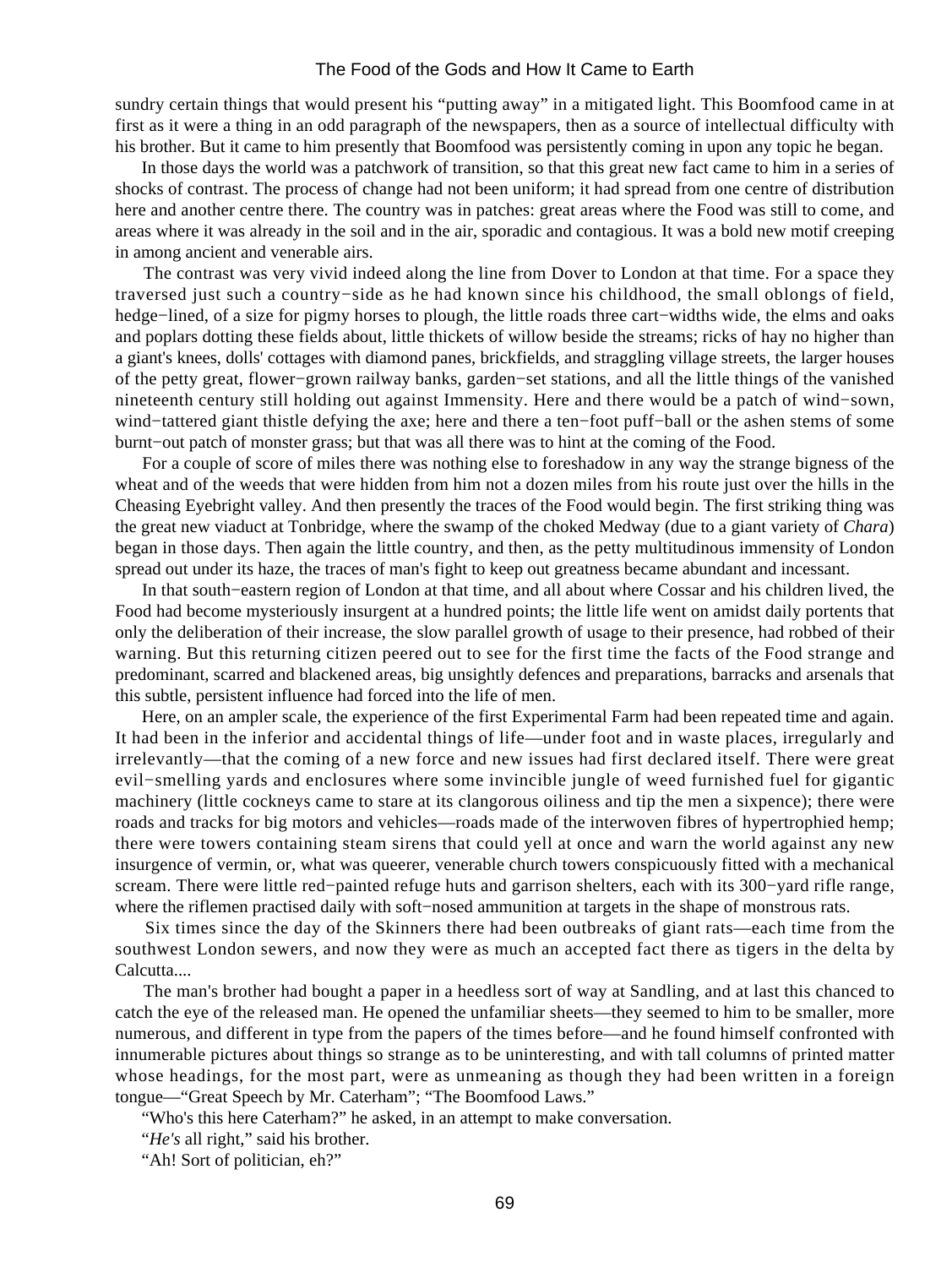"Goin' to turn out the Government. Jolly well time he did."

 "Ah!" He reflected. "I suppose all the lot *I* used to know—Chamberlain, Rosebery—all that lot—*What*?" His brother had grasped his wrist and pointed out of the window.

"That's the Cossars!" The eyes of the released prisoner followed the finger's direction and saw—

 "My Gawd!" he cried, for the first time really overcome with amazement. The paper dropped into final forgottenness between his feet. Through the trees he could see very distinctly, standing in an easy attitude, the legs wide apart and the hand grasping a ball as if about to throw it, a gigantic human figure a good forty feet high. The figure glittered in the sunlight, clad in a suit of woven white metal and belted with a broad belt of steel. For a moment it focussed all attention, and then the eye was wrested to another more distant Giant who stood prepared to catch, and it became apparent that the whole area of that great bay in the hills just north of Sevenoaks had been scarred to gigantic ends.

 A hugely banked entrenchment overhung the chalk pit, in which stood the house, a monstrous squat Egyptian shape that Cossar had built for his sons when the Giant Nursery had served its turn, and behind was a great dark shed that might have covered a cathedral, in which a spluttering incandescence came and went, and from out of which came a Titanic hammering to beat upon the ear. Then the attention leapt back to the giant as the great ball of iron−bound timber soared up out of his hand.

The two men stood up and stared. The ball seemed as big as a cask.

"Caught!" cried the man from prison, as a tree blotted out the thrower.

 The train looked on these things only for the fraction of a minute and then passed behind trees into the Chislehurst tunnel. "My Gawd!" said the man from prison again, as the darkness closed about them. "Why! that chap was as 'igh as a 'ouse."

 "That's them young Cossars," said his brother, jerking his head allusively—"what all this trouble's about...."

 They emerged again to discover more siren−surmounted towers, more red huts, and then the clustering villas of the outer suburbs. The art of bill−sticking had lost nothing in the interval, and from countless tall hoardings, from house ends, from palings, and a hundred such points of vantage came the polychromatic appeals of the great Boomfood election. "Caterham," "Boomfood," and "Jack the Giant−killer" again and again and again, and monstrous caricatures and distortions—a hundred varieties of misrepresentations of those great and shining figures they had passed so nearly only a few minutes before....

II.

 It had been the purpose of the younger brother to do a very magnificent thing, to celebrate this return to life by a dinner at some restaurant of indisputable quality, a dinner that should be followed by all that glittering succession of impressions the Music Halls of those days were so capable of giving. It was a worthy plan to wipe off the more superficial stains of the prison house by this display of free indulgence; but so far as the second item went the plan was changed. The dinner stood, but there was a desire already more powerful than the appetite for shows, already more efficient in turning the man's mind away from his grim prepossession with his past than any theatre could be, and that was an enormous curiosity and perplexity about this Boomfood and these Boom children—this new portentous giantry that seemed to dominate the world. "I 'aven't the 'ang of 'em," he said. "They disturve me."

 His brother had that fineness of mind that can even set aside a contemplated hospitality. "It's *your* evening, dear old boy," he said. "We'll try to get into the mass meeting at the People's Palace."

 And at last the man from prison had the luck to find himself wedged into a packed multitude and staring from afar at a little brightly lit platform under an organ and a gallery. The organist had been playing something that had set boots tramping as the people swarmed in; but that was over now.

 Hardly had the man from prison settled into place and done his quarrel with an importunate stranger who elbowed, before Caterham came. He walked out of a shadow towards the middle of the platform, the most insignificant little pigmy, away there in the distance, a little black figure with a pink dab for a face,—in profile one saw his quite distinctive aquiline nose—a little figure that trailed after it most inexplicably—a cheer. A cheer it was that began away there and grew and spread. A little spluttering of voices about the platform at first that suddenly leapt up into a flame of sound and swept athwart the whole mass of humanity within the building and without. How they cheered! Hooray! Hooray!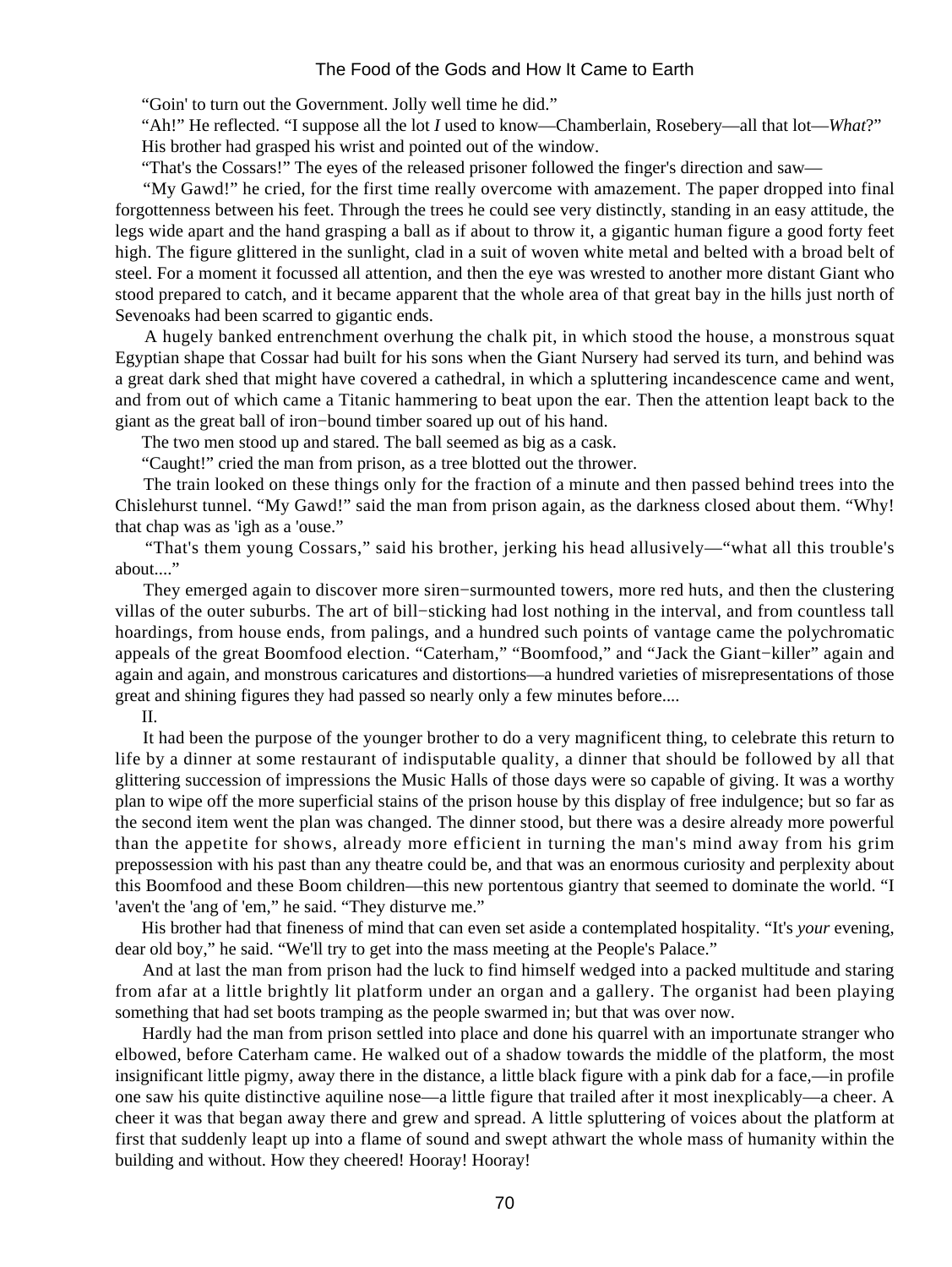No one in all those myriads cheered like the man from prison. The tears poured down his face, and he only stopped cheering at last because the thing had choked him. You must have been in prison as long as he before you can understand, or even begin to understand, what it means to a man to let his lungs go in a crowd. (But for all that he did not even pretend to himself that he knew what all this emotion was about.) Hooray! O God!—Hoo−ray!

 And then a sort of silence. Caterham had subsided to a conspicuous patience, and subordinate and inaudible persons were saying and doing formal and insignificant things. It was like hearing voices through the noise of leaves in spring. "Wawawawa—−" What did it matter? People in the audience talked to one another. "Wawawawawa—−" the thing went on. Would that grey−headed duffer never have done? Interrupting? Of course they were interrupting. "Wa, wa, wa, wa—−" But shall we hear Caterham any better?

 Meanwhile at any rate there was Caterham to stare at, and one could stand and study the distant prospect of the great man's features. He was easy to draw was this man, and already the world had him to study at leisure on lamp chimneys and children's plates, on Anti−Boomfood medals and Anti−Boomfood flags, on the selvedges of Caterham silks and cottons and in the linings of Good Old English Caterham hats. He pervades all the caricature of that time. One sees him as a sailor standing to an old−fashioned gun, a port−fire labelled "New Boomfood Laws" in his hand; while in the sea wallows that huge, ugly, threatening monster, "Boomfood;" or he is *cap−a−pie* in armour, St. George's cross on shield and helm, and a cowardly titanic Caliban sitting amidst desecrations at the mouth of a horrid cave declines his gauntlet of the "New Boomfood Regulations;" or he comes flying down as Perseus and rescues a chained and beautiful Andromeda (labelled distinctly about her belt as "Civilisation") from a wallowing waste of sea monster bearing upon its various necks and claws "Irreligion," "Trampling Egotism," "Mechanism," "Monstrosity," and the like. But it was as "Jack the Giant−killer" that the popular imagination considered Caterham most correctly cast, and it was in the vein of a Jack the Giant−killer poster that the man from prison, enlarged that distant miniature.

The "Wawawawa" came abruptly to an end.

He's done. He's sitting down. Yes! No! Yes! It's Caterham! "Caterham!" "Caterham!" And then came the cheers.

 It takes a multitude to make such a stillness as followed that disorder of cheering. A man alone in a wilderness;—it's stillness of a sort no doubt, but he hears himself breathe, he hears himself move, he hears all sorts of things. Here the voice of Caterham was the one single thing heard, a thing very bright and clear, like a little light burning in a black velvet recess. Hear indeed! One heard him as though he spoke at one's elbow.

 It was stupendously effective to the man from prison, that gesticulating little figure in a halo of light, in a halo of rich and swaying sounds; behind it, partially effaced as it were, sat its supporters on the platform, and in the foreground was a wide perspective of innumerable backs and profiles, a vast multitudinous attention. That little figure seemed to have absorbed the substance from them all.

 Caterham spoke of our ancient institutions. "Earearear," roared the crowd. "Ear! ear!" said the man from prison. He spoke of our ancient spirit of order and justice. "Earearear!" roared the crowd. "Ear! Ear!" cried the man from prison, deeply moved. He spoke of the wisdom of our forefathers, of the slow growth of venerable institutions, of moral and social traditions, that fitted our English national characteristics as the skin fits the hand. "Ear! Ear!" groaned the man from prison, with tears of excitement on his cheeks. And now all these things were to go into the melting pot. Yes, into the melting pot! Because three men in London twenty years ago had seen fit to mix something indescribable in a bottle, all the order and sanctity of things—Cries of "No! No!"—Well, if it was not to be so, they must exert themselves, they must say good−bye to hesitation—Here there came a gust of cheering. They must say good−bye to hesitation and half measures.

 "We have heard, gentlemen," cried Caterham, "of nettles that become giant nettles. At first they are no more than other nettles—little plants that a firm hand may grasp and wrench away; but if you leave them—if you leave them, they grow with such a power of poisonous expansion that at last you must needs have axe and rope, you must needs have danger to life and limb, you must needs have toil and distress—men may be killed in their felling, men may be killed in their felling—−"

 There came a stir and interruption, and then the man from prison heard Caterham's voice again, ringing clear and strong: "Learn about Boomfood from Boomfood itself and—" He paused—"*Grasp your nettle before it is too late!*"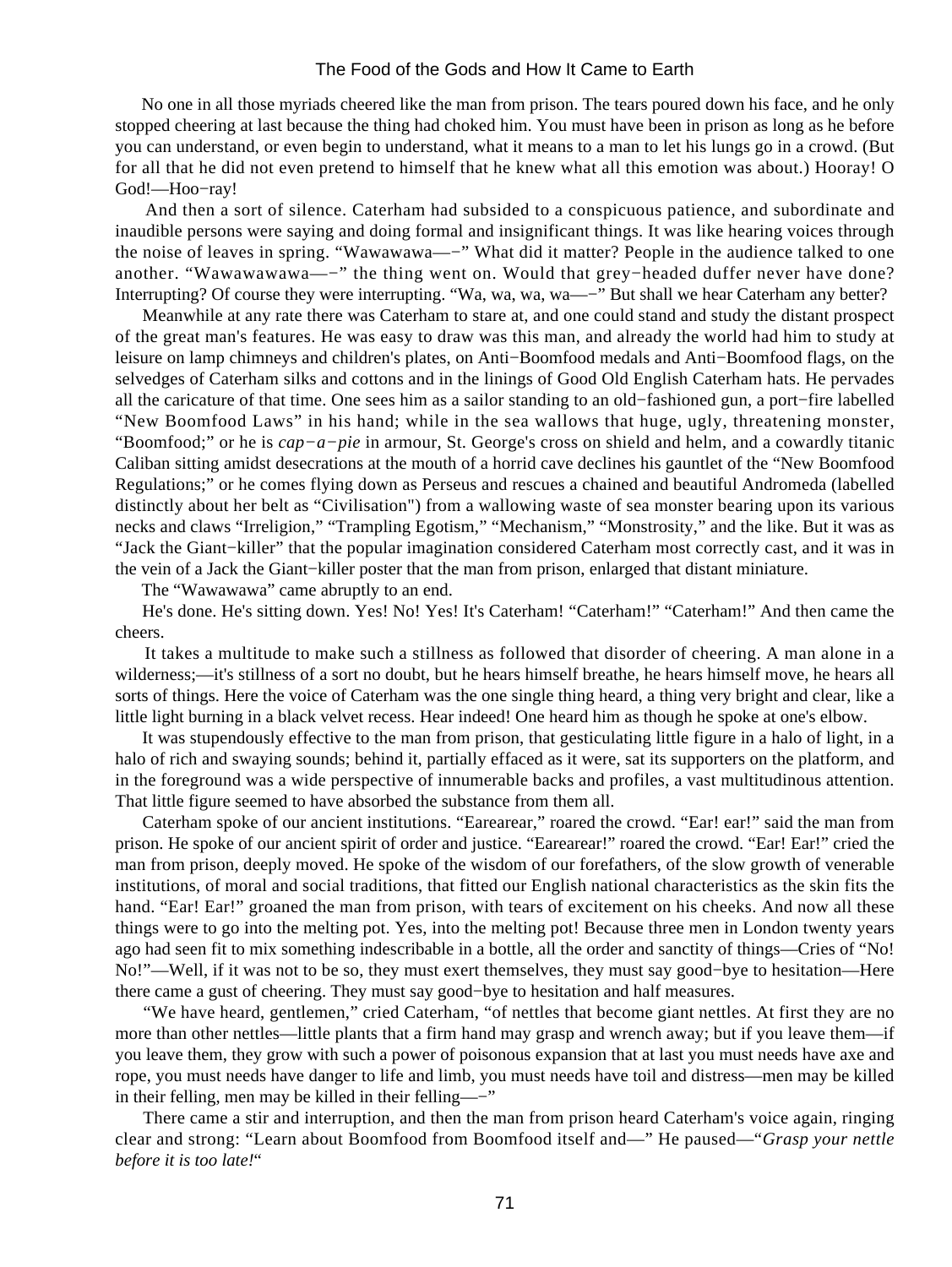He stopped and stood wiping his lips. "A crystal," cried some one, "a crystal," and then came that same strange swift growth to thunderous tumult, until the whole world seemed cheering....

 The man from prison came out of the hall at last, marvellously stirred, and with that in his face that marks those who have seen a vision. He knew, every one knew; his ideas were no longer vague. He had come back to a world in crisis, to the immediate decision of a stupendous issue. He must play his part in the great conflict like a man—like a free, responsible man. The antagonism presented itself as a picture. On the one hand those easy gigantic mail−clad figures of the morning—one saw them now in a different light—on the other this little black−clad gesticulating creature under the limelight, that pigmy thing with its ordered flow of melodious persuasion, its little, marvellously penetrating voice, John Caterham—"Jack the Giant−killer." They must all unite to "grasp the nettle" before it was "too late."

III.

 The tallest and strongest and most regarded of all the children of the Food were the three sons of Cossar. The mile or so of land near Sevenoaks in which their boyhood passed became so trenched, so dug out and twisted about, so covered with sheds and huge working models and all the play of their developing powers, it was like no other place on earth. And long since it had become too little for the things they sought to do. The eldest son was a mighty schemer of wheeled engines; he had made himself a sort of giant bicycle that no road in the world had room for, no bridge could bear. There it stood, a great thing of wheels and engines, capable of two hundred and fifty miles an hour, useless save that now and then he would mount it and fling himself backwards and forwards across that cumbered work−yard. He had meant to go around the little world with it; he had made it with that intention, while he was still no more than a dreaming boy. Now its spokes were rusted deep red like wounds, wherever the enamel had been chipped away.

"You must make a road for it first, Sonnie," Cossar had said, "before you can do that."

 So one morning about dawn the young giant and his brothers had set to work to make a road about the world. They seem to have had an inkling of opposition impending, and they had worked with remarkable vigour. The world had discovered them soon enough, driving that road as straight as a flight of a bullet towards the English Channel, already some miles of it levelled and made and stamped hard. They had been stopped before midday by a vast crowd of excited people, owners of land, land agents, local authorities, lawyers, policemen, soldiers even.

"We're making a road," the biggest boy had explained.

 "Make a road by all means," said the leading lawyer on the ground, "but please respect the rights of other people. You have already infringed the private rights of twenty−seven private proprietors; let alone the special privileges and property of an urban district board, nine parish councils, a county council, two gasworks, and a railway company...."

"Goodney!" said the elder boy Cossar.

"You will have to stop it."

 "But don't you want a nice straight road in the place of all these rotten rutty little lanes?" "I won't say it wouldn't be advantageous, but—"

"It isn't to be done," said the eldest Cossar boy, picking up his tools.

"Not in this way," said the lawyer, "certainly."

"How is it to be done?"

The leading lawyer's answer had been complicated and vague.

 Cossar had come down to see the mischief his children had done, and reproved them severely and laughed enormously and seemed to be extremely happy over the affair. "You boys must wait a bit," he shouted up to them, "before you can do things like that."

 "The lawyer told us we must begin by preparing a scheme, and getting special powers and all sorts of rot. Said it would take us years."

 "*We'll* have a scheme before long, little boy," cried Cossar, hands to his mouth as he shouted, "never fear. For a bit you'd better play about and make models of the things you want to do."

They did as he told them like obedient sons.

But for all that the Cossar lads brooded a little.

"It's all very well," said the second to the first, "but I don't always want just to play about and plan, I want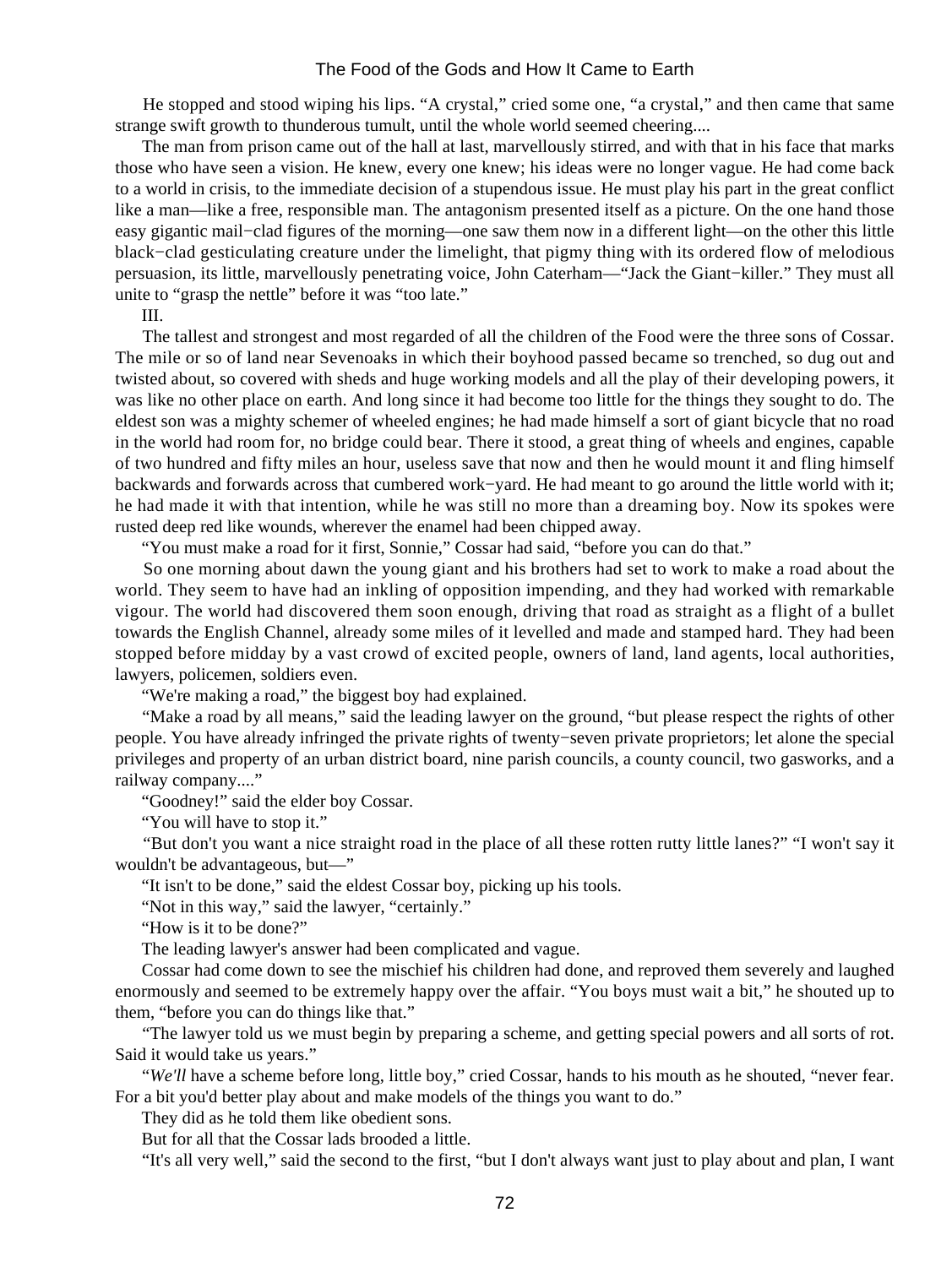to do something *real*, you know. We didn't come into this world so strong as we are, just to play about in this messy little bit of ground, you know, and take little walks and keep out of the towns"—for by that time they were forbidden all boroughs and urban districts, "Doing nothing's just wicked. Can't we find out something the little people *want* done and do it for them—just for the fun of doing it?

 "Lots of them haven't houses fit to live in," said the second boy, "Let's go and build 'em a house close up to London, that will hold heaps and heaps of them and be ever so comfortable and nice, and let's make 'em a nice little road to where they all go and do business—nice straight little road, and make it all as nice as nice. We'll make it all so clean and pretty that they won't any of them be able to live grubby and beastly like most of them do now. Water enough for them to wash with, we'll have—you know they're so dirty now that nine out of ten of their houses haven't even baths in them, the filthy little skunks! You know, the ones that have baths spit insults at the ones that haven't, instead of helping them to get them—and call 'em the Great Unwashed—−You know. We'll alter all that. And we'll make electricity light and cook and clean up for them, and all. Fancy! They make their women—women who are going to be mothers—crawl about and scrub floors!

 "We could make it all beautifully. We could bank up a valley in that range of hills over there and make a nice reservoir, and we could make a big place here to generate our electricity and have it all simply lovely. Couldn't we, brother? And then perhaps they'd let us do some other things."

"Yes," said the elder brother, "we could do it *very* nice for them."

"Then *let's,"* said the second brother.

"*I* don't mind," said the elder brother, and looked about for a handy tool.

And that led to another dreadful bother.

 Agitated multitudes were at them in no time, telling them for a thousand reasons to stop, telling them to stop for no reason at all—babbling, confused, and varied multitudes. The place they were building was too high—it couldn't possibly be safe. It was ugly; it interfered with the letting of proper−sized houses in the neighbourhood; it ruined the tone of the neighbourhood; it was unneighbourly; it was contrary to the Local Building Regulations; it infringed the right of the local authority to muddle about with a minute expensive electric supply of its own; it interfered with the concerns of the local water company.

 Local Government Board clerks roused themselves to judicial obstruction. The little lawyer turned up again to represent about a dozen threatened interests; local landowners appeared in opposition; people with mysterious claims claimed to be bought off at exorbitant rates; the Trades Unions of all the building trades lifted up collective voices; and a ring of dealers in all sorts of building material became a bar. Extraordinary associations of people with prophetic visions of aesthetic horrors rallied to protect the scenery of the place where they would build the great house, of the valley where they would bank up the water. These last people were absolutely the worst asses of the lot, the Cossar boys considered. That beautiful house of the Cossar boys was just like a walking−stick thrust into a wasps' nest, in no time.

"I never did!" said the elder boy.

"We can't go on," said the second brother.

"Rotten little beasts they are," said the third of the brothers; "we can't do *anything!*"

"Even when it's for their own comfort. Such a *nice* place we'd have made for them too."

 "They seem to spend their silly little lives getting in each other's way," said the eldest boy, "Rights and laws and regulations and rascalities; it's like a game of spellicans.... Well, anyhow, they'll have to live in their grubby, dirty, silly little houses for a bit longer. It's very evident *we* can't go on with this."

 And the Cossar children left that great house unfinished, a mere hole of foundations and the beginning of a wall, and sulked back to their big enclosure. After a time the hole was filled with water and with stagnation and weeds, and vermin, and the Food, either dropped there by the sons of Cossar or blowing thither as dust, set growth going in its usual fashion. Water voles came out over the country and did infinite havoc, and one day a farmer caught his pigs drinking there, and instantly and with great presence of mind—for he knew: of the great hog of Oakham—slew them all. And from that deep pool it was the mosquitoes came, quite terrible mosquitoes, whose only virtue was that the sons of Cossar, after being bitten for a little, could stand the thing no longer, but chose a moonlight night when law and order were abed and drained the water clean away into the river by Brook.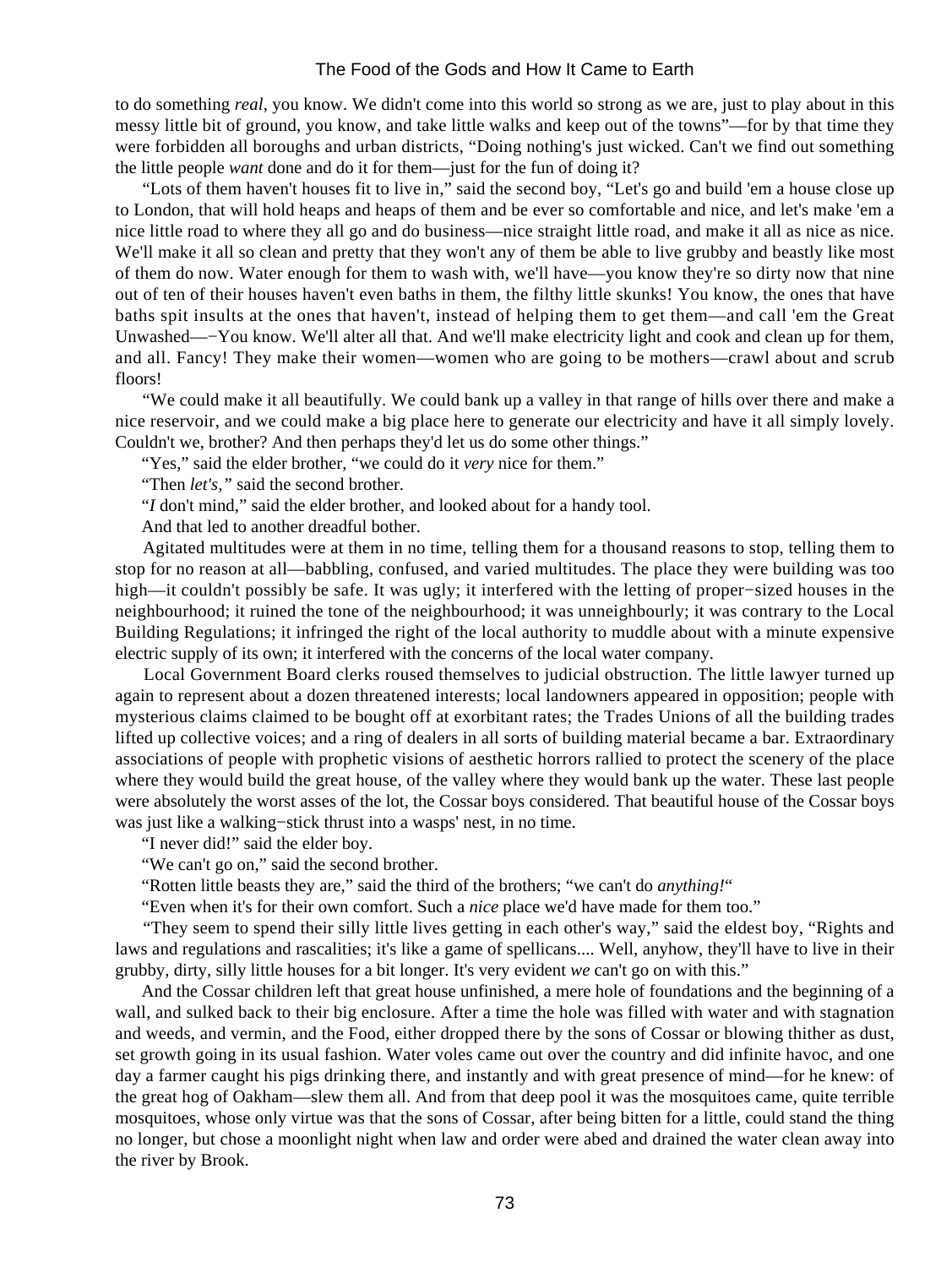But they left the big weeds and the big water voles and all sorts of big undesirable things still living and breeding on the site they had chosen—the site on which the fair great house of the little people might have towered to heaven ...

IV.

 That had been in the boyhood of the Sons, but now they were nearly men, And the chains had been tightening upon them and tightening with every year of growth. Each year they grew, and the Food spread and great things multiplied, each year the stress and tension rose. The Food had been at first for the great mass of mankind a distant marvel, and now It was coming home to every threshold, and threatening, pressing against and distorting the whole order of life. It blocked this, it overturned that; it changed natural products, and by changing natural products it stopped employments and threw men out of work by the hundred thousands; it swept over boundaries and turned the world of trade into a world of cataclysms: no wonder mankind hated it.

 And since it is easier to hate animate than inanimate things, animals more than plants, and one's fellow−men more completely than any animals, the fear and trouble engendered by giant nettles and six−foot grass blades, awful insects and tiger−like vermin, grew all into one great power of detestation that aimed itself with a simple directness at that scattered band of great human beings, the Children of the Food. That hatred had become the central force in political affairs. The old party lines had been traversed and effaced altogether under the insistence of these newer issues, and the conflict lay now with the party of the temporisers, who were for putting little political men to control and regulate the Food, and the party of reaction for whom Caterharn spoke, speaking always with a more sinister ambiguity, crystallising his intention first in one threatening phrase and then another, now that men must "prune the bramble growths," now that they must find a "cure for elephantiasis," and at last upon the eve of the election that they must "Grasp the nettle."

 One day the three sons of Cossar, who were now no longer boys but men, sat among the masses of their futile work and talked together after their fashion of all these things. They had been working all day at one of a series of great and complicated trenches their father had bid them make, and now it was sunset, and they sat in the little garden space before the great house and looked at the world and rested, until the little servants within should say their food was ready.

 You must figure these mighty forms, forty feet high the least of them was, reclining on a patch of turf that would have seemed a stubble of reeds to a common man. One sat up and chipped earth from his huge boots with an iron girder he grasped in his hand; the second rested on his elbow; the third whittled a pine tree into shape and made a smell of resin in the air. They were clothed not in cloth but in under−garments of woven, rope and outer clothes of felted aluminium wire; they were shod with timber and iron, and the links and buttons and belts of their clothing were all of plated steel. The great single−storeyed house they lived in, Egyptian in its massiveness, half built of monstrous blocks of chalk and half excavated from the living rock of the hill, had a front a full hundred feet in height, and beyond, the chimneys and wheels, the cranes and covers of their work sheds rose marvellously against the sky. Through a circular window in the house there was visible a spout from which some white−hot metal dripped and dripped in measured drops into a receptacle out of sight. The place was enclosed and rudely fortified by monstrous banks of earth, backed with steel both over the crests of the Downs above and across the dip of the valley. It needed something of common size to mark the nature of the scale. The train that came rattling from Sevenoaks athwart their vision, and presently plunged into the tunnel out of their sight, looked by contrast with them like some small−sized automatic toy.

 "They have made all the woods this side of Ightham out of bounds," said one, "and moved the board that was out by Knockholt two miles and more this way."

 "It is the least they could do," said the youngest, after a pause. "They are trying to take the wind out of Caterham's sails."

"It's not enough for that, and—it is almost too much for us," said the third.

 "They are cutting us off from Brother Redwood. Last time I went to him the red notices had crept a mile in, either way. The road to him along the Downs is no more than a narrow lane."

The speaker thought. "What has come to our brother Redwood?"

"Why?" said the eldest brother.

 The speaker backed a bough from his pine. "He was like—as though he wasn't awake. He didn't seem to listen to what I had to say. And he said something of—love."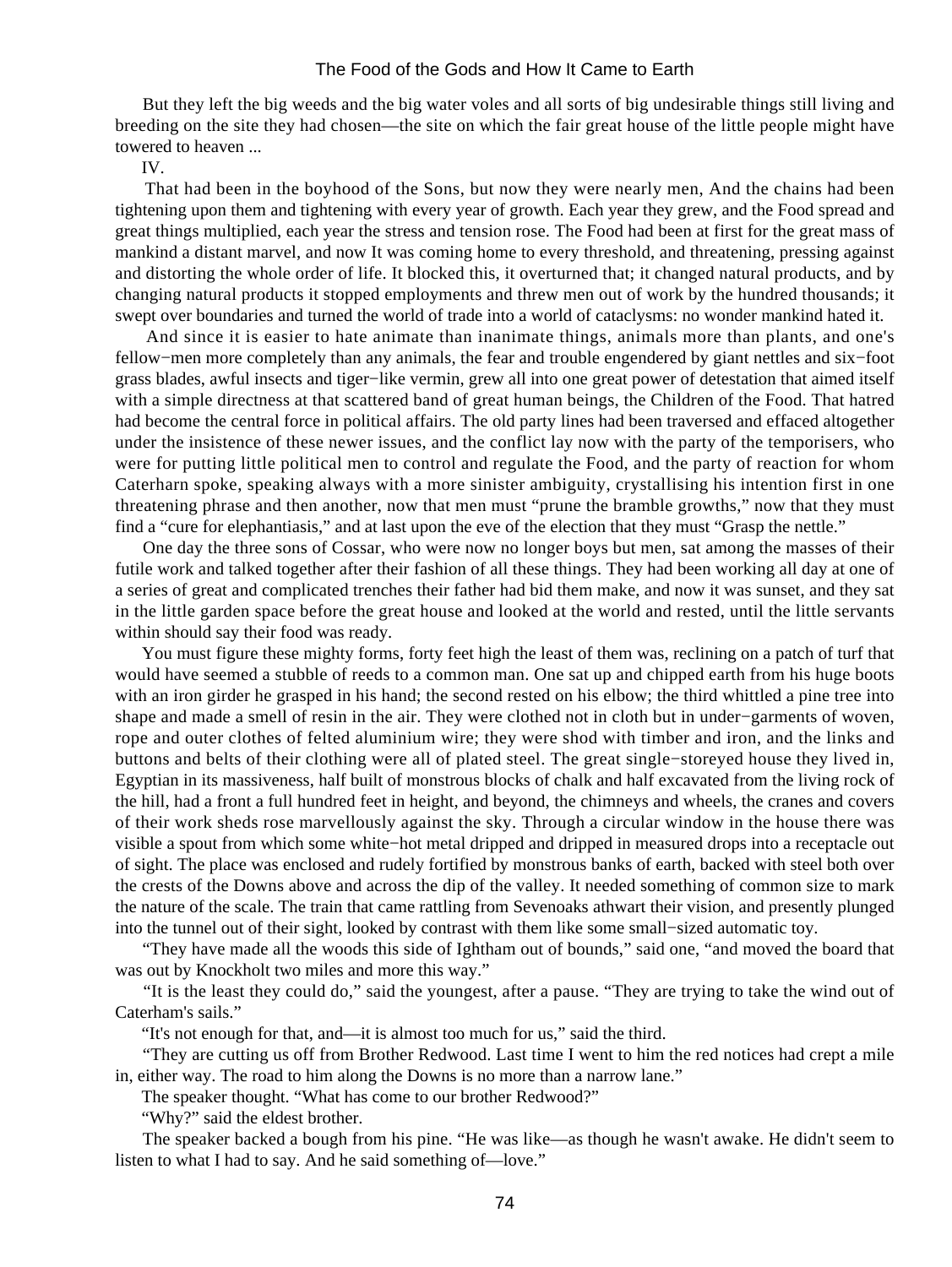The youngest tapped his girder on the edge of his iron sole and laughed. "Brother Redwood," he said, "has dreams."

 Neither spoke for a space. Then the eldest brother said, "This cooping up and cooping up grows more than I can bear. At last, I believe, they will draw a line round our boots and tell us to live on that."

 The middle brother swept aside a heap of pine boughs with one hand and shifted his attitude. "What they do now is nothing to what they will do when Caterham has power."

"If he gets power," said the youngest brother, smiting the ground with his girder.

"As he will," said the eldest, staring at his feet.

 The middle brother ceased his lopping, and his eye went to the great banks that sheltered them about. "Then, brothers," he said, "our youth will be over, and, as Father Redwood said to us long ago, we must quit ourselves like men."

 "Yes," said the eldest brother; "but what exactly does that mean? Just what does it mean—when that day of trouble comes?"

 He too glanced at those rude vast suggestions of entrenchment about them, looking not so much at them as through them and over the hills to the innumerable multitudes beyond. Something of the same sort came into all their minds—a vision of little people coming out to war, in a flood, the little people, inexhaustible, incessant, malignant....

 "They are little," said the youngest brother; "but they have numbers beyond counting, like the sands of the sea."

"They have arms—they have weapons even, that our brothers in Sunderland have made."

 "Besides, Brothers, except for vermin, except for little accidents with evil things, what have we seen of killing?"

 "I know," said the eldest brother. "For all that—we are what we are. When the day of trouble comes we must do the thing we have to do."

 He closed his knife with a snap—the blade was the length of a man—and used his new pine staff to help himself rise. He stood up and turned towards the squat grey immensity of the house. The crimson of the sunset caught him as he rose, caught the mail and clasps about his neck and the woven metal of his arms, and to the eyes of his brother it seemed as though he was suddenly suffused with blood ...

 As the young giant rose a little black figure became visible to him against that western incandescence on the top of the embankment that towered above the summit of the down. The black limbs waved in ungainly gestures. Something in the fling of the limbs suggested haste to the young giant's mind. He waved his pine mast in reply, filled the whole valley with his vast Hullo! threw a "Something's up" to his brothers, and set off in twenty−foot strides to meet and help his father.

V.

 It chanced too that a young man who was not a giant was delivering his soul about these sons of Cossar just at that same time. He had come over the hills beyond Sevenoaks, he and his friend, and he it was did the talking. In the hedge as they came along they had heard a pitiful squealing, and had intervened to rescue three nestling tits from the attack of a couple of giant ants. That adventure it was had set him talking.

 "Reactionary!" he was saying, as they came within sight of the Cossar encampment. "Who wouldn't be reactionary? Look at that square of ground, that space of God's earth that was once sweet and fair, torn, desecrated, disembowelled! Those sheds! That great wind−wheel! That monstrous wheeled machine! Those dykes! Look at those three monsters squatting there, plotting some ugly devilment or other! Look—look at all the land!"

His friend glanced at his face. "You have been listening to Caterham," he said.

 "Using my eyes. Looking a little into the peace and order of the past we leave behind. This foul Food is the last shape of the Devil, still set as ever upon the ruin of our world. Think what the world must have been before our days, what it was still when our mothers bore us, and see it now! Think how these slopes once smiled under the golden harvest, how the hedges, full of sweet little flowers, parted the modest portion of this man from that, how the ruddy farmhouses dotted the land, and the voice of the church bells from yonder tower stilled the whole world each Sabbath into Sabbath prayer. And now, every year, still more and more of monstrous weeds, of monstrous vermin, and these giants growing all about us, straddling over us, blundering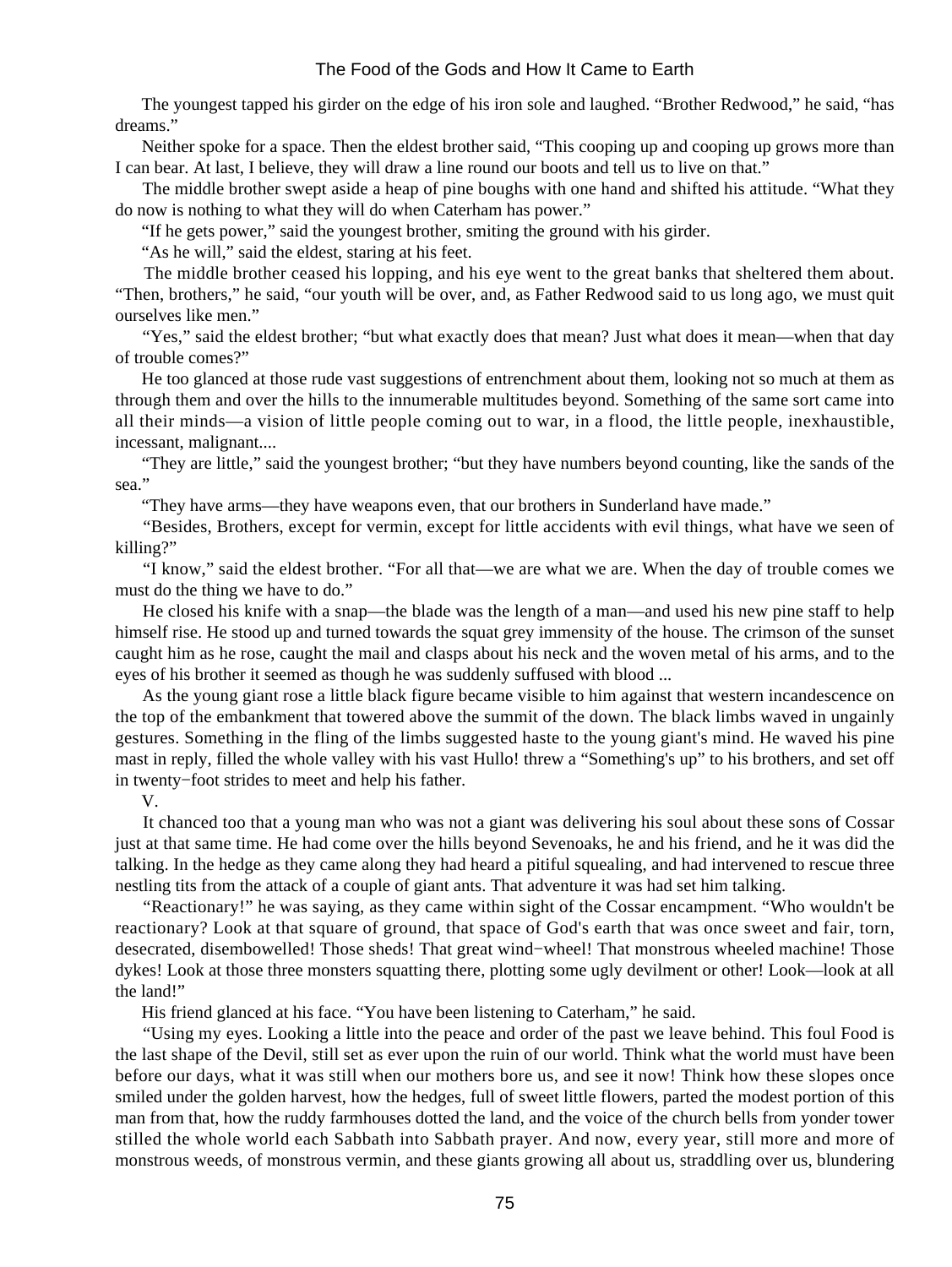against all that is subtle and sacred in our world. Why here—Look!"

He pointed, and his friend's eyes followed the line of his white finger.

 "One of their footmarks. See! It has smashed itself three feet deep and more, a pitfall for horse and rider, a trap to the unwary. There is a briar rose smashed to death; there is grass uprooted and a teazle crushed aside, a farmer's drain pipe snapped and the edge of the pathway broken down. Destruction! So they are doing all over the world, all over the order and decency the world of men has made. Trampling on all things. Reaction! What else?"

"But—reaction. What do you hope to do?"

"Stop it!" cried the young man from Oxford. "Before it is too late."

"But—−"

 "It's *not* impossible," cried the young man from Oxford, with a jump in his voice. "We want the firm hand; we want the subtle plan, the resolute mind. We have been mealy−mouthed and weak−handed; we have trifled and temporised and the Food has grown and grown. Yet even now—"

He stopped for a moment. "This is the echo of Caterham," said his friend.

 "Even now. Even now there is hope—abundant hope, if only we make sure of what we want and what we mean to destroy. The mass of people are with us, much more with us than they were a few years ago; the law is with us, the constitution and order of society, the spirit of the established religions, the customs and habits of mankind are with us—and against the Food. Why should we temporise? Why should we lie? We hate it, we don't want it; why then should we have it? Do you mean to just grizzle and obstruct passively and do nothing—till the sands are out?"

 He stopped short and turned about. "Look at that grove of nettles there. In the midst of them are homes—deserted—where once clean families of simple men played out their honest lives!

"And there!" he swung round to where the young Cossars muttered to one another of their wrongs.

 "Look at them! And I know their father, a brute, a sort of brute beast with an intolerant loud voice, a creature who has ran amuck in our all too merciful world for the last thirty years and more. An engineer! To him all that we hold dear and sacred is nothing. Nothing! The splendid traditions of our race and land, the noble institutions, the venerable order, the broad slow march from precedent to precedent that has made our English people great and this sunny island free—it is all an idle tale, told and done with. Some claptrap about the Future is worth all these sacred things.... The sort of man who would run a tramway over his mother's grave if he thought that was the cheapest line the tramway could take.... And you think to temporise, to make some scheme of compromise, that will enable you to live in your way while that—that machinery—lives in its. I tell you it is hopeless—hopeless. As well make treaties with a tiger! They want things monstrous—we want them sane and sweet. It is one thing or the other."

"But what can you do?"

 "Much! All! Stop the Food! They are still scattered, these giants; still immature and disunited. Chain them, gag them, muzzle them. At any cost stop them. It is their world or ours! Stop the Food. Shut up these men who make it. Do anything to stop Cossar! You don't seem to remember—one generation—only one generation needs holding down, and then—Then we could level those mounds there, fill up their footsteps, take the ugly sirens from our church towers, smash all our elephant guns, and turn our faces again to the old order, the ripe old civilisation for which the soul of man is fitted."

"It's a mighty effort."

 "For a mighty end. And if we don't? Don't you see the prospect before us clear as day? Everywhere the giants will increase and multiply; everywhere they will make and scatter the Food. The grass will grow gigantic in our fields, the weeds in our hedges, the vermin in the thickets, the rats in the drains. More and more and more. This is only a beginning. The insect world will rise on us, the plant world, the very fishes in the sea, will swamp and drown our ships. Tremendous growths will obscure and hide our houses, smother our churches, smash and destroy all the order of our cities, and we shall become no more than a feeble vermin under the heels of the new race. Mankind will be swamped and drowned in things of its own begetting! And all for nothing! Size! Mere size! Enlargement and *da capo*. Already we go picking our way among the first beginnings of the coming time. And all we do is to say 'How inconvenient!' To grumble and do nothing. *No*!"

He raised his hand.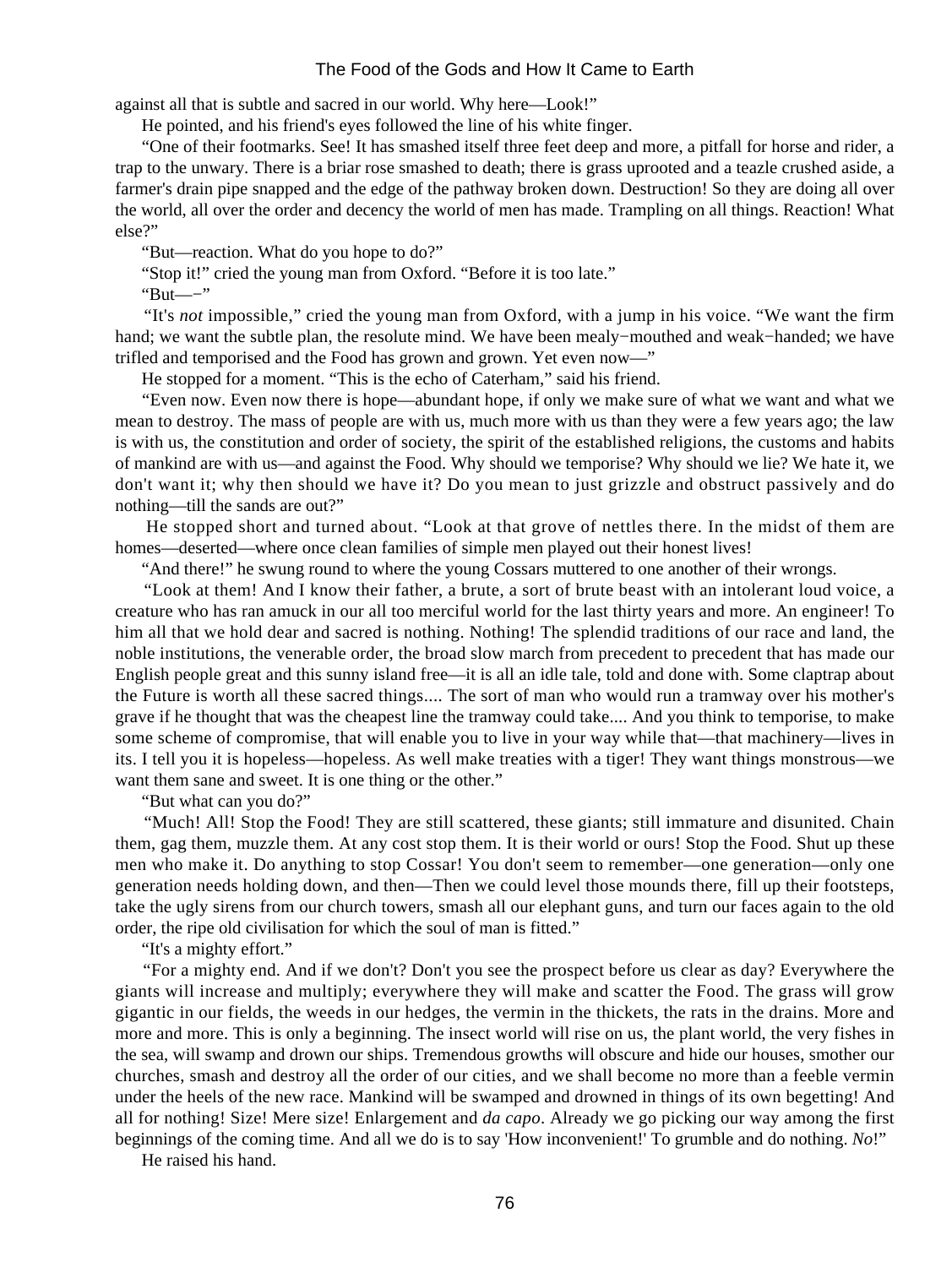"Let them do the thing they have to do! So also will I. I am for Reaction—unstinted and fearless Reaction. Unless you mean to take this Food also, what else is there to do in all the world? We have trifled in the middle ways too long. You! Trifling in the middle ways is your habit, your circle of existence, your space and time. So, not I! I am against the Food, with all my strength and purpose against the Food."

He turned on his companion's grunt of dissent. "Where are you?"

"It's a complicated business—−"

 "Oh!—Driftwood!" said the young man from Oxford, very bitterly, with a fling of all his limbs. "The middle way is nothingness. It is one thing or the other. Eat or destroy. Eat or destroy! What else is there to do?"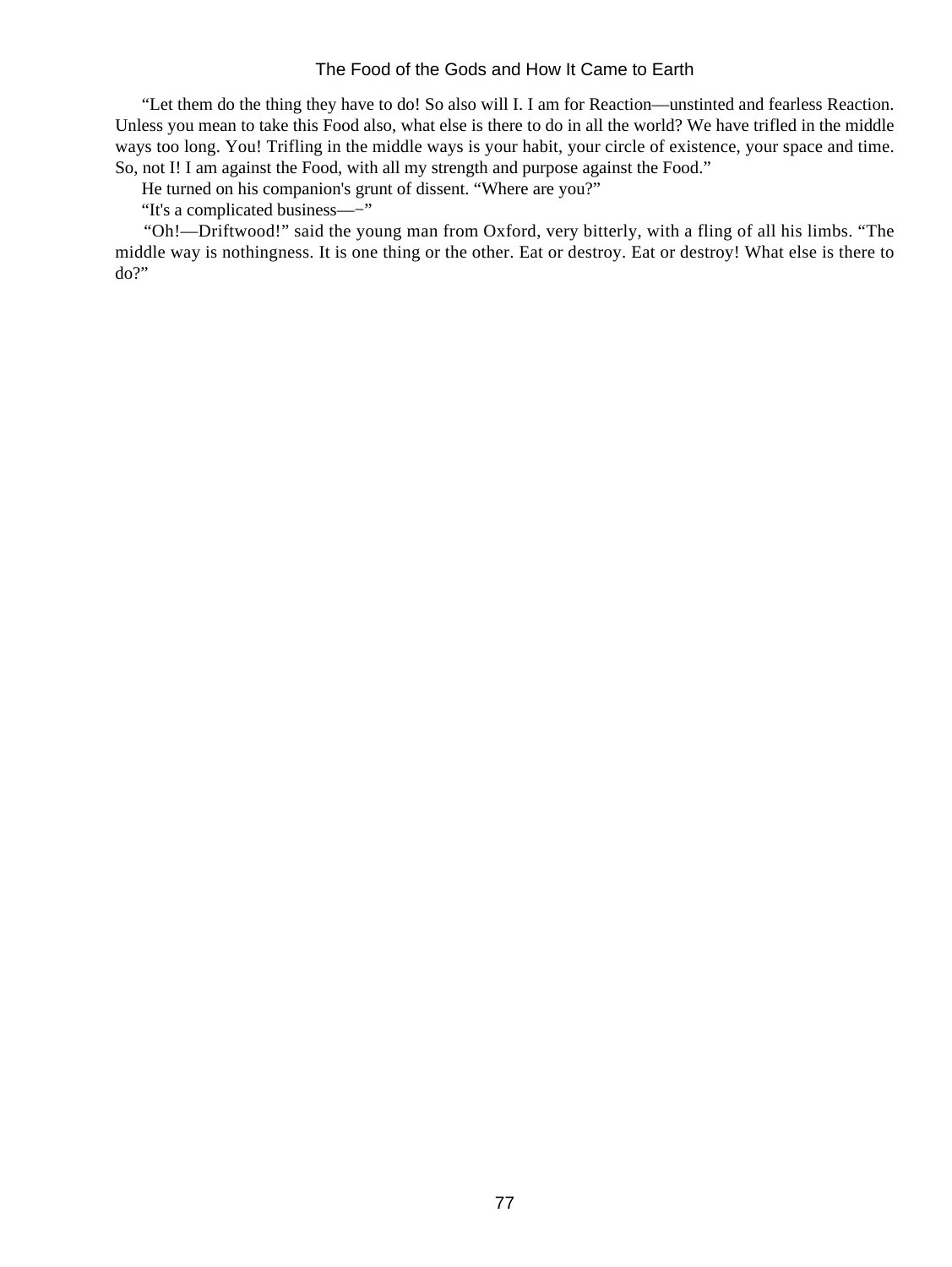# **CHAPTER THE SECOND. THE GIANT LOVERS.**

#### I.

 Now it chanced in the days when Caterham was campaigning against the Boom−children before the General Election that was—amidst the most tragic and terrible circumstances—to bring him into power, that the giant Princess, that Serene Highness whose early nutrition had played so great a part in the brilliant career of Doctor Winkles, had come from the kingdom of her father to England, on an occasion that was deemed important. She was affianced for reasons of state to a certain Prince—and the wedding was to be made an event of international significance. There had arisen mysterious delays. Rumour and Imagination collaborated in the story and many things were said. There were suggestions of a recalcitrant Prince who declared he would not be made to look like a fool—at least to this extent. People sympathised with him. That is the most significant aspect of the affair.

 Now it may seem a strange thing, but it is a fact that the giant Princess, when she came to England, knew of no other giants whatever. She had lived in a world where tact is almost a passion and reservations the air of one's life. They had kept the thing from her; they had hedged her about from sight or suspicion of any gigantic form, until her appointed coming to England was due. Until she met young Redwood she had no inkling that there was such a thing as another giant in the world.

 In the kingdom of the father of the Princess there were wild wastes of upland and mountains where she had been accustomed to roam freely. She loved the sunrise and the sunset and all the great drama of the open heavens more than anything else in the world, but among a people at once so democratic and so vehemently loyal as the English her freedom was much restricted. People came in brakes, in excursion trains, in organised multitudes to see her; they would cycle long distances to stare at her, and it was necessary to rise betimes if she would walk in peace. It was still near the dawn that morning when young Redwood came upon her.

 The Great Park near the Palace where she lodged stretched, for a score of miles and more, west and south of the western palace gates. The chestnut trees of its avenues reached high above her head. Each one as she passed it seemed to proffer a more abundant wealth of blossom. For a time she was content with sight and scent, but at last she was won over by these offers, and set herself so busily to choose and pick that she did not perceive young Redwood until he was close upon her.

 She moved among the chestnut trees, with the destined lover drawing near to her, unanticipated, unsuspected. She thrust her hands in among the branches, breaking them and gathering them. She was alone in the world. Then—−

She looked up, and in that moment she was mated.

We must needs put our imaginations to his stature to see the beauty he saw. That unapproachable greatness that prevents our immediate sympathy with her did not exist for him. There she stood, a gracious girl, the first created being that had ever seemed a mate for him, light and slender, lightly clad, the fresh breeze of the dawn moulding the subtly folding robe upon her against the soft strong lines of her form, and with a great mass of blossoming chestnut branches in her hands. The collar of her robe opened to show the whiteness of her neck and a soft shadowed roundness that passed out of sight towards her shoulders. The breeze had stolen a strand or so of her hair too, and strained its red−tipped brown across her cheek. Her eyes were open blue, and her lips rested always in the promise of a smile as she reached among the branches.

 She turned upon him with a start, saw him, and for a space they regarded one another. For her, the sight of him was so amazing, so incredible, as to be, for some moments at least, terrible. He came to her with the shock of a supernatural apparition; he broke all the established law of her world. He was a youth of one−and−twenty then, slenderly built, with his father's darkness and his father's gravity. He was clad in a sober soft brown leather, close−fitting easy garments, and in brown hose, that shaped him bravely. His head went uncovered in all weathers. They stood regarding one another—she incredulously amazed, and he with his heart beating fast. It was a moment without a prelude, the cardinal meeting of their lives.

 For him there was less surprise. He had been seeking her, and yet his heart beat fast. He came towards her, slowly, with his eyes upon her face.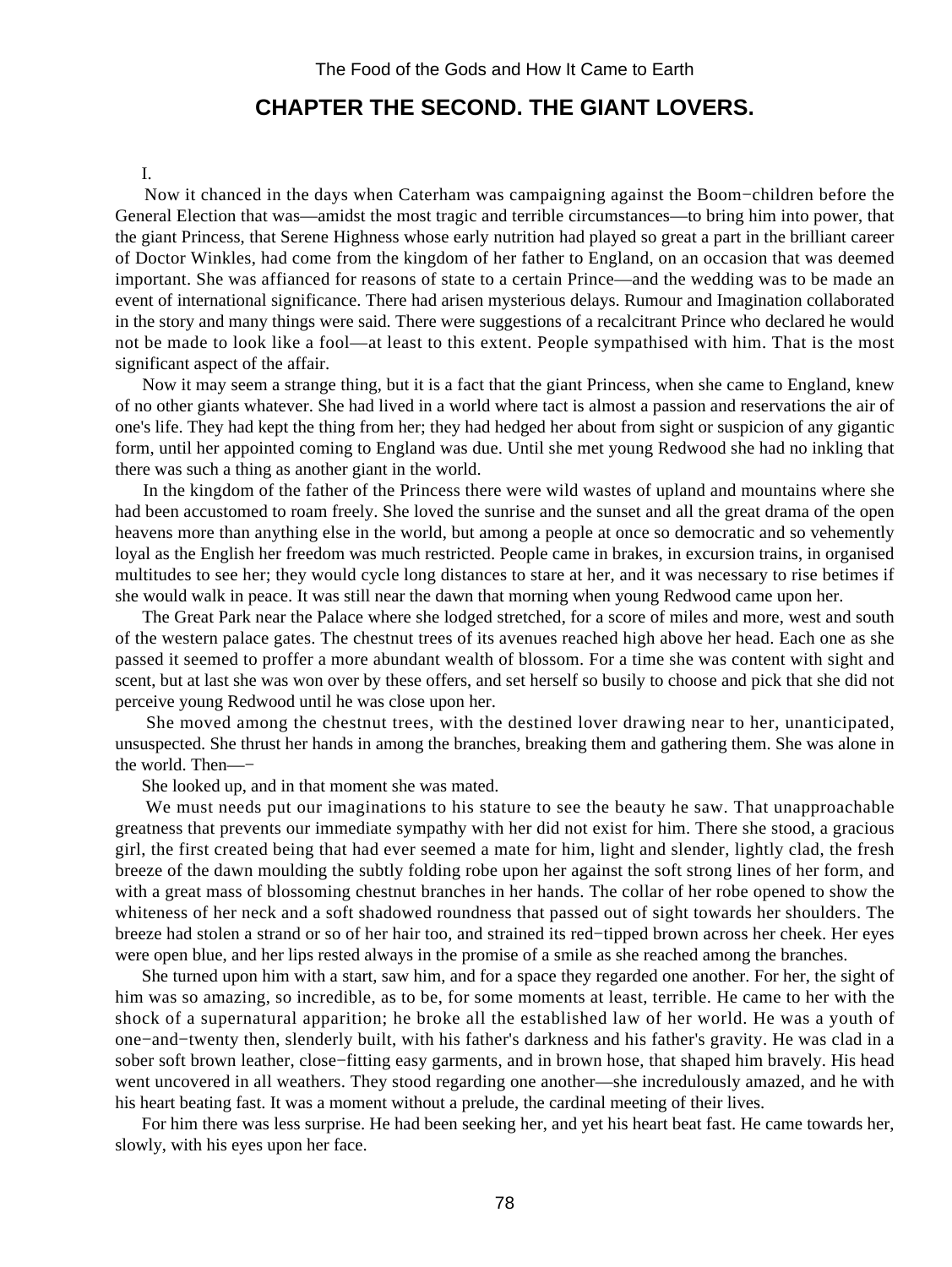"You are the Princess," he said. "My father has told me. You are the Princess who was given the Food of the Gods."

"I am the Princess—yes," she said, with eyes of wonder. "But—what are you?"

"I am the son of the man who made the Food of the Gods."

"The Food of the Gods!"

"Yes, the Food of the Gods."

"But—"

Her face expressed infinite perplexity.

"What? I don't understand. The Food of the Gods?"

"You have not heard?"

"The Food of the Gods! *No*!"

 She found herself trembling violently. The colour left her face. "I did not know," she said. "Do you mean—?"

He waited for her.

"Do you mean there are other—giants?"

He repeated, "Did you not know?"

And she answered, with the growing amazement of realisation, "*No!* "

 The whole world and all the meaning of the world was changing for her. A branch of chestnut slipped from her hand. "Do you mean to say," she repeated stupidly, "that there are other giants in the world? That some food—?"

He caught her amazement.

"You know nothing?" he cried. "You have never heard of us? You, whom the Food has made akin to us!"

 There was terror still in the eyes that stared at him. Her hand rose towards her throat and fell again. She whispered, "*No*."

 It seemed to her that she must weep or faint. Then in a moment she had rule over herself and she was speaking and thinking clearly. "All this has been kept from me," she said. "It is like a dream. I have dreamt—have dreamt such things. But waking—No. Tell me! Tell me! What are you? What is this Food of the Gods? Tell me slowly—and clearly. Why have they kept it from me, that I am not alone?"

II.

 "Tell me," she said, and young Redwood, tremulous and excited, set himself to tell her—it was poor and broken telling for a time—of the Food of the Gods and the giant children who were scattered over the world.

 You must figure them both, flushed and startled in their bearing; getting at one another's meaning through endless half−heard, half−spoken phrases, repeating, making perplexing breaks and new departures—a wonderful talk, in which she awakened from the ignorance of all her life. And very slowly it became clear to her that she was no exception to the order of mankind, but one of a scattered brotherhood, who had all eaten the Food and grown for ever out of the little limits of the folk beneath their feet. Young Redwood spoke of his father, of Cossar, of the Brothers scattered throughout the country, of the great dawn of wider meaning that had come at last into the history of the world. "We are in the beginning of a beginning," he said; "this world of theirs is only the prelude to the world the Food will make.

 "My father believes—and I also believe—that a time will come when littleness will have passed altogether out of the world of man,—when giants shall go freely about this earth—their earth—doing continually greater and more splendid things. But that—that is to come. We are not even the first generation of that—we are the first experiments."

"And of these things," she said, "I knew nothing!"

 "There are times when it seems to me almost as if we had come too soon. Some one, I suppose, had to come first. But the world was all unprepared for our coming and for the coming of all the lesser great things that drew their greatness from the Food. There have been blunders; there have been conflicts. The little people hate our kind....

 "They are hard towards us because they are so little.... And because our feet are heavy on the things that make their lives. But at any rate they hate us now; they will have none of us—only if we could shrink back to the common size of them would they begin to forgive....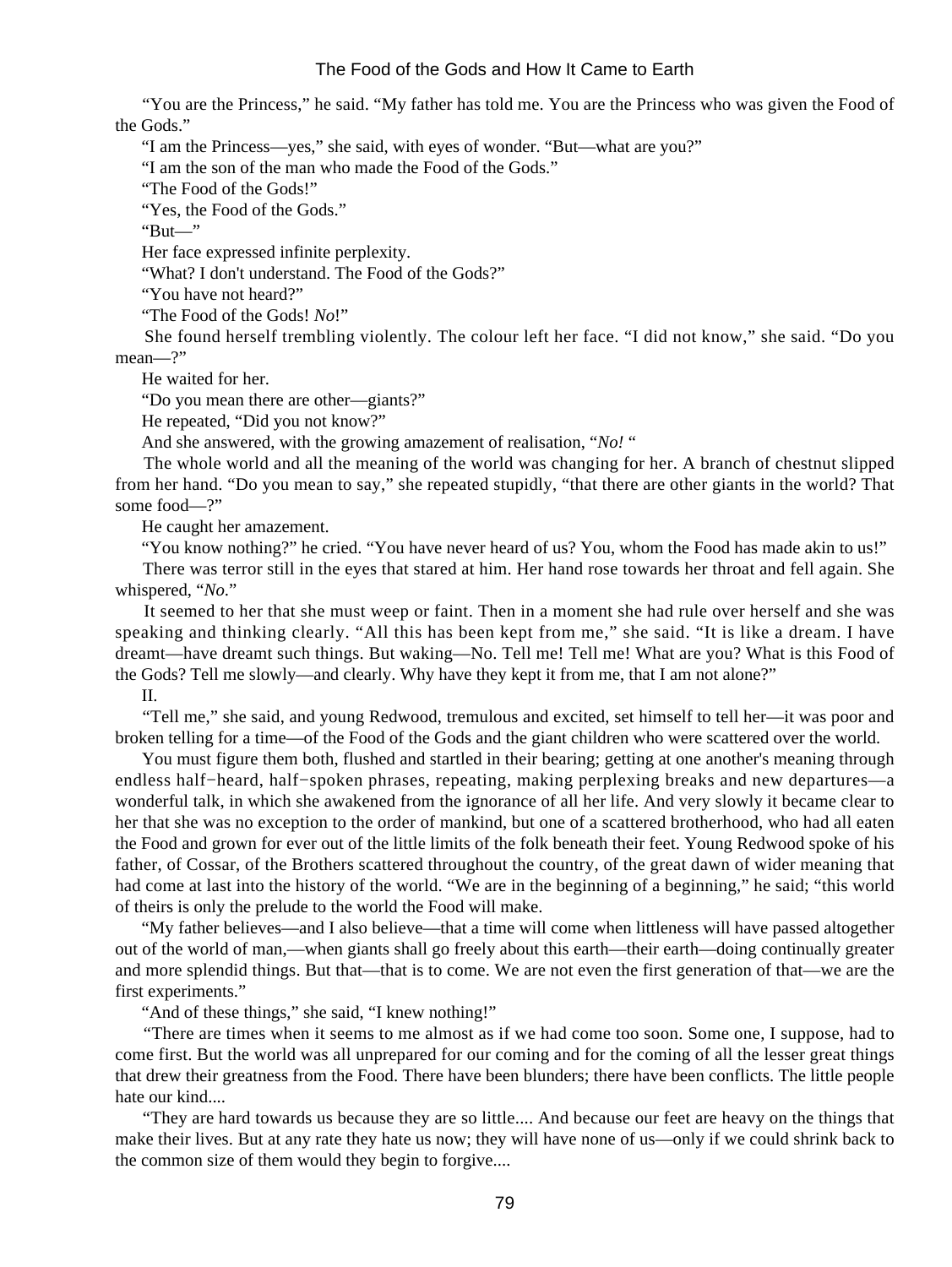"They are happy in houses that are prison cells to us; their cities are too small for us; we go in misery along their narrow ways; we cannot worship in their churches....

 "We see over their walls and over their protections; we look inadvertently into their upper windows; we look over their customs; their laws are no more than a net about our feet....

 "Every time we stumble we hear them shouting; every time we blunder against their limits or stretch out to any spacious act....

 "Our easy paces are wild flights to them, and all they deem great and wonderful no more than dolls' pyramids to us. Their pettiness of method and appliance and imagination hampers and defeats our powers. There are no machines to the power of our hands, no helps to fit our needs. They hold our greatness in servitude by a thousand invisible bands. We are stronger, man for man, a hundred times, but we are disarmed; our very greatness makes us debtors; they claim the land we stand upon; they tax our ampler need of food and shelter, and for all these things we must toil with the tools these dwarfs can make us—and to satisfy their dwarfish fancies ...

 "They pen us in, in every way. Even to live one must cross their boundaries. Even to meet you here to−day I have passed a limit. All that is reasonable and desirable in life they make out of bounds for us. We may not go into the towns; we may not cross the bridges; we may not step on their ploughed fields or into the harbours of the game they kill. I am cut off now from all our Brethren except the three sons of Cossar, and even that way the passage narrows day by day. One could think they sought occasion against us to do some more evil thing ..."

"But we are strong," she said.

 "We should be strong—yes. We feel, all of us—you too I know must feel—that we have power, power to do great things, power insurgent in us. But before we can do anything—"

He flung out a hand that seemed to sweep away a world.

 "Though I thought I was alone in the world," she said, after a pause, "I have thought of these things. They have taught me always that strength was almost a sin, that it was better to be little than great, that all true religion was to shelter the weak and little, encourage the weak and little, help them to multiply and multiply until at last they crawled over one another, to sacrifice all our strength in their cause. But ... always I have doubted the thing they taught."

"This life," he said, "these bodies of ours, are not for dying."

"No."

 "Nor to live in futility. But if we would not do that, it is already plain to all our Brethren a conflict must come. I know not what bitterness of conflict must presently come, before the little folks will suffer us to live as we need to live. All the Brethren have thought of that. Cossar, of whom I told you: he too has thought of that."

"They are very little and weak."

 "In their way. But you know all the means of death are in their hands, and made for their hands. For hundreds of thousands of years these little people, whose world we invade, have been learning how to kill one another. They are very able at that. They are able in many ways. And besides, they can deceive and change suddenly.... I do not know.... There comes a conflict. You—you perhaps are different from us. For us, assuredly, the conflict comes.... The thing they call War. We know it. In a way we prepare for it. But you know—those little people!—we do not know how to kill, at least we do not want to kill—"

"Look," she interrupted, and he heard a yelping horn.

 He turned at the direction of her eyes, and found a bright yellow motor car, with dark goggled driver and fur−clad passengers, whooping, throbbing, and buzzing resentfully at his heel. He moved his foot, and the mechanism, with three angry snorts, resumed its fussy way towards the town. "Filling up the roadway!" floated up to him.

 Then some one said, "Look! Did you see? There is the monster Princess over beyond the trees!" and all their goggled faces came round to stare.

"I say," said another. "*That* won't do ..."

"All this," she said, "is more amazing than I can tell."

"That they should not have told you," he said, and left his sentence incomplete.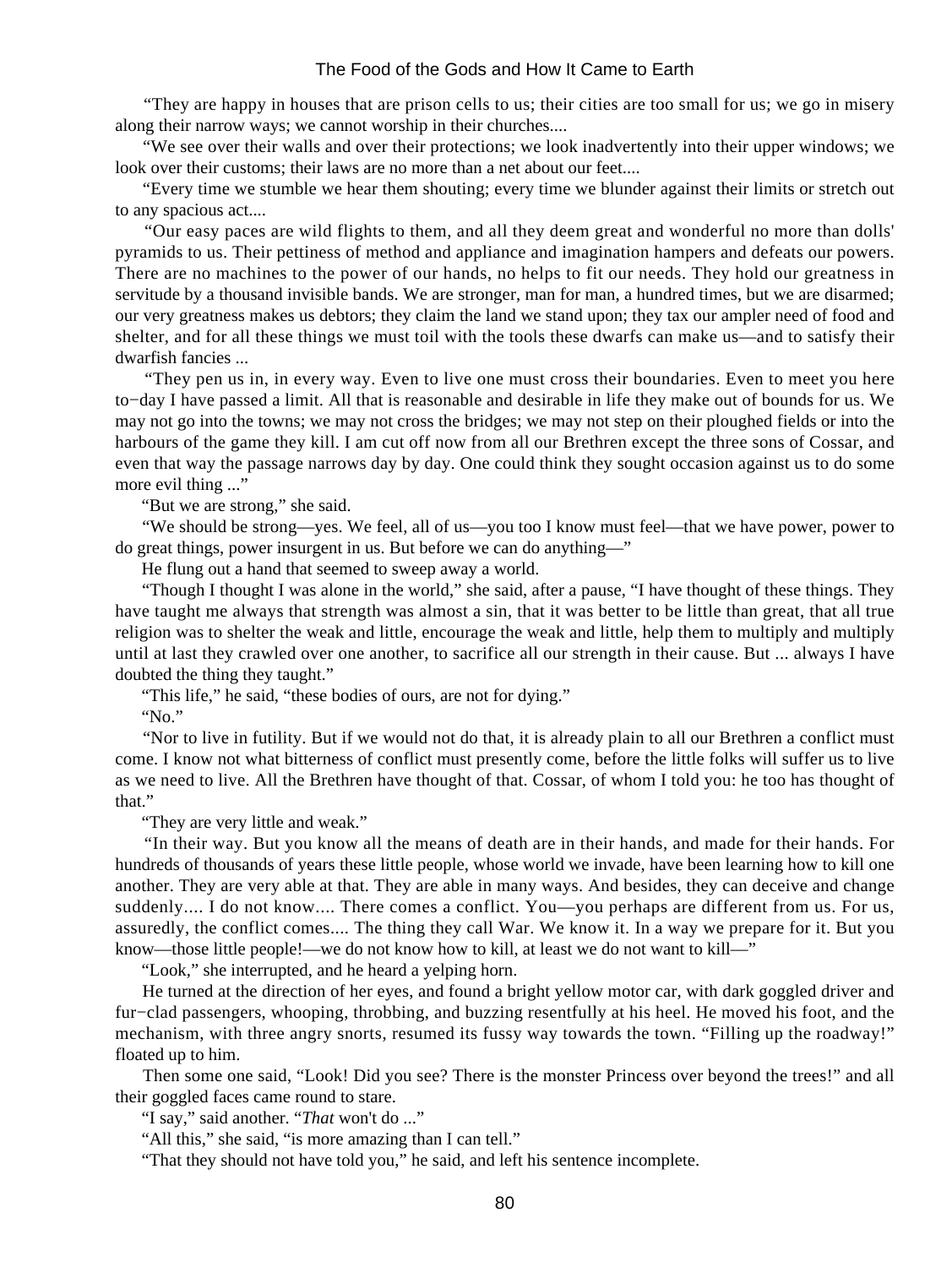"Until you came upon me, I had lived in a world where I was great—alone. I had made myself a life—for that. I had thought I was the victim of some strange freak of nature. And now my world has crumbled down, in half an hour, and I see another world, other conditions, wider possibilities—fellowship—"

"Fellowship," he answered.

 "I want you to tell me more yet, and much more," she said. "You know this passes through my mind like a tale that is told. You even ... In a day perhaps, or after several days, I shall believe in you. Now—Now I am dreaming.... Listen!"

 The first stroke of a clock above the palace offices far away had penetrated to them. Each counted mechanically "Seven."

 "This," she said, "should be the hour of my return. They will be taking the bowl of my coffee into the hall where I sleep. The little officials and servants—you cannot dream how grave they are—will be stirring about their little duties."

"They will wonder ... But I want to talk to you."

 She thought. "But I want to think too. I want now to think alone, and think out this change in things, think away the old solitude, and think you and those others into my world.... I shall go. I shall go back to−day to my place in the castle, and to−morrow, as the dawn comes, I shall come again—here."

"I shall be here waiting for you."

 "All day I shall dream and dream of this new world you have given me. Even now, I can scarcely believe—"

She took a step back and surveyed him from the feet to the face. Their eyes met and locked for a moment.

 "Yes," she said, with a little laugh that was half a sob. "You are real. But it is very wonderful! Do you think—indeed—? Suppose to−morrow I come and find you—a pigmy like the others... Yes, I must think. And so for to−day—as the little people do—"

 She held out her hand, and for the first time they touched one another. Their hands clasped firmly and their eyes met again.

"Good−bye," she said, "for to−day. Good−bye! Good−bye, Brother Giant!"

He hesitated with some unspoken thing, and at last he answered her simply, "Good−bye."

 For a space they held each other's hands, studying each the other's face. And many times after they had parted, she looked back half doubtfully at him, standing still in the place where they had met....

 She walked into her apartments across the great yard of the Palace like one who walks in a dream, with a vast branch of chestnut trailing from her hand.

III.

 These two met altogether fourteen times before the beginning of the end. They met in the Great Park or on the heights and among the gorges of the rusty−roaded, heathery moorland, set with dusky pine−woods, that stretched to the south−west. Twice they met in the great avenue of chestnuts, and five times near the broad ornamental water the king, her great−grandfather, had made. There was a place where a great trim lawn, set with tall conifers, sloped graciously to the water's edge, and there she would sit, and he would lie at her knees and look up in her face and talk, telling of all the things that had been, and of the work his father had set before him, and of the great and spacious dream of what the giant people should one day be. Commonly they met in the early dawn, but once they met there in the afternoon, and found presently a multitude of peering eavesdroppers about them, cyclists, pedestrians, peeping from the bushes, rustling (as sparrows will rustle about one in the London parks) amidst the dead leaves in the woods behind, gliding down the lake in boats towards a point of view, trying to get nearer to them and hear.

 It was the first hint that offered of the enormous interest the countryside was taking in their meetings. And once—it was the seventh time, and it precipitated the scandal—they met out upon the breezy moorland under a clear moonlight, and talked in whispers there, for the night was warm and still.

 Very soon they had passed from the realisation that in them and through them a new world of giantry shaped itself in the earth, from the contemplation of the great struggle between big and little, in which they were clearly destined to participate, to interests at once more personal and more spacious. Each time they met and talked and looked on one another, it crept a little more out of their subconscious being towards recognition, that something more dear and wonderful than friendship was between them, and walked between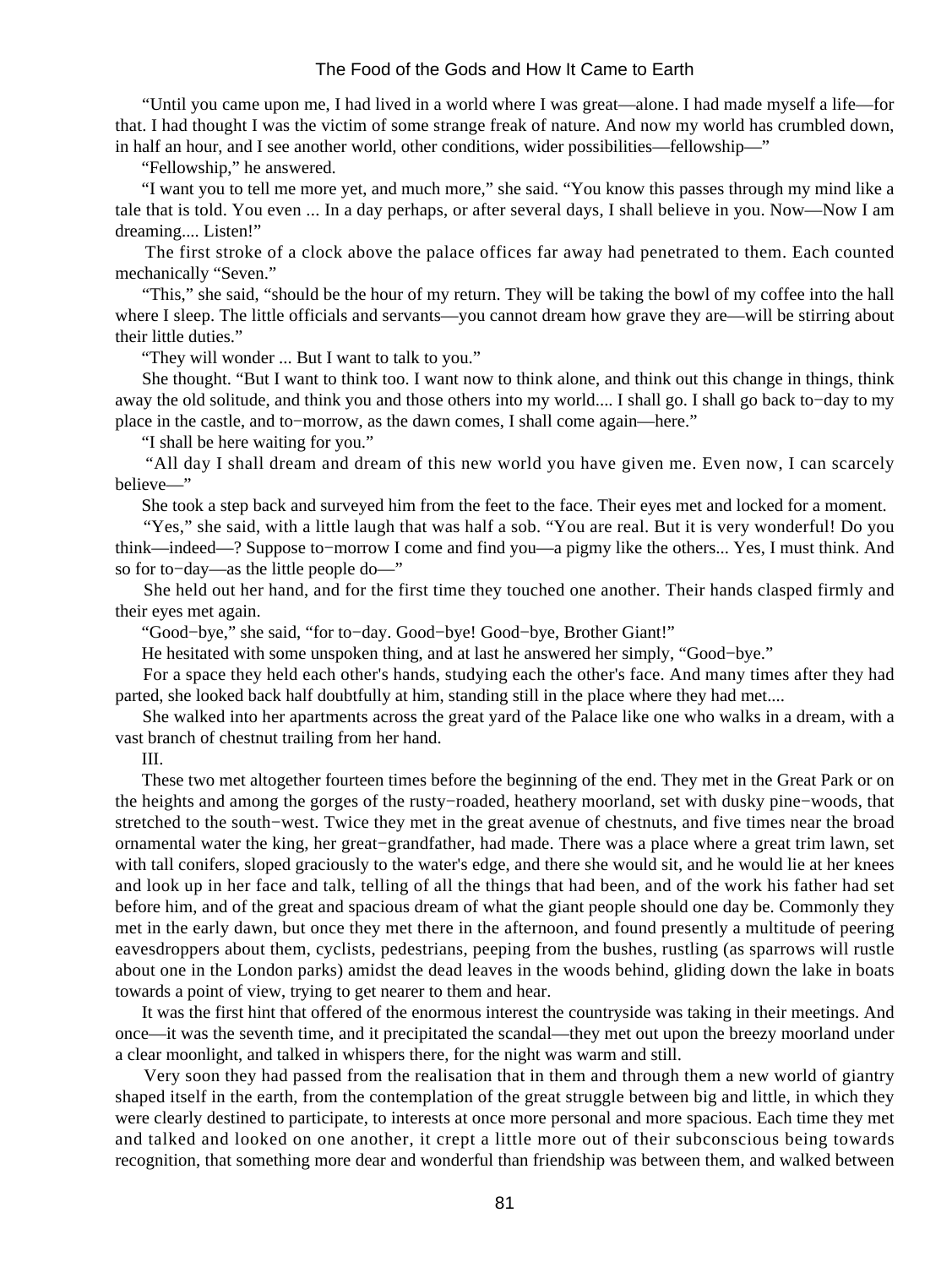them and drew their hands together. And in a little while they came to the word itself and found themselves lovers, the Adam and Eve of a new race in the world.

 They set foot side by side into the wonderful valley of love, with its deep and quiet places. The world changed about them with their changing mood, until presently it had become, as it were, a tabernacular beauty about their meetings, and the stars were no more than flowers of light beneath the feet of their love, and the dawn and sunset the coloured hangings by the way. They ceased to be beings of flesh and blood to one another and themselves; they passed into a bodily texture of tenderness and desire. They gave it first whispers and then silence, and drew close and looked into one another's moonlit and shadowy faces under the infinite arch of the sky. And the still black pine−trees stood about them like sentinels.

 The beating steps of time were hushed into silence, and it seemed to them the universe hung still. Only their hearts were audible, beating. They seemed to be living together in a world where there is no death, and indeed so it was with them then. It seemed to them that they sounded, and indeed they sounded, such hidden splendours in the very heart of things as none have ever reached before. Even for mean and little souls, love is the revelation of splendours. And these were giant lovers who had eaten the Food of the Gods ...

\* \* \* \* \*

 You may imagine the spreading consternation in this ordered world when it became known that the Princess who was affianced to the Prince, the Princess, Her Serene Highness! with royal blood in her veins! met,—frequently met,—the hypertrophied offspring of a common professor of chemistry, a creature of no rank, no position, no wealth, and talked to him as though there were no Kings and Princes, no order, no reverence—nothing but Giants and Pigmies in the world, talked to him and, it was only too certain, held him as her lover.

"If those newspaper fellows get hold of it!" gasped Sir Arthur Poodle Bootlick ...

"I am told—" whispered the old Bishop of Frumps.

 "New story upstairs," said the first footman, as he nibbled among the dessert things. "So far as I can make out this here giant Princess—"

 "They say—" said the lady who kept the stationer's shop by the main entrance to the Palace, where the little Americans get their tickets for the State Apartments ...

And then:

"We are authorised to deny—" said "Picaroon" in *Gossip*.

And so the whole trouble came out.

IV.

"They say that we must part," the Princess said to her lover.

"But why?" he cried. "What new folly have these people got into their heads?"

"Do you know," she asked, "that to love me—is high treason?"

 "My dear," he cried; "but does it matter? What is their right—right without a shadow of reason—and their treason and their loyalty to us?" "You shall hear," she said, and told him of the things that had been told to her.

 "It was the queerest little man who came to me with a soft, beautifully modulated voice, a softly moving little gentleman who sidled into the room like a cat and put his pretty white hand up so, whenever he had anything significant to say. He is bald, but not of course nakedly bald, and his nose and face are chubby rosy little things, and his beard is trimmed to a point in quite the loveliest way. He pretended to have emotions several times and made his eyes shine. You know he is quite a friend of the real royal family here, and he called me his dear young lady and was perfectly sympathetic even from the beginning. 'My dear young lady,' he said, 'you know—*you mustn't,' several times, and then, 'You owe a duty.'"*

"Where do they make such men?"

"He likes it," she said.

"But I don't see—"

"He told me serious things."

"You don't think," he said, turning on her abruptly, "that there's anything in the sort of thing he said?"

"There's something in it quite certainly," said she.

"You mean—?"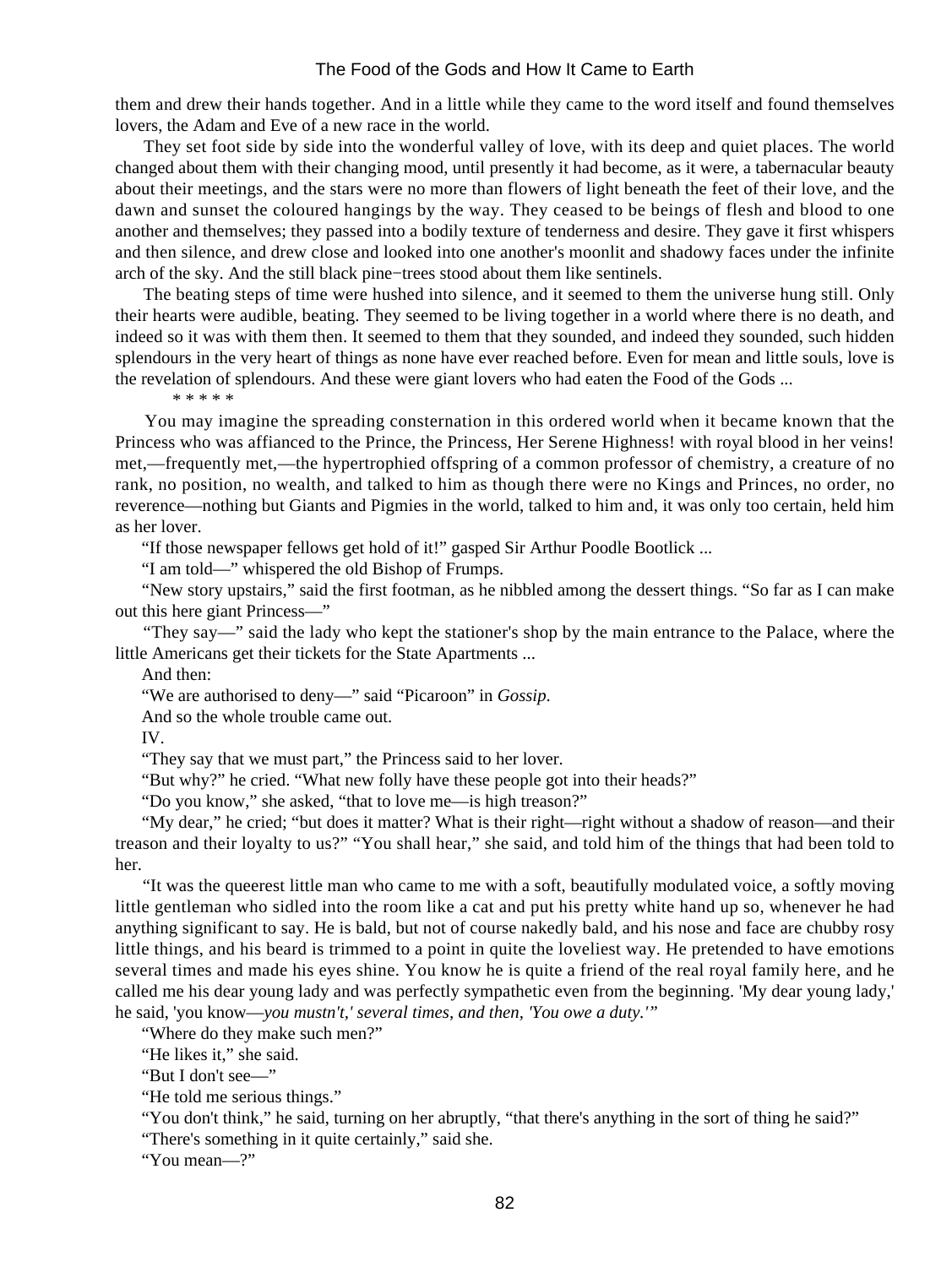"I mean that without knowing it we have been trampling on the most sacred conceptions of the little folks. We who are royal are a class apart. We are worshipped prisoners, processional toys. We pay for worship by losing—our elementary freedom. And I was to have married that Prince—You know nothing of him though. Well, a pigmy Prince. He doesn't matter.... It seems it would have strengthened the bonds between my country and another. And this country also was to profit. Imagine it!—strengthening the bonds!"

"And now?"

"They want me to go on with it—as though there was nothing between us two."

"Nothing!"

"Yes. But that isn't all. He said—"

"Your specialist in Tact?"

 "Yes. He said it would be better for you, better for all the giants, if we two—abstained from conversation. That was how he put it."

"But what can they do if we don't?"

"He said you might have your freedom."

"*I!*"

 "He said, with a stress, 'My dear young lady, it would be better, it would be more dignified, if you parted, willingly.' That was all he said. With a stress on willingly."

 "But—! What business is it of these little wretches, where we love, how we love? What have they and their world to do with us?"

"They do not think that."

"Of course," he said, "you disregard all this."

"It seems utterly foolish to me."

 "That their laws should fetter us! That we, at the first spring of life, should be tripped by their old engagements, their aimless institutions I Oh—! We disregard it."

"I am yours. So far—yes."

"So far? Isn't that all?"

"But they—If they want to part us—"

"What can they do?"

 "I don't know. What *can* they do?" "Who cares what they can do, or what they will do? I am yours and you are mine. What is there more than that? I am yours and you are mine—for ever. Do you think I will stop for their little rules, for their little prohibitions, their scarlet boards indeed!—and keep from *you*?"

"Yes. But still, what can they do?"

"You mean," he said, "what are we to do?"

"Yes."

"We? We can go on."

"But if they seek to prevent us?"

 He clenched his hands. He looked round as if the little people were already coming to prevent them. Then turned away from her and looked about the world. "Yes," he said. "Your question was the right one. What can they do?"

"Here la this little land," she said, and stopped.

He seemed to survey it all. "They are everywhere."

"But we might—"

"Whither?"

"We could go. We could swim the seas together. Beyond the seas—"

"I have never been beyond the seas."

 "There are great and desolate mountains amidst which we should seem no more than little people, there are remote and deserted valleys, there are hidden lakes and snow−girdled uplands untrodden by the feet of men. *There*—"

"But to get there we must fight our way day after day through millions and millions of mankind."

 "It is our only hope. In this crowded land there is no fastness, no shelter. What place is there for us among these multitudes? They who are little can hide from one another, but where are we to hide? There is no place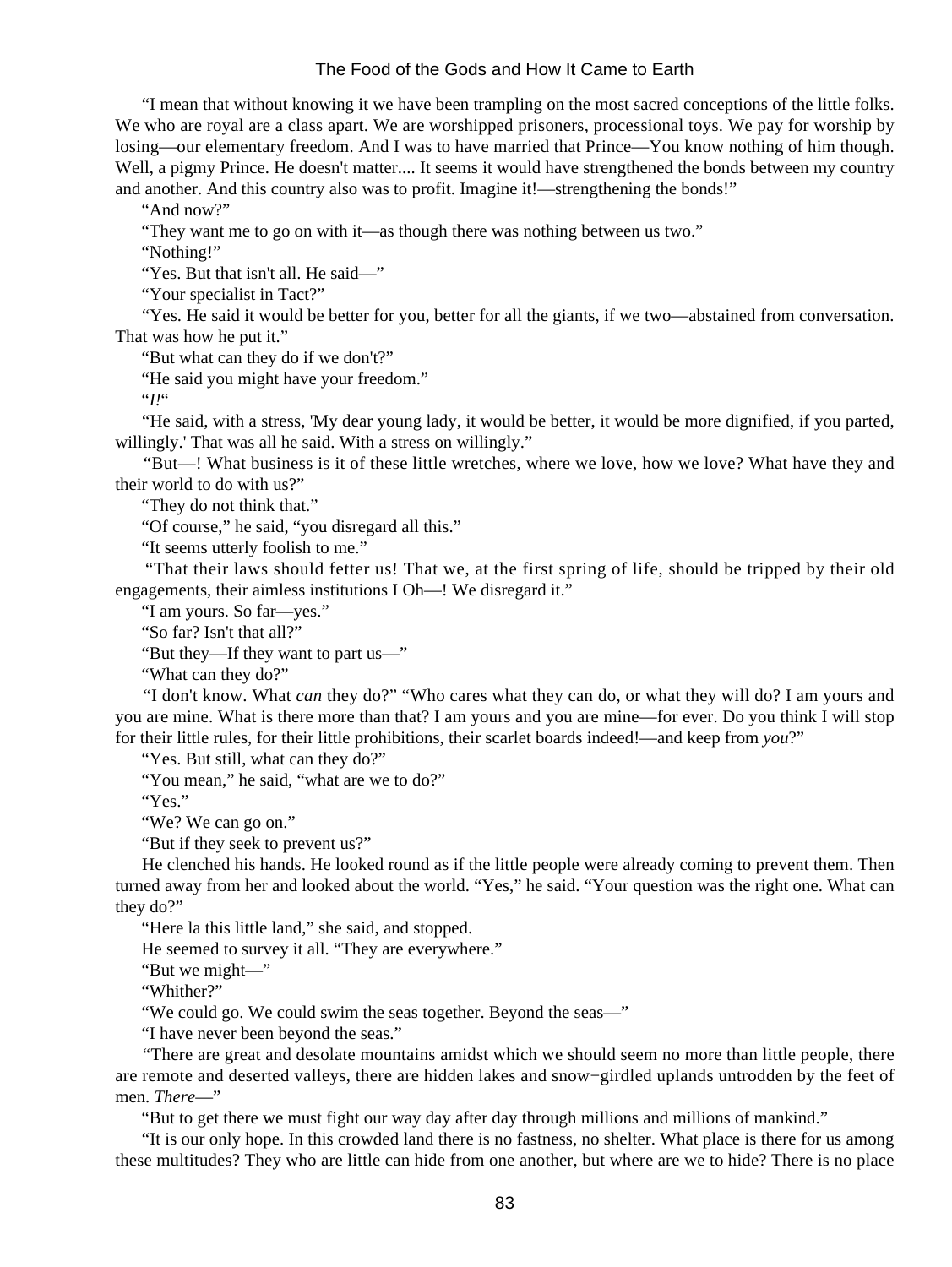where we could eat, no place where we could sleep. If we fled—night and day they would pursue our footsteps."

A thought came to him.

"There is one place," he said, "even in this island."

"Where?"

 "The place our Brothers have made over beyond there. They have made great banks about their house, north and south and east and west; they have made deep pits and hidden places, and even now—one came over to me quite recently. He said—I did not altogether heed what he said then. But he spoke of arms. It may be—there—we should find shelter....

 "For many days," he said, after a pause, "I have not seen our Brothers... Dear! I have been dreaming, I have been forgetting! The days have passed, and I have done nothing but look to see you again ... I must go to them and talk to them, and tell them of you and of all the things that hang over us. If they will help us, they can help us. Then indeed we might hope. I do not know how strong their place is, but certainly Cossar will have made it strong. Before all this—before you came to me, I remember now—there was trouble brewing. There was an election—when all the little people settle things, by counting heads. It must be over now. There were threats against all our race—against all our race, that is, but you. I must see our Brothers. I must tell them all that has happened between us, and all that threatens now."

V.

 He did not come to their next meeting until she had waited some time. They were to meet that day about midday in a great space of park that fitted into a bend of the river, and as she waited, looking ever southward under her hand, it came to her that the world was very still, that indeed it was broodingly still. And then she perceived that, spite of the lateness of the hour, her customary retinue of voluntary spies had failed her. Left and right, when she came to look, there was no one in sight, and there was never a boat upon the silver curve of the Thames. She tried to find a reason for this strange stillness in the world....

 Then, a grateful sight for her, she saw young Redwood far away over a gap in the tree masses that bounded her view.

 Immediately the trees hid him, and presently he was thrusting through them and in sight again. She could see there was something different, and then she saw that he was hurrying unusually and then that he limped. He gestured to her, and she walked towards him. His face became clearer, and she saw with infinite concern that he winced at every stride.

 She ran towards him, her mind full of questions and vague fear. He drew near to her and spoke without a greeting.

"Are we to part?" he panted.

"No," she answered. "Why? What is the matter?"

"But if we do not part—! It is *now*."

"What is the matter?"

 "I do not want to part," he said. "Only—" He broke off abruptly to ask, "You will not part from me?" She met his eyes with a steadfast look. "What has happened?" she pressed.

"Not for a time?"

"What time?"

"Years perhaps."

"Part! No!"

"You have thought?" he insisted.

"I will not part." She took his hand. "If this meant death, *now*, I would not let you go."

"If it meant death," he said, and she felt his grip upon her fingers.

 He looked about him as if he feared to see the little people coming as he spoke. And then: "It may mean death."

"Now tell me," she said.

"They tried to stop my coming."

"How"

"And as I came out of my workshop where I make the Food of the Gods for the Cossars to store in their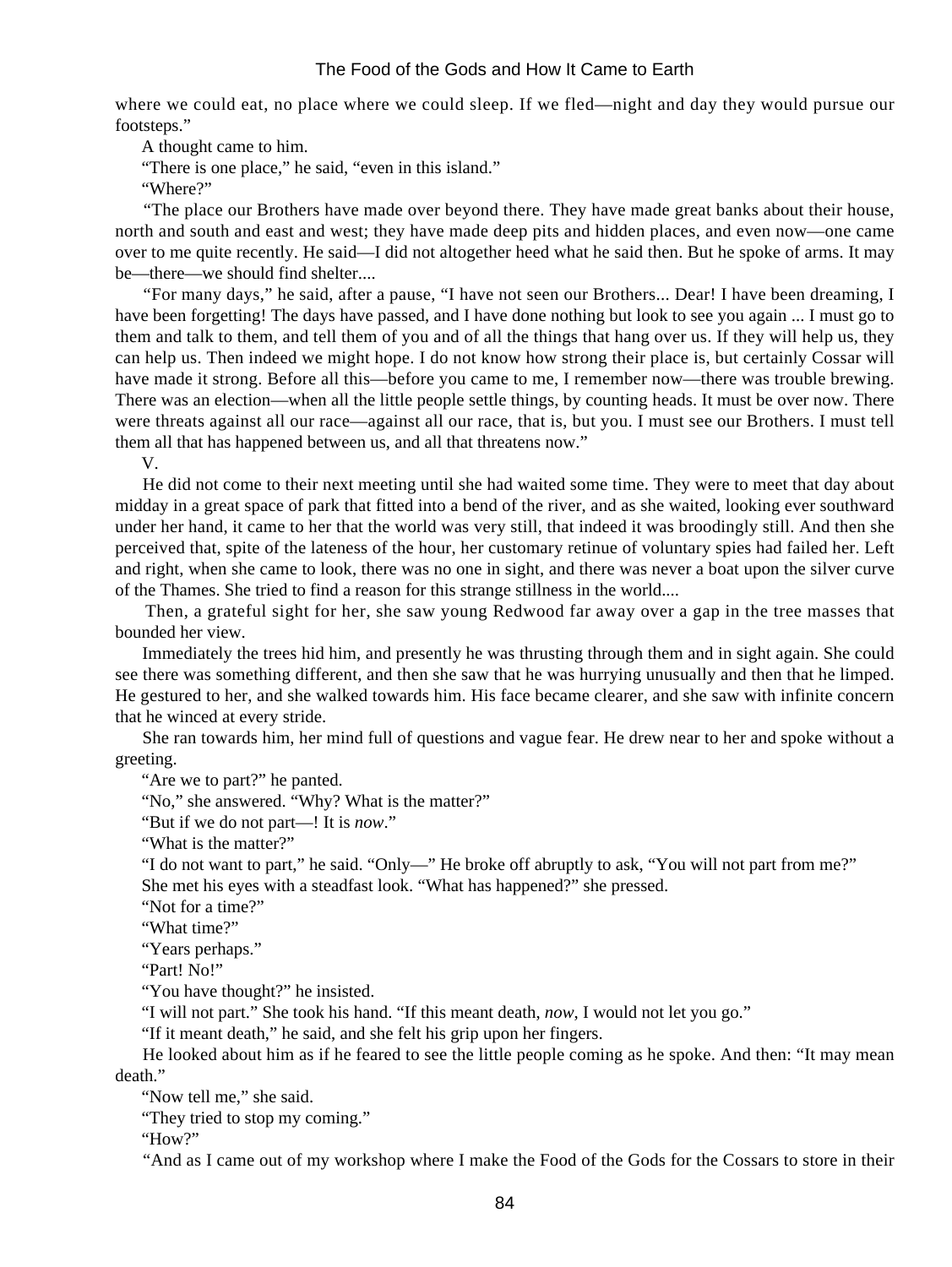camp, I found a little officer of police—a man in blue with white clean gloves—who beckoned me to stop. 'This way is closed!' said he. I thought little of that; I went round my workshop to where another road runs west, and there was another officer. 'This road is closed!' he said, and added: 'All the roads are closed!'"

"And then?"

"I argued with him a little. 'They are public roads!' I said.

"'That's it,' said he. 'You spoil them for the public.'

 "'Very well,' said I, 'I'll take the fields,' and then, up leapt others from behind a hedge and said, 'These fields are private.'

 "'Curse your public and private,' I said, 'I'm going to my Princess,' and I stooped down and picked him up very gently—kicking and shouting—and put him out of my way. In a minute all the fields about me seemed alive with running men. I saw one on horseback galloping beside me and reading something as he rode—shouting it. He finished and turned and galloped away from me—head down. I couldn't make it out. And then behind me I heard the crack of guns."

"Guns!"

 "Guns—just as they shoot at the rats. The bullets came through the air with a sound like things tearing: one stung me in the leg."

"And you?"

 "Came on to you here and left them shouting and running and shooting behind me. And now—" "Now?"

"It is only the beginning. They mean that we shall part. Even now they are coming after me."

"We will not."

"No. But if we will not part—then you must come with me to our Brothers."

"Which way?" she said.

 "To the east. Yonder is the way my pursuers will be coming. This then is the way we must go. Along this avenue of trees. Let me go first, so that if they are waiting—"

He made a stride, but she had seized his arm.

 "No," cried she. "I come close to you, holding you. Perhaps I am royal, perhaps I am sacred. If I hold you—Would God we could fly with my arms about you!—it may be, they will not shoot at you—"

 She clasped his shoulder and seized his hand as she spoke; she pressed herself nearer to him. "It may be they will not shoot you," she repeated, and with a sudden passion of tenderness he took her into his arms and kissed her cheek. For a space he held her.

"Even if it is death," she whispered.

She put her hands about his neck and lifted her face to his.

"Dearest, kiss me once more."

 He drew her to him. Silently they kissed one another on the lips, and for another moment clung to one another. Then hand in hand, and she striving always to keep her body near to his, they set forward if haply they might reach the camp of refuge the sons of Cossar had made, before the pursuit of the little people overtook them.

 And as they crossed the great spaces of the park behind the castle there came horsemen galloping out from among the trees and vainly seeking to keep pace with their giant strides. And presently ahead of them were houses, and men with guns running out of the houses. At the sight of that, though he sought to go on and was even disposed to fight and push through, she made him turn aside towards the south.

As they fled a bullet whipped by them overhead.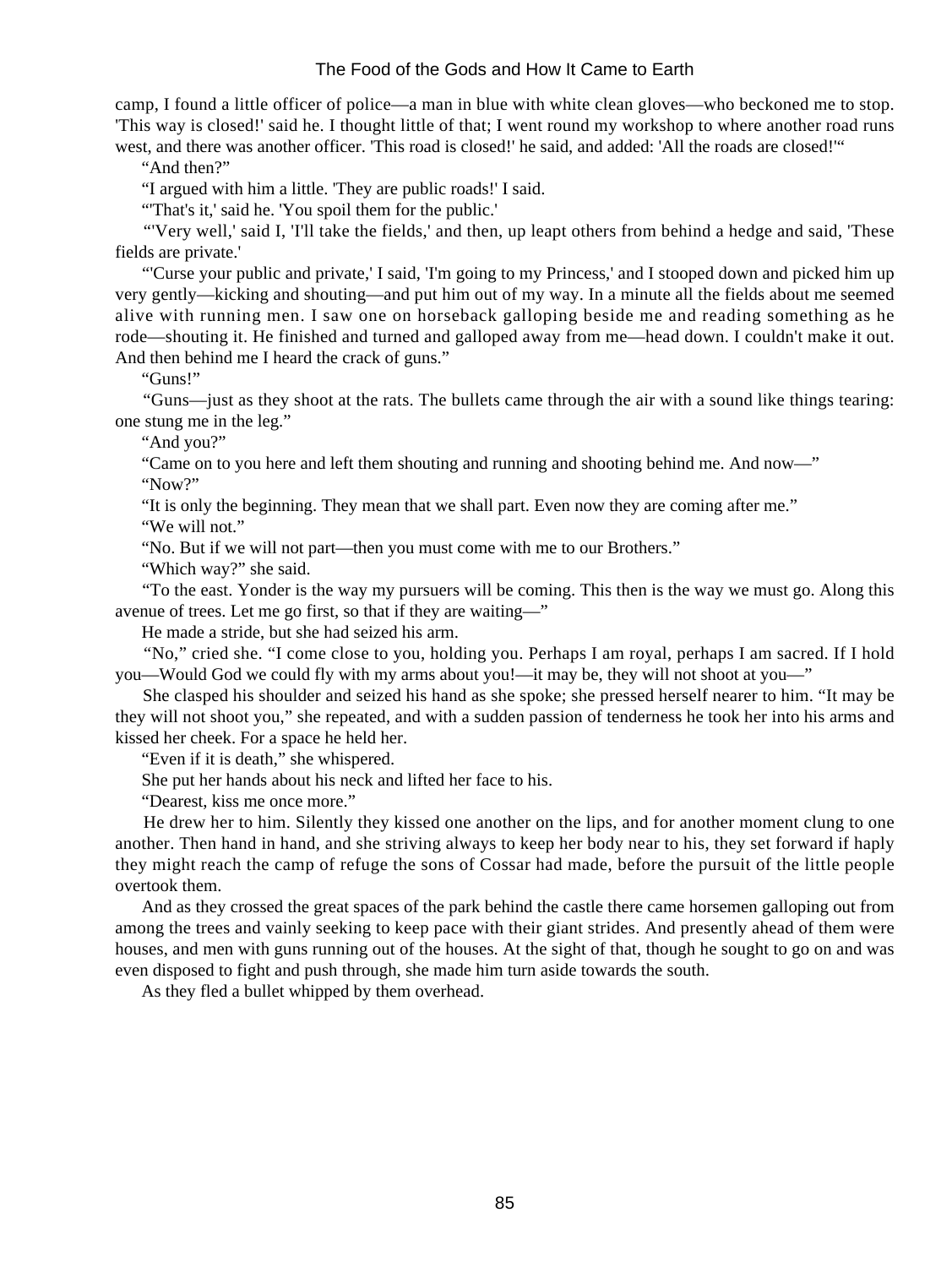# **CHAPTER THE THIRD. YOUNG CADDIES IN LONDON.**

#### I.

 All unaware of the trend of events, unaware of the laws that were closing in upon all the Brethren, unaware indeed that there lived a Brother for him on the earth, young Caddies chose this time to come out of his chalk pit and see the world. His brooding came at last to that. There was no answer to all his questions in Cheasing Eyebright; the new Vicar was less luminous even than the old, and the riddle of his pointless labour grew at last to the dimensions of exasperation. "Why should I work in this pit day after day?" he asked. "Why should I walk within bounds and be refused all the wonders of the world beyond there? What have I done, to be condemned to this?"

And one day he stood up, straightened his back, and said in a loud voice, "No!

"I won't," he said, and then with great vigour cursed the pit.

 Then, having few words, he sought to express his thought in acts. He took a track half filled with chalk, lifted it, and flung it, smash, against another. Then he grasped a whole row of empty trucks and spun them down a bank. He sent a huge boulder of chalk bursting among them, and then ripped up a dozen yards of rail with a mighty plunge of his foot. So he commenced the conscientious wrecking of the pit.

"Work all my days," he said, "at this!"

 It was an astonishing five minutes for the little geologist he had, in his preoccupation, overlooked. This poor little creature having dodged two boulders by a hairbreadth, got out by the westward corner and fled athwart the hill, with flapping rucksack and twinkling knicker−bockered legs, leaving a trail of Cretaceous echinoderms behind him; while young Caddies, satisfied with the destruction he had achieved, came striding out to fulfil his purpose in the world.

 "Work in that old pit, until I die and rot and stink I ... What worm did they think was living in my giant body? Dig chalk for God knows what foolish purpose I Not *I!*"

 The trend of road and railway perhaps, or mere chance it was, turned his face to London, and thither he came striding; over the Downs and athwart the meadows through the hot afternoon, to the infinite amazement of the world. It signified nothing to him that torn posters in red and white bearing various names flapped from every wall and barn; he knew nothing of the electoral revolution that had flung Caterham, "Jack the Giant−killer," into power. It signified nothing to him that every police station along his route had what was known as Caterham's ukase upon its notice board that afternoon, proclaiming that no giant, no person whatever over eight feet in height, should go more than five miles from his "place of location" without a special permission. It signified nothing to him that on his wake belated police officers, not a little relieved to find themselves belated, shook warning handbills at his retreating back. He was going to see what the world had to show him, poor incredulous blockhead, and he did not mean that occasional spirited persons shouting "Hi!" at him should stay his course. He came on down by Rochester and Greenwich towards an ever−thickening aggregation of houses, walking rather slowly now, staring about him and swinging his huge chopper.

 People in London had heard something of him before, how that he was idiotic but gentle, and wonderfully managed by Lady Wondershoot's agent and the Vicar; how in his dull way he revered these authorities and was grateful to them for their care of him, and so forth. So that when they learnt from the newspaper placards that afternoon that he also was "on strike," the thing appeared to many of them as a deliberate, concerted act.

"They mean to try our strength," said the men in the trains going home from business.

"Lucky we have Caterham."

"It's in answer to his proclamation."

 The men in the clubs were better informed. They clustered round the tape or talked in groups in their smoking−rooms.

"He has no weapons. He would have gone to Sevenoaks if he had been put up to it."

"Caterham will handle him...."

The shopmen told their customers. The waiters in restaurants snatched a moment for an evening paper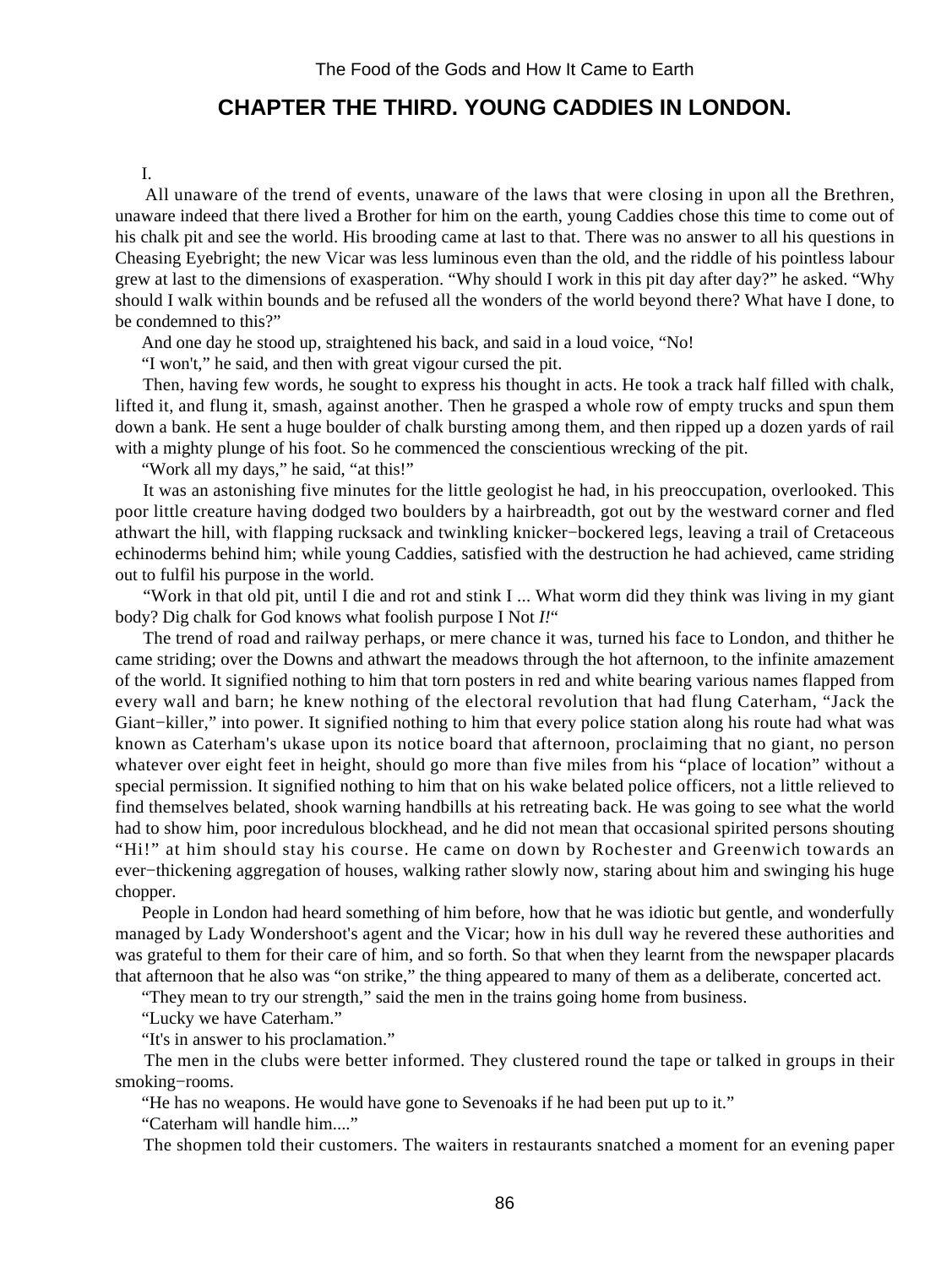between the courses. The cabmen read it immediately after the betting news....

 The placards of the chief government evening paper were conspicuous with "Grasping the Nettle." Others relied for effect on: "Giant Redwood continues to meet the Princess." The *Echo* struck a line of its own with: "Rumoured Revolt of Giants in the North of England. The Sunderland Giants start for Scotland." The, *Westminster Gazette* sounded its usual warning note. "Giants Beware," said the *Westminster Gazette*, and tried to make a point out of it that might perhaps serve towards uniting the Liberal party—at that time greatly torn between seven intensely egotistical leaders. The later newspapers dropped into uniformity. "The Giant in the New Kent Road," they proclaimed.

 "What I want to know," said the pale young man in the tea shop, "is why we aren't getting any news of the young Cossars. You'd think they'd be in it most of all ..."

 "They tell me there's another of them young giants got loose," said the barmaid, wiping out a glass. "I've always said they was dangerous things to 'ave about. Right away from the beginning ... It ought to be put a stop to. Any'ow, I 'ope 'e won't come along 'ere."

"I'd like to 'ave a look at 'im," said the young man at the bar recklessly, and added, "I *seen* the Princess."

"D'you think they'll 'urt 'im?" said the barmaid.

"May 'ave to," said the young man at the bar, finishing his glass.

Amidst a hum of ten million such sayings young Caddies came to London...

II.

 I think of young Caddies always as he was seen in the New Kent Road, the sunset warm upon his perplexed and staring face. The Road was thick with its varied traffic, omnibuses, trams, vans, carts, trolleys, cyclists, motors, and a marvelling crowd—loafers, women, nurse−maids, shopping women, children, venturesome hobble−dehoys—gathered behind his gingerly moving feet. The hoardings were untidy everywhere with the tattered election paper. A babblement of voices surged about him. One sees the customers and shopmen crowding in the doorways of the shops, the faces that came and went at the windows, the little street boys running and shouting, the policemen taking it all quite stiffly and calmly, the workmen knocking off upon scaffoldings, the seething miscellany of the little folks. They shouted to him, vague encouragement, vague insults, the imbecile catchwords of the day, and he stared down at them, at such a multitude of living creatures as he had never before imagined in the world.

 Now that he had fairly entered London he had had to slacken his pace more and more, the little folks crowded so mightily upon him. The crowd grew denser at every step, and at last, at a corner where two great ways converged, he came to a stop, and the multitude flowed about him and closed him in.

 There he stood, with his feet a little apart, his back to a big corner gin palace that towered twice his height and ended In a sky sign, staring down at the pigmies and wondering—trying, I doubt not, to collate it all with the other things of his life, with the valley among the downlands, the nocturnal lovers, the singing in the church, the chalk he hammered daily, and with instinct and death and the sky, trying to see it all together coherent and significant. His brows were knit. He put up his huge paw to scratch his coarse hair, and groaned aloud.

"I don't see It," he said.

 His accent was unfamiliar. A great babblement went across the open space—a babblement amidst which the gongs of the trams, ploughing their obstinate way through the mass, rose like red poppies amidst corn. "What did he say?" "Said he didn't see." "Said, where is the sea?" "Said, where is a seat?" "He wants a seat." "Can't the brasted fool sit on a 'ouse or somethin'?"

"What are ye for, ye swarming little people? What are ye all doing, what are ye all for?

 "What are ye doing up here, ye swarming little people, while I'm a−cuttin' chalk for ye, down in the chalk pits there?"

 His queer voice, the voice that had been so bad for school discipline at Cheasing Eyebright, smote the multitude to silence while it sounded and splashed them all to tumult at the end. Some wit was audible screaming "Speech, speech!" "What's he saying?" was the burthen of the public mind, and an opinion was abroad that he was drunk. "Hi, hi, hi," bawled the omnibus−drivers, threading a dangerous way. A drunken American sailor wandered about tearfully inquiring, "What's he want anyhow?" A leathery−faced rag−dealer upon a little pony−drawn cart soared up over the tumult by virtue of his voice. "Garn 'ome, you Brasted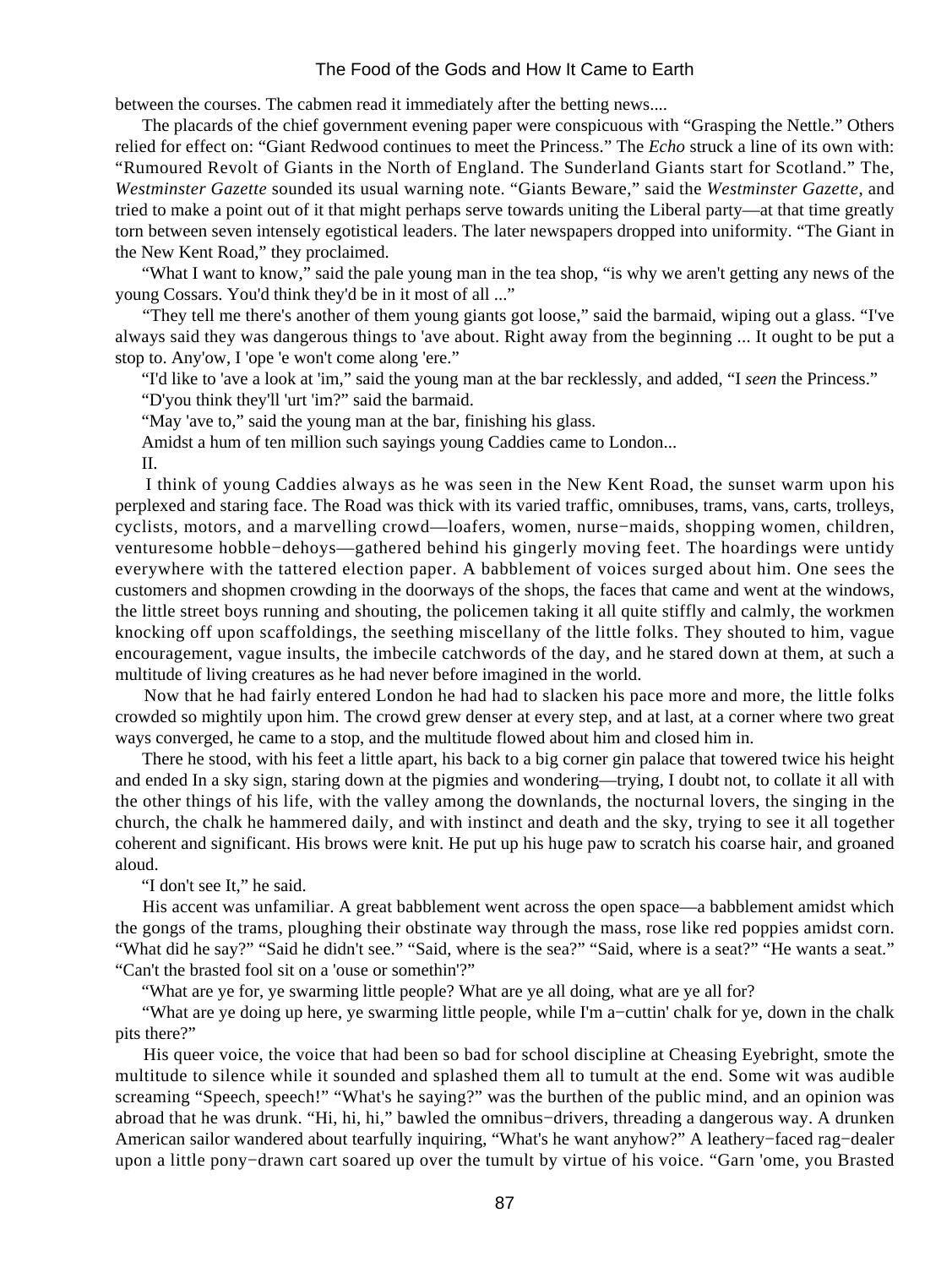Giant!" he brawled, "Garn 'Ome! You Brasted Great Dangerous Thing! Can't you see you're a−frightening the 'orses? Go 'ome with you! 'Asn't any one 'ad the sense to tell you the law?" And over all this uproar young Caddies stared, perplexed, expectant, saying no more.

 Down a side road came a little string of solemn policemen, and threaded itself ingeniously into the traffic. "Stand back," said the little voices; "keep moving, please."

 Young Caddles became aware of a little dark blue figure thumping at his shin. He looked down, and perceived two white hands gesticulating. "*What*?" he said, bending forward.

"Can't stand about here," shouted the inspector.

"No! You can't stand about here," he repeated.

"But where am I to go?"

 "Back to your village. Place of location. Anyhow, now—you've got to move on. You're obstructing the traffic."

"What traffic?"

"Along the road."

 "But where is it going? Where does it come from? What does it mean? They're all round me. What do they want? What are they doin'? I want to understand. I'm tired of cuttin' chalk and bein' all alone. What are they doin' for me while I'm a−cuttin' chalk? I may just as well understand here and now as anywhere."

"Sorry. But we aren't here to explain things of that sort. I must arst you to move on."

"Don't you know?"

 "I must arst you to move on—*if* you please ... I'd strongly advise you to get off 'ome. We've 'ad no special instructions yet—but it's against the law ... Clear away there. Clear away."

 The pavement to his left became invitingly bare, and young Caddles went slowly on his way. But now his tongue was loosened.

 "I don't understand," he muttered. "I don't understand." He would appeal brokenly to the changing crowd that ever trailed beside him and behind. "I didn't know there were such places as this. What are all you people doing with yourselves? What's it Jail for? What is it all for, and where do I come in?"

 He had already begotten a new catchword. Young men of wit and spirit addressed each other in this manner, "Ullo 'Arry O'Cock. Wot's it all *for*? Eh? Wot's it all bloomin' well *for*?"

 To which there sprang up a competing variety of repartees, for the most part impolite. The most popular and best adapted for general use appears to have been "*Shut* it," or, in a voice of scornful detachment—"*Gam I*"

There were others almost equally popular.

III.

What was he seeking? He wanted something the pigmy world did not give, some end which the pigmy world prevented his attaining, prevented even his seeing clearly, which he was never to see clearly. It was the whole gigantic social side of this lonely dumb monster crying out for his race, for the things akin to him, for something he might love and something he might serve, for a purpose he might comprehend and a command he could obey. And, you know, all this was *dumb*, raged dumbly within him, could not even, had he met a fellow giant, have found outlet and expression in speech. All the life he knew was the dull round of the village, all the speech he knew was the talk of the cottage, that failed and collapsed at the bare outline of his least gigantic need. He knew nothing of money, this monstrous simpleton, nothing of trade, nothing of the complex pretences upon which the social fabric of the little folks was built. He needed, he needed—Whatever he needed, he never found his need.

 A11 through the day and the summer night he wandered, growing hungry but as yet untired, marking the varied traffic of the different streets, the inexplicable businesses of all these infinitesimal beings. In the aggregate it had no other colour than confusion for him....

 He is said to have plucked a lady from her carriage in Kensington, a lady in evening dress of the smartest sort, to have scrutinised her closely, train and shoulder blades, and to have replaced her—a little carelessly—with the profoundest sigh. For that I cannot vouch. For an hour or so he watched people fighting for places in the omnibuses at the end of Piccadilly. He was seen looming over Kennington Oval for some moments in the afternoon, but when he saw these dense thousands were engaged with the mystery of cricket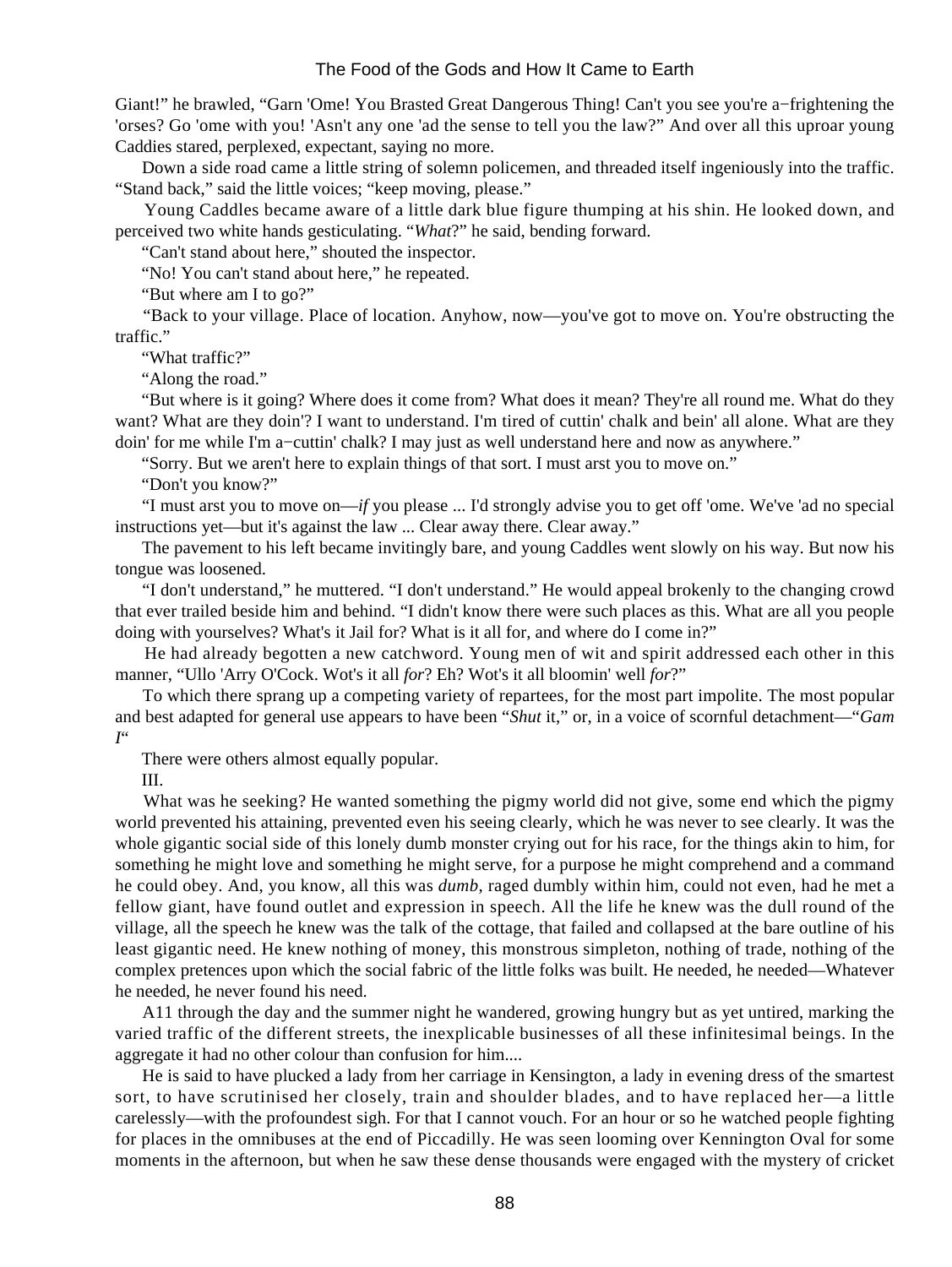and quite regardless of him he went his way with a groan.

 He came back to Piccadilly Circus between eleven and twelve at nights and found a new sort of multitude. Clearly they were very intent: full of things they, for inconceivable reasons, might do, and of others they might not do. They stared at him and jeered at him and went their way. The cabmen, vulture−eyed, followed one another continually along the edge of the swarming pavement. People emerged from the restaurants or entered them, grave, intent, dignified, or gently and agreeably excited or keen and vigilant—beyond the cheating of the sharpest waiter born. The great giant, standing at his corner, peered at them all. "What is it all for?" he murmured in a mournful vast undertone, "What is it all for? They are all so earnest. What is it I do not understand?"

 And none of them seemed to see, as he could do, the drink−sodden wretchedness of the painted women at the corner, the ragged misery that sneaked along the gutters, the infinite futility of all this employment. The infinite futility! None of them seemed to feel the shadow of that giant's need, that shadow of the future, that lay athwart their paths...

 Across the road high up mysterious letters flamed and went, that might, could he have read them, have measured for him the dimensions of human interest, have told him of the fundamental needs and features of life as the little folks conceived it. First would come a flaming

T;

 Then U would follow, TU;

Then P,

TUP;

 Until at last there stood complete, across the sky, this cheerful message to all who felt the burthen of life's earnestness:

TUPPER'S TONIC WINE FOR VIGOUR.

 Snap! and it had vanished into night, to be followed in the same slow development by a second universal solicitude:

BEAUTY SOAP.

 Not, you remark, mere cleansing chemicals, but something, as they say, "ideal;" and then, completing the tripod of the little life:

TANKER'S YELLOW PILLS.

 After that there was nothing for it but Tupper again, in naming crimson letters, snap, snap, across the void. T U P P....

 Early in the small hours it would seem that young Caddies came to the shadowy quiet of Regent's Park, stepped over the railings and lay down on a grassy slope near where the people skate in winter time, and there he slept an hour or so. And about six o'clock in the morning, he was talking to a draggled woman he had found sleeping in a ditch near Hampstead Heath, asking her very earnestly what she thought she was for....

IV.

 The wandering of Caddies about London came to a head on the second day in the morning. For then his hunger overcame him. He hesitated where the hot−smelling loaves were being tossed into a cart, and then very quietly knelt down and commenced robbery. He emptied the cart while the baker's man fled for the police, and then his great hand came into the shop and cleared counter and cases. Then with an armful, still eating, he went his way looking for another shop to go on with his meal. It happened to be one of those seasons when work is scarce and food dear, and the crowd in that quarter was sympathetic even with a giant who took the food they all desired. They applauded the second phase of his meal, and laughed at his stupid grimace at the policeman.

"I woff hungry," he said, with his mouth full.

"Brayvo!" cried the crowd. "Brayvo!"

 Then when he was beginning his third baker's shop, he was stopped by half a dozen policemen hammering with truncheons at his shins. "Look here, my fine giant, you come along o' me," said the officer in charge. "You ain't allowed away from home like this. You come off home with me." They did their best to arrest him. There was a trolley, I am told, chasing up and down streets at that time, bearing rolls of chain and ship's cable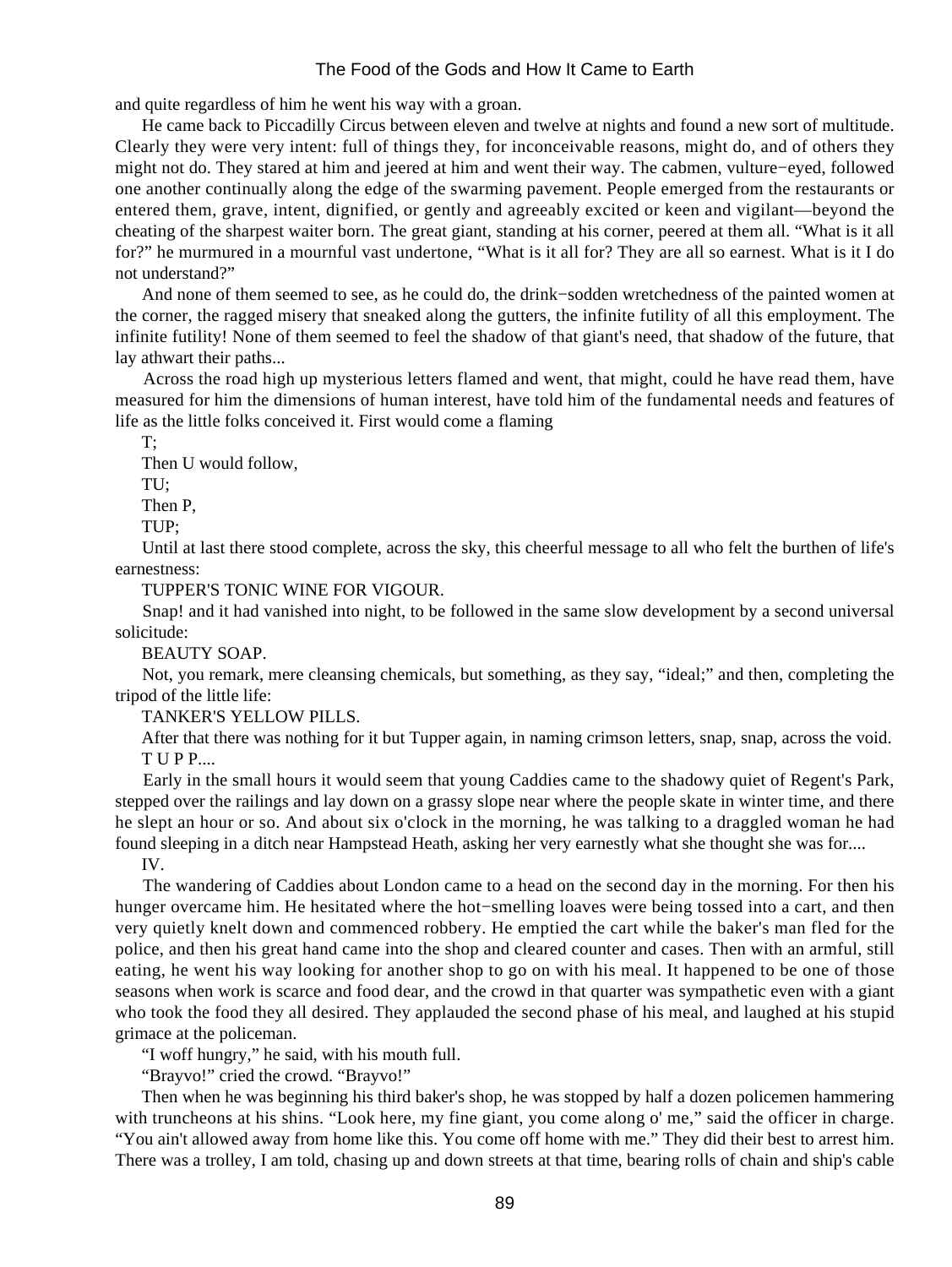to play the part of handcuffs in that great arrest. There was no intention then of killing him. "He is no party to the plot," Caterham had said. "I will not have innocent blood upon my hands." And added: "—until everything else has been tried."

 At first Caddies did not understand the import of these attentions. When he did, he told the policemen not to be fools, and set off in great strides that left them all behind. The bakers' shops had been in the Harrow Road, and he went through canal London to St. John's Wood, and sat down in a private garden there to pick his teeth and be speedily assailed by another posse of constables.

 "You lea' me alone," he growled, and slouched through the gardens—spoiling several lawns and kicking down a fence or so, while the energetic little policemen followed him up, some through the gardens, some along the road in front of the houses. Here there were one or two with guns, but they made no use of them. When he came out into the Edgware Road there was a new note and a new movement in the crowd, and a mounted policeman rode over his foot and got upset for his pains.

 "You lea' me alone," said Caddies, facing the breathless crowd. "I ain't done anything to you." At that time he was unarmed, for he had left his chalk chopper in Regent's Park. But now, poor wretch, he seems to have felt the need of some weapon. He turned back towards the goods yard of the Great Western Railway, wrenched up the standard of a tall arc light, a formidable mace for him, and flung it over his shoulder. And finding the police still turning up to pester him, he went back along the Edgware Road, towards Cricklewood, and struck off sullenly to the north.

 He wandered as far as Waltham, and then turned back westward and then again towards London, and came by the cemeteries and over the crest of Highgate about midday into view of the greatness of the city again. He turned aside and sat down in a garden, with his back to a house that overlooked all London. He was breathless, and his face was lowering, and now the people no longer crowded upon him as they had done when first he came to London, but lurked in the adjacent garden, and peeped from cautious securities. They knew by now the thing was grimmer than they had thought. "Why can't they lea' me alone?" growled young Caddies. "I *mus' eat. Why can't they lea' me alone?"*

 He sat with a darkling face, gnawing at his knuckles and looking down over London. All the fatigue, worry, perplexity, and impotent wath of his wanderings was coming to a head in him. "They mean nothing," he whispered. "They mean nothing. And they *won't* let me alone, and they *will* get in my way." And again, over and over to himself, "Meanin' nothing.

"Ugh! the little people!"

 He bit harder at his knuckles and his scowl deepened. "Cuttin' chalk for 'em," he whispered. "And all the world is theirs! *I* don't come in—nowhere."

 Presently with a spasm of sick anger he saw the now familiar form of a policeman astride the garden wall. "Lea' me alone," grunted the giant. "Lea' me alone."

"I got to do my duty," said the little policeman, with a face that was white and resolute.

"You lea' me alone. I got to live as well as you. I got to think. I got to eat. You lea' me alone."

"It's the Law," said the little policeman, coming no further. "We never made the Law."

 "Nor me," said young Caddies. "You little people made all that before I was born. You and your Law! What I must and what I mustn't! No food for me to eat unless I work a slave, no rest, no shelter, nothin', and you tell me—"

 "I ain't got no business with that," said the policeman. "I'm not one to argue. All I got to do is to carry out the Law." And he brought his second leg over the wall and seemed disposed to get down. Other policemen appeared behind him.

 "I got no quarrel with *you*—mind," said young Caddies, with his grip tight upon his huge mace of iron, his face pale, and a lank explanatory great finger to the policeman. "I got no quarrel with you. But—*You lea' me alone."*

 The policeman tried to be calm and commonplace, with a monstrous tragedy clear before his eyes. "Give me the proclamation," he said to some unseen follower, and a little white paper was handed to him.

"Lea' me alone," said Caddies, scowling, tense, and drawn together.

 "This means," said the policeman before he read, "go 'ome. Go 'ome to your chalk pit. If not, you'll be hurt."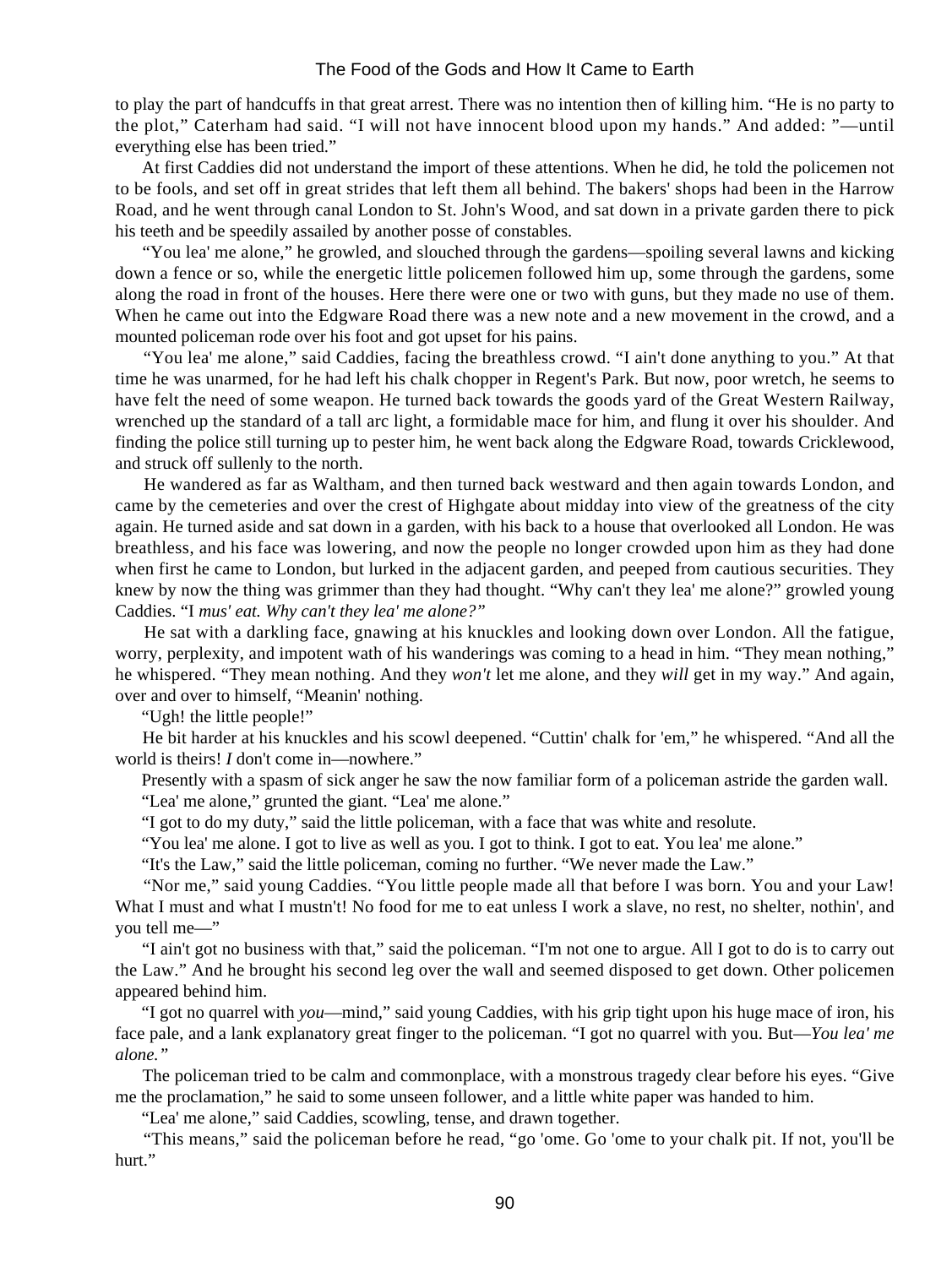Caddies gave an inarticulate growl.

 Then when the proclamation had been read, the officer made a sign. Four men with rifles came into view and took up positions of affected ease along the wall. They wore the uniform of the rat police. At the sight of the guns, young Caddies blazed into anger. He remembered the sting of the Wreckstone farmers' shot guns. "You going to shoot off those at me?" he said, pointing, and it seemed to the officer he must be afraid.

"If you don't march back to your pit—"

 Then in an instant the officer had slung himself back over the wall, and sixty feet above him the great electric standard whirled down to his death. Bang, bang, bang, went the heavy guns, and smash! the shattered wall, the soil and subsoil of the garden flew. Something flew with it, that left red drops on one of the shooter's hands. The riflemen dodged this way and that and turned valiantly to fire again. But young Caddies, already shot twice through the body, had spun about to find who it was had hit him so heavily in the back. Bang! Bang! He had a vision of houses and greenhouses and gardens, of people dodging at windows, the whole swaying fearfully and mysteriously. He seems to have made three stumbling strides, to have raised and dropped his huge mace, and to have clutched his chest. He was stung and wrenched by pain.

What was this, warm and wet, on his hand?

 One man peering from a bedroom window saw his face, saw him staring, with a grimace of weeping dismay, at the blood upon his hand, and then his knees bent under him, and he came crashing to the earth, the first of the giant nettles to fall to Caterham's resolute clutch, the very last that he had reckoned would come into his hand.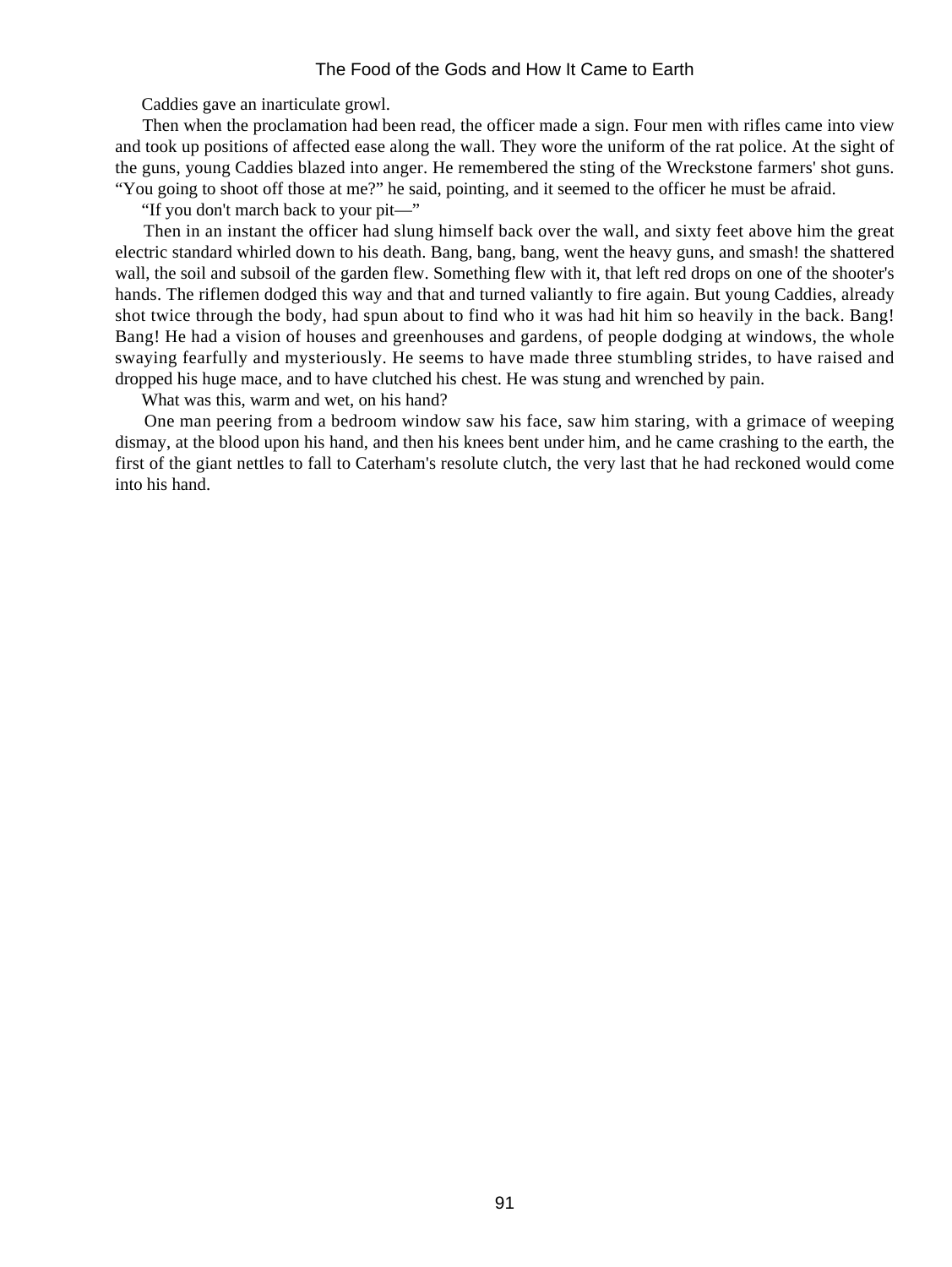# **CHAPTER THE FOURTH. REDWOOD'S TWO DAYS.**

#### I.

 So soon as Caterham knew the moment for grasping his nettle had come, he took the law into his own hands and sent to arrest Cossar and Redwood.

 Redwood was there for the taking. He had been undergoing an operation in the side, and the doctors had kept all disturbing things from him until his convalescence was assured. Now they had released him. He was just out of bed, sitting in a fire−warmed room, with a heap of newspapers about him, reading for the first time of the agitation that had swept the country into the hands of Caterham, and of the trouble that was darkening over the Princess and his son. It was in the morning of the day when young Caddies died, and when the policeman tried to stop young Redwood on his way to the Princess. The latest newspapers Redwood had did but vaguely prefigure these imminent things. He was re−reading these first adumbrations of disaster with a sinking heart, reading the shadow of death more and more perceptibly into them, reading to occupy his mind until further news should come. When the officers followed the servant into his room, he looked up eagerly.

 "I thought it was an early evening paper," he said. Then standing up, and with a swift change of manner: "What's this?"

After that Redwood had no news of anything for two days.

 They had come with a vehicle to take him away, but when it became evident that he was ill, it was decided to leave him for a day or so until he could be safely removed, and his house was taken over by the police and converted into a temporary prison. It was the same house in winch Giant Redwood had been born and in which Herakleophorbia had for the first time been given to a human being, and Redwood had now been a widower and had lived alone in it eight years.

He had become an iron-grey man, with a little pointed grey beard and still active brown eyes. He was slender and soft−voiced, as he had ever been, but his features had now that indefinable quality that comes of brooding over mighty things. To the arresting officer his appearance was in impressive contrast to the enormity of his offences. "Here's this feller," said the officer in command, to his next subordinate, "has done his level best to bust up everything, and 'e's got a face like a quiet country gentleman; and here's Judge Hangbrow keepin' everything nice and in order for every one, and 'e's got a 'ead like a 'og. Then their manners! One all consideration and the other snort and grunt. Which just shows you, doesn't it, that appearances aren't to be gone upon, whatever else you do."

 But his praise of Redwood's consideration was presently dashed. The officers found him troublesome at first until they had made it clear that it was useless for him to ask questions or beg for papers. They made a sort of inspection of his study indeed, and cleared away even the papers he had. Redwood's voice was high and expostulatory. "But don't you see," he said over and over again, it's my Son, my only Son, that is in this trouble. It isn't the Food I care for, but my Son."

"I wish indeed I could tell you, Sir," said the officer. "But our orders are strict."

"Who gave the orders?" cried Redwood.

"Ah! *that*, Sir—−" said the officer, and moved towards the door....

 "'E's going up and down 'is room," said the second officer, when his superior came down. "That's all right. He'll walk it off a bit."

 "I hope 'e will," said the chief officer. "The fact is I didn't see it in that light before, but this here Giant what's been going on with the Princess, you know, is this man's son."

The two regarded one another and the third policeman for a space.

"Then it is a bit rough on him," the third policeman said.

 It became evident that Redwood had still imperfectly apprehended the fact that an iron curtain had dropped between him and the outer world. They heard him go to the door, try the handle and rattle the lock, and then the voice of the officer who was stationed on the landing telling him it was no good to do that. Then afterwards they heard him at the windows and saw the men outside looking up. "It's no good that way," said the second officer. Then Redwood began upon the bell. The senior officer went up and explained very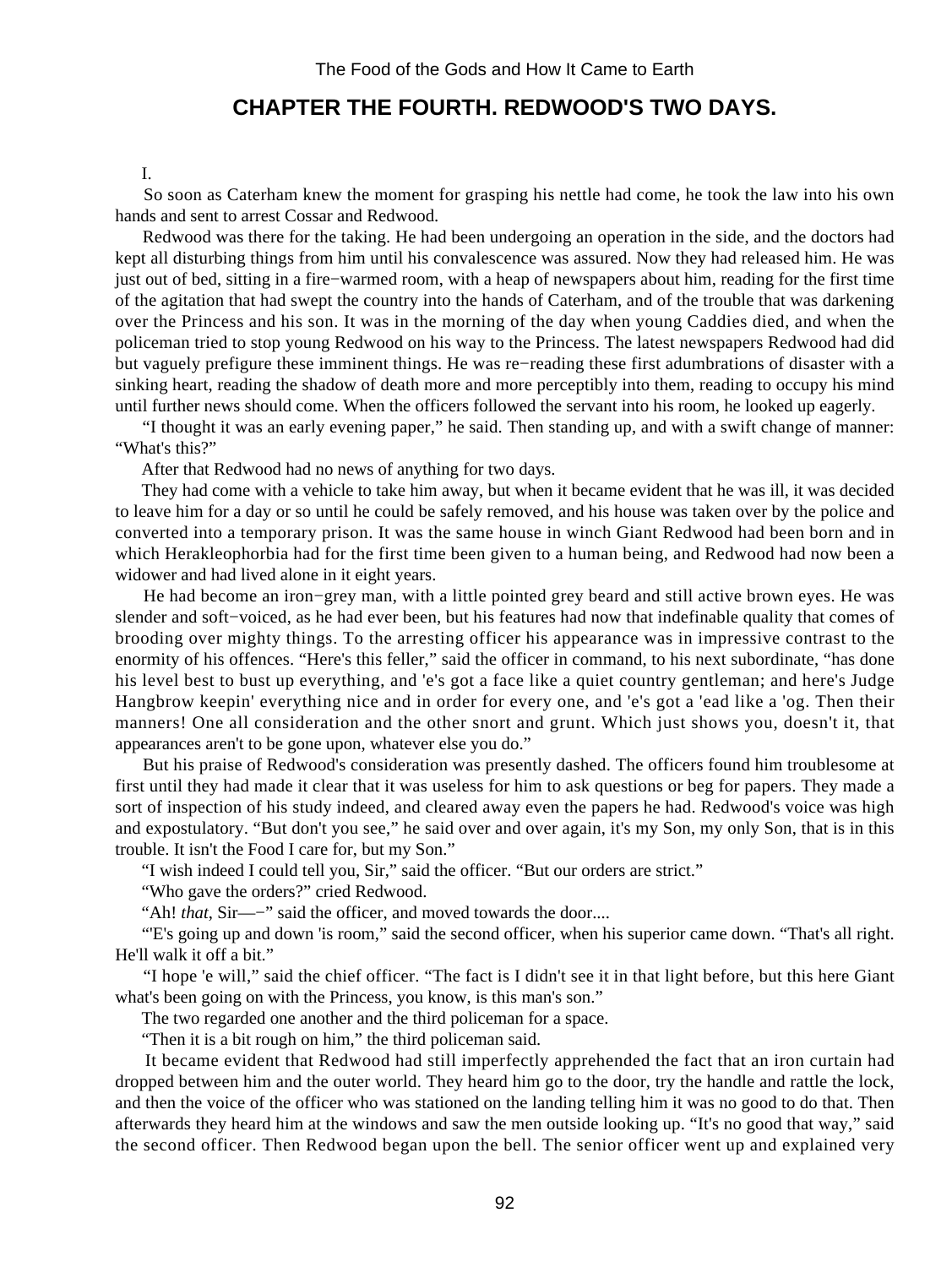patiently that it could do no good to ring the bell like that, and if it was rung for nothing now it might have to be disregarded presently when he had need of something. "Any reasonable attendance, Sir," the officer said. "But if you ring it just by way of protest we shall be obliged, Sir, to disconnect."

The last word the officer heard was Redwood's high–pitched, "But at least you might tell me if my Son—" II.

After that Redwood spent, most of his time at the windows.

 But the windows offered him little of the march of events outside. It was a quiet street at all times, and that day it was unusually quiet: scarcely a cab, scarcely a tradesman's cart passed all that morning. Now and then men went by—without any distinctive air of events—now and then a little group of children, a nursemaid and a woman going shopping, and so forth. They came on to the stage right or left, up or down the street, with an exasperating suggestion of indifference to any concerns more spacious than their own; they would discover the police−guarded house with amazement and exit in the opposite direction, where the great trusses of a giant hydrangea hung across the pavement, staring back or pointing. Now and then a man would come and ask one of the policemen a question and get a curt reply ...

 Opposite the houses seemed dead. A housemaid appeared once at a bedroom window and stared for a space, and it occurred to Redwood to signal to her. For a time she watched his gestures as if with interest and made a vague response to them, then looked over her shoulder suddenly and turned and went away. An old man hobbled out of Number 37 and came down the steps and went off to the right, altogether without looking up. For ten minutes the only occupant of the road was a cat....

With such events that interminable momentous morning lengthened out.

 About twelve there came a bawling of newsvendors from the adjacent road; but it passed. Contrary to their wont they left Redwood's street alone, and a suspicion dawned upon him that the police were guarding the end of the street. He tried to open the window, but this brought a policeman into the room forthwith....

The clock of the parish church struck twelve, and after an abyss of time—one.

They mocked him with lunch.

 He ate a mouthful and tumbled the food about a little in order to get it taken away, drank freely of whisky, and then took a chair and went back to the window. The minutes expanded into grey immensities, and for a time perhaps he slept....

 He woke with a vague impression of remote concussions. He perceived a rattling of the windows like the quiver of an earthquake, that lasted for a minute or so and died away. Then after a silence it returned.... Then it died away again. He fancied it might be merely the passage of some heavy vehicle along the main road. What else could it be?

After a time he began to doubt whether he had heard this sound.

 He began to reason interminably with himself. Why, after all, was he seized? Caterham had been in office two days—just long enough—to grasp his Nettle! Grasp his Nettle! Grasp his Giant Nettle! The refrain once started, sang through his mind, and would not be dismissed.

 What, after all, could Caterham do? He was a religious man. He was bound in a sort of way by that not to do violence without a cause.

 Grasp his Nettle I Perhaps, for example, the Princess was to be seized and sent abroad. There might be trouble with his son. In which case—! But why had he been arrested? Why was it necessary to keep him in ignorance of a thing like that? The thing suggested—something more extensive.

 Perhaps, for example—they meant to lay all the giants by the heels I They were all to be arrested together. There had been hints of that In the election speeches. And then?

No doubt they had got Cossar also?

 Caterham was a religious man. Redwood clung to that. The back of his mind was a black curtain, and on that curtain there came and went a word—a word written in letters of fixe. He struggled perpetually against that word. It was always as it were beginning to get written on the curtain and never getting completed.

He faced it at last. "Massacre!" There was the word in its full brutality.

 No! No! No! It was impossible! Caterham was a religious man, a civilised man. And besides after all these years, after all these hopes!

Redwood sprang up; he paced the room. He spoke to himself; he shouted.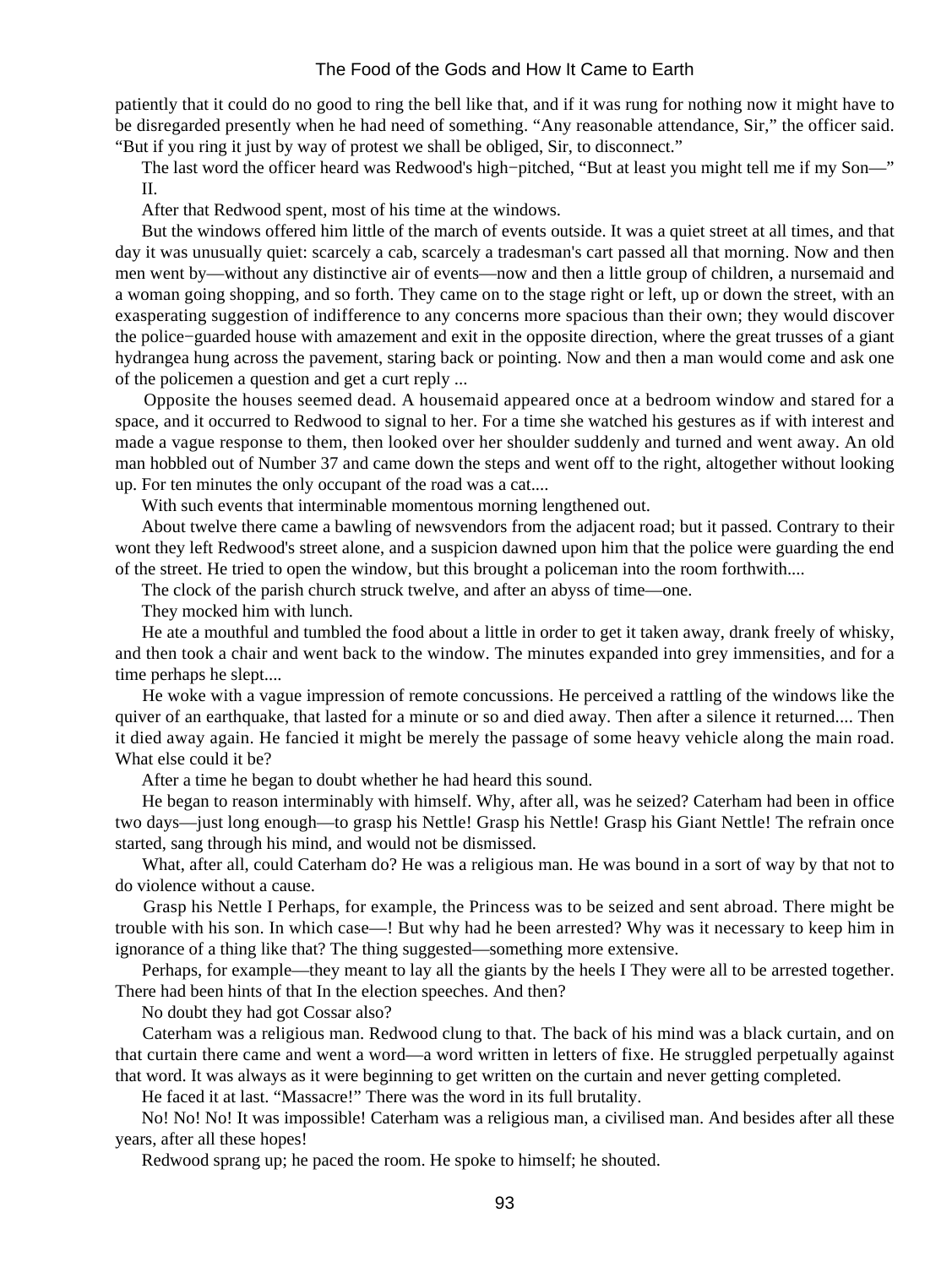#### "*No!*"

 Mankind was surely not so mad as that—surely not! It was impossible, it was incredible, it could not be. What good would it do to kill the giant human when the gigantic in all the lower things had now inevitably come? They could not be so mad as that! "I must dismiss such an idea," he said aloud; "dismiss such an idea! Absolutely!"

He pulled up short. What was that?

 Certainly the windows had rattled. He went to look out into the street. Opposite he saw the instant confirmation of his ears. At a bedroom at Number 35 was a woman, towel in hand, and at the dining−room of Number 37 a man was visible behind a great vase of hypertrophied maidenhair fern, both staring out and up, both disquieted and curious. He could see now too, quite clearly, that the policeman on the pavement had heard it also. The thing was not his imagination.

He turned to the darkling room.

"Guns," he said.

He brooded.

"Guns?"

 They brought him in strong tea, such as he was accustomed to have. It was evident his housekeeper had been taken into consultation. After drinking it, he was too restless to sit any longer at the window, and he paced the room. His mind became more capable of consecutive thought.

 The room had been his study for four−and−twenty years. It had been furnished at his marriage, and all the essential equipment dated from then, the large complex writing−desk, the rotating chair, the easy chair at the fire, the rotating bookcase, the fixture of indexed pigeon−holes that filled the further recess. The vivid Turkey carpet, the later Victorian rugs and curtains had mellowed now to a rich dignity of effect, and copper and brass shone warm about the open fire. Electric lights had replaced the lamp of former days; that was the chief alteration in the original equipment. But among these things his connection with the Food had left abundant traces. Along one wall, above the dado, ran a crowded array of black−framed photographs and photogravures, showing his son and Cossar's sons and others of the Boom−children at various ages and amidst various surroundings. Even young Caddles' vacant visage had its place in that collection. In the corner stood a sheaf of the tassels of gigantic meadow grass from Cheasing Eyebright, and on the desk there lay three empty poppy heads as big as hats. The curtain rods were grass stems. And the tremendous skull of the great hog of Oakham hung, a portentous ivory overmantel, with a Chinese jar in either eye socket, snout down above the fire....

It was to the photographs that Redwood went, and in particular to the photographs of his son.

 They brought back countless memories of things that had passed out of his mind, of the early days of the Food, of Bensington's timid presence, of his cousin Jane, of Cossar and the night work at the Experimental Farm. These things came to him now very little and bright and distinct, like things seen through a telescope on a sunny day. And then there was the giant nursery, the giant childhood, the young giant's first efforts to speak, his first clear signs of affection.

#### Guns?

 It flowed in on him, irresistibly, overwhelmingly, that outside there, outside this accursed silence and mystery, his son and Cossar's sons, and all these glorious first−fruits of a greater age were even now—fighting. Fighting for life! Even now his son might be in some dismal quandary, cornered, wounded, overcome....

 He swung away from the pictures and went up and down the room gesticulating. "It cannot be," he cried, "it cannot be. It cannot end like that!"

"What was that?"

He stopped, stricken rigid.

 The trembling of the windows had begun again, and then had come a thud—a vast concussion that shook the house. The concussion seemed to last for an age. It must have been very near. For a moment it seemed that something had struck the house above him—an enormous impact that broke into a tinkle of falling glass, and then a stillness that ended at last with a minute clear sound of running feet in the street below.

Those feet released him from his rigor. He turned towards the window, and saw it starred and broken.

His heart beat high with a sense of crisis, of conclusive occurrence, of release. And then again, his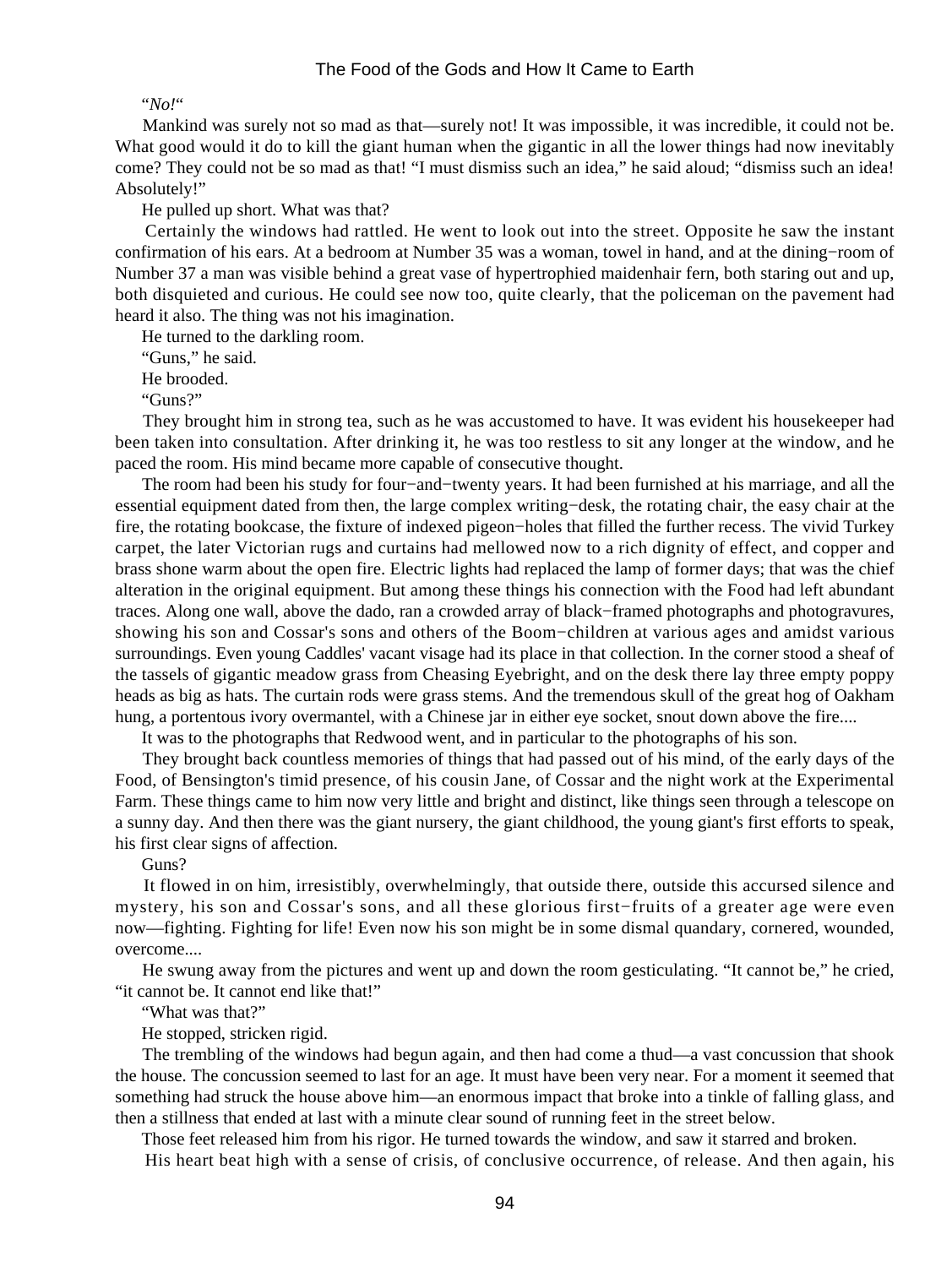realisation of impotent confinement fell about him like a curtain!

 He could see nothing outside except that the small electric lamp opposite was not lighted; he could hear nothing after the first suggestion of a wide alarm. He could add nothing to interpret or enlarge that mystery except that presently there came a reddish fluctuating brightness in the sky towards the south−east.

 This light waxed and waned. When it waned he doubted if it had ever waxed. It had crept upon him very gradually with the darkling. It became the predominant fact in his long night of suspense. Sometimes it seemed to him it had the quiver one associates with dancing flames, at others he fancied it was no more than the normal reflection of the evening lights. It waxed and waned through the long hours, and only vanished at last when it was submerged altogether under the rising tide of dawn. Did it mean—? What could it mean? Almost certainly it was some sort of fire, near or remote, but he could not even tell whether it was smoke or cloud drift that streamed across the sky. But about one o'clock there began a flickering of searchlights athwart that ruddy tumult, a nickering that continued for the rest of the night. That too might mean many things? What could it mean? What did it mean? Just this stained unrestful sky he had and the suggestion of a huge explosion to occupy his mind. There came no further sounds, no further running, nothing but a shouting that might have been only the distant efforts of drunken men...

 He did not turn up his lights; he stood at his draughty broken window, a distressful, slight black outline to the officer who looked ever and again into the room and exhorted him to rest.

 All night Redwood remained at his window peering up at the ambiguous drift of the sky, and only with the coming of the dawn did he obey his fatigue and lie down upon the little bed they had prepared for him between his writing−desk and the sinking fire in the fireplace under the great hog's skull.

III.

 For thirty−six long hours did Redwood remain imprisoned, closed in and shut off from the great drama of the Two Days, while the little people in the dawn of greatness fought against the Children of the Food. Then abruptly the iron curtain rose again, and he found himself near the very centre of the struggle. That curtain rose as unexpectedly as it fell. In the late afternoon he was called to the window by the clatter of a cab, that stopped without. A young man descended, and in another minute stood before him in the room, a slightly built young man of thirty perhaps, clean shaven, well dressed, well mannered.

 "Mr. Redwood, Sir," he began, "would you be willing to come to Mr. Caterham? He needs your presence very urgently."

 "Needs my presence!" There leapt a question into Redwood's mind, that for a moment he could not put. He hesitated. Then in a voice that broke he asked: "What has he done to my Son?" and stood breathless for the reply.

"Your Son, Sir? Your Son is doing well. So at least we gather."

"Doing well?"

"He was wounded, Sir, yesterday. Have you not heard?"

 Redwood smote these pretences aside. His voice was no longer coloured by fear, but by anger. "You know I have not heard. You know I have heard nothing."

 "Mr. Caterham feared, Sir—It was a time of upheaval. Every one—taken by surprise. He arrested you to save you, Sir, from any misadventure—"

 "He arrested me to prevent my giving any warning or advice to my son. Go on. Tell me what has happened. Have you succeeded? Have you killed them all?"

The young man made a pace or so towards the window, and turned.

"No, Sir," he said concisely.

"What have you to tell me?"

 "It's our proof, Sir, that this fighting was not planned by us. They found us ... totally unprepared." "You mean?"

"I mean, Sir, the Giants have—to a certain extent—held their own."

 The world changed, for Redwood. For a moment something like hysteria had the muscles of his face and throat. Then he gave vent to a profound "Ah!" His heart bounded towards exultation. "The Giants have held their own!"

"There has been terrible fighting—terrible destruction. It is all a most hideous misunderstanding ... In the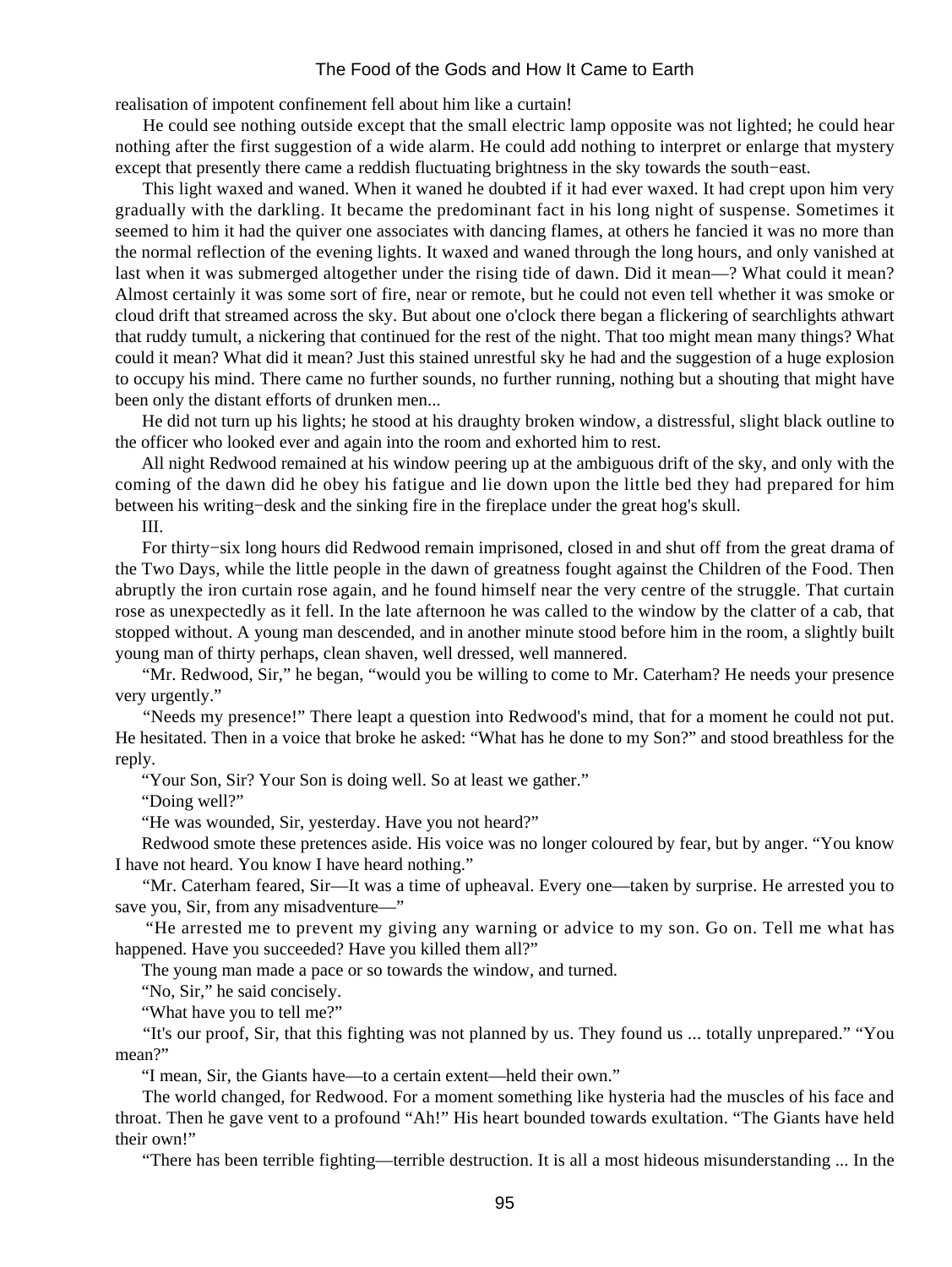north and midlands Giants have been killed ... Everywhere."

"They are fighting now?"

"No, Sir. There was a flag of truce."

"From them?"

 "No, Sir. Mr. Caterham sent a flag of truce. The whole thing is a hideous misunderstanding. That is why he wants to talk to you, and put his case before you. They insist, Sir, that you should intervene—"

Redwood interrupted. "Do you know what happened to my Son?" he asked.

"He was wounded."

"Tell me! Tell me!"

 "He and the Princess came—before the—the movement to surround the Cossar camp was complete—the Cossar pit at Chislehurst. They came suddenly, Sir, crashing through a dense thicket of giant oats, near River, upon a column of infantry ... Soldiers had been very nervous all day, and this produced a panic."

"They shot him?"

"No, Sir. They ran away. Some shot at him—wildly—against orders."

 Redwood gave a note of denial. "It's true, Sir. Not on account of your son, I won't pretend, but on account of the Princess."

"Yes. That's true."

 "The two Giants ran shouting towards the encampment. The soldiers ran this way and that, and then some began firing. They say they saw him stagger—"

"Ugh!"

"Yes, Sir. But we know he is not badly hurt."

"How?"

"He sent the message, Sir, that he was doing well!"

"To me?"

"Who else, Sir?"

 Redwood stood for nearly a minute with his arms tightly folded, taking this in. Then his indignation found a voice.

 "Because you were fools in doing the thing, because you miscalculated and blundered, you would like me to think you are not murderers in intention. And besides—The rest?"

The young man looked interrogation.

"The other Giants?"

 The young man made no further pretence of misunderstanding. His tone fell. "Thirteen, Sir, are dead." "And others wounded?"

"Yes, Sir."

"And Caterham," he gasped, "wants to meet me! Where are the others?"

"Some got to the encampment during the fighting, Sir ... They seem to have known—"

"Well, of course they did. If it hadn't been for Cossar—Cossar is there?"

 "Yes, Sir. And all the surviving Giants are there—the ones who didn't get to the camp in the fighting have gone, or are going now under the flag of trace."

"That means," said Redwood, "that you are beaten."

 "We are not beaten. No, Sir. You cannot say we are beaten. But your sons have broken the rules of war. Once last night, and now again. After our attack had been withdrawn. This afternoon they began to bombard London—"

"That's legitimate!"

"They have been firing shells filled with—poison."

"Poison?"

"Yes. Poison. The Food—"

"Herakleophorbia?"

"Yes, Sir. Mr. Caterham, Sir—"

 "You are beaten! Of course that beats you. It's Cossar I What can you hope to do now? What good is it to do anything now? You will breathe it in the dust of every street. What is there to fight for more? Rules of war,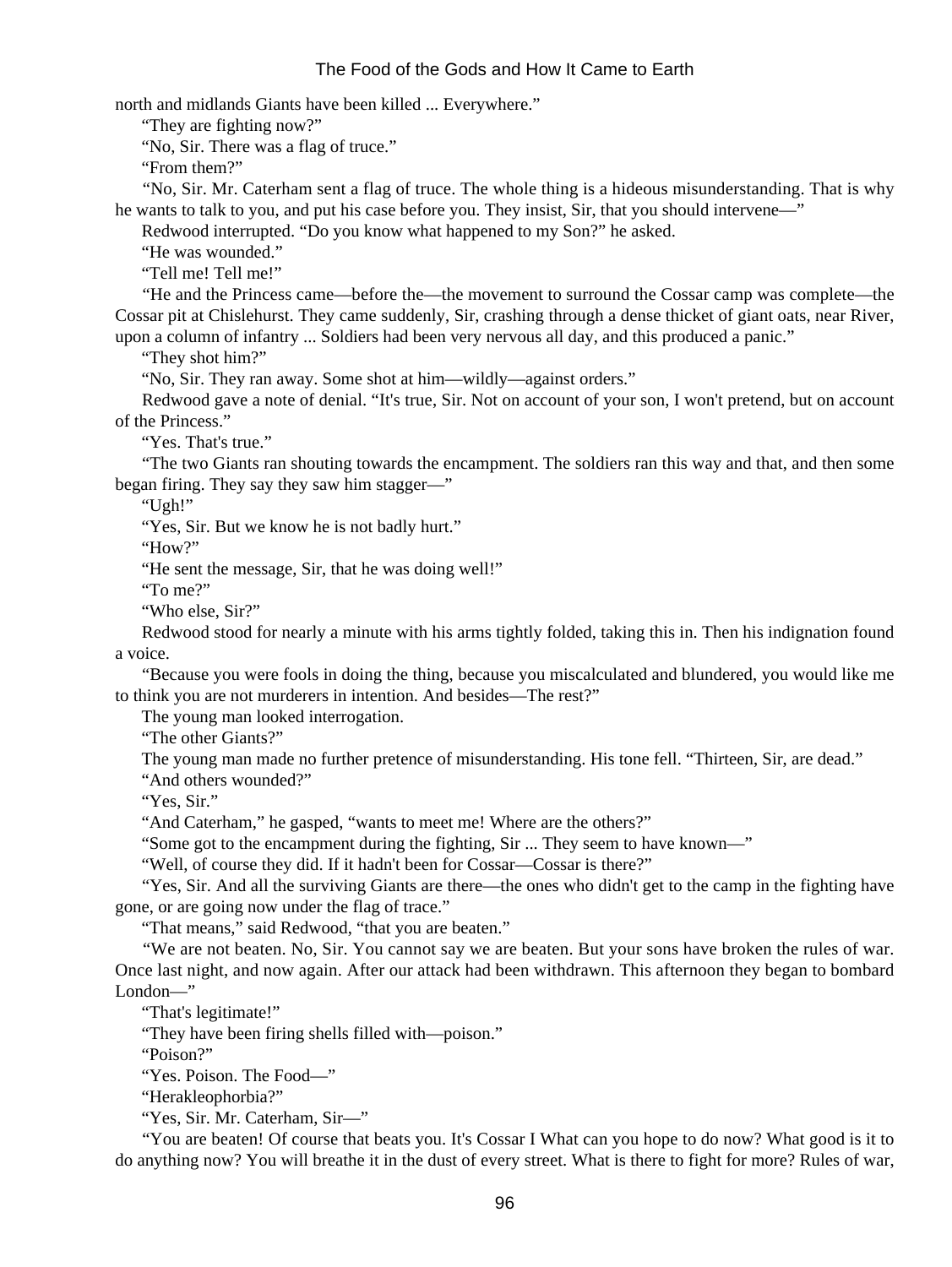indeed! And now Caterham wants to humbug me to help him bargain. Good heavens, man! Why should I come to your exploded windbag? He has played his game ... murdered and muddled. Why should I?"

The young man stood with an air of vigilant respect.

 "It is a fact, Sir," he interrupted, "that the Giants insist that they shall see you. They will have no ambassador but you. Unless you come to them, I am afraid, Sir, there will be more bloodshed."

"On *your* side, perhaps."

"No, Sir—on both sides. The world is resolved the thing must end."

 Redwood looked about the study. His eyes rested for a moment on the photograph of his boy. He turned and met the expectation of the young man. "Yes," he said at last, "I will come."

IV.

 His encounter with Caterham was entirely different from his anticipation. He had seen the man only twice in his life, once at dinner and once in the lobby of the House, and his imagination had been active not with the man but with the creation of the newspapers and caricaturists, the legendary Caterham, Jack the Giant−killer, Perseus, and all the rest of it. The element of a human personality came in to disorder all that.

 Here was not the face of the caricatures and portraits, but the face of a worn and sleepless man, lined and drawn, yellow in the whites of the eyes, a little weakened about the mouth. Here, indeed, were the red−brown eyes, the black hair, the distinctive aquiline profile of the great demagogue, but here was also something else that smote any premeditated scorn and rhetoric aside. This man was suffering; he was suffering acutely; he was under enormous stress. From the beginning he had an air of impersonating himself. Presently, with a single gesture, the slightest movement, he revealed to Redwood that he was keeping himself up with drags. He moved a thumb to his waistcoat pocket, and then, after a few sentences more, threw concealment aside, and slipped the little tabloid to his lips.

 Moreover, in spite of the stresses upon him, in spite of the fact that he was in the wrong, and Redwood's junior by a dozen years, that strange quality in him, the something—personal magnetism one may call it for want of a better name—that had won his way for him to this eminence of disaster was with him still. On that also Redwood had failed to reckon. From the first, so far as the course and conduct of their speech went, Caterham prevailed over Redwood. All the quality of the first phase of their meeting was determined by him, all the tone and procedure were his. That happened as if it was a matter of course. All Redwood's expectations vanished at his presence. He shook hands before Redwood remembered that he meant to parry that familiarity; he pitched the note of their conference from the outset, sure and clear, as a search for expedients under a common catastrophe.

 If he made any mistake it was when ever and again his fatigue got the better of his immediate attention, and the habit of the public meeting carried him away. Then he drew himself up—through all their interview both men stood—and looked away from Redwood, and began to fence and justify. Once even he said "Gentlemen!"

Quietly, expandingly, he began to talk....

 There were moments when Redwood ceased even to feel himself an interlocutor, when he became the mere auditor of a monologue. He became the privileged spectator of an extraordinary phenomenon. He perceived something almost like a specific difference between himself and this being whose beautiful voice enveloped him, who was talking, talking. This mind before him was so powerful and so limited. From its driving energy, its personal weight, its invincible oblivion to certain things, there sprang up in Redwood's mind the most grotesque and strange of images. Instead of an antagonist who was a fellow−creature, a man one could hold morally responsible, and to whom one could address reasonable appeals, he saw Caterham as something, something like a monstrous rhinoceros, as it were, a civilised rhinoceros begotten of the jungle of democratic affairs, a monster of irresistible onset and invincible resistance. In all the crashing conflicts of that tangle he was supreme. And beyond? This man was a being supremely adapted to make his way through multitudes of men. For him there was no fault so important as self−contradiction, no science so significant as the reconciliation of "interests." Economic realities, topographical necessities, the barely touched mines of scientific expedients, existed for him no more than railways or rifled guns or geographical literature exist for his animal prototype. What did exist were gatherings, and caucuses, and votes—above all, votes. He was votes incarnate—millions of votes.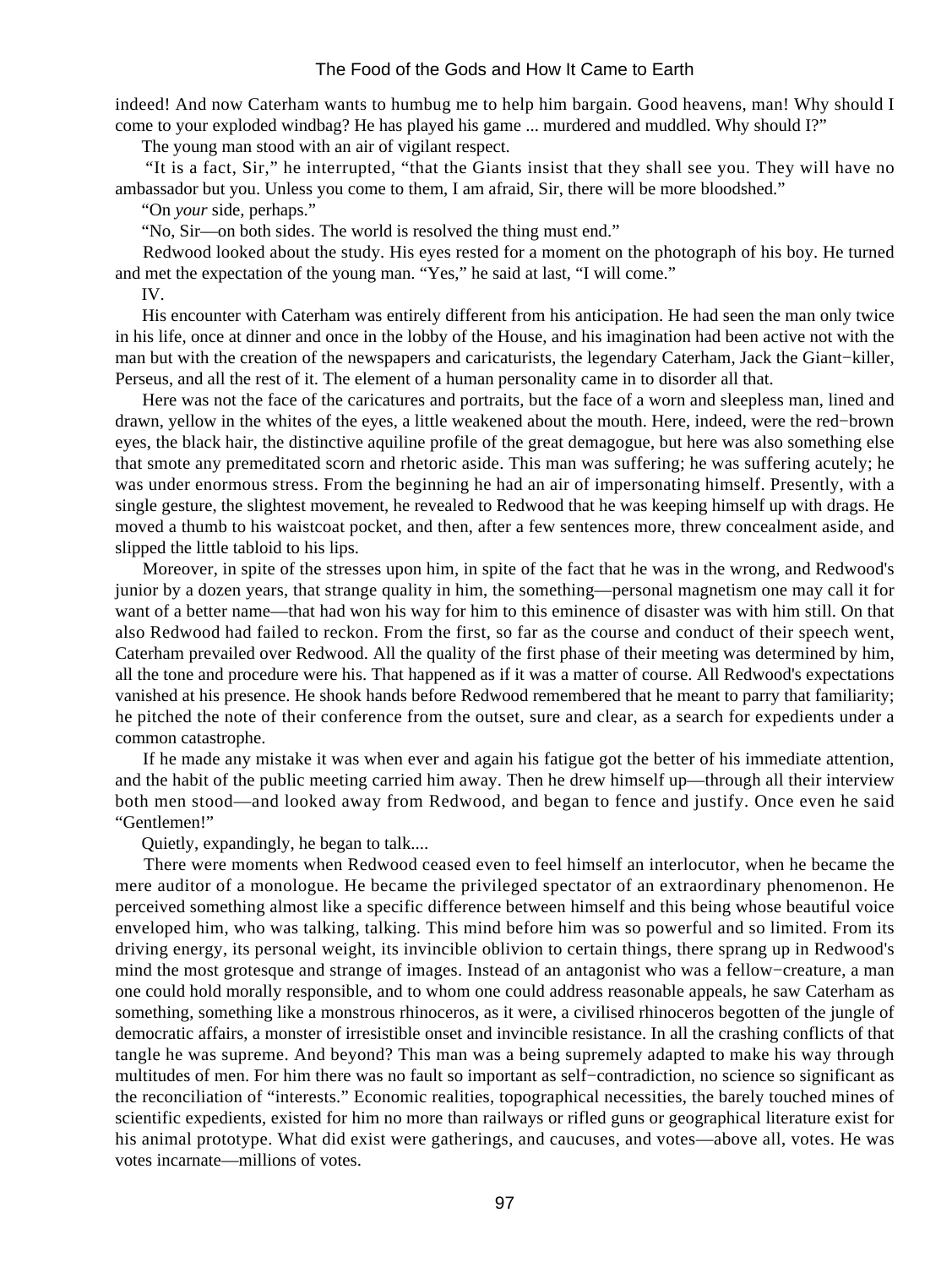And now in the great crisis, with the Giants broken but not beaten, this vote−monster talked.

 It was so evident that even now he had everything to learn. He did not know there were physical laws and economic laws, quantities and reactions that all humanity voting *nemine contradicente* cannot vote away, and that are disobeyed only at the price of destruction. He did not know there are moral laws that cannot be bent by any force of glamour, or are bent only to fly back with vindictive violence. In the face of shrapnel or the Judgment Day, it was evident to Redwood that this man would have sheltered behind some curiously dodged vote of the House of Commons.

 What most concerned his mind now was not the powers that held the fastness away there to the south, not defeat and death, but the effect of these things upon his Majority, the cardinal reality in his life. He had to defeat the Giants or go under. He was by no means absolutely despairful. In this hour of his utmost failure, with blood and disaster upon his hands, and the rich promise of still more horrible disaster, with the gigantic destinies of the world towering and toppling over him, he was capable of a belief that by sheer exertion of his voice, by explaining and qualifying and restating, he might yet reconstitute his power. He was puzzled and distressed no doubt, fatigued and suffering, but if only he could keep up, if only he could keep talking—

 As he talked he seemed to Redwood to advance and recede, to dilate and contract. Redwood's share of the talk was of the most subsidiary sort, wedges as it were suddenly thrust in. "That's all nonsense." "No." "It's no use suggesting that." "Then why did you begin?"

 It is doubtful if Caterham really heard him at all. Round such interpolations Caterham's speech flowed indeed like some swift stream about a rock. There this incredible man stood, on his official hearthrug, talking, talking with enormous power and skill, talking as though a pause in his talk, his explanations, his presentation of standpoints and lights, of considerations and expedients, would permit some antagonistic influence to leap into being—into vocal being, the only being he could comprehend. There he stood amidst the slightly faded splendours of that official room in which one man after another had succumbed to the belief that a certain power of intervention was the creative control of an empire....

 The more he talked the more certain Redwood's sense of stupendous futility grew. Did this man realise that while he stood and talked there, the whole great world was moving, that the invincible tide of growth flowed and flowed, that there were any hours but parliamentary hours, or any weapons in the hands of the Avengers of Blood? Outside, darkling the whole room, a single leaf of giant Virginian creeper tapped unheeded on the pane.

 Redwood became anxious to end this amazing monologue, to escape to sanity and judgment, to that beleaguered camp, the fastness of the future, where, at the very nucleus of greatness, the Sons were gathered together. For that this talking was endured. He had a curious impression that unless this monologue ended he would presently find himself carried away by it, that he must fight against Caterham's voice as one fights against a drug. Facts had altered and were altering beneath that spell.

What was the man saying?

 Since Redwood had to report it to the Children of the Food, in a sort of way he perceived it did matter. He would have to listen and guard his sense of realities as well as he could.

Much about bloodguiltiness. That was eloquence. That didn't matter. Next?

He was suggesting a convention!

 He was suggesting that the surviving Children of the Food should capitulate and go apart and form a community of their own. There were precedents, he said, for this. "We would assign them territory—"

"Where?" interjected Redwood, stooping to argue.

 Caterham snatched at that concession. He turned his face to Redwood's, and his voice fell to a persuasive reasonableness. That could be determined. That, he contended, was a quite subsidiary question. Then he went on to stipulate: "And except for them and where they are we must have absolute control, the Food and all the Fruits of the Food must be stamped out—"

Redwood found himself bargaining: "The Princess?"

"She stands apart."

"No," said Redwood, struggling to get back to the old footing. "That's absurd."

"That afterwards. At any rate we are agreed that the making of the Food must stop—"

"I have agreed to nothing. I have said nothing—"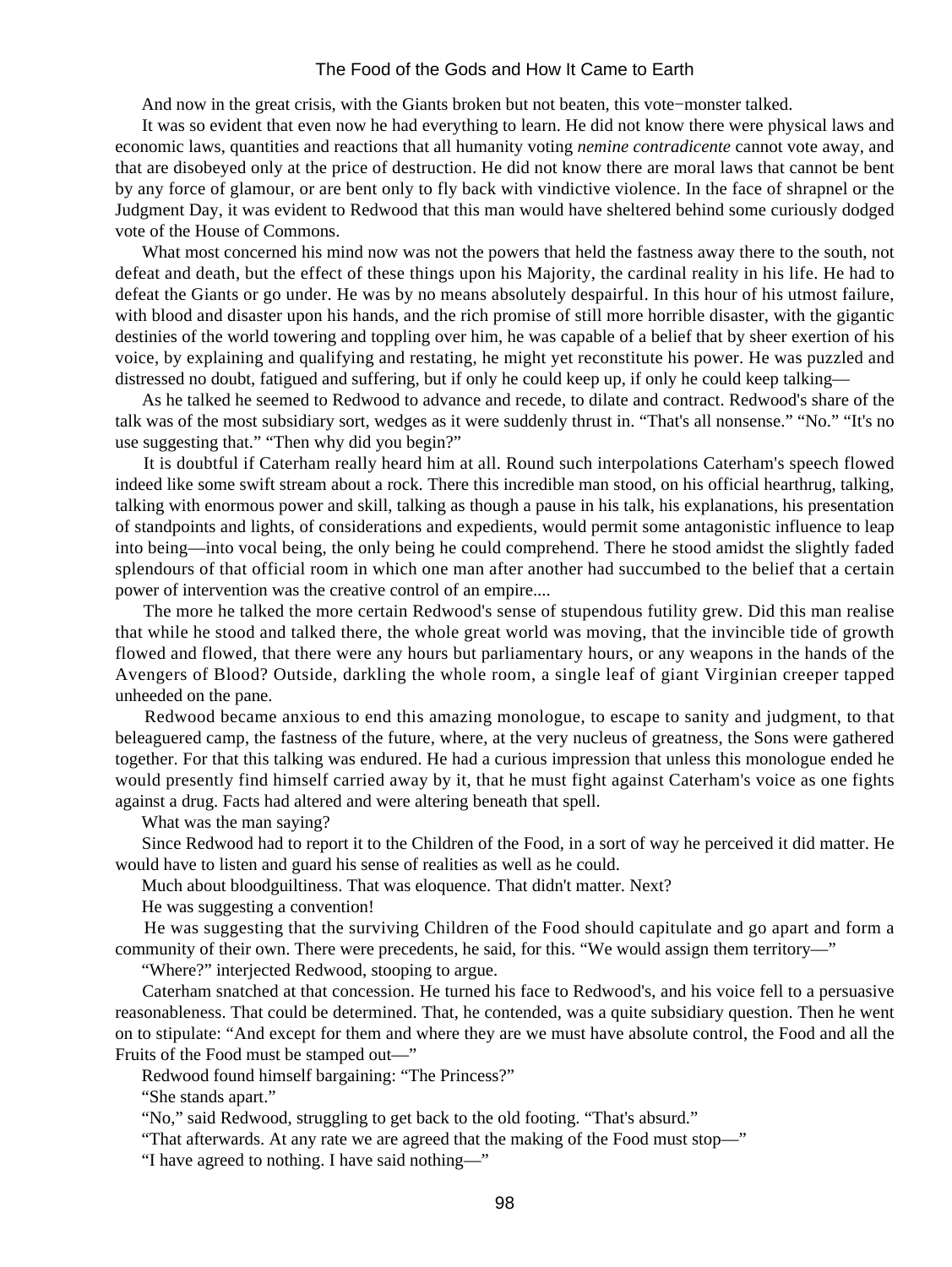"But on one planet, to have two races of men, one great, one small! Consider what has happened! Consider that is but a little foretaste of what might presently happen if this Food has its way! Consider all you have already brought upon this world! If there is to be a race of Giants, increasing and multiplying—"

 "It is not for me to argue," said Redwood. "I must go to our sons. I want to go to my son. That is why I have come to you. Tell me exactly what you offer."

Caterham made a speech upon his terms.

 The Children of the Food were to be given a great reservation—in North America perhaps or Africa—in which they might live out their lives in their own fashion.

 "But it's nonsense," said Redwood. "There are other Giants now abroad. All over Europe—here and there!"

 "There could be an international convention. It's *not* impossible. Something of the sort indeed has already been spoken of ... But in this reservation they can live out their own lives in their own way. They may do what they like; they may make what they like. We shall be glad if they will make us things. They may be happy. Think!"

 "Provided there are no more Children." "Precisely. The Children are for us. And so, Sir, we shall save the world, we shall save it absolutely from the fruits of your terrible discovery. It is not too late for us. Only we are eager to temper expediency with mercy. Even now we are burning and searing the places their shells hit yesterday. We can get it under. Trust me we shall get it under. But in that way, without cruelty, without injustice—"

"And suppose the Children do not agree?"

For the first time Caterham looked Redwood fully in the face.

"They must!"

"I don't think they will."

"Why should they not agree?" he asked, in richly toned amazement.

"Suppose they don't?"

 "What can it be but war? We cannot have the thing go on. We cannot. Sir. Have you scientific men *no* imagination? Have you no mercy? We cannot have our world trampled under a growing herd of such monsters and monstrous growths as your Food has made. We cannot and we cannot! I ask you, Sir, what can it be but war? And remember—this that has happened is only a beginning I *This* was a skirmish. A mere affair of police. Believe me, a mere affair of police. Do not be cheated by perspective, by the immediate bigness of these newer things. Behind us is the nation—is humanity. Behind the thousands who have died there are millions. Were it not for the fear of bloodshed, Sir, behind our first attacks there would be forming other attacks, even now. Whether we can kill this Food or not, most assuredly we can kill your sons! You reckon too much on the things of yesterday, on the happenings of a mere score of years, on one battle. You have no sense of the slow course of history. I offer this convention for the sake of lives, not because it can change the inevitable end. If you think that your poor two dozen of Giants can resist all the forces of our people and of all the alien peoples who will come to our aid; if you think you can change Humanity at a blow, in a single generation, and alter the nature and stature of Man—"

 He flung out an arm. "Go to them now, Sir. I see them, for all the evil they have done, crouching among their wounded—"

 He stopped, as though he had glanced at Redwood's son by chance. There came a pause. "Go to them," he said. "That is what I want to do." "Then go now...."

 He turned and pressed the button of a bell; without, in immediate response, came a sound of opening doors and hastening feet.

 The talk was at an end. The display was over. Abruptly Caterham seemed to contract, to shrivel up into a yellow−faced, fagged−out, middle−sized, middle−aged man. He stepped forward, as if he were stepping out of a picture, and with a complete assumption of that, friendliness that lies behind all the public conflicts of our race, he held out his hand to Redwood.

As if it were a matter of course, Redwood shook hands with him for the second time.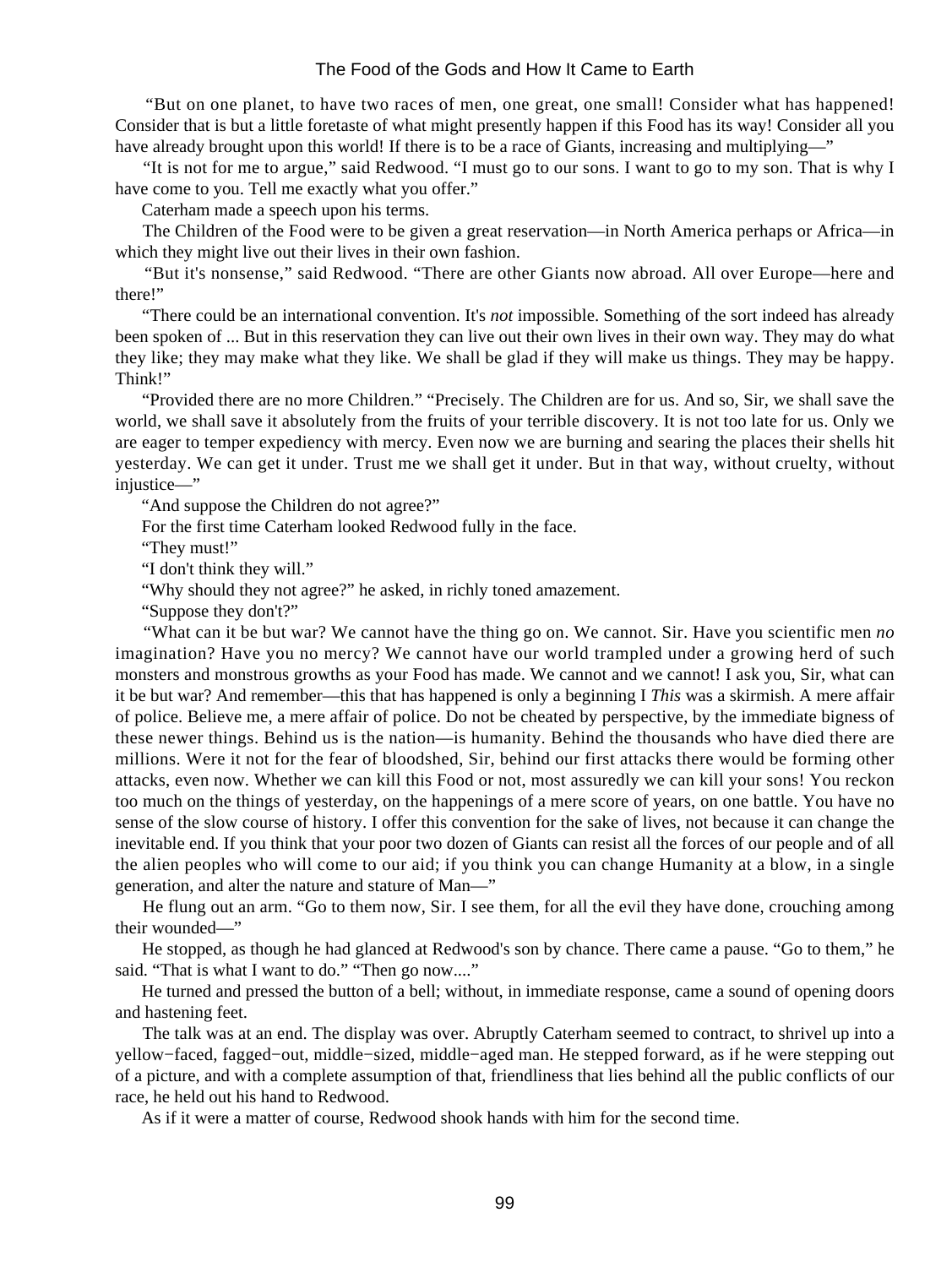# **CHAPTER THE FIFTH. THE GIANT LEAGUER.**

#### I.

 Presently Redwood found himself in a train going south over the Thames. He had a brief vision of the river shining under its lights, and of the smoke still going up from the place where the shell had fallen on the north bank, and where a vast multitude of men had been organised to burn the Herakleophorbia out of the ground. The southern bank was dark, for some reason even the streets were not lit, all that was clearly visible was the outlines of the tall alarm−towers and the dark bulks of flats and schools, and after a minute of peering scrutiny he turned his back on the window and sank into thought. There was nothing more to see or do until he saw the Sons....

 He was fatigued by the stresses of the last two days; it seemed to him that his emotions must needs be exhausted, but he had fortified himself with strong coffee before starting, and his thoughts ran thin and clear. His mind touched many things. He reviewed again, but now in the enlightenment of accomplished events, the manner in which the Food had entered and unfolded itself in the world.

 "Bensington thought it might be an excellent food for infants," he whispered to himself, with a faint smile. Then there came into his mind as vivid as if they were still unsettled his own horrible doubts after he had committed himself by giving it to his own son. From that, with a steady unfaltering expansion, in spite of every effort of men to help and hinder, the Food had spread through the whole world of man. And now?

"Even if they kill them all," Redwood whispered, "the thing is done."

 The secret of its making was known far and wide. That had been his own work. Plants, animals, a multitude of distressful growing children would conspire irresistibly to force the world to revert again to the Food, whatever happened in the present struggle. "The thing is done," he said, with his mind swinging round beyond all his controlling to rest upon the present fate of the Children and his son. Would he find them exhausted by the efforts of the battle, wounded, starving, on the verge of defeat, or would he find them still stout and hopeful, ready for the still grimmer conflict of the morrow? His son was wounded! But he had sent a message!

His mind came back to his interview with Caterham.

 He was roused from his thoughts by the stopping of his train in Chislehurst station. He recognised the place by the huge rat alarm−tower that crested Camden Hill, and the row of blossoming giant hemlocks that lined the road....

 Caterham's private secretary came to him from the other carriage and told him that half a mile farther the line had been wrecked, and that the rest of the journey was to be made in a motor car. Redwood descended upon a platform lit only by a hand lantern and swept by the cool night breeze. The quiet of that derelict, wood−set, weed−embedded suburb—for all the inhabitants had taken refuge in London at the outbreak of yesterday's conflict—became instantly impressive. His conductor took him down the steps to where a motor car was waiting with blazing lights—the only lights to be seen—handed him over to the care of the driver and bade him farewell.

 "You will do your best for us," he said, with an imitation of his master's manner, as he held Redwood's hand.

 So soon as Redwood could be wrapped about they started out into the night. At one moment they stood still, and then the motor car was rushing softly and swiftly down the station incline. They turned one corner and another, followed the windings of a lane of villas, and then before them stretched the road. The motor droned up to its topmost speed, and the black night swept past them. Everything was very dark under the starlight, and the whole world crouched mysteriously and was gone without a sound. Not a breath stirred the flying things by the wayside; the deserted, pallid white villas on either hand, with their black unlit windows, reminded him of a noiseless procession of skulls. The driver beside him was a silent man, or stricken into silence by the conditions of his journey. He answered Redwood's brief questions in monosyllables, and gruffly. Athwart the southern sky the beams of searchlights waved noiseless passes; the sole strange evidences of life they seemed in all that derelict world about the hurrying machine.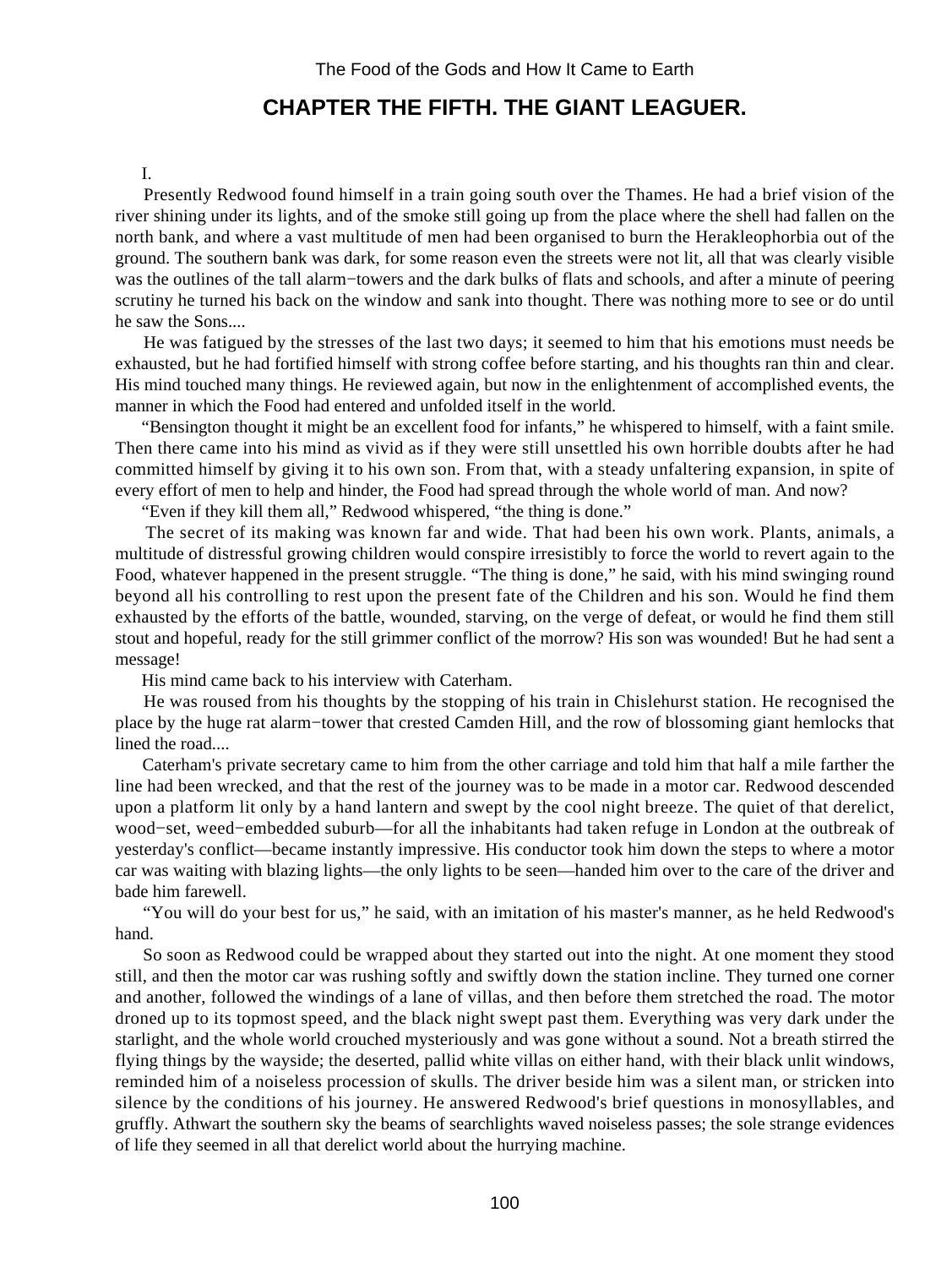The road was presently bordered on either side by gigantic blackthorn shoots that made it very dark, and by tail grass and big campions, huge giant dead−nettles as high as trees, flickering past darkly in silhouette overhead. Beyond Keston they came to a rising hill, and the driver went slow. At the crest he stopped. The engine throbbed and became still. "There," he said, and his big gloved finger pointed, a black misshapen thing before Redwood's eyes.

 Far away as it seemed, the great embankment, crested by the blaze from which the searchlights sprang, rose up against the sky. Those beams went and came among the clouds and the hilly land about them as if they traced mysterious incantations.

"I don't know," said the driver at last, and it was clear he was afraid to go on.

 Presently a searchlight swept down the sky to them, stopped as it were with a start, scrutinised them, a blinding stare confused rather than mitigated by an intervening monstrous weed stem or so. They sat with their gloves held over their eyes, trying to look under them and meet that light.

"Go on," said Redwood after a while.

The driver still had his doubts; he tried to express them, and died down to "I don't know" again.

 At last he ventured on. "Here goes," he said, and roused his machinery to motion again, followed intently by that great white eye.

 To Redwood it seemed for a long time they were no longer on earth, but in a state of palpitating hurry through a luminous cloud. Teuf, teuf, teuf, teuf, went the machine, and ever and again—obeying I know not what nervous impulse—the driver sounded his horn.

 They passed into the welcome darkness of a high−fenced lane, and down into a hollow and past some houses into that blinding stare again. Then for a space the road ran naked across a down, and they seemed to hang throbbing in immensity. Once more giant weeds rose about them and whirled past. Then quite abruptly close upon them loomed the figure of a giant, shining brightly where the searchlight caught him below, and black against the sky above. "Hullo there!" he cried, and "stop! There's no more road beyond ... Is that Father Redwood?"

 Redwood stood up and gave a vague shout by way of answer, and then Cossar was in the road beside him, gripping both hands with both of his and pulling him out of the car.

"What of my son?" asked Redwood.

"He's all right," said Cossar. "They've hurt nothing serious in *him*."

"And your lads?"

"Well. All of them, well. But we've had to make a fight for it."

 The Giant was saying something to the motor driver. Redwood stood aside as the machine wheeled round, and then suddenly Cossar vanished, everything vanished, and he was in absolute darkness for a space. The glare was following the motor back to the crest of the Keston hill. He watched the little conveyance receding in that white halo. It had a curious effect, as though it was not moving at all and the halo was. A group of war−blasted Giant elders flashed into gaunt scarred gesticulations and were swallowed again by the night ... Redwood turned to Cossar's dim outline again and clasped his hand. "I have been shut up and kept in ignorance," he said, "for two whole days."

"We fired the Food at them," said Cossar. "Obviously! Thirty shots. Eh!" "I come from Caterham."

"I know you do." He laughed with a note of bitterness. "I suppose he's wiping it up."

II.

"Where is my son?" said Redwood.

"He is all right. The Giants are waiting for your message."

"Yes, but my son—..."

 He passed with Cossar down a long slanting tunnel that was lit red for a moment and then became dark again, and came out presently into the great pit of shelter the Giants had made.

 Redwood's first impression was of an enormous arena bounded by very high cliffs and with its floor greatly encumbered. It was in darkness save for the passing reflections of the watchman's searchlights that whirled perpetually high overhead, and for a red glow that came and went from a distant corner where two Giants worked together amidst a metallic clangour. Against the sky, as the glare came about, his eye caught the familiar outlines of the old worksheds and playsheds that were made for the Cossar boys. They were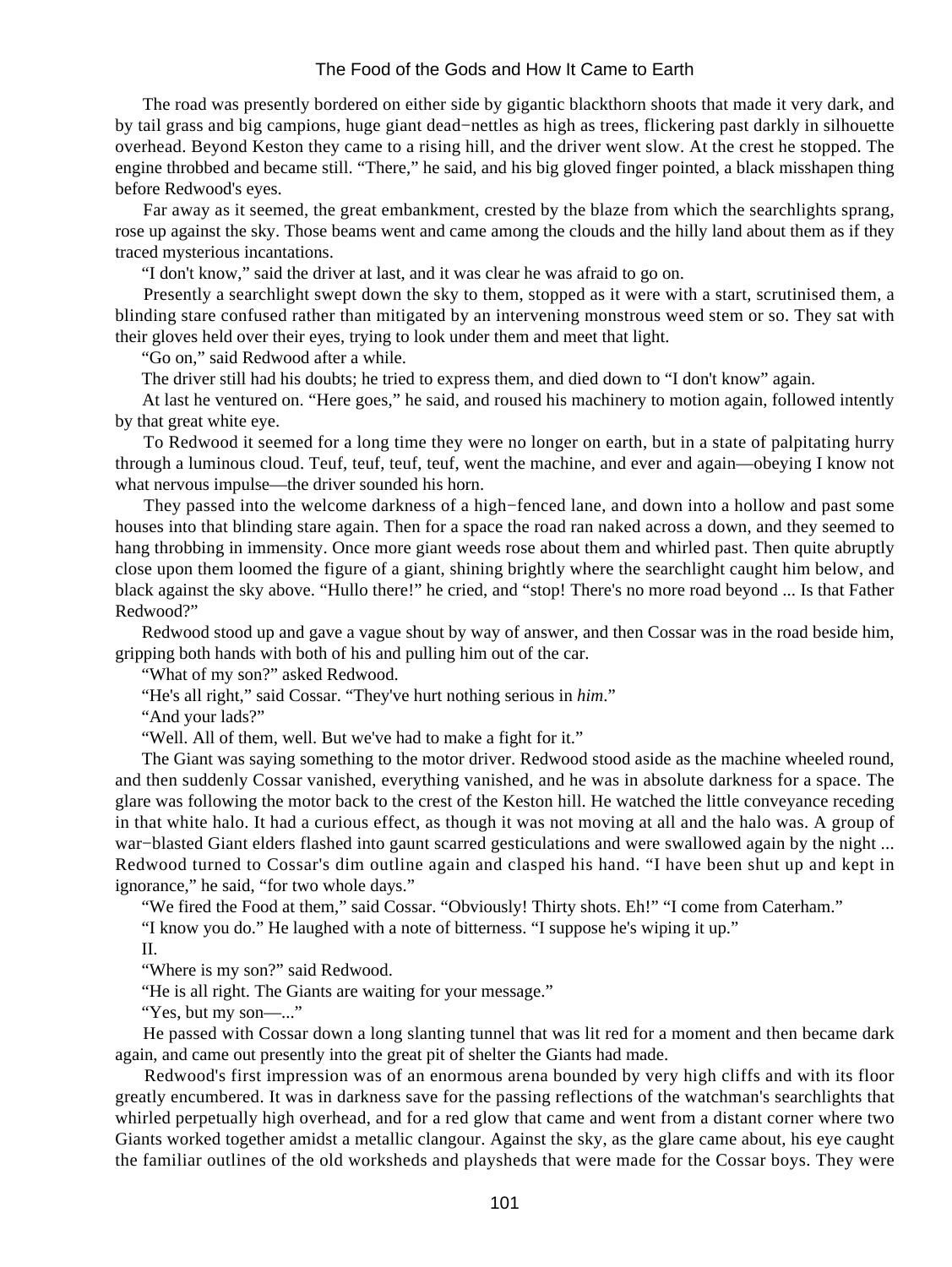hanging now, as it were, at a cliff brow, and strangely twisted and distorted with the guns of Caterham's bombardment. There were suggestions of huge gun emplacements above there, and nearer were piles of mighty cylinders that were perhaps ammunition. All about the wide space below, the forms of great engines and incomprehensible bulks were scattered in vague disorder. The Giants appeared and vanished among these masses and in the uncertain light; great shapes they were, not disproportionate to the things amidst which they moved. Some were actively employed, some sitting and lying as if they courted sleep, and one near at hand, whose body was bandaged, lay on a rough litter of pine boughs and was certainly asleep. Redwood peered at these dim forms; his eyes went from one stirring outline to another.

"Where is my son, Cossar?"

Then he saw him.

His son was sitting under the shadow of a great wall of steel. He presented himself as a black shape recognisable only by his pose,—his features were invisible. He sat chin upon hand, as though weary or lost in thought. Beside him Redwood discovered the figure of the Princess, the dark suggestion of her merely, and then, as the glow from the distant iron returned, he saw for an instant, red lit and tender, the infinite kindliness of her shadowed face. She stood looking down upon her lover with her hand resting against the steel. It seemed that she whispered to him.

Redwood would have gone towards them.

"Presently," said Cossar. "First there is your message."

"Yes," said Redwood, "but—"

 He stopped. His son was now looking up and speaking to the Princess, but in too low a tone for them to hear. Young Redwood raised his face, and she bent down towards him, and glanced aside before she spoke.

"But if we are beaten," they heard the whispered voice of young Redwood.

 She paused, and the red blaze showed her eyes bright with unshed tears. She bent nearer him and spoke still lower. There was something so intimate and private in their bearing, in their soft tones, that Redwood—Redwood who had thought for two whole days of nothing but his son—felt himself intrusive there. Abruptly he was checked. For the first time in his life perhaps he realised how much more a son may be to his father than a father can ever be to a son; he realised the full predominance of the future over the past. Here between these two he had no part. His part was played. He turned to Cossar, in the instant realisation. Their eyes met. His voice was changed to the tone of a grey resolve.

"I will deliver my message now," he said. "Afterwards—... It will be soon enough then."

 The pit was so enormous and so encumbered that it was a long and tortuous route to the place from which Redwood could speak to them all.

 He and Cossar followed a steeply descending way that passed beneath an arch of interlocking machinery, and so came into a vast deep gangway that ran athwart the bottom of the pit. This gangway, wide and vacant, and yet relatively narrow, conspired with everything about it to enhance Redwood's sense of his own littleness. It became, as it were, an excavated gorge. High overhead, separated from him by cliffs of darkness, the searchlights wheeled and blazed, and the shining shapes went to and fro. Giant voices called to one another above there, calling the Giants together to the Council of War, to hear the terms that Caterham had sent. The gangway still inclined downward towards black vastnesses, towards shadows and mysteries and inconceivable things, into which Redwood went slowly with reluctant footsteps and Cossar with a confident stride....

 Redwood's thoughts were busy. The two men passed into the completest darkness, and Cossar took his companion's wrist. They went now slowly perforce.

Redwood was moved to speak. "All this," he said, "is strange."

"Big," said Cossar.

 "Strange. And strange that it should be strange to me—I, who am, in a sense, the beginning of it all.  $It's—"$ 

He stopped, wrestling with his elusive meaning, and threw an unseen gesture at the cliff.

 "I have not thought of it before. I have been busy, and the years have passed. But here I see—It is a new generation, Cossar, and new emotions and new needs. All this, Cossar—"

Cossar saw now his dim gesture to the things about them.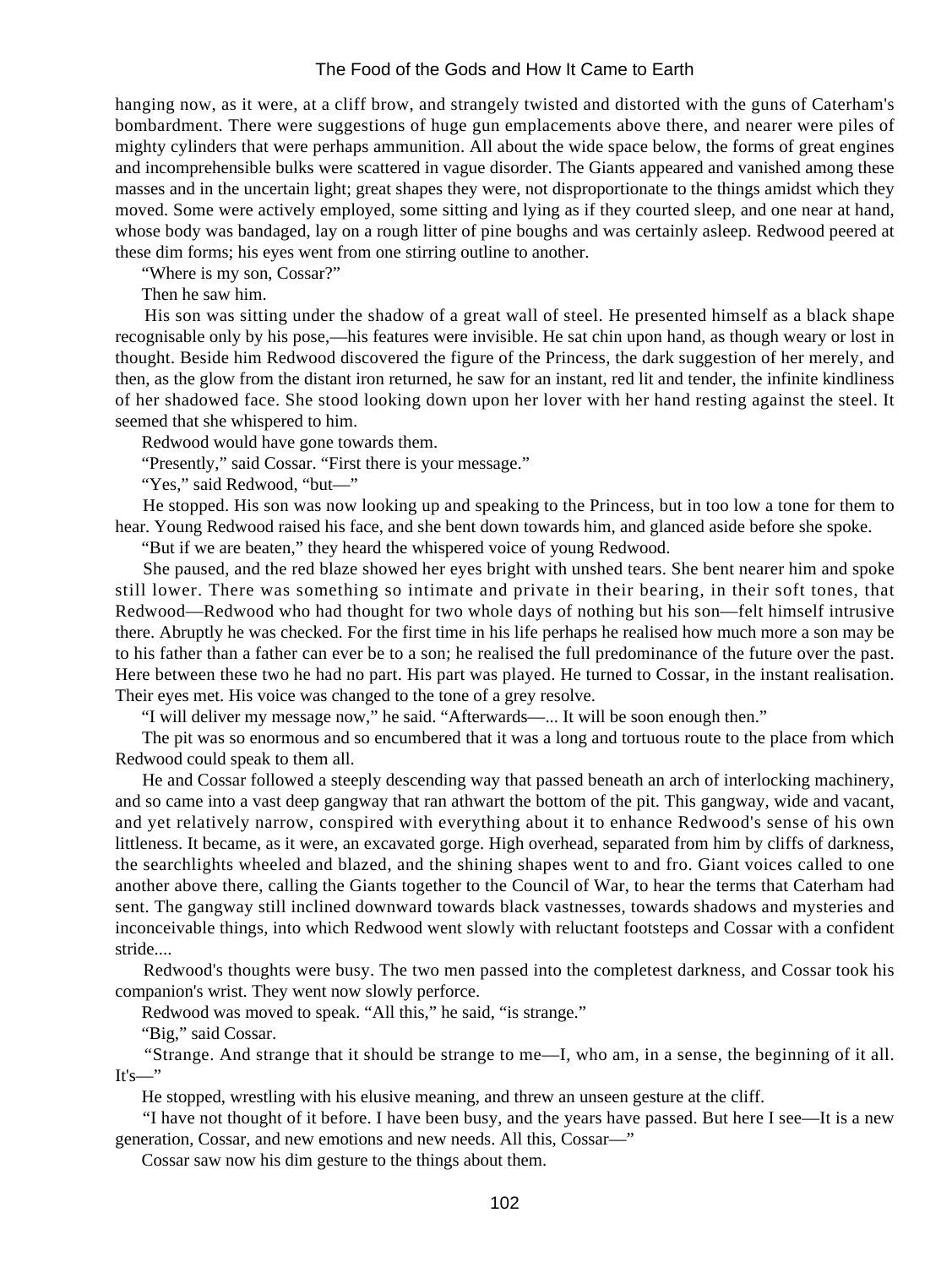"All this is Youth."

Cossar made no answers and his irregular footfalls went striding on.

 "It isn't *our* youth, Cossar. They are taking things over. They are beginning upon their own emotions, their own experiences, their own way. We have made a new world, and it isn't ours. It isn't even—sympathetic. This great place—"

"I planned it," said Cossar, his face close.

"But now?"

"Ah! I have given it to my sons."

Redwood could feel the loose wave of the arm that he could not see.

"That is it. We are over—or almost over."

"Your message!"

"Yes. And then—" "We're over"

"Well—?"

 "Of course we are out of it, we two old men," said Cossar, with his familiar note of sudden anger. "Of course we are. Obviously. Each man for his own time. And now—it's *their* time beginning. That's all right. Excavator's gang. We do our job and go. See? That is what death is for. We work out all our little brains and all our little emotions, and then this lot begins afresh. Fresh and fresh! Perfectly simple. What's the trouble?"

He paused to guide Redwood to some steps.

"Yes," said Redwood. "but one feels—"

He left his sentence incomplete.

 "That is what Death is for." He heard Cossar below him insisting, "How else could the thing be done? That is what Death is for."

III.

 After devious windings and ascents they came out upon a projecting ledge from which it was possible to see over the greater extent of the Giants' pit, and from which Redwood might make himself heard by the whole of their assembly. The Giants were already gathered below and about him at different levels, to hear the message he had to deliver. The eldest son of Cossar stood on the bank overhead watching the revelations of the searchlights, for they feared a breach of the truce. The workers at the great apparatus in the corner stood out clear in their own light; they were near stripped; they turned their faces towards Redwood, but with a watchful reference ever and again to the castings that they could not leave. He saw these nearer figures with a fluctuating indistinctness, by lights that came and went, and the remoter ones still less distinctly. They came from and vanished again into the depths of great obscurities. For these Giants had no more light than they could help in the pit, that their eyes might be ready to see effectually any attacking force that might spring upon them out of the darknesses around.

 Ever and again some chance glare would pick out and display this group or that of tall and powerful forms, the Giants from Sunderland clothed in overlapping metal plates, and the others clad in leather, in woven rope or in woven metal, as their conditions had determined. They sat amidst or rested their hands upon, or stood erect among machines and weapons as mighty as themselves, and all their faces, as they came and went from visible to invisible, had steadfast eyes.

 He made an effort to begin and did not do so. Then for a moment his son's face glowed out in a hot insurgence of the fire, his son's face looking up to him, tender as well as strong; and at that he found a voice to reach them all, speaking across a gulf, as it were, to his son.

"I come from Caterham," he said. "He sent me to you, to tell you the terms he offers."

 He paused. "They are impossible terms, I know, now that I see you here all together; they are impossible terms, but I brought them to you, because I wanted to see you all—and my son. Once more ... I wanted to see my son...."

"Tell them the terms," said Cossar.

"This is what Caterham offers. He wants you to go apart and leave his world!" "Where?"

 "He does not know. Vaguely somewhere in the world a great region is to be set apart.... And you are to make no more of the Food, to have no children of your own, to live in your own way for your own time, and then to end for ever."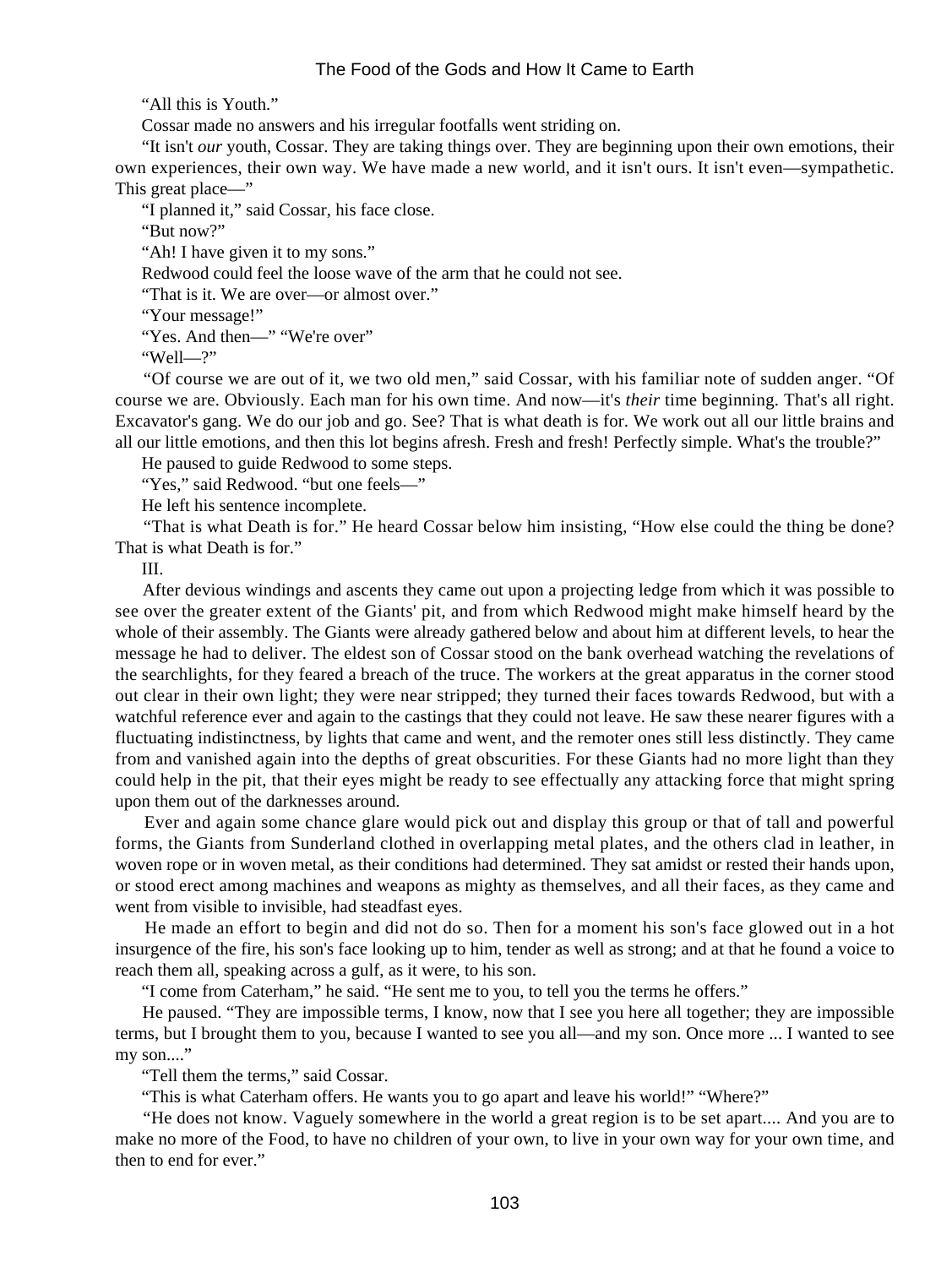He stopped. "And that is all?" "That is all."

There followed a great stillness. The darkness that veiled the Giants seemed to look thoughtfully at him.

 He felt a touch at his elbow, and Cossar was holding a chair for him—a queer fragment of doll's furniture amidst these piled immensities. He sat down and crossed his legs, and then put one across the knee of the other, and clutched his boot nervously, and felt small and self−conscious and acutely visible and absurdly placed.

Then at the sound of a voice he forgot himself again.

"You have heard, Brothers," said this voice out of the shadows.

And another answered, "We have heard."

"And the answer, Brothers?"

"To Caterham?"

"Is No!"

"And then?"

There was a silence for the space of some seconds.

 Then a voice said: "These people are right. After their lights, that is. They have been right in killing all that grew larger than its kind—beast and plant and all manner of great things that arose. They were right in trying to massacre us. They are right now in saying we must not marry our kind. According to their lights they are right. They know—it is time that we also knew—that you cannot have pigmies and giants in one world together. Caterham has said that again and again—clearly—their world or ours."

"We are not half a hundred now," said another, "and they are endless millions."

"So it may be. But the thing is as I have said."

Then another long silence.

"And are we to die then?"

"God forbid!"

"Are they?"

"No."

 "But that is what Caterham says! He would have us live out our lives, die one by one, till only one remains, and that one at last would die also, and they would cut down all the giant plants and weeds, kill all the giant under−life, burn out the traces of the Food—make an end to us and to the Food for ever. Then the little pigmy world would be safe. They would go on—safe for ever, living their little pigmy lives, doing pigmy kindnesses and pigmy cruelties each to the other; they might even perhaps attain a sort of pigmy millennium, make an end to war, make an end to over−population, sit down in a world−wide city to practise pigmy arts, worshipping one another till the world begins to freeze...."

In the corner a sheet of iron fell in thunder to the ground.

"Brothers, we know what we mean to do."

In a spluttering of light from the searchlights Redwood saw earnest youthful faces turning to his son.

 "It is easy now to make the Food. It would be easy for us to make Food for all the world." "You mean, Brother Redwood," said a voice out of the darkness, "that it is for the little people to eat the Food."

"What else is there to do?"

"We are not half a hundred and they are many millions."

"But we held our own."

"So far."

"If it is God's will, we may still hold our own."

"Yes. But think of the dead!"

Another voice took up the strain. "The dead," it said. "Think of the unborn...."

 "Brothers," came the voice of young Redwood, "what can we do but fight them, and if we beat them, make them take the Food? They cannot help but take the Food now. Suppose we were to resign our heritage and do this folly that Caterham suggests! Suppose we could! Suppose we give up this great thing that stirs within us, repudiate this thing our fathers did for us—that *you*, Father, did for us—and pass, when our time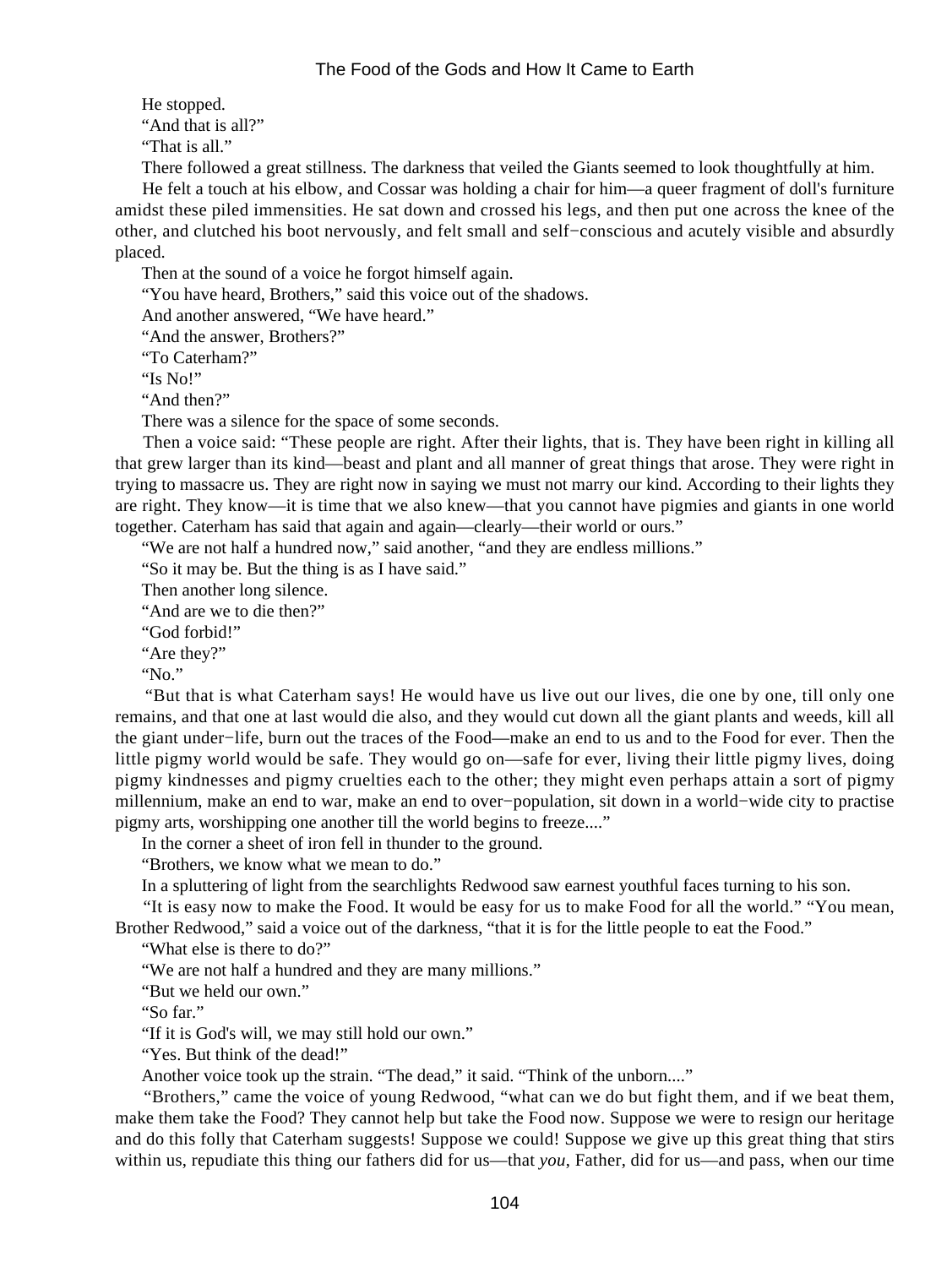has come, into decay and nothingness! What then? Will this little world of theirs be as it was before? They may fight against greatness in us who are the children of men, but can they conquer? Even if they should destroy us every one, what then? Would it save them? No! For greatness is abroad, not only in us, not only in the Food, but in the purpose of all things! It is in the nature of all things; it is part of space and time. To grow and still to grow: from first to last that is Being—that is the law of life. What other law can there be?"

"To help others?"

"To grow. It is still, to grow. Unless we help them to fail...."

"They will fight hard to overcome us," said a voice.

And another, "What of that?"

 "They will fight," said young Redwood. "If we refuse these terms, I doubt not they will fight. Indeed I hope they will be open and fight. If after all they offer peace, it will be only the better to catch us unawares. Make no mistake, Brothers; in some way or other they will fight. The war has begun, and we must fight, to the end. Unless we are wise, we may find presently we have lived only to make them better weapons against our children and our kind. This, so far, has been only the dawn of battle. All our lives will be a battle. Some of us will be killed in battle, some of us will be waylaid. There is no easy victory—no victory whatever that is not more than half defeat for us. Be sure of that. What of that? If only we keep a foothold, if only we leave behind us a growing host to fight when we are gone!"

"And to−morrow?"

"We will scatter the Food; we will saturate the world with the Food."

"Suppose they come to terms?"

 "Our terms are the Food. It is not as though little and great could live together in any perfection of compromise. It is one thing or the other. What right have parents to say, My child shall have no light but the light I have had, shall grow no greater than the greatness to which I have grown? Do I speak for you, Brothers?"

Assenting murmurs answered him.

 "And to the children who will be women as well as to the children who will be men," said a voice from the darkness.

 "Even more so—to be mothers of a new race ..." "But for the next generation there must be great and little," said Redwood, with his eyes on his son's face.

 "For many generations. And the little will hamper the great and the great press upon the little. So it must needs be, father."

"There will be conflict."

 "Endless conflict. Endless misunderstanding. All life is that. Great and little cannot understand one another. But in every child born of man, Father Redwood, lurks some seed of greatness—waiting for the Food."

"Then I am to go to Caterham again and tell him—"

"You will stay with us, Father Redwood. Our answer goes to Caterham at dawn."

"He says that he will fight...."

"So be it," said young Redwood, and his brethren murmured assent.

 "*The iron waits*," cried a voice, and the two giants who were working in the corner began a rhythmic hammering that made a mighty music to the scene. The metal glowed out far more brightly than it had done before, and gave Redwood a clearer view of the encampment than had yet come to him. He saw the oblong space to its full extent, with the great engines of warfare ranged ready to hand. Beyond, and at a higher level, the house of the Cossars stood. About him were the young giants, huge and beautiful, glittering in their mail, amidst the preparations for the morrow. The sight of them lifted his heart. They were so easily powerful! They were so tall and gracious! They were so steadfast in their movements! There was his son amongst them, and the first of all giant women, the Princess....

 There leapt into his mind the oddest contrast, a memory of Bensington, very bright and little—Bensington with his hand amidst the soft breast feathers of that first great chick, standing in that conventionally furnished room of his, peering over his spectacles dubiously as cousin Jane banged the door....

It had all happened in a yesterday of one−and−twenty years.